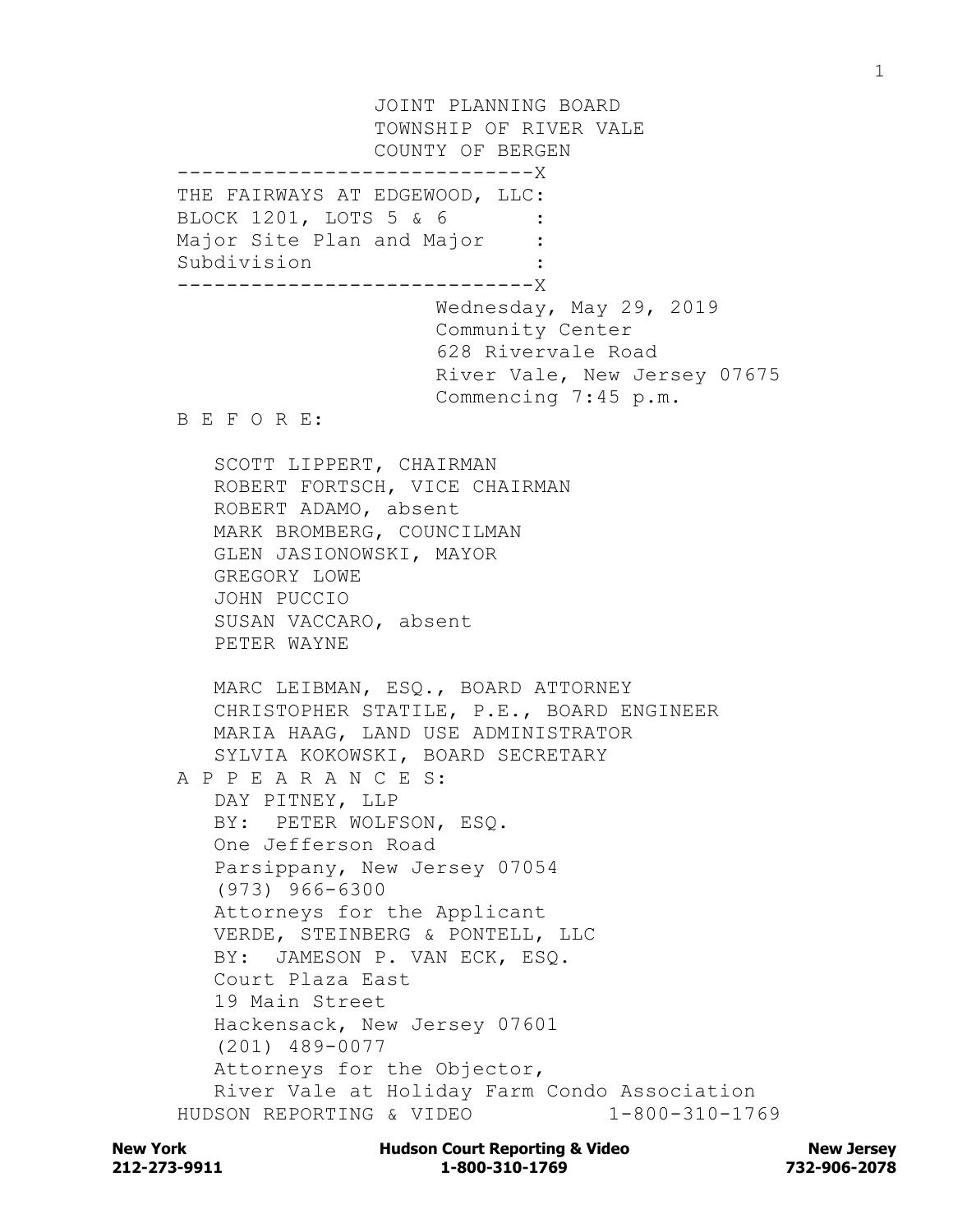<sup>1</sup> W I T N E S S E S <sup>2</sup> DIRECT CROSS REDIRECT PAGE 3 CAROLINE REITER 5 4 CHRISTINE NAZZARO-COFONE 5 BY: MR. WOLFSON 12 <sup>6</sup> BY: THE BOARD 46, 85 BY: THE PUBLIC 7 FRANCINE DARSA 53 <sup>8</sup> 23 Holiday Court 9 WILLIAM HEPPER 60 497 Piermont Avenue South 10 KIRA McKEOWN-ADAMO 64 <sup>11</sup> 466 White Birch Drive <sup>12</sup> MR. VAN ECK 90 <sup>13</sup> THE PUBLIC <sup>14</sup> STEPHANIE MUSKA 96 867 Rivervale Road 15 JOHN VEDRAL 99 <sup>16</sup> 128 Terbel Parkway 17 LISA QUINN 100 7 Holiday Court 18 JAMES DALESSANDRO 102 <sup>19</sup> 40 Holiday Court <sup>20</sup> KIRA McKEOWN-ADAMO 107 466 White Birch Drive 21 NANCY LIQUORI 109 <sup>22</sup> 565 Piermont Avenue 23 E X H I B I T S 24 PAGE 25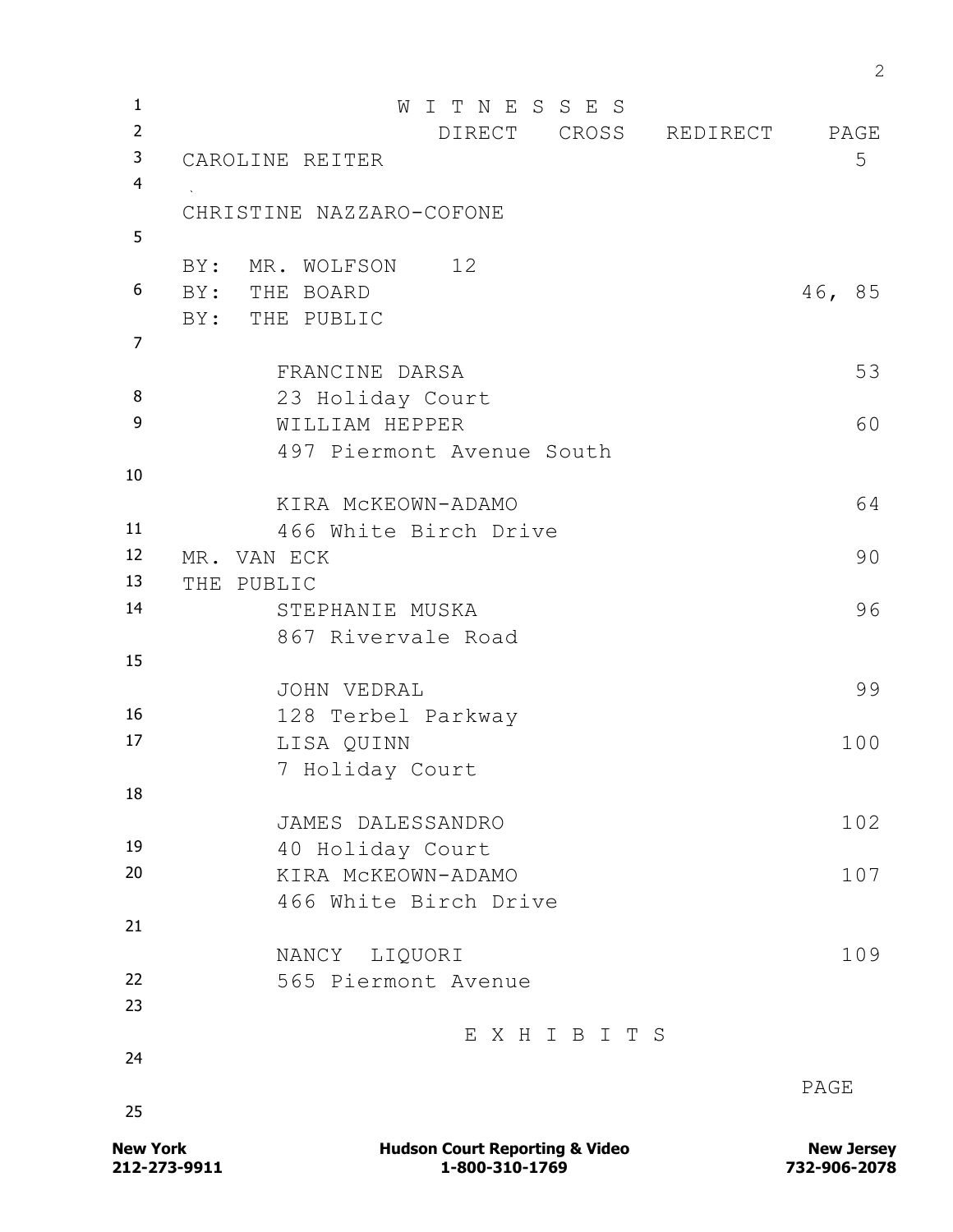CHAIRMAN LIPPERT: Good evening, everyone. Welcome to the Wednesday, May 29th, 2019 meeting of the River Vale Joint Planning Board. Let's start our meeting with the Salute to the Flag, please. (Flag Salute) MR. LEIBMAN: This meeting is being held in accordance with the Open Public Meetings Act, State of New Jersey. This is a special meeting. This meeting was advertised in the newspaper and posted in a prominent place in Borough Hall, the township. CHAIRMAN LIPPERT: Roll call. MS. KOKOWSKI: Mr. Lippert. CHAIRMAN LIPPERT: Here. 16 MS. KOKOWSKI: Mr. Lowe. 17 MR. LOWE: Here. 18 MS. KOKOWSKI: Mr. Adamo. Councilman Bromberg. COUNCILMAN BROMBERG: Here. MS. KOKOWSKI: Mayor Jasionowski. MAYOR JASIONOWSKI: Here. MS. KOKOWSKI: Mr. Fortsch. VICE CHAIRMAN FORTSCH: Here. MS. KOKOWSKI: Mr. Wayne.

**212-273-9911 1-800-310-1769 732-906-2078 New York Communist Court Reporting & Video New Jersey Rew Jersey**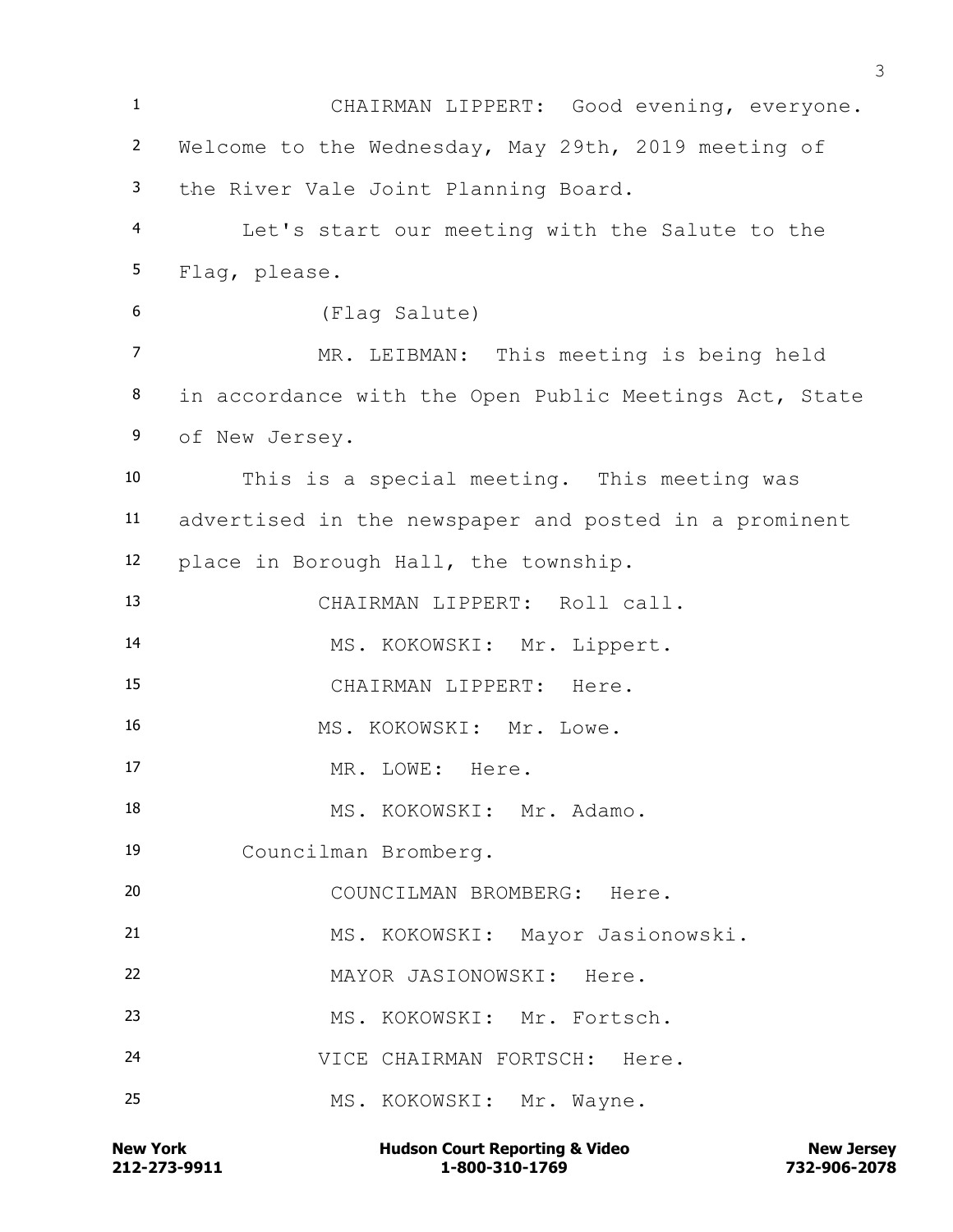| $\mathbf{1}$     | MR. WAYNE: Here.                                      |
|------------------|-------------------------------------------------------|
| $\overline{2}$   | MS. KOKOWSKI: Mr. Puccio.                             |
| 3                | MR. PUCCIO: Here.<br>$\mathcal{L}^{\text{max}}$       |
| $\overline{4}$   | MS. KOKOWSKI: Ms. Vaccaro.                            |
| 5                | Mr. Leibman.                                          |
| $\boldsymbol{6}$ | MR. LEIBMAN: Here.                                    |
| $\overline{7}$   | MS. KOKOWSKI: Mr. Statile.                            |
| 8                | MR. STATILE: Here.                                    |
| $\overline{9}$   | MS. KOKOWSKI: Ms. Reiter.                             |
| 10               | MS. REITER: Here.                                     |
| 11               | MS. KOKOWSKI: Ms. Haag.                               |
| 12               | MS. HAAG: Here.                                       |
| 13               | CHAIRMAN LIPPERT: Okay. I understand.                 |
| 14               | Mr. Wolfson is a little delayed in traffic so we'll   |
| 15               | start with talking about minutes.                     |
| 16               | (Minutes)                                             |
| 17               | MR. LEIBMAN: I spoke with Mr. Santola                 |
| 18               | before we got started. He advised me as he advised    |
| 19               | all of us he's an attorney and general counsel to the |
| 20               | applicant as well as being a witness and that he was  |
| 21               | comfortable proceeding in Mr. Wolfson's absence so we |
| 22               | can get the application moving along.                 |
| 23               | I don't have any objection to that. I would           |
| 24               | just like to confirm that conversation we had on the  |
| 25               | record.                                               |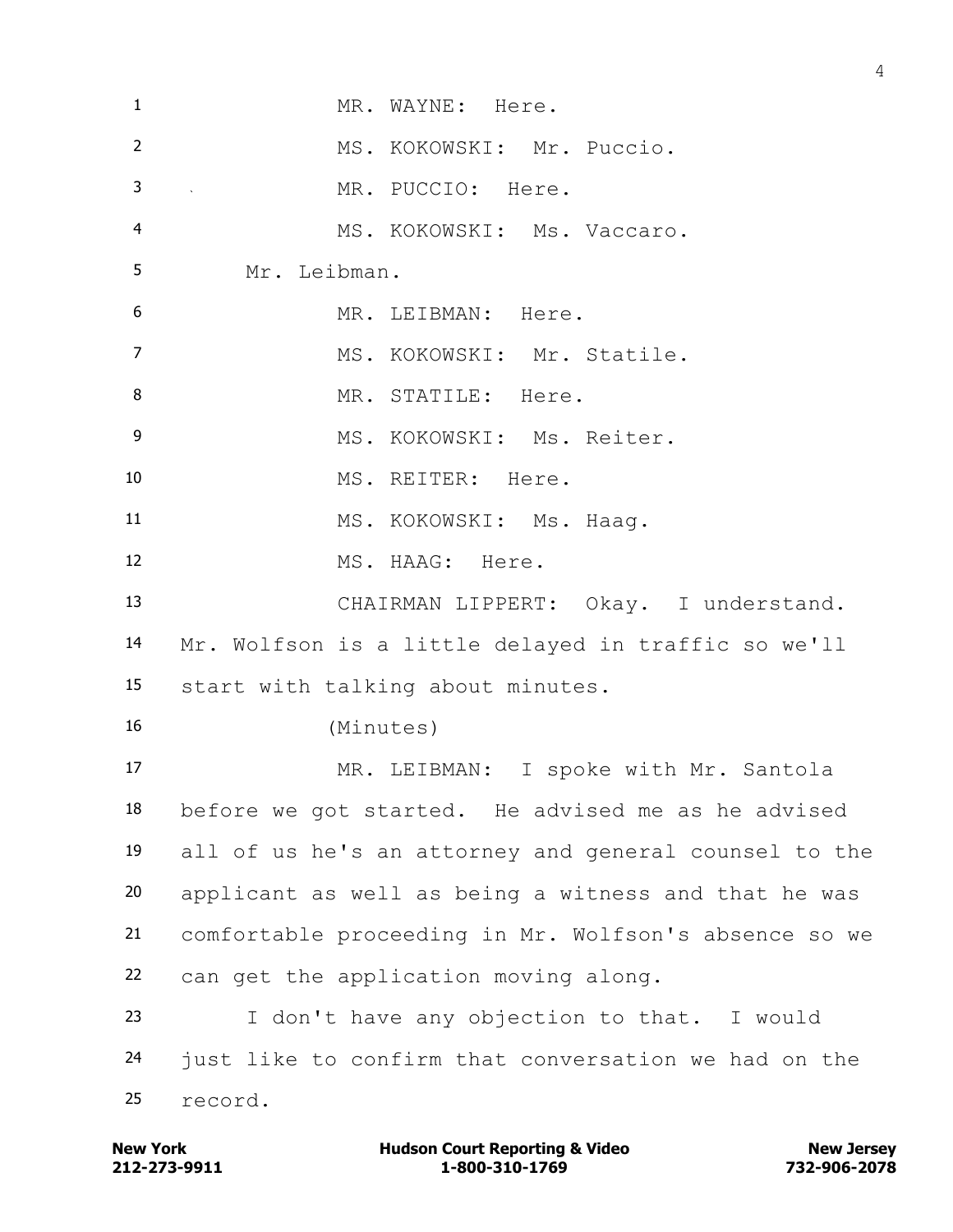1 MR. SANTOLA: Thank you very much. Yeah, that's confirmed. And I would like proceed as the applicant's attorney. MR. LEIBMAN: All right. I think in order to move this along the Board's planner issued a report which I'm sure you guys have. I would like to take our planner's report first before your planner testifies unless you would like to proceed otherwise. MR. SANTOLA: We're fine with that. 11 MR. LEIBMAN: Is that okay? Please raise your right hand. Do you swear the testimony you give will be the truth, the whole truth, nothing but the truth so help you God? MS. REITER: Yes, I do. 16 MR. LEIBMAN: State your name and address. MS. REITER: Caroline Reiter. My professional address is 3 Fir Court in Oakland, New Jersey. MR. LEIBMAN: Caroline, we have a report you issued dated May 22nd, 2019. I'm sure all the Board Members have had chance to read it, I'm sure members of the public have not, probably did not. Can you walk us through your report and give us your opinion, please.

**212-273-9911 1-800-310-1769 732-906-2078 New York Communist Court Reporting & Video New Jersey Rew Jersey**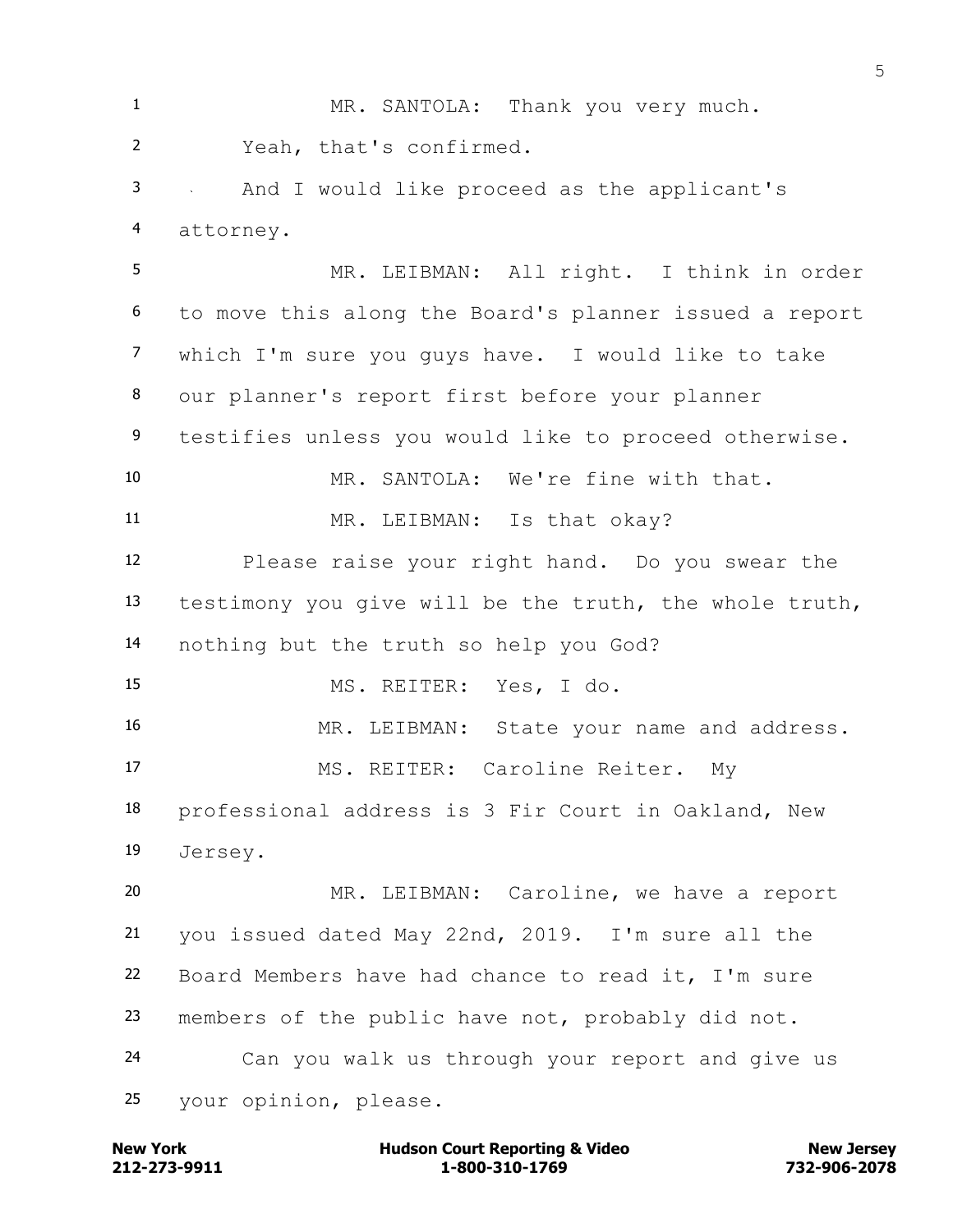MS. REITER: Certainly. So as you indicated, I prepared a report dated May 22nd. The report has some background information as well as, as well as the necessary variances associated with the application.

 Everyone I'm sure is very familiar with the subject property. It's known as Block 1201, Lots 5 and 6. It's located on the western side of Rivervale Road north of Piermont in the A(1), what's called the A(1) Residence District presently improved with the Edgewood County Club. And residential golf course development use is permitted within the A(1) zone different. I think that's really important to remember that overall, that this is a residential golf course use. That's the purpose of this.

 This Board, many members of this Board were originally on the Planning Board when there were two boards. They were involved in the process of the re-examination report wherein golf courses were discussed and that examination report. Then there was, the subsequent ordinance was adopted and now this is a residential golf course use. The two uses go together. This isn't just

townhouses with an affordable component. It goes

hand-in-hand together with the golf course use.

**212-273-9911 1-800-310-1769 732-906-2078 New York Communist Court Reporting & Video New Jersey Rew Jersey**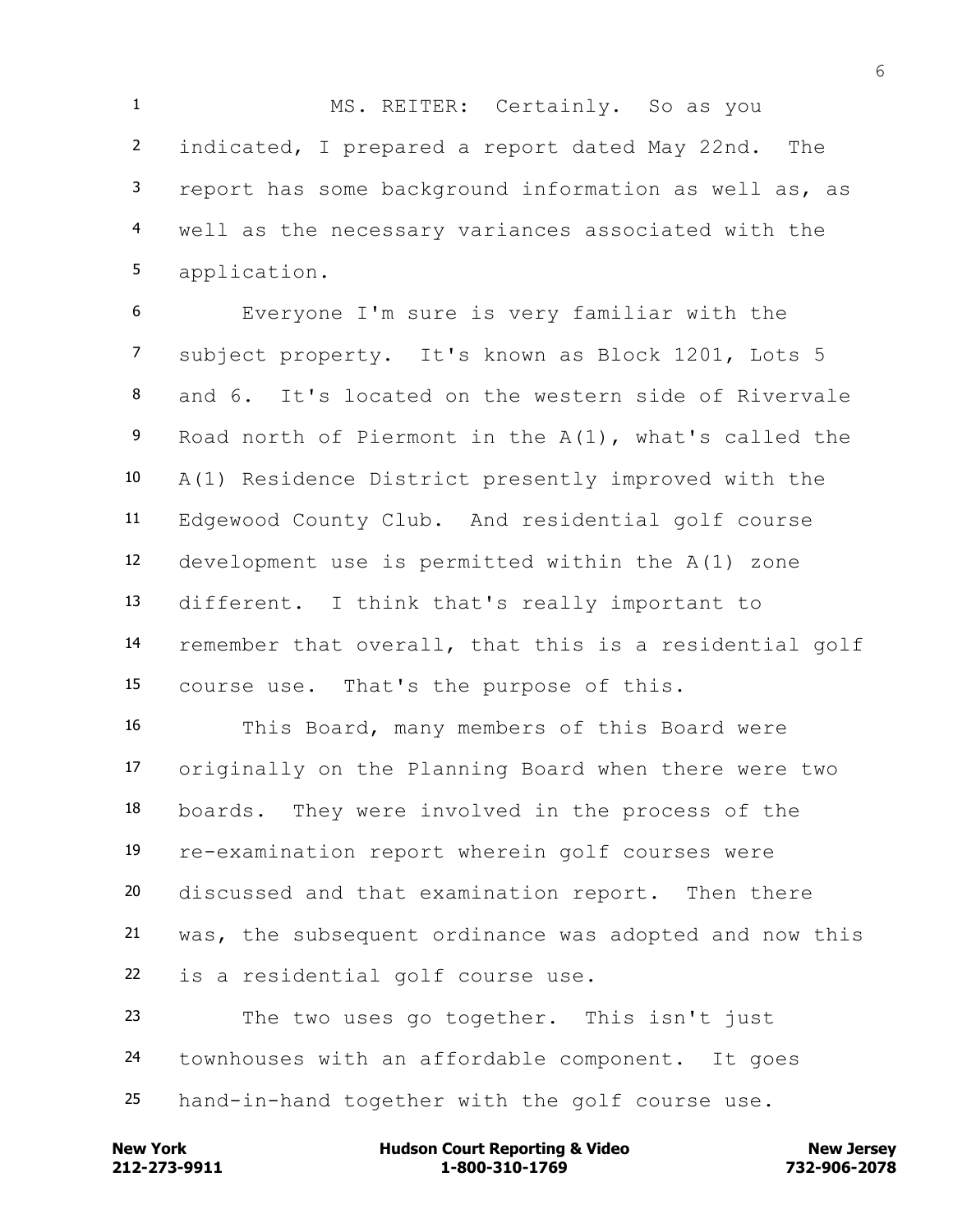So the general site description I think we have really gone over several times in prior testimony. The development basically is proposing to subdivide the property into three lots. We'll call them A, B and C. One is the golf course use, one is what we call the townhouse use but that's residential and then Lot C is the affordable housing lot which sometimes in testimony and we've been calling it the COAH lot. COAH stands for the New Jersey Council on Affordable Housing and it's very common to use those two words interchangeably.

 So with the submitted plans the applicant proposes the removal of the maintenance building and some of the holes of the existing golf course and construction of both market rate townhomes and quadruplex units and a building with 24 affordable rental units on Lot C which is what we've been calling the COAH building.

 The clubhouse, club amenities, 18 holes of the golf course associated with that will remain on Lot A as well as maintenance buildings.

 Entrance and exits have been discussed, et cetera.

 The report goes into the bedroom distribution. I think it's all pretty clear.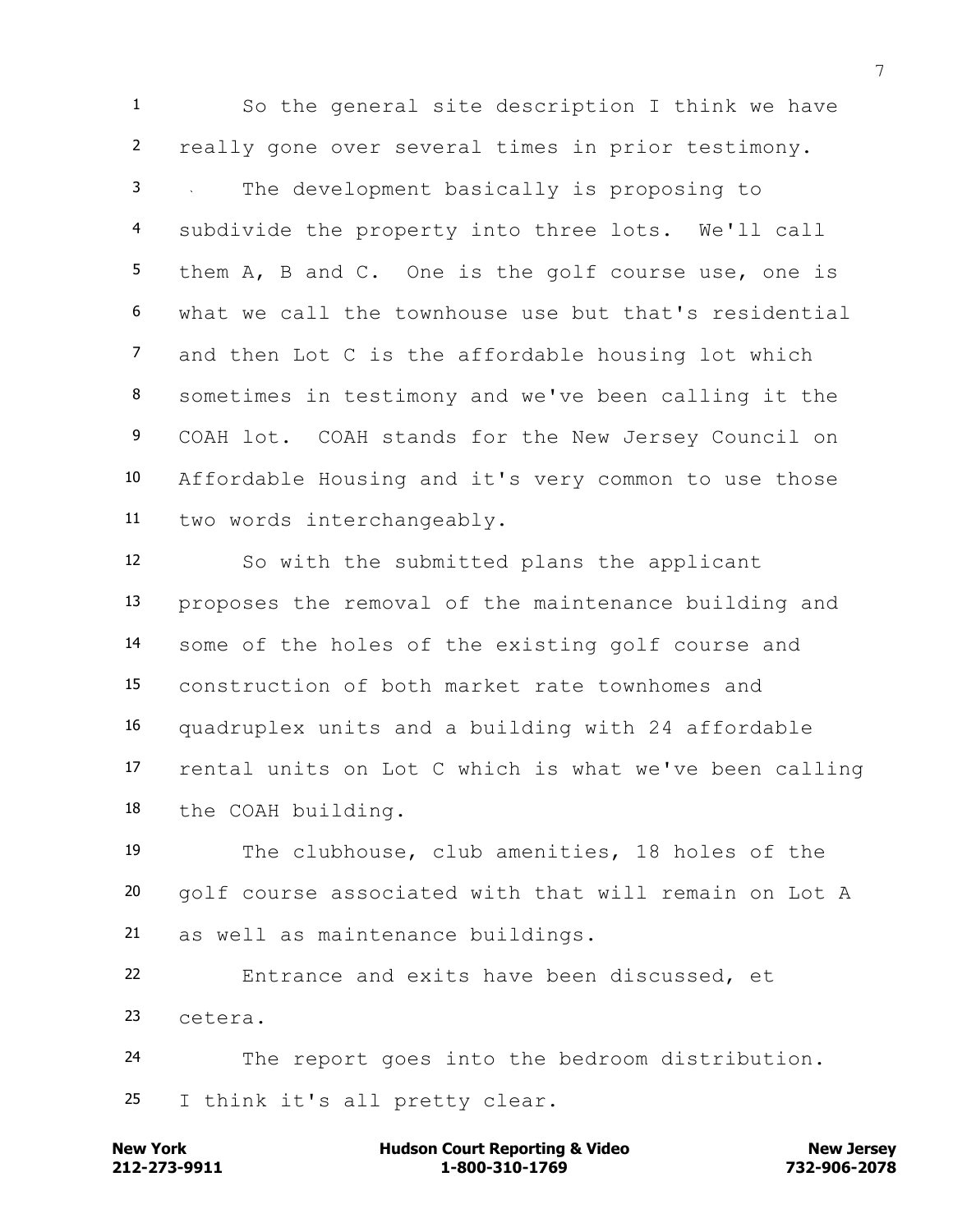1 The affordable units will meet, it appears, what's called the bedroom distribution requirements of UHAC, Uniform Housing Affordability Control. That dictates various things with affordable housing one of which is bedroom distribution, in other words a number of one, two and three-bedroom affordable units.

 UHAC is important to be met because in the future at some point when these units are built and 9 when all the towns go a little bit farther along with their affordable housing processes the township will want to take credit for these affordable units and their conformance to UHAC is important and will be a requirement for the township to take credit and utilize these, these units towards the fulfillment of their affordable housing obligation.

 The next part of my report goes into what's called the zoning review wherein I list what I believe to be the variances associated with this, with the development application.

 To be clear the variances are all bulk variances 21 known as  $C-1$  or  $C(2)$ . The applicant will have the burden of proof to show us that. I do not believe there are any use, sometimes referred to as a D Variance, associated with this. This is a permitted use. A residential golf course use is permitted.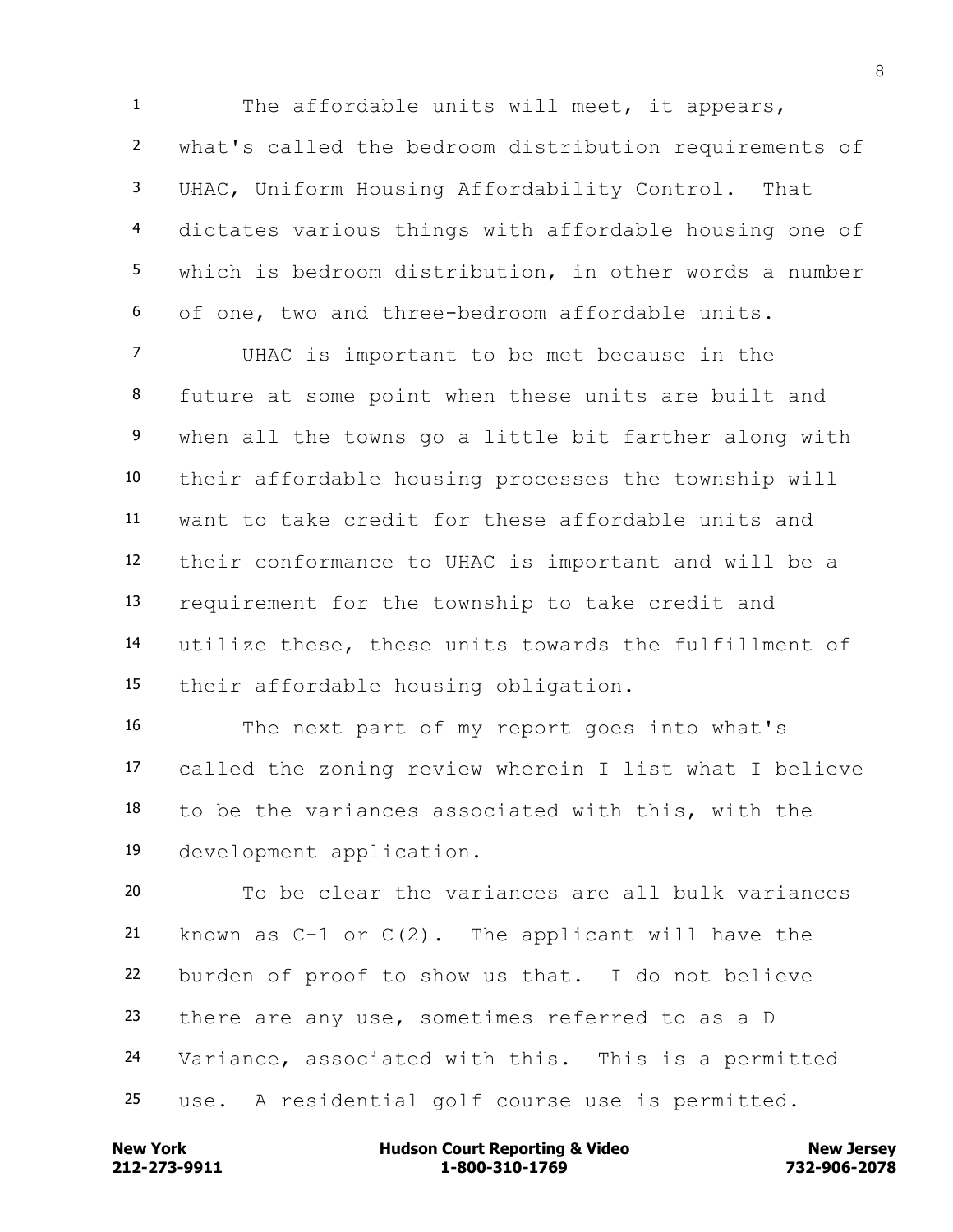So the variances that I have identified in my report.

 The first two associated with the residential golf course development use with the ordinance that permitted residential golf course development have to do with height of the accessory structures.

 Maintenance Building A is proposed at one-story -- excuse me, is proposed at two-stories, 33 foot 6 inches whereas one-story and 25 foot maximum is what is permitted.

 Environmental storage, Building B, is permitted, is proposed at 25 foot 8 inches and 25 foot is what is maximum permitted. So that's an 8 inch discrepancy.

 Signage, there are, I believe there are four signs proposed and the ordinance permits two signs and they're proposing four.

 In addition, we've identified two variances from other sections of the land use ordinance of the township. One has to do with fence height. The applicant is proposing in the front yard area, front yard setback area 5 foot high fencing with some decorative embellishments that actually will reach 6 feet at certain points and the 3 foot is the maximum that's permitted in the front yard area.

In addition the size of accessory structures,

**212-273-9911 1-800-310-1769 732-906-2078 New York Communist Court Reporting & Video New Jersey Rew Jersey**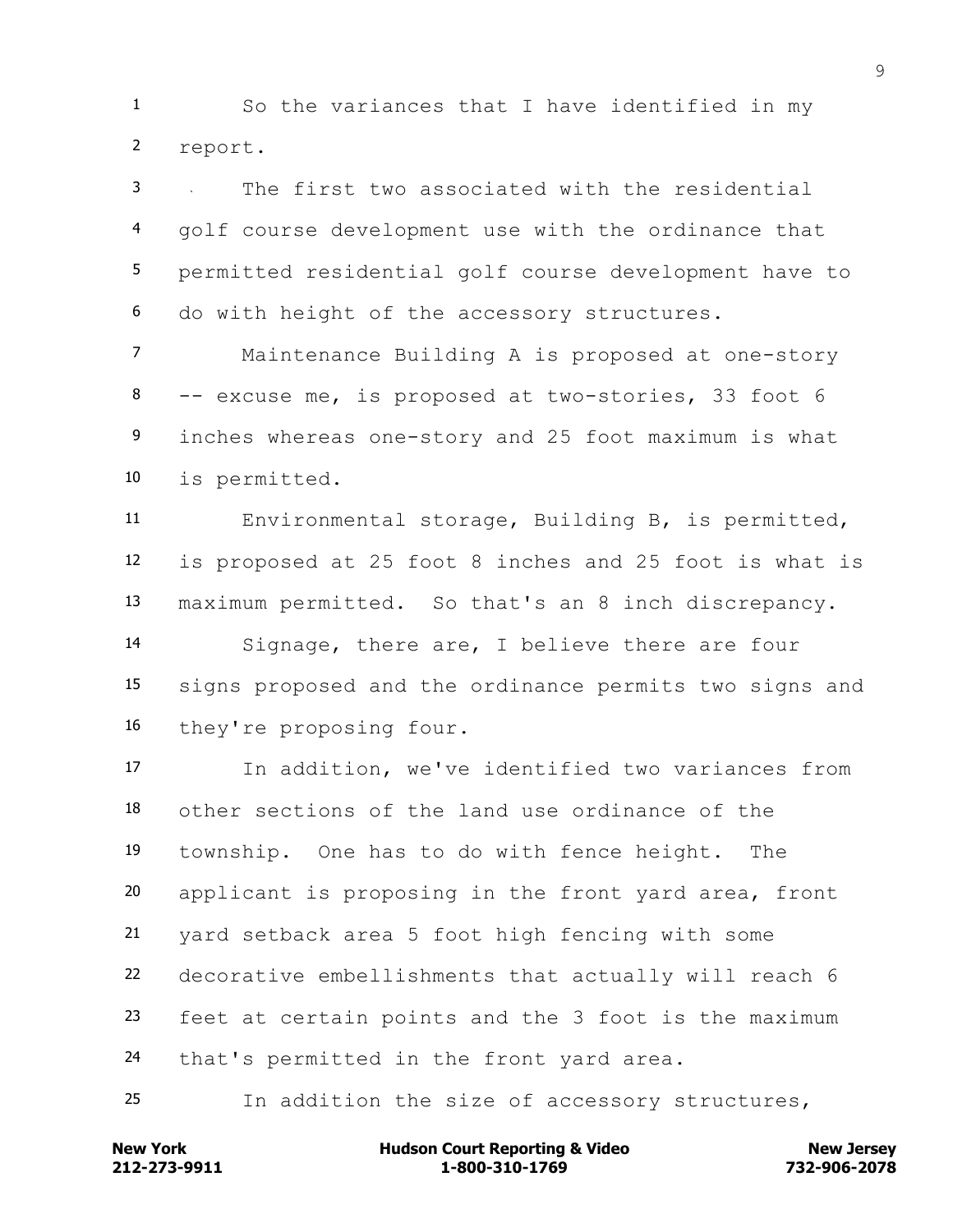there is a section in the ordinance that, that permits a maximum of 600 square foot building and the two accessory buildings are, are exceeding that, that size.

 The report then goes on to discuss C(1) and a C(2) variance as well as the negative criteria and what I believe to be the required proofs for, for the variances that the applicant's planner will, I'm sure, provide testimony to.

 There is discussion of the Master Plan and the reexamination report, the 2016. As I indicated it was done by, I believe it was done before we had one Board, the township, I think that, at the time was a two board process.

 I'm seeing some of the, I'm trying to remember who was on which Board and I don't really remember anymore. I know Mr. Lippert was part of it.

 But, anyways, there was a re-examination report adopted in 2016, the end of 2016. The report does recognize that golf courses in the State have come under pressure for sale and development and in an effort to continue the golf course use at the Country Club there was inclusion of the golf course residential regulations within the zone district. The 2005 Master Plan also has a goal of sporting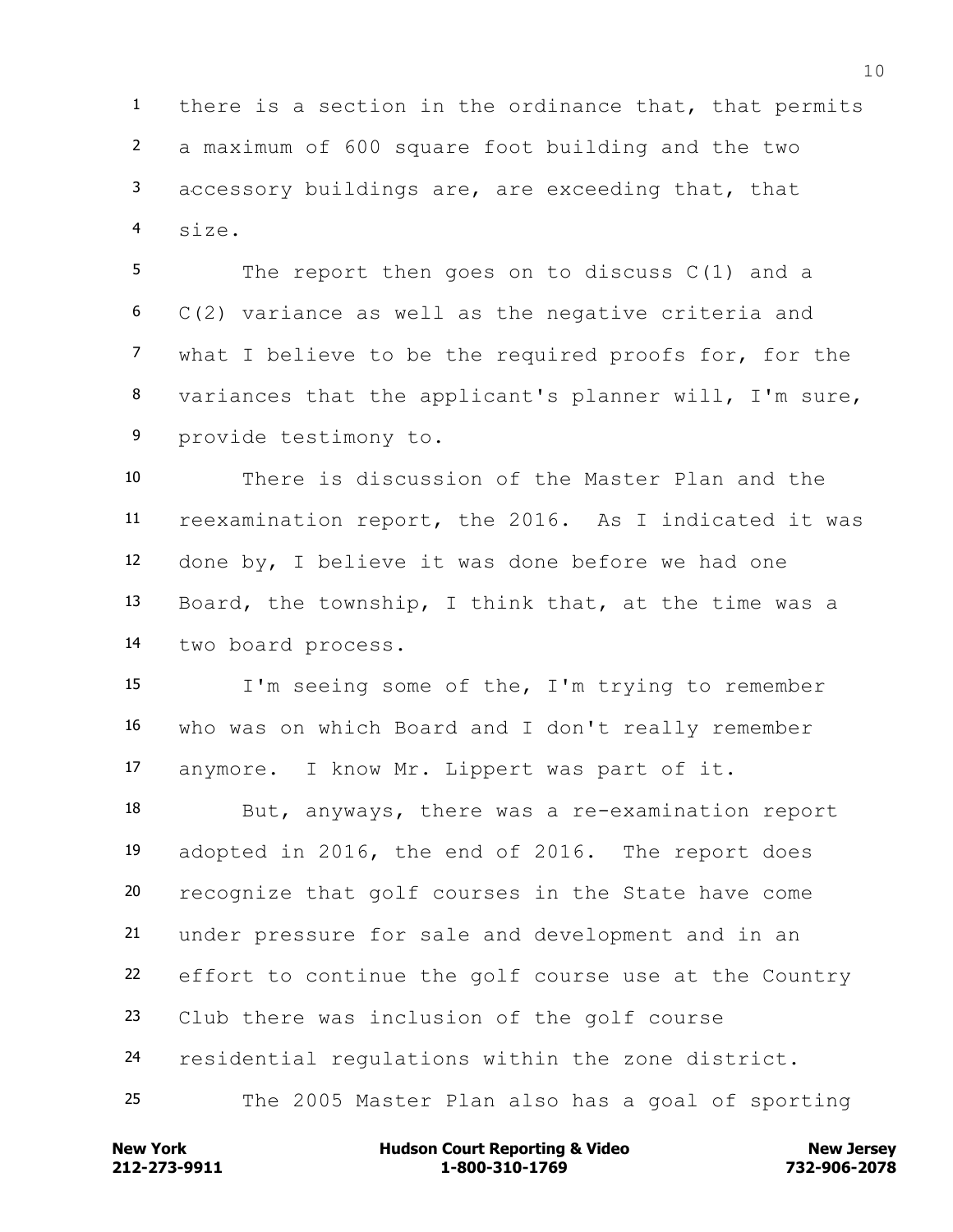the continuation of the township's golf courses which is also important and I think appropriate to mention. The report concludes with various general comments, some comments about the bulk table, landscape buffering, setbacks, bulk regulations with respect to the A(1) zone district.

 There is a comment about the number of accessory structures. I believe the Board engineer at the last meeting had prepared a report that indicated that a previous application and approval at the County Club at that time in 2009, the number of accessory structures was identified and approved as part of that July 2009 approval. I think that's an important concept as we, as there has been discussion about accessory structures.

 And the rest of it I feel is generalized comments about golf courses and things like that. I could go through them one-by-one if you like or we could see what comes up in terms of the applicant's testimony and during cross-examination.

 CHAIRMAN LIPPERT: I think now that Mr. Wolfson is here I would like to hear from the applicant's planner and you can feel free to add to your testimony as, as needed.

And all the Board Members and the public will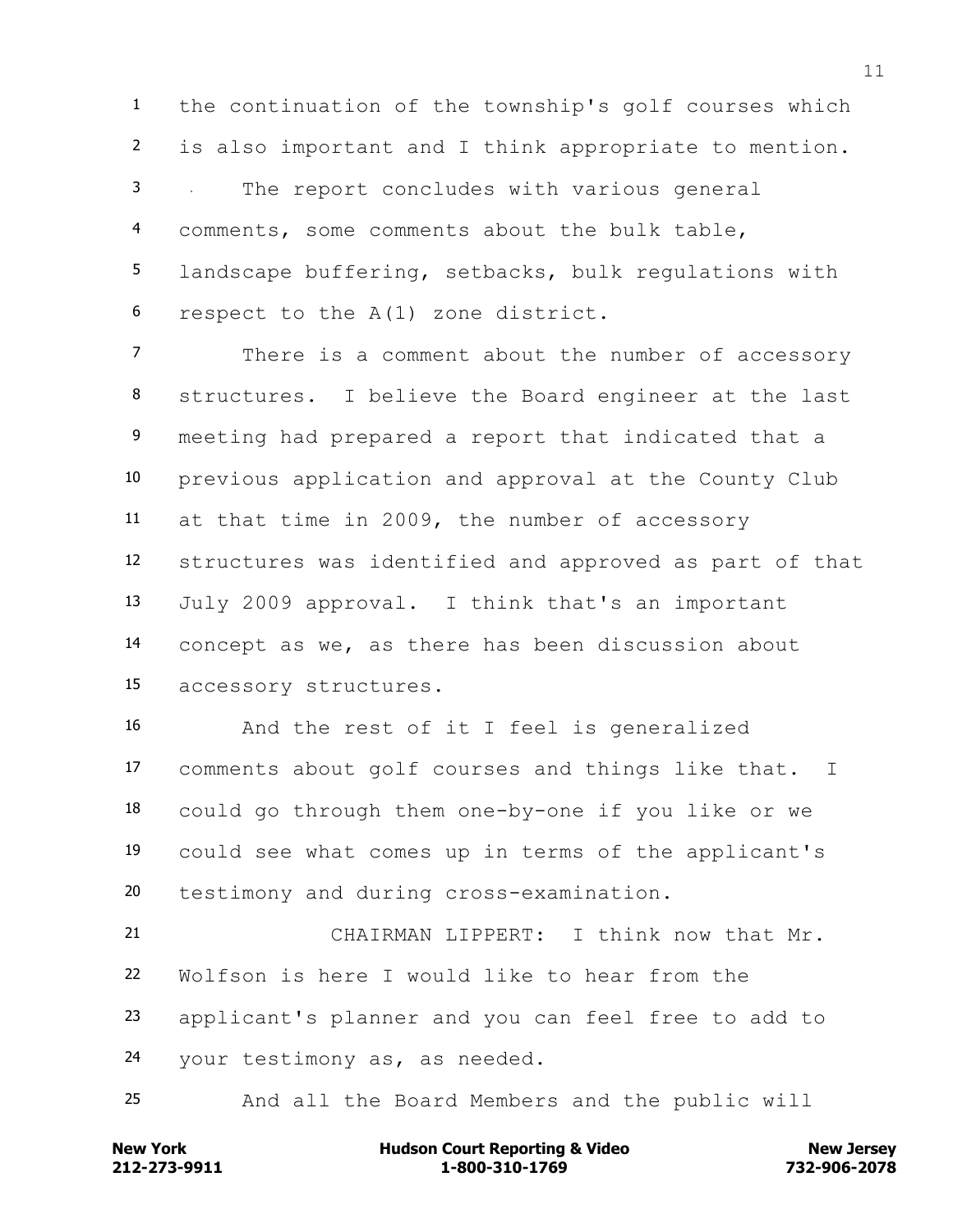have a chance to ask Ms. Reiter questions.

Good evening, Mr. Wolfson.

 MR. WOLFSON: Good evening, Mr. Chairman. My apologies for being late. There was a little car fire on the Parkway.

 Peter Wolfson, Day Pitney for continuation of the application.

 I don't know how much introduction there was given prior to your planner's starting. So just, you all recall the matter, hearing on the matter started January 16th and we have subsequently had hearings on February 28, March 28, April 4, April 30 and May 15th with it being carried to this evening's agenda.

 At the previous hearing you heard testimony from Ms. Galvin, our engineer, describing the changes that were made to the site plan and subdivision plan and limited testimony from Mr. Arzberger relating to the revision of the height and design of the COAH building and the maintenance building.

 As was discussed at the last hearing, we have one remaining witness. As you indicated, Mr.

Chairman, that's our planner, Christine Cofone. She's

here with me tonight and I would like to call her

forward now.

MR. LEIBMAN: Please raise your right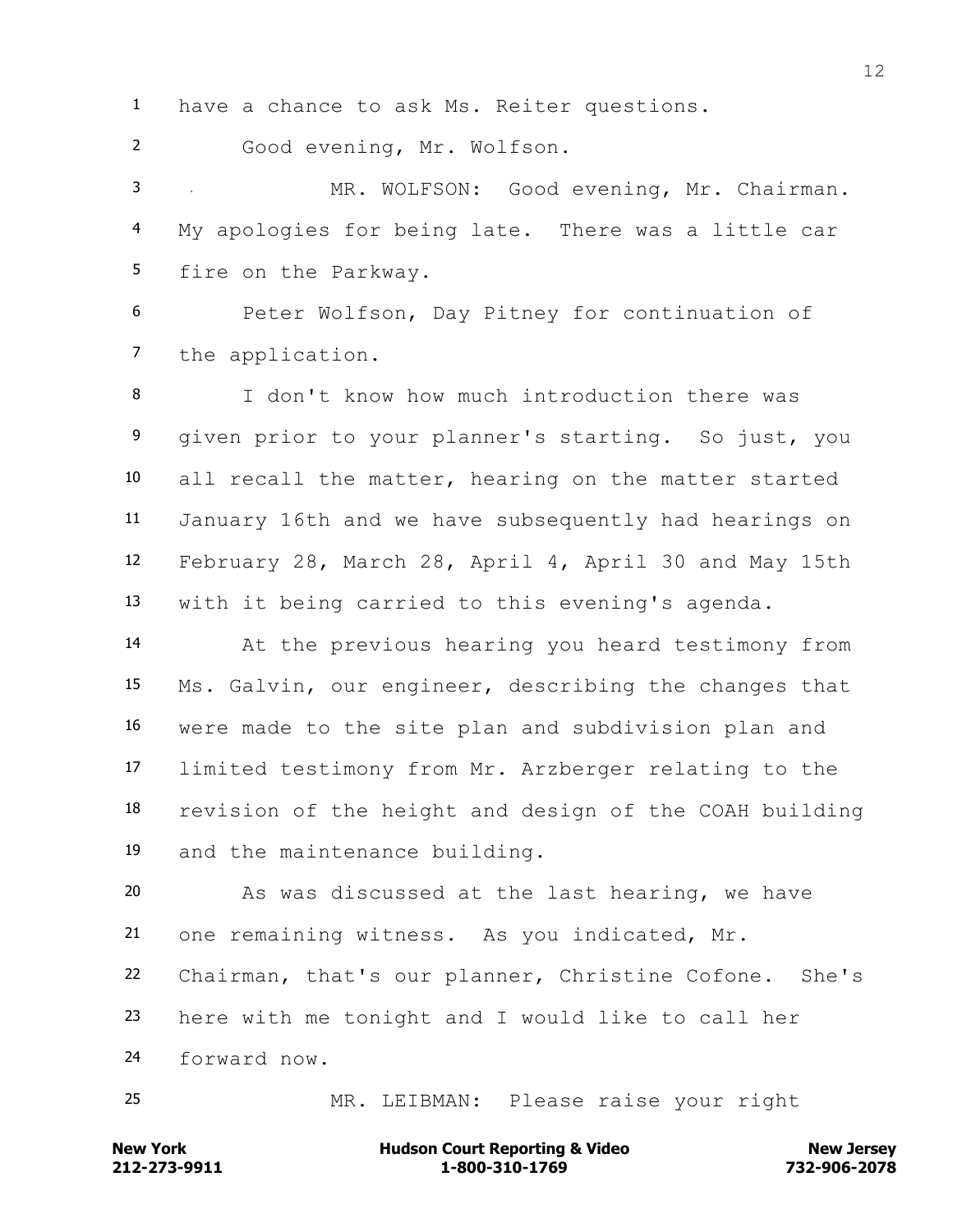hand.

 Do you swear or affirm the testimony you're about to give is the truth, the whole truth and nothing but the truth?

THE WITNESS: Yes, I do.

 MR. LEIBMAN: State your name, spell your name and your business address.

8 THE WITNESS: Yes. Good evening, chairman and members of the Board, Christine Nazzaro-Cofone, C O F O N E, business address, 125 Half Mile Road, Suite 200, Red Bank, New Jersey, 07701. DIRECT EXAMINATION BY MR. WOLFSON:

 Q Christine, could you provide a brief background of your educational and professional experience and licensures?

 A Yes. Good evening. I'm a licensed professional planner in the State of New Jersey. I've been practicing for about 23 or 24 years. I have not testified here in River Vale but I have been qualified as an expert witness before over 400 planning boards and zoning boards in the State of New Jersey.

 I'm an affordable housing Special Master in, I would say, 20 different districts. I'm the current principal and owner of the Cofone Consulting Group where I have had my own firm for about 10 years now,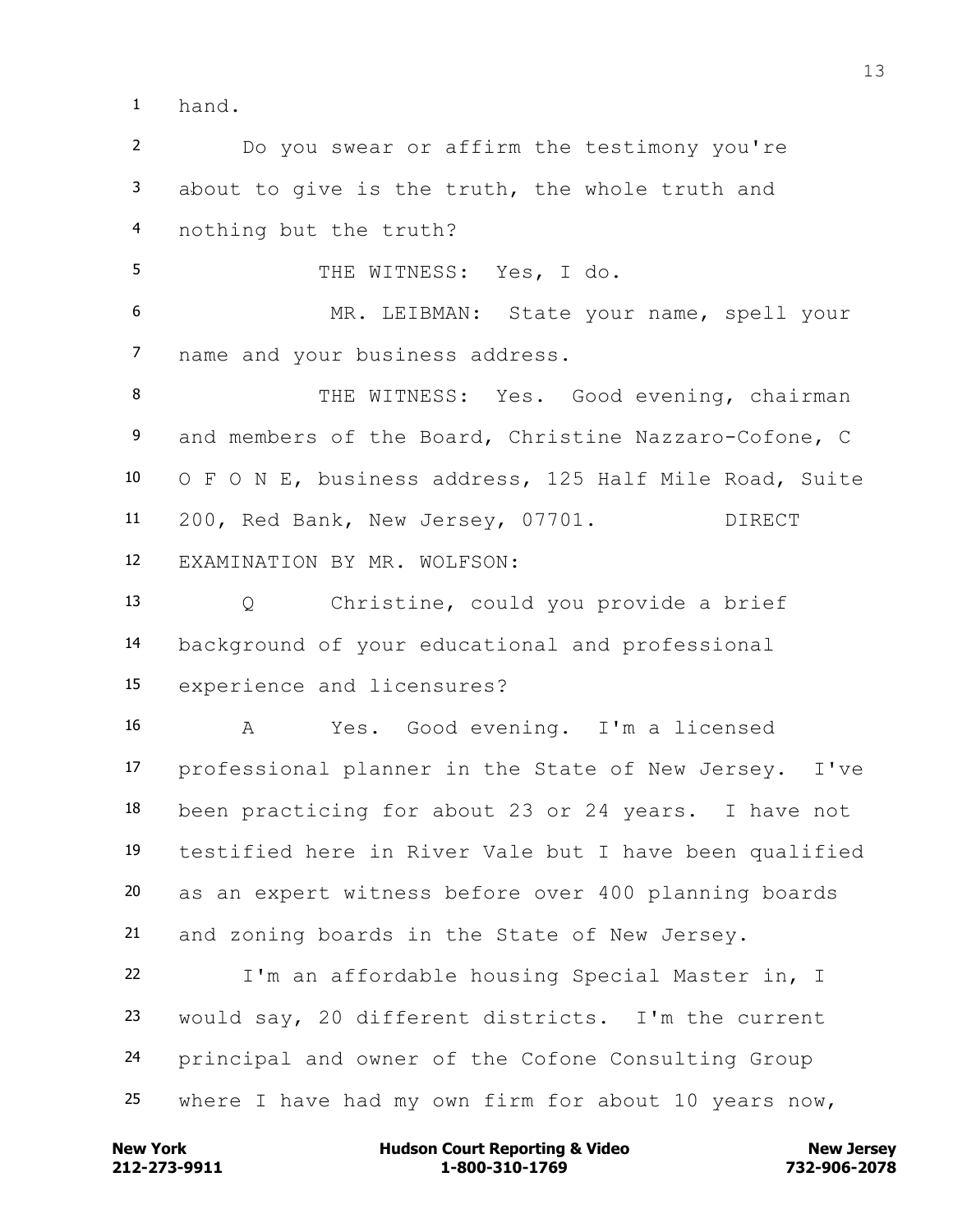just over 10 years in April.

 I also teach planning and zoning courses for the Rutgers Township for Government Services and I was an Associate Professor at Monmouth University where I taught special topics in a real estate course. In addition to that, my firm doesn't do a whole lot of municipal work but we are the appointed planners for the Casino Development Authority in Atlantic City, Sea Bright and a few other municipalities. But by and large, my business practice is appearing on behalf of applicants before planning and zoning boards throughout the State. MR. WOLFSON: We ask she be accepted as an expert in the area of professional planning. CHAIRMAN LIPPERT: Ms. Cofone's credentials are accepted and she is accepted as an expert in the area of planning. 18 THE WITNESS: Thank you. Q Before you talk about the variances just for context, there was a review letter from the Board engineer dated December 17, 2018 that identified three variances, accessory building height, fence height and number of signs. Then, as your Board planner just indicated, in reviewing her May 22, 2019 letter, one additional variance was identified and that is the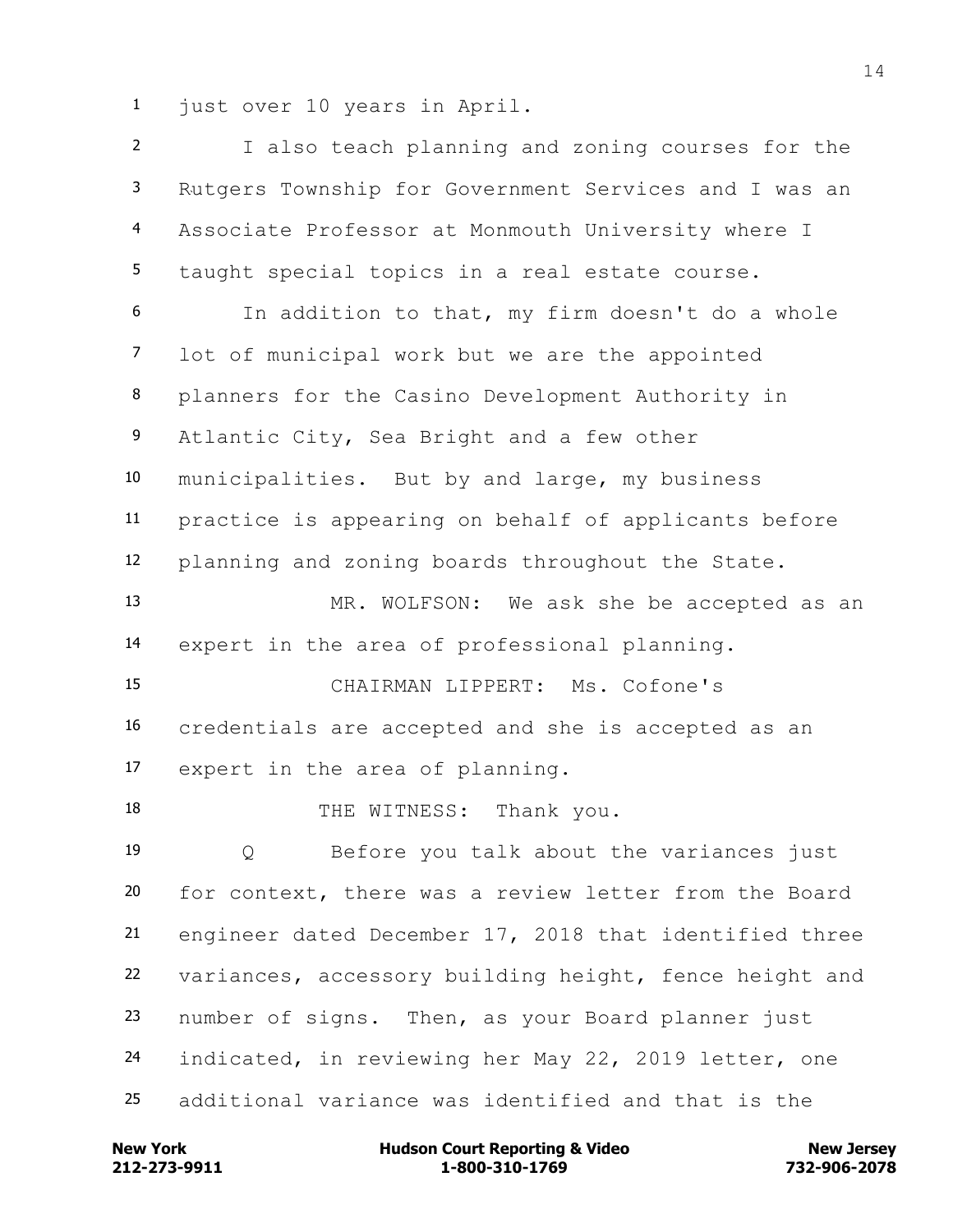building size for accessory structures.

 Additionally, the Board received a letter from Mr. Van Eck dated December 20, 2018 in which he raised a number of issues. Out of an abundance of caution we plan to address five of the issues he raises just in the event that they were to be somehow considered variances and then for the remaining issues raised in that letter Ms. Cofone will explain why they don't require variance relief.

 So with that said, I would like to turn it over to you, Christine.

 A Yes. So I did have the opportunity to review all of those letters, the two letters from your engineer's office as well as I believe I reviewed two letters from Mr. Van Eck's office.

 In addition to that, in preparing for the case, I reviewed the application submission documents. I reviewed the, what's known as the east/west report that Ms. Shirley Bishop prepared in conjunction with her report to the judge for the Fairness hearing that was just heard in this application. Because, as I'm sure this Board well knows, this site and this property is an important part of your affordable housing plan and the settlement on the, the settlement agreement. So I had an opportunity to review those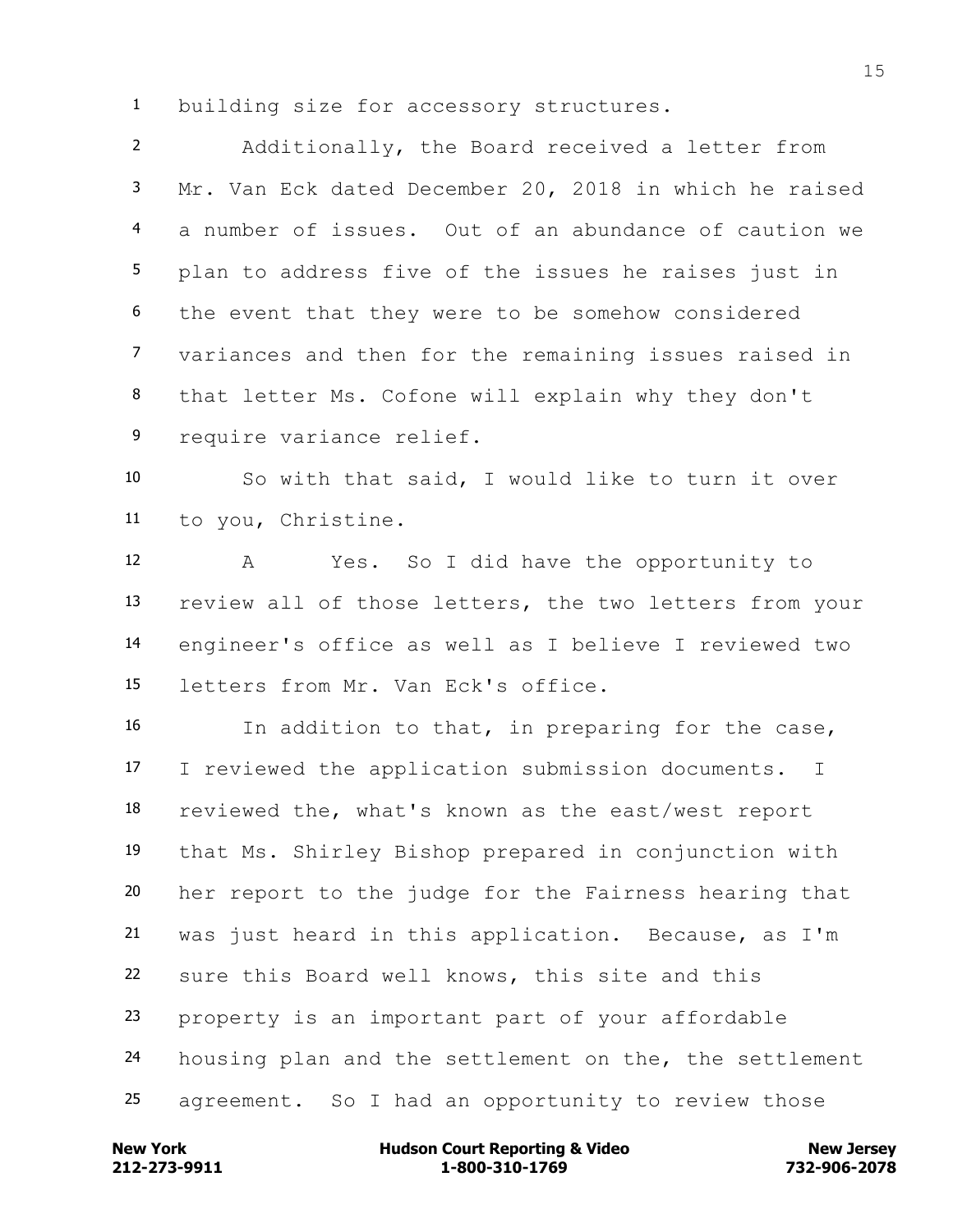documents in addition to, like I said, to all of the application submission documents. So we did have an opportunity to also go through with your planner the variance relief.

5 So the one thing that I will say is just, you know, having set the stage for the application, in River Vale having reviewed your affordable housing plan, you did hear what's called a vacant land adjustment because you have limited ability to create opportunities for additional affordable housing.

 So you were assigned a number. I think it was in excess of 300 for your, for your affordable housing obligation.

 What you did is a vacant land adjustment and you got that number down to 77 units, your realistic development potential for 77 units.

 This project that's pending before the Board this evening is actually responsible for contributing to about 62 percent of your RDP because you will have 24 units created from here and then this project is contributing to another project that will realize another 24 units. So that's important, significant from a planning point of view because your realistic development potential is what your settlement essentially was predicated on for the affordable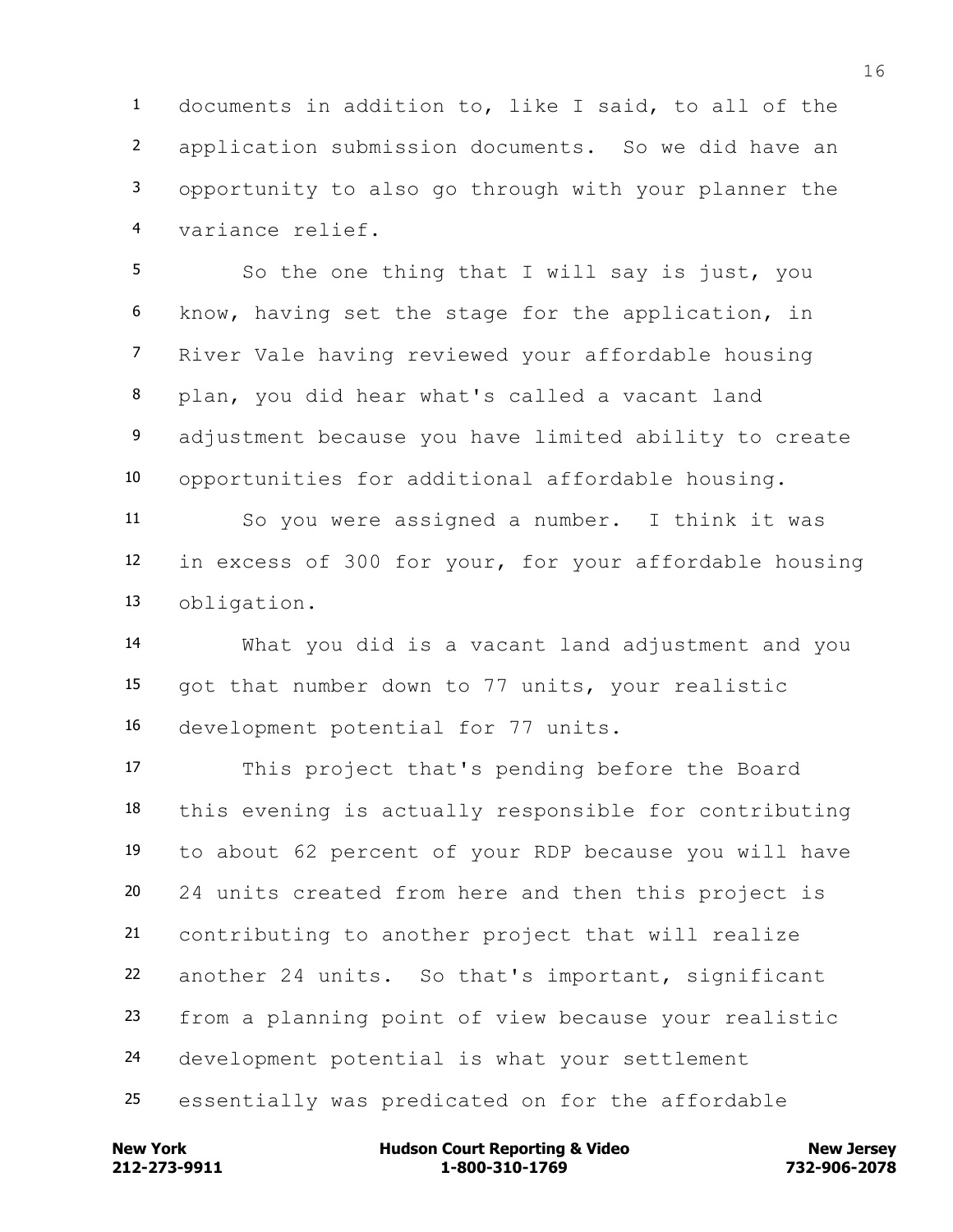housing so I think it's important to recognize that is something that's already been adjudicated. I understand you already had your Fairness hearing and that went relatively smoothly.

 There were no issues or challenges at the Fairness Hearing. So that's excellent. You're on your way. So that's great. Congratulations on getting that far in the affordable housing process.

 So with that, I'll turn to the bulk variance relief that we are acknowledging that we do require in conjunction with this application.

 And the first would be the two variances for the heights on the number of stories on the two maintenance buildings which are identified as Maintenance Building A and Environmental Storage Building B.

 The ordinance that was put in place restricts accessory structures to 25 feet. So the one building, the one environmental storage building is, and that's Building B, is proposed to be 25 point, 25.8 inches. So could we comply? We could, of course. You can always squish the roof down and make it comply. But in this particular instance we are choosing to ask for a C(2) variance. And your planner did an excellent job of outlining the variance relief. And I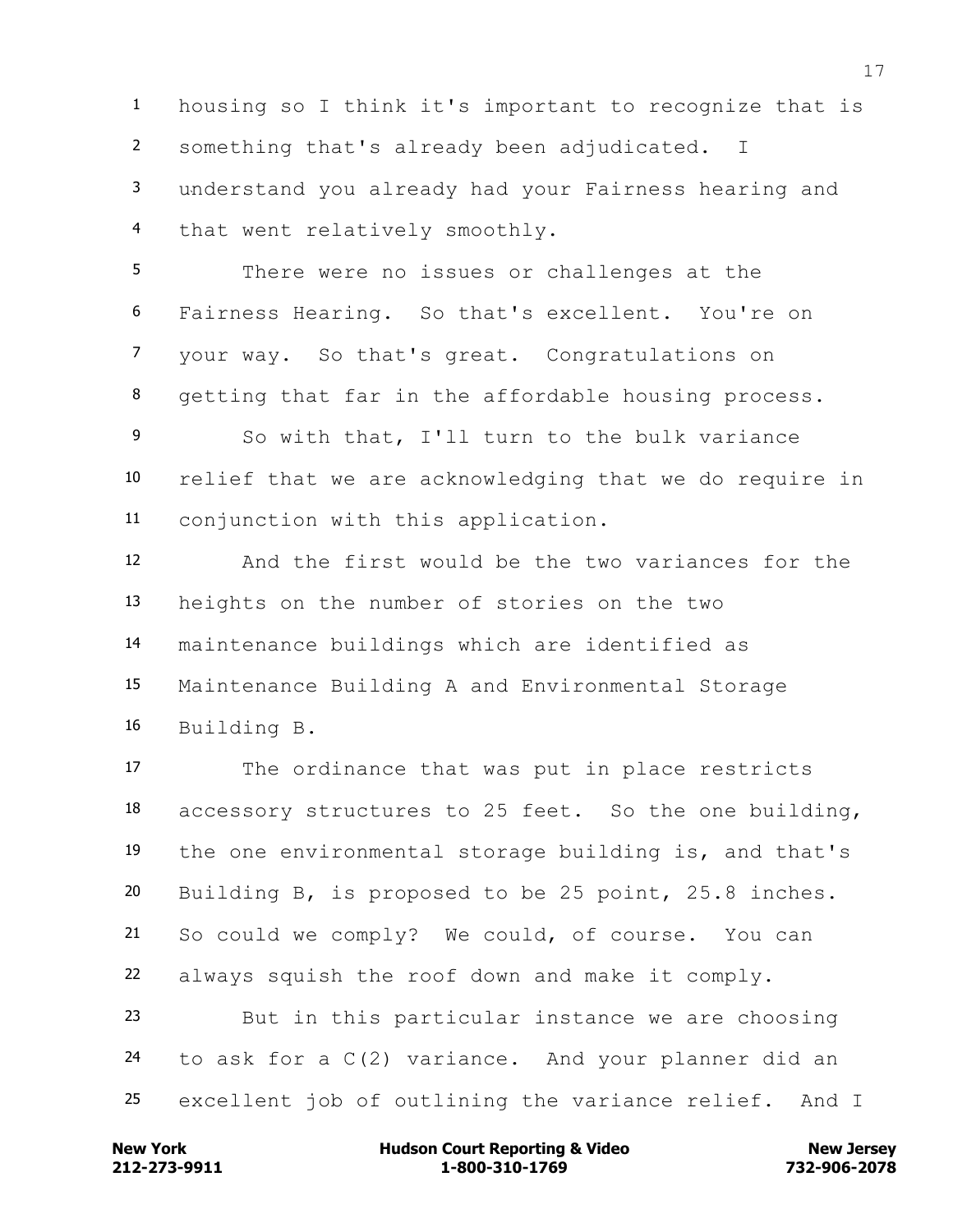intend to argue that the variance relief required in conjunction with this application would be most appropriately granted under the C(2) statutory criteria.

 So in the absence of any hardship where there's no real hardship, the Board can still grant this variance under the C(2) statutory criteria if you find that one or more purposes of the Municipal Land Use Law would be advanced.

 So I think, certainly with respect to the environmental storage building at 25.8 inches when you have a situation where you could otherwise comply but you think it's a better zoning alternative to ask for some reasonable relief and not comply, that really, I think, is a textbook C(2) case. And I think the Board can rely on Criteria I, a desirable visual environment given the fact that we can have a nicer, nicer roof line.

 As far as the maintenance building, we're proposing that at 33 feet 6 inches. I know that there was a lot of discussion on this at prior hearings and why we need that to be at that height. And it was obviously to accommodate the lift. And we're also asking for a variance for the number of stories there because we're at 1 1/2 stories.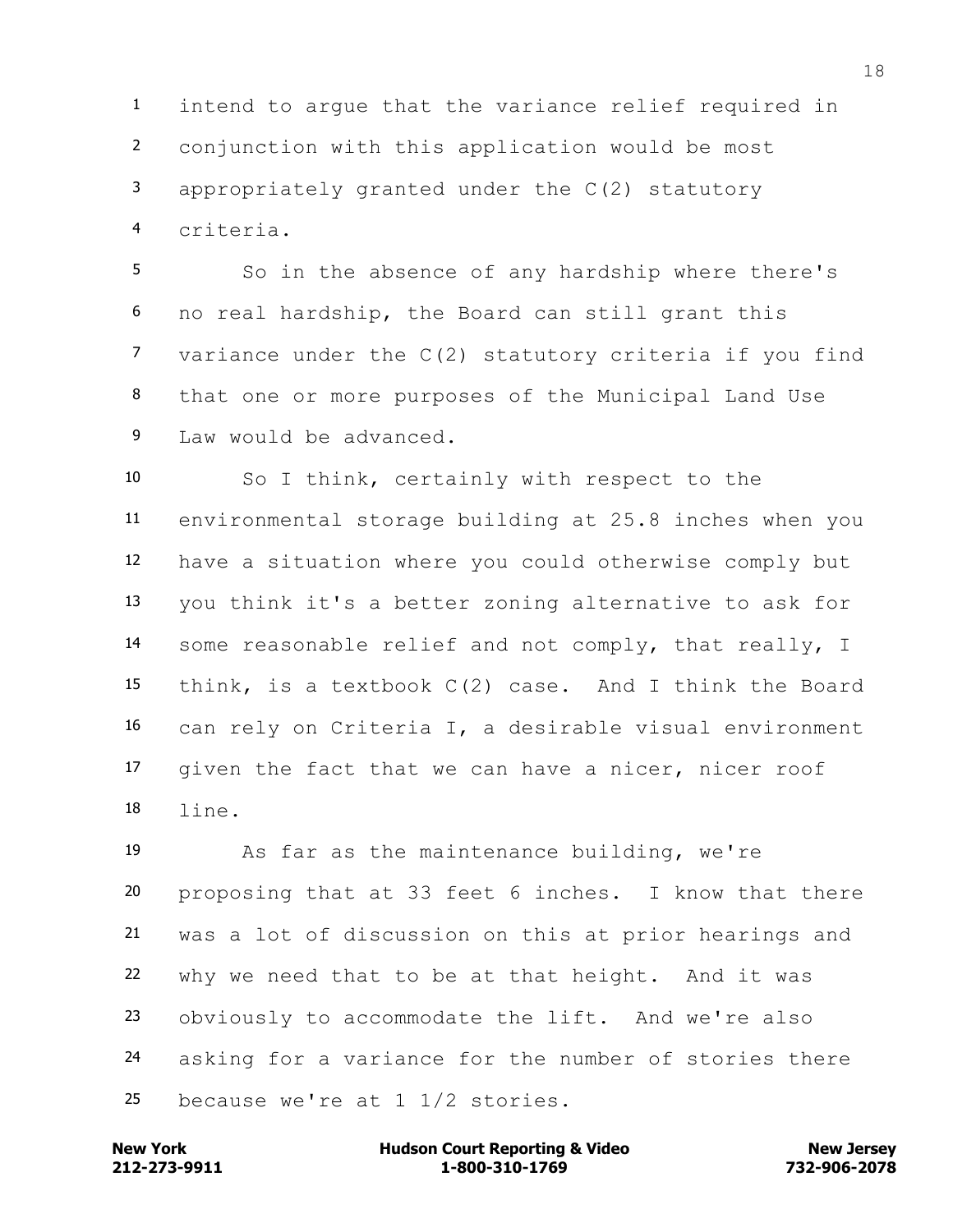And these, the maintenance buildings really need to be in these locations and at that height for a variety of reasons.

 We have chose to put them there because they are adjacent to the golf course, they are, have access to frontage for deliveries, et cetera. They are proximate to the retention basin which we will be using for irrigation. The orientation of the building, if you had an opportunity to look at the site plan and you looked behind what we are considering the environmental management center, if you did put that upper --

Do we have this marked in evidence?

MR. SANTOLA: A-3.

15 THE WITNESS: Okay.

 A So referring to A-3 in evidence, the bottom corner of the exhibit is the one where the maintenance buildings are shown so the, where I'm pointing on my highlighter, that one is actually the environmental center building and behind that you'll see a little grey area. That's not an actual building, it's for storage of materials. So you can see our buildings will actually screen some of the outdoor storage and outdoor materials.

And I know this Board is very familiar with the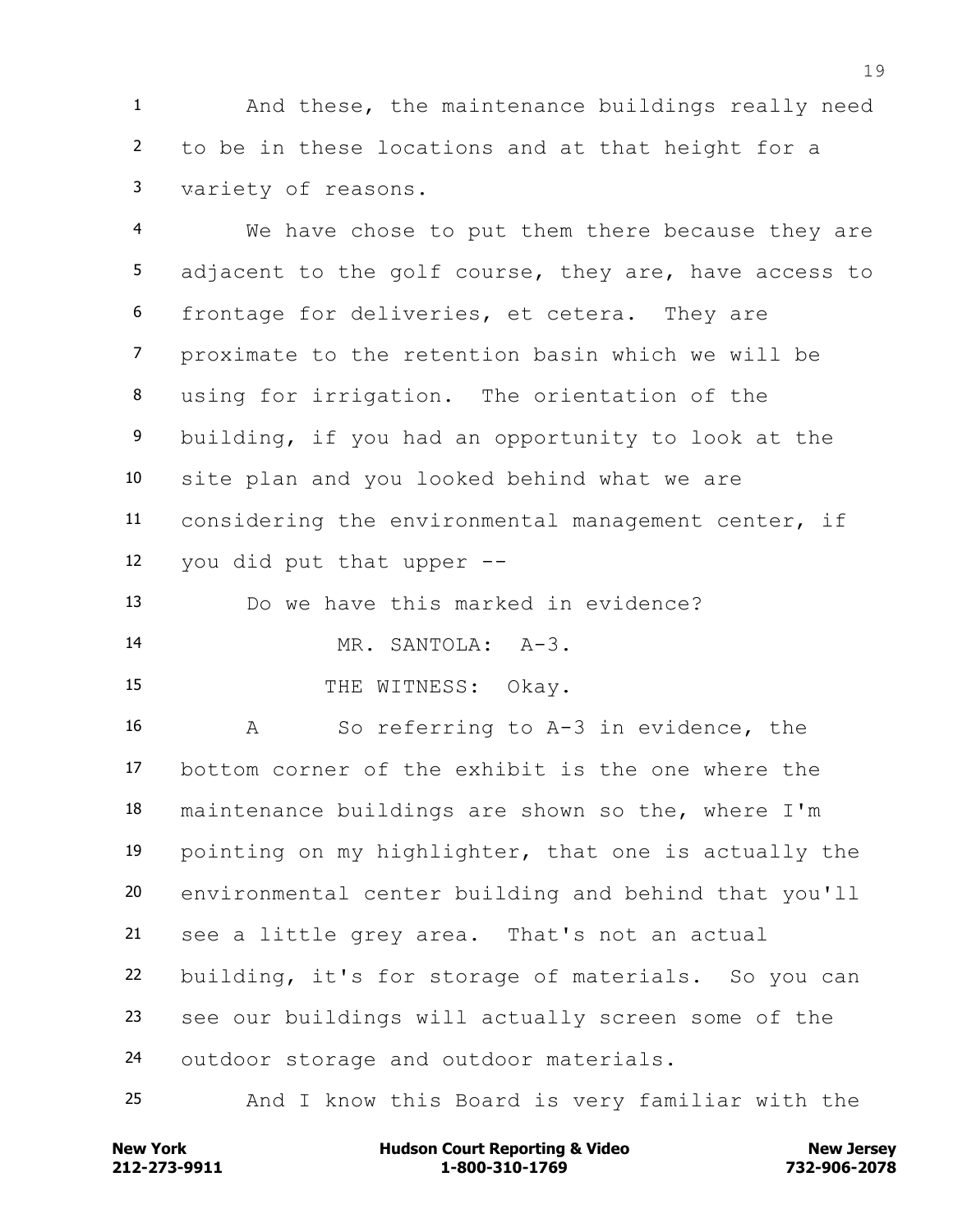golf course and there were prior applications in 2009, we are actually culling down the number of accessory buildings on this property. We are removing four and only creating three additional.

 And with our accessory structure program that we have here in the maintenance and environmental building we are actually able to take a lot of things that are currently occurring outside and stockpiled outside and move them inside. So to me that is very good planning and consistent with Criteria M of the Land Use Law and efficient use of the land.

 The other thing I would point out about the height, the longer of the L-shaped building, that is the one that's 33, 33.8 feet and immediately to the east of that building is the COAH building which is permissible from 50 feet. So from a planning point of view that creates quite a nice step down along Piermont where you have the 50 foot building and then it steps down to a 33 foot building.

 So I think as far as visually, it's not going to have a substantial detriment, it's not going to have a negative impact. I'll talk more later in my testimony about the buffer, a very significant buffer, in fact 24 10 feet greater than what it needs to be.

So you're going to see these building, of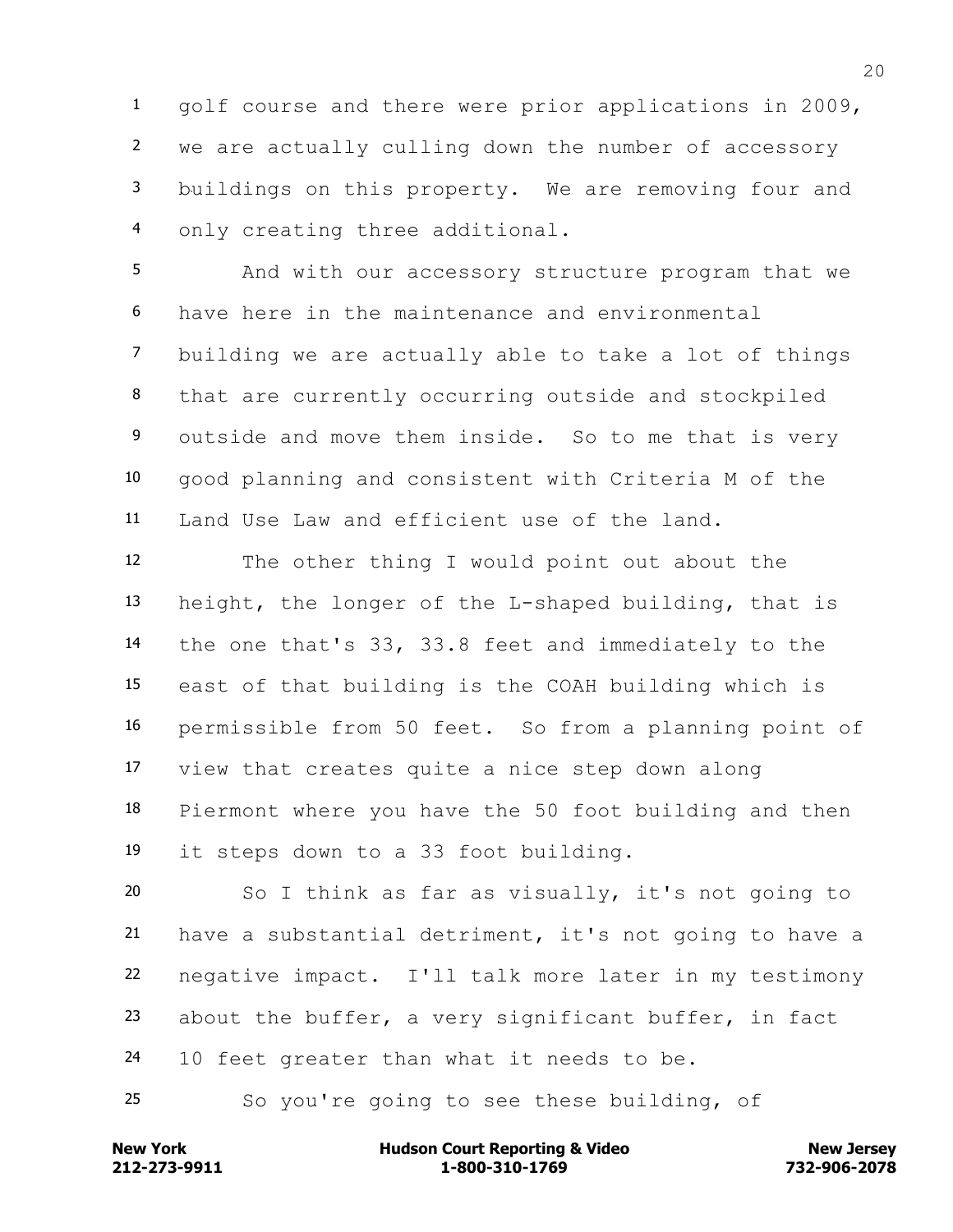course, but you're going to have a filtered view at best. I think they are certainly architecturally consistent with the character of the area and the height will step down.

 As far as the placement goes, they are clearly in the most efficient place and there's definitely a synergy between the golf course and the maintenance buildings.

 And as indicated by your planner earlier, it is not an option for us to not keep the 18 hole golf course. You are required in this zone to continue to maintain the 18 hole golf course on the property.

 So I think that certainly, when you look at those factors, you look at the character of the area, it's not as if we just put those there for no reason. The existing pump station building, that was the subject of the 2009 application, is proximate to them and the equipment will be located in there.

 So I think, if you break it down, look at the access which again you see that coming off of Exhibit A-3, the access, the proximity to the retention basin, the step down of the buildings, the efficiency of having deliveries of materials I think you can come to 24 the conclusion that they are appropriately located and the access height is not going to have a deleterious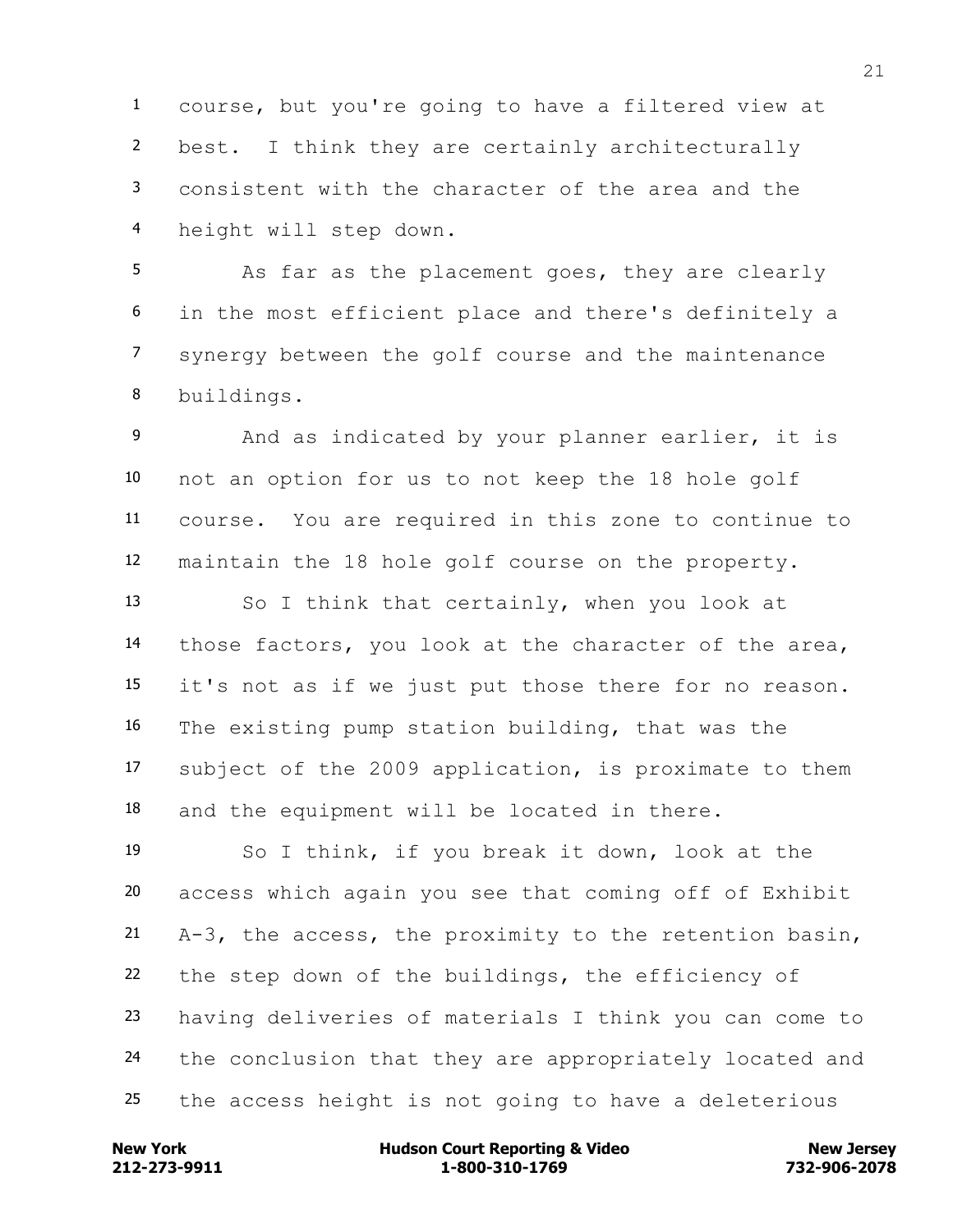impact and I think the Board could rely on the C(2) statutory criteria there with Criteria I of the Land Use Law, a desirable visual environment and Criteria M which talks about an efficient use of the land.

 So moving on to the next variance relief is the number of the free-standing signs. So we are permitted to have two free-standing signs on the property and we're proposing a total of four.

 While one of the signs will not even be visible, it's sort of an interior marking, the one that you might have referred to as the water feature and there's a portion of it that's greater than 6 feet 13 tall. So I think the signs are, again, a  $C(2)$  variance where there's no real hardship as to why we 15 have to have these but I think they certainly  $-$ - this is a prominent feature in town, a prominent site in town so having appropriate signage, this is not like a retail stopping center, we want people to be able to make appropriate driving decisions, for deliveries, the guests.

 So from a planning point of view, signage has several, several intents or purposes. It has an architectural feature but also has a way finding feature. So here I think the Board can rely on Criteria I, a desirable visual environment.

**212-273-9911 1-800-310-1769 732-906-2078 New York Communist Court Reporting & Video New Jersey Rew Jersey**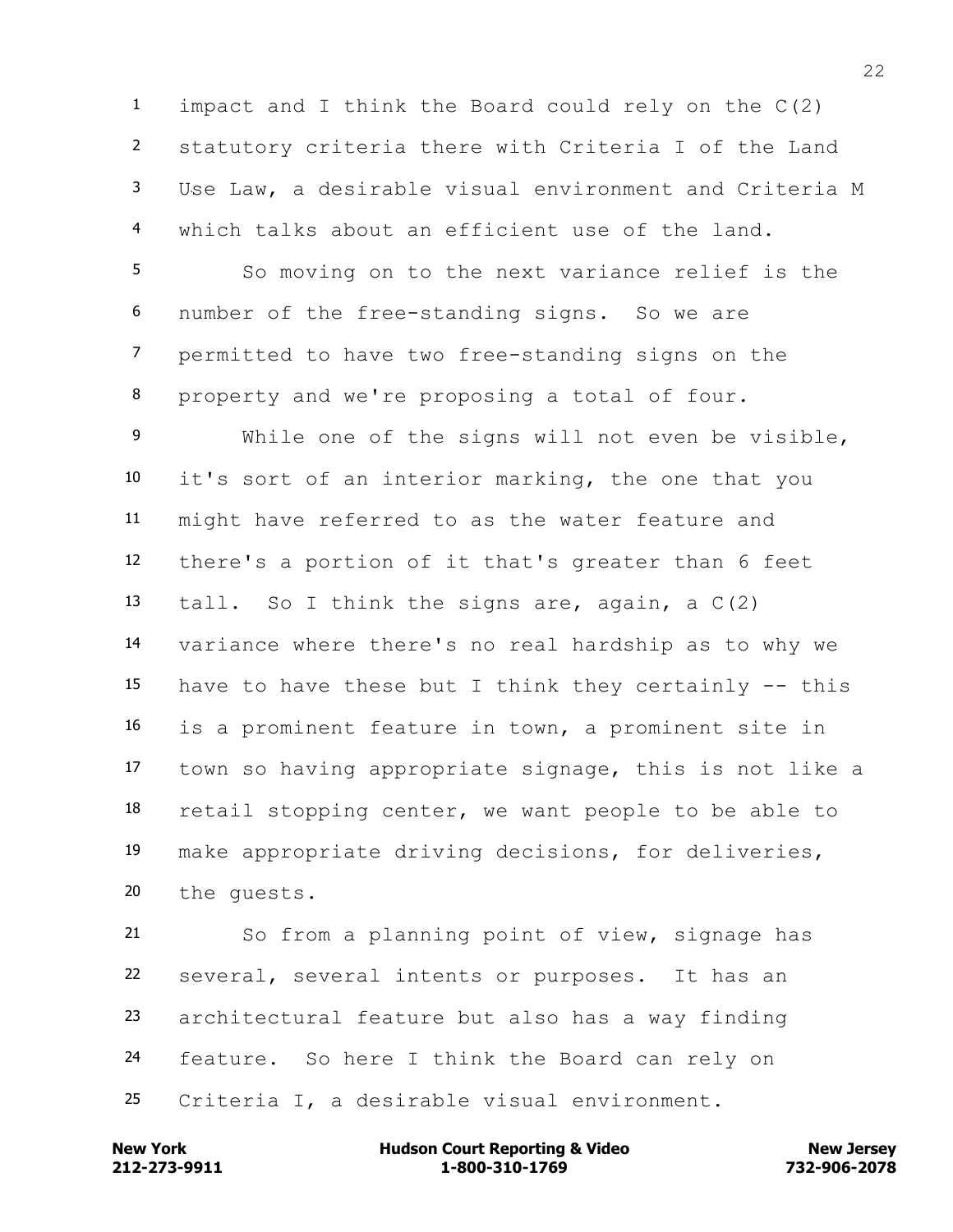We tried to mimic the Holiday Farms that has the attractive the brick and then the advertising or identification placards within the sign and I think we're certainly consistent with the character of the area. So I think the Board can rely on Criteria H of the Land Use Law which talks about free flow of traffic as signs will allow for visitors and deliveries to the area to make appropriate driving decisions. And I also think Criteria I, the one sign, sort of the third sign there on Piermont at the intersection creates a sense of place or an identification of the property. And I think from a planning point of view that's the benefit, the signs are attractive and consistent with other signs you would see along that corridor.

 So I think that the sign package in its totality can be granted with no substantial detriment to the zone plan.

 And when I talk about substantial detriment that is because there is a concept in the law that all planners have to deal with which is called the negative criteria. The negative criteria does not ask you to hold this or any other applicant to a standard such that there be no detriments at all. It's a benefit to the weighing of the granting of the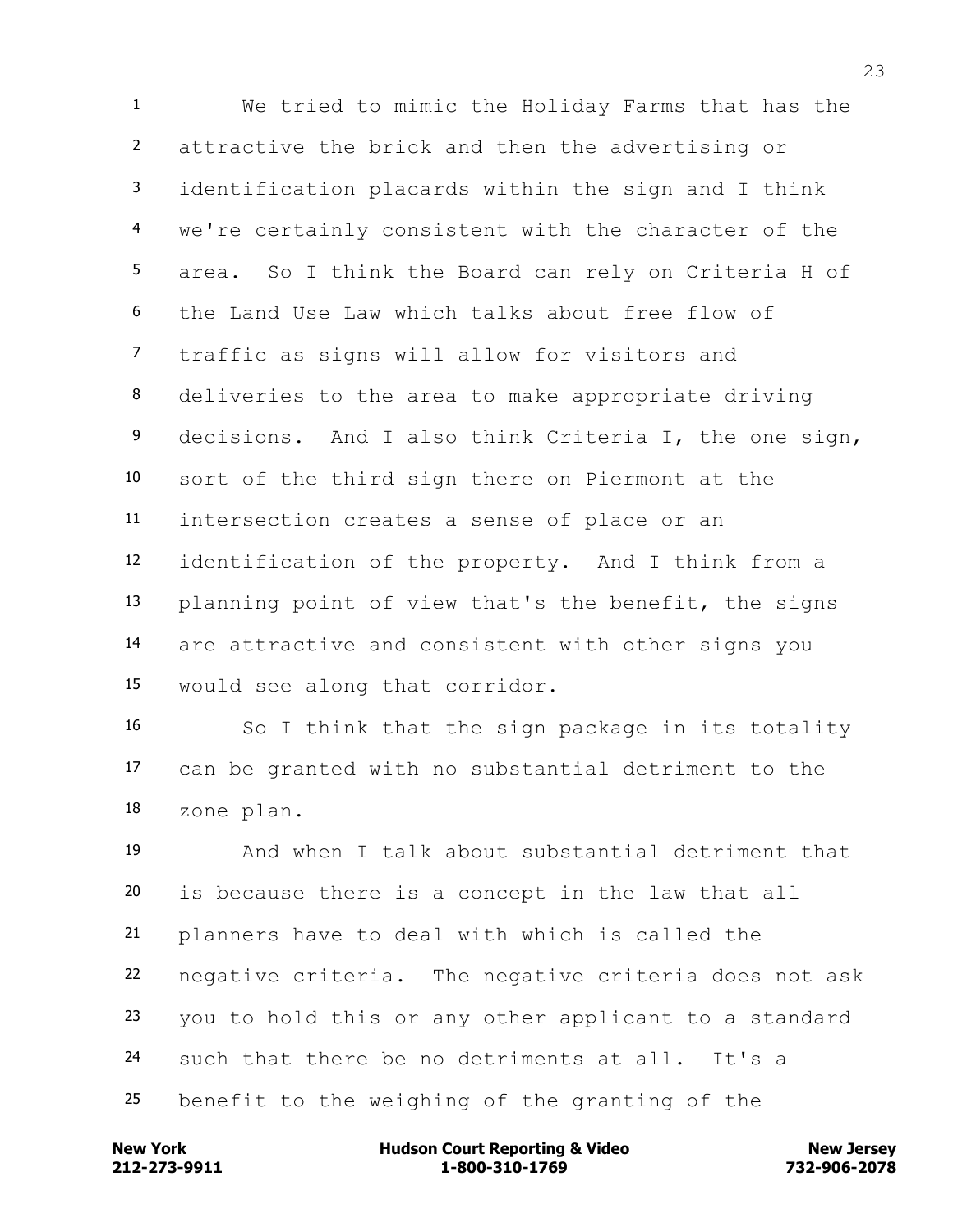variance and the totality of the project and the weighing of any negative impacts resulting from the variance and you balance that against the benefits and the positives.

 And here with the signage plan I see a lack of negative impact whatsoever. I think the signs are appropriately sized, appropriately scaled. They're attractive and I think they certainly fit in with the character of the area and will allow for proper identification of the property.

 The next variance we need is the proposed ornamental fence which is located in the front yard. Now the ordinance has a restriction of fences in the front yard to a total of 3 feet. So currently the existing chain link fence sits in the front yard and is non-conforming because it's built at 6 feet. So you have a current situation where we've got an existing fence there, we're not introducing this into the area, there already is a fence that exists there. I think, to put it kindly and very nicely, you can make an argument that that existing chain link fence lacks curb appeal. That will be a very nice way to describe the condition and impact of that fence from the street line, it really lacks any curb appeal whatsoever.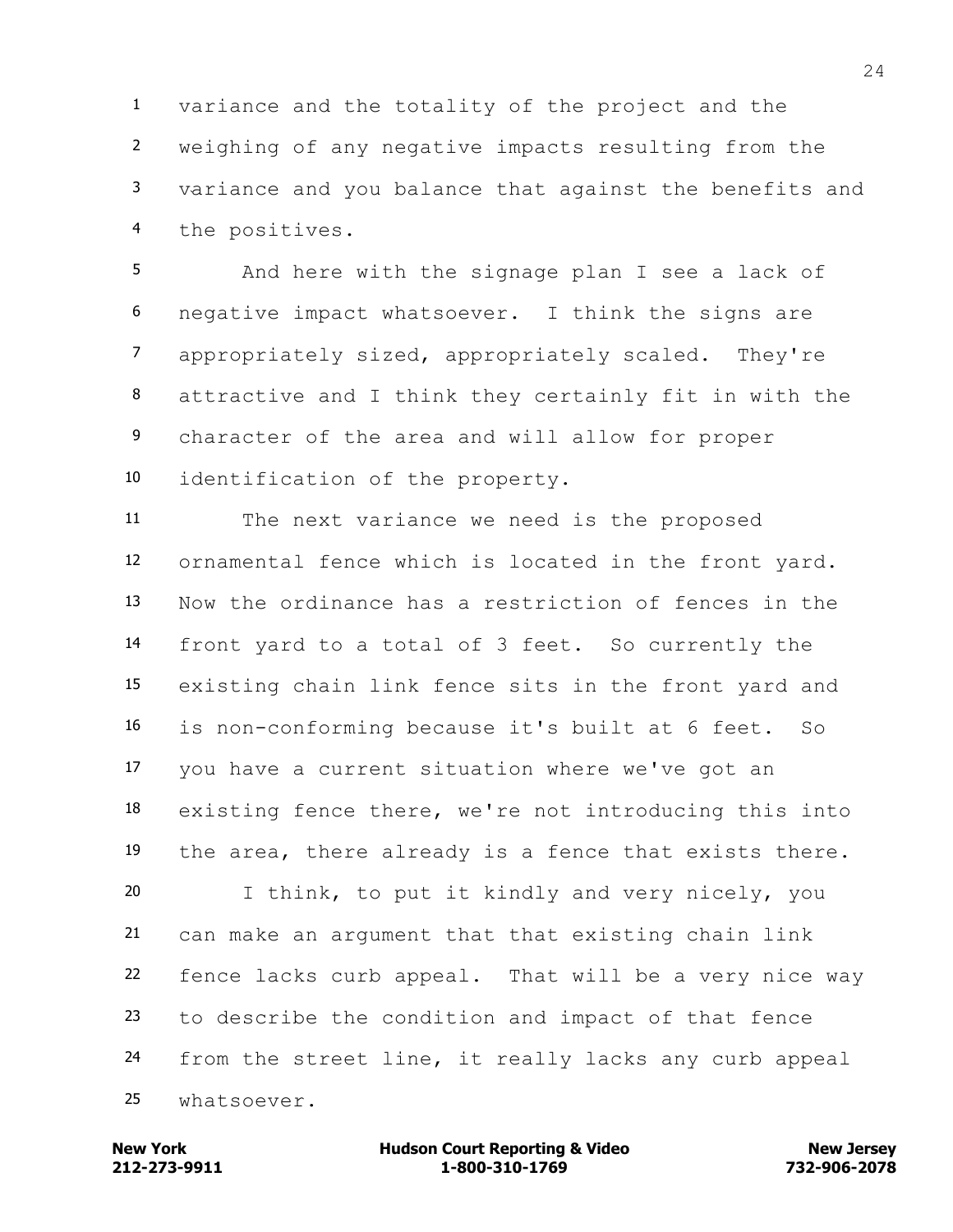So the fence that we are proposing is, it's 5 feet and then 6 feet at the brick piers. So you have an ornamental fence and then we need the variance relief because that portion of the fence, I believe 5 it's, it's wrought iron, the 5 feet, and -- aluminum? Aluminum. Okay.

 And then it's brick piers so it's 5 feet for the aluminum and then 6 feet for the brick piers. And certainly to be consistent again with other fencing that you see in, out on Piermont where you have the fencing and the piers it creates certainly a nice architectural feature along the entire frontage of the property.

 And the buffering section actually allows fences in the buffering. So it's not that the fence is not permissible in the buffering and I think certainly the fence is decorative enough to contribute to the intent 18 of the ordinance for buffering the problem, the only real non-conformity with the fence is the height of it as restricted to 3 and we are at 5 and 6 feet respectively for the aluminum and then the piers. But I think when you look at the fact that we're

 eliminating a somewhat less than attractive chain link fence in the area I think the Board could also here be 25 quided by the  $C(2)$  criteria, that this is a better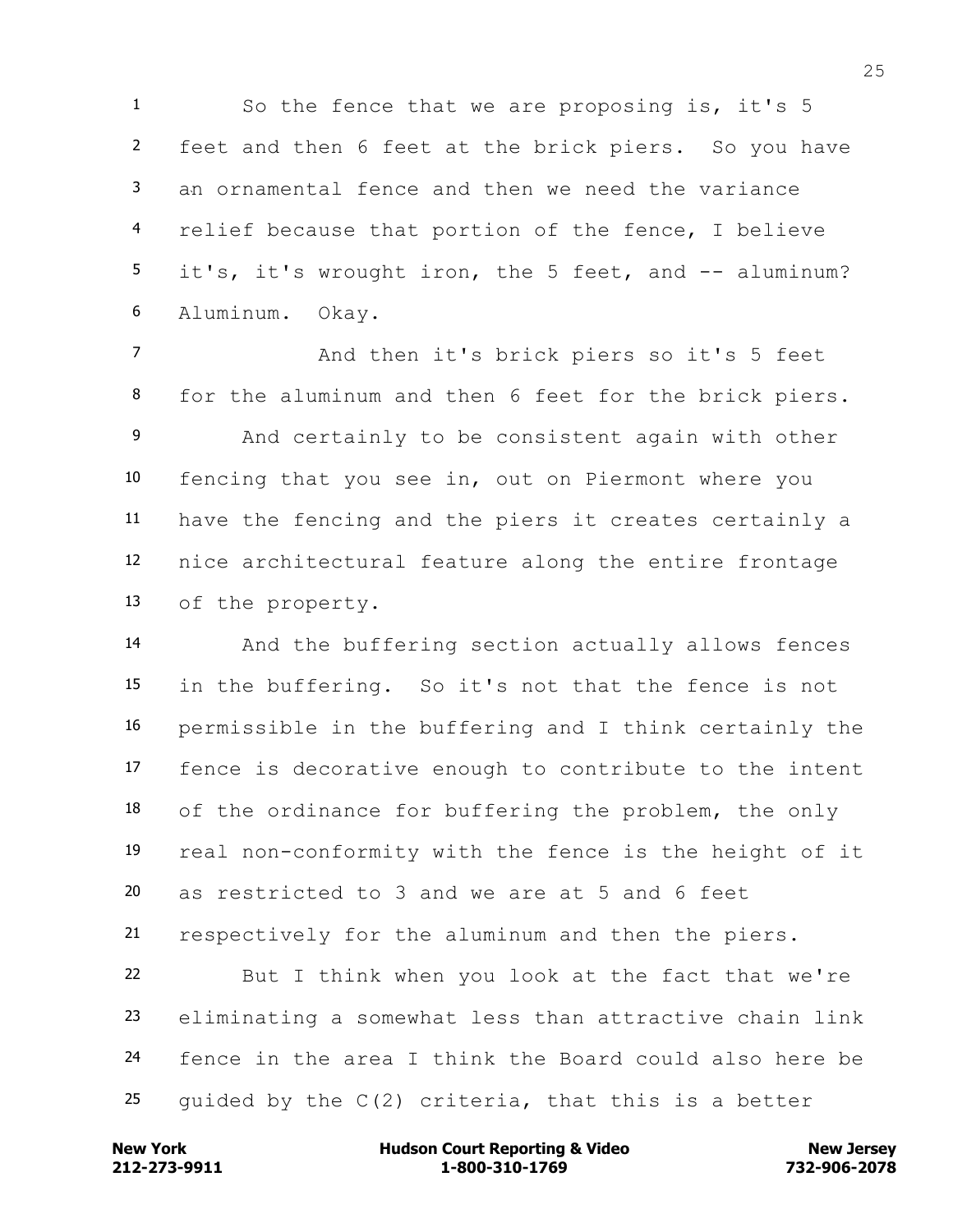zoning alternative and that Criteria I of the Land Use Law is, again, accomplished achieving a desirable visual environment.

 The next variance relief that we need is that no accessory building shall occupy an area greater than 600 square feet. I struggled with this one a little bit because this comes from a different section of your ordinance and I have a hard time even finding that this applies to this property. This comes from a totally different section of the ordinance not regulating the A(1) zone and I believe from a planning point of view that this was meant to make sure that if you have a residential home that you don't have a 1,200 square foot garage type, man cave type of thing on your property that's overpowering the principal structure.

 And the reason I think this is when you look at the permitted accessory use list for this zoning district and I'll read them because I know we have a lot to get through, we will be somewhat fast, clubhouse facilities including dining, a lounge, meeting and banquette rooms and catering, a tennis and golf pro shop, swimming pool, tennis clubs, racquet courts and other typical amenities to country clubs, maintenance facilities, caretaker dwellings. That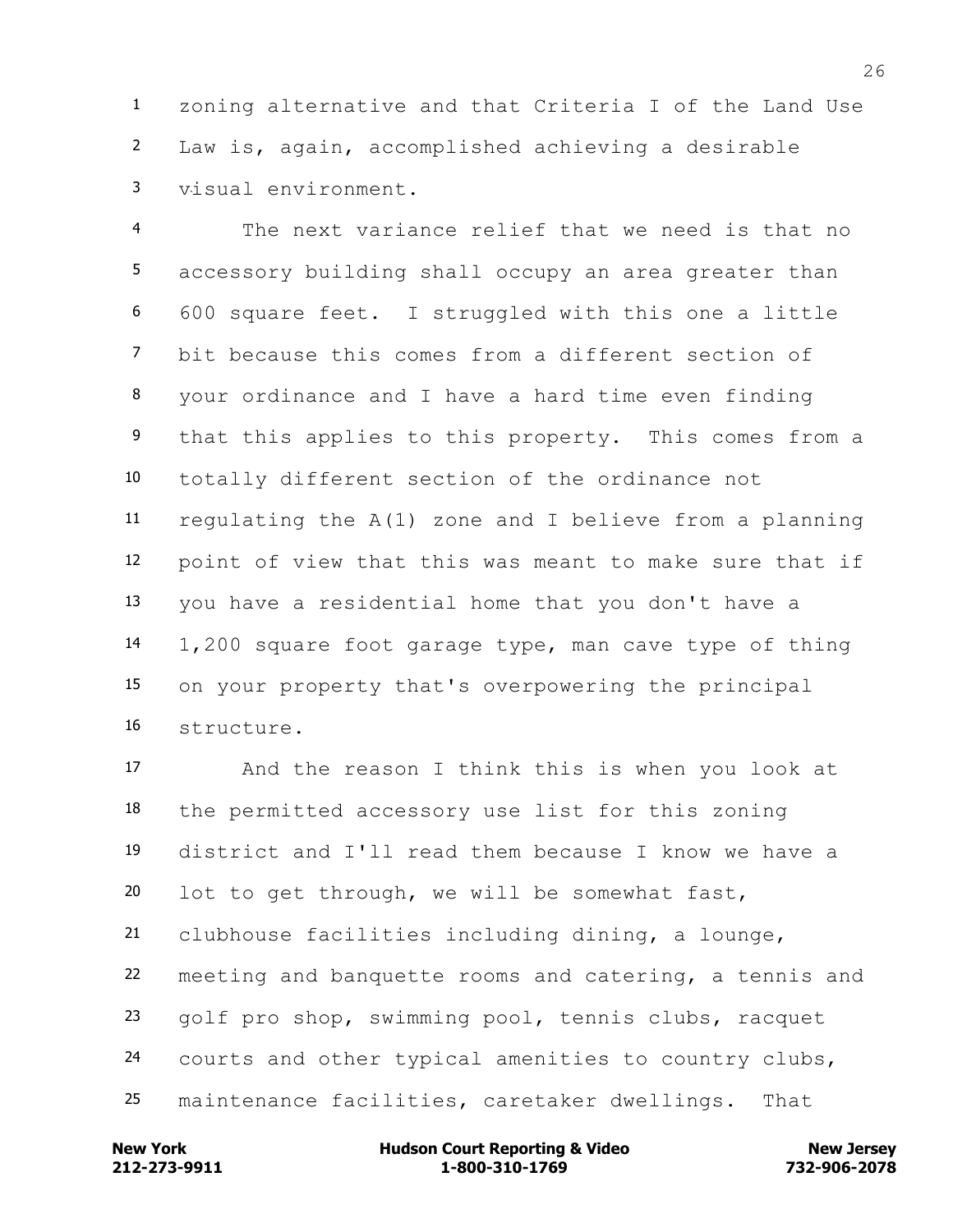would be a pretty, make like a tiny house look big, a 600 foot dwelling, gatehouses not to exceed 675 square feet.

 So my point in telling the board this is that 5 the ordinance allows, as of right, a number of accessory uses that you could not, you would be incredibly challenged to build in 600 feet. So I just don't think that part of the code is really even applicable to this but if it were, I think certainly the Board could justify it under the C(2) statutory criteria that it is certainly a better zoning alternative to have Maintenance Building A at 16,800 square feet and the environmental maintenance building at 5,700 square feet because the alternative would be better than having many, many, many little tiny 600 square foots because the ordinance does not restrict how many accessory buildings that you could have in this zoning district. So I think this is certainly a better alternative. It allows for the operation of this Class A golf course facility with no substantial detriment.

 Like I said, this ordinance contemplates as accessory structures caretaker dwellings, banquette facilities, tennis and golf and pro shops. I have a hard time believing that this order was created

**212-273-9911 1-800-310-1769 732-906-2078 New York Communist Court Reporting & Video New Jersey Rew Jersey**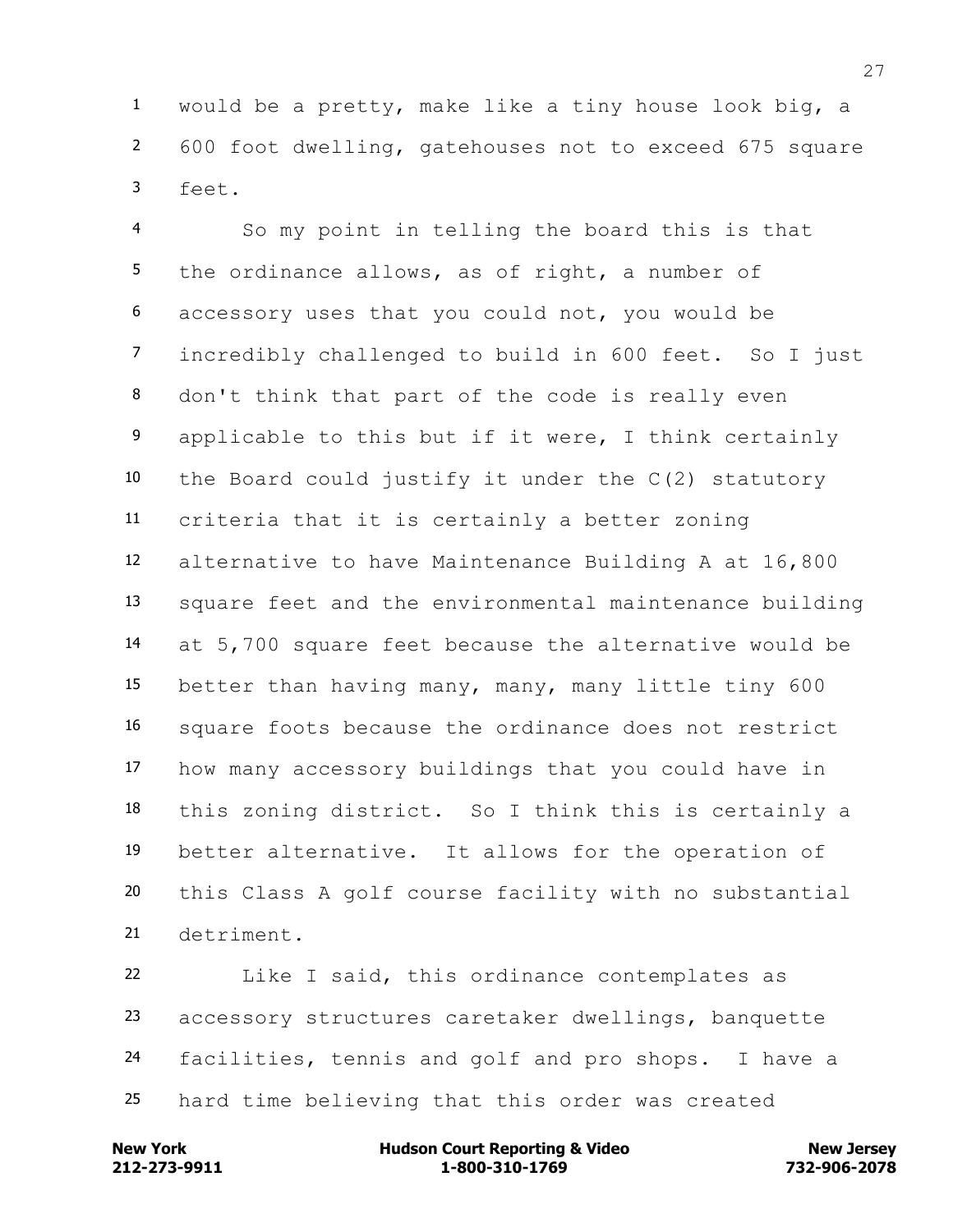thinking that those buildings would be contained to 600 square feet. It just is not -- I don't think that's a rational conclusion from a planning point of view.

5 So I think, again, the Board can grant that under the C(2) statutory criteria and Criteria M talking about the efficient use of the land.

 Okay. So then there's another section of the ordinance that says no more than three accessory buildings on a lot are permitted.

 Q So let me just interrupt. At this point we're moving into a second category of issues?

A Yes.

 Q Which were raised and which we're going, out of an abundance of caution --

A Yes.

 Q -- to present testimony in support of variances?

 A That's what we have put them. These variances were not, we call them the abundance of caution package. And these are the variances I'm going to talk to you about. In an abundance of caution we're going to put just a little bit of testimony on the record that if in fact there were an interpretation that they were required as variances as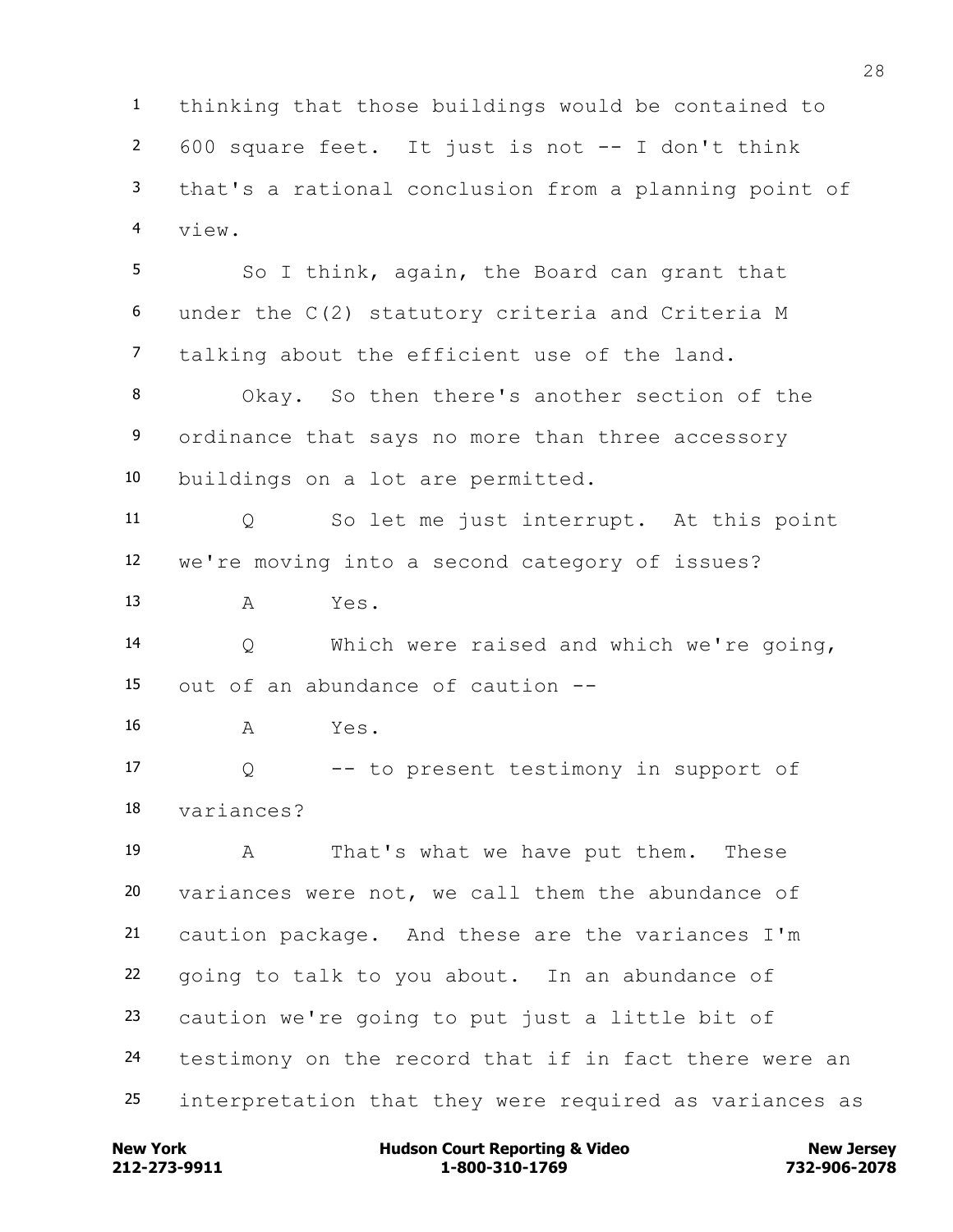has been proffered in some instances, I believe counsel for Holiday Farms, I do not think they are variances, your planner did not recognize them as variances in either one of her two review letters on this application.

 So going into the abundance of caution variances that would be the section of the Code that restricts no more than three accessory building lots are permitted.

 So I just read to you the accessory buildings that are permissible with the golf course so in addition to that there are a number of accessory buildings permissible with respect to the residential. And, that includes active recreational facilities, clubhouses, swimming pools, tennis courts for the use of residences and guests, facilities intended for the social and recreational needs of residences such as exercise rooms, lounge areas, game and resident meetings rooms, gatehouses. So these are all things that the ordinance recognizes and establishes as permissible accessory uses.

 So I don't think that that ordinance was 23 intended to restrict them to three here. But, again, I think the Board could be guided by the fact that a  $C(2)$  variance could be granted under the statutory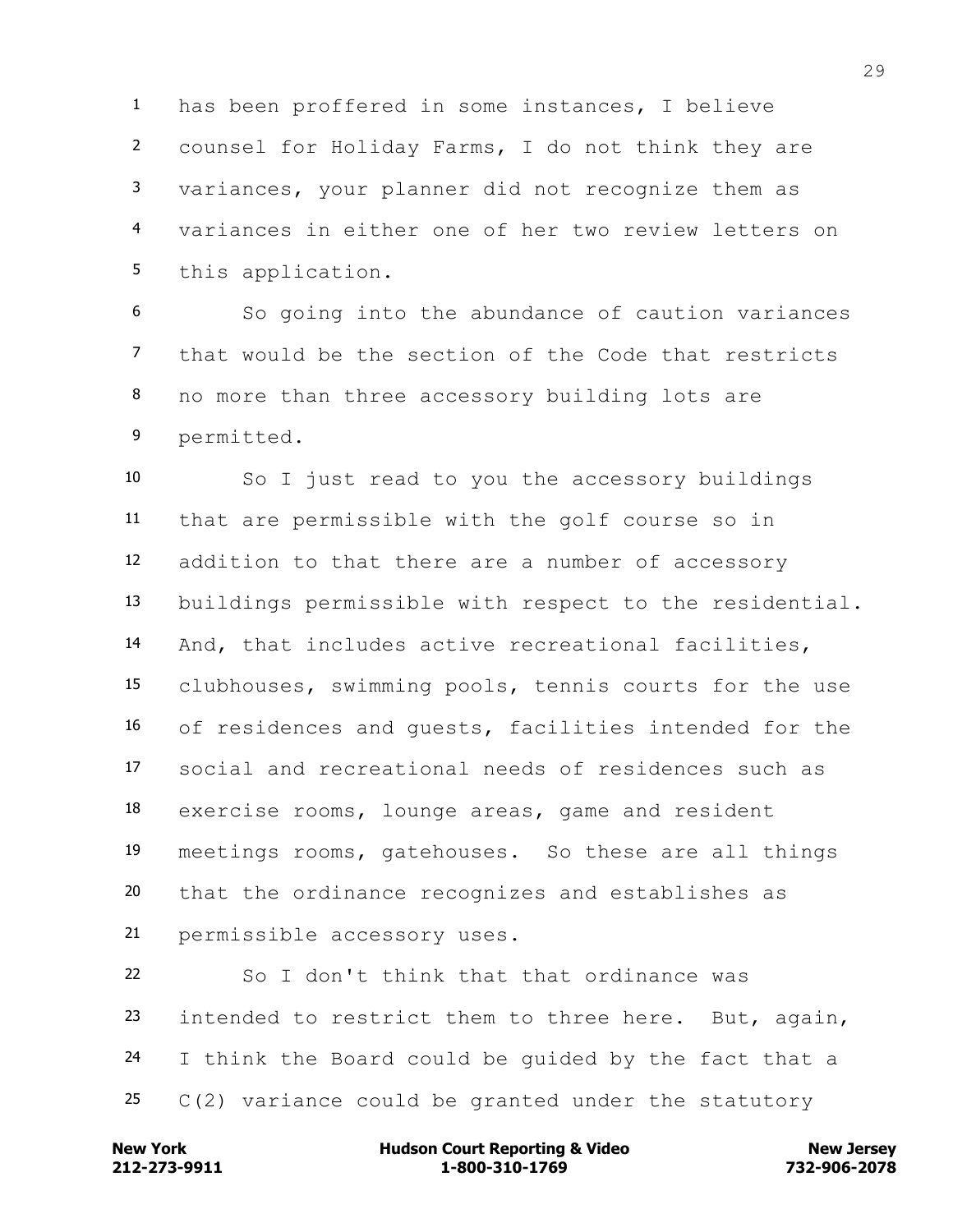criteria there.

 I would use Criteria G of the Land Use Law. Criteria G of the Land Use Law talks specifically about providing for a variety of uses in appropriate locations. And as these are all enumerated accessory uses I think certainly to have them as accessory if it required additionally more than three accessory buildings that would be appropriate to the zoning ordinance.

 The next variance we are asking for in an abundance of caution is that the township COAH lot, the one, the COAH lot, the COAH lot referring back to A-3 in evidence, this is the, the three-story building that has the 24 units.

 So it might be a bit hard for you to see but there is actually a heavy dashed line that creates a lot line for this building. So I liken this to almost like if you have a shopping center and you have a pad site on the front of the shopping center sometimes you don't realize those are two different lots, they look like one lot. You have cross access easements. They function together. There's actually a lot line in there.

 So it was raised that because our building sits 11 feet off of that line that we need a variance for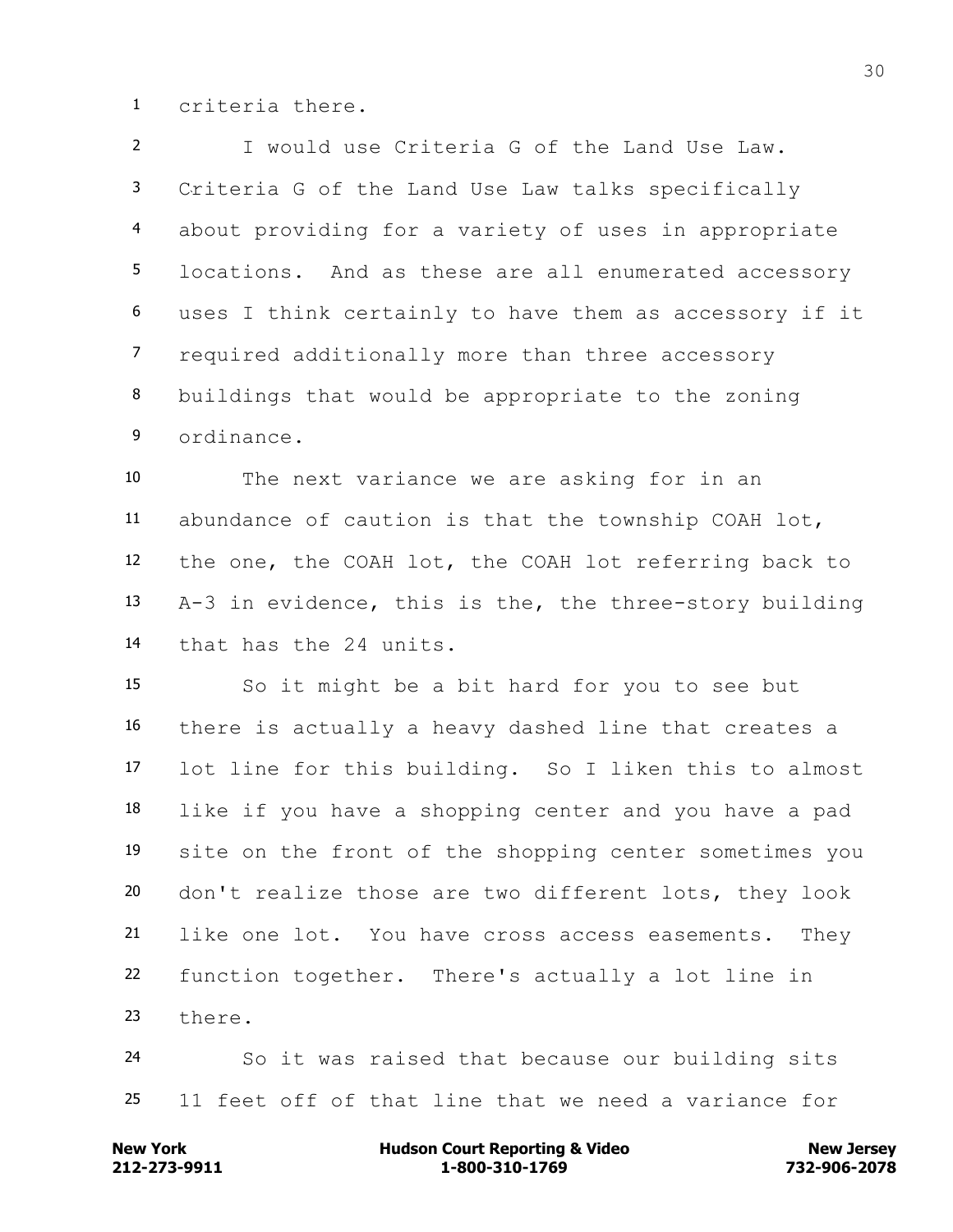that.

 But the way the ordinance is crafted and the bulk standards for this section, for this affordable housing overlay zone do not require that setback. That comes from a different section of the ordinance and really what it talks about is mandatory open spaces being 50 feet. We have more than 50 feet to our closest quadplex. So I don't think that that applies.

 But I think that, again, if it were interpreted that it does in fact comply the Board could be very comfortable relying on the fact that we more than meet the minimum distance separation of buildings where we exceed the 50 feet. So I think the Board there again can rely on a C(2) variance of providing adequate light, air and open space which is Criteria C of the Land Use Law and you could also rely on Criteria M.

 I think you could probably also make an argument for a C(1) hardship here. Because hardship talks about a unique situation impacting a piece of property and the fact that we have created a parcel for just this property even though the site in itself is over 150 acres, I think you could look at that as a unique circumstance impacting this piece of property.

25 So putting in a  $C(2)$ , that I think,  $C(2)$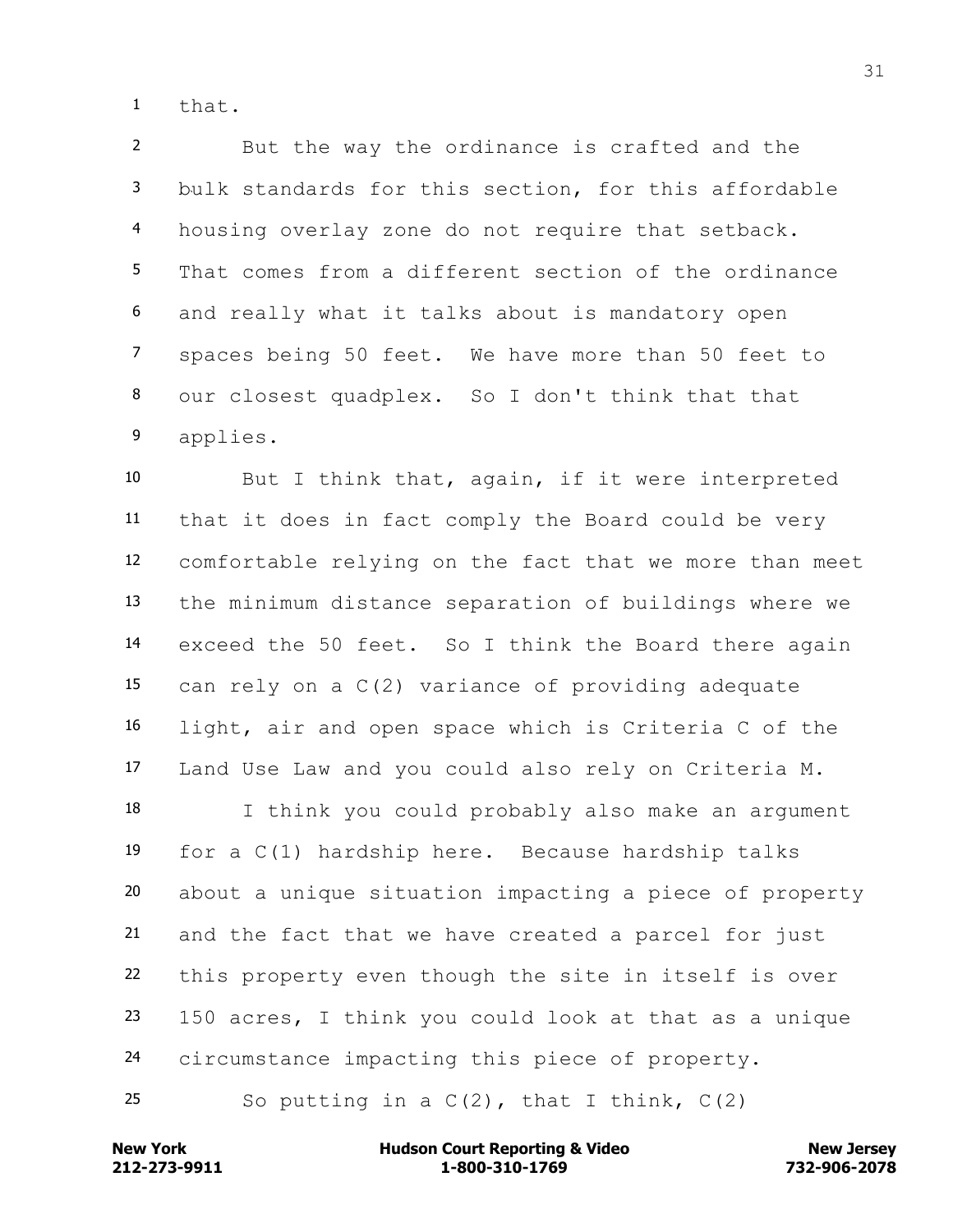variance, but throwing it out there I think if challenged I could make an argument for C(1) given the fact that that's a unique lot that sits in front and thus was part of a settlement proposal.

 So, again, we put the positive criteria in as C, M and -- C and M for that one, C and M, an efficient use of the land.

 Okay. The next one is on impervious coverage. So here, again, there is an argument made that we would be subject to another section of your ordinance that has a 40 percent impervious coverage requirement. But in the affordable housing overlay there is a provision that we have to provide 30 percent landscape or 30 percent open space. So there is a controlling provision in the section of the ordinance that governs this and I believe that that is what's controlling. I don't think you could cherry pick from other sections of the ordinance and say the building coverage from another section applies.

 So I think the 30 percent landscaped area is which is what governs this and we certainly comply with that.

 There was a lot of testimony as to what goes into that landscaped area and on the point system and we had over 4,000 points in our buffer and we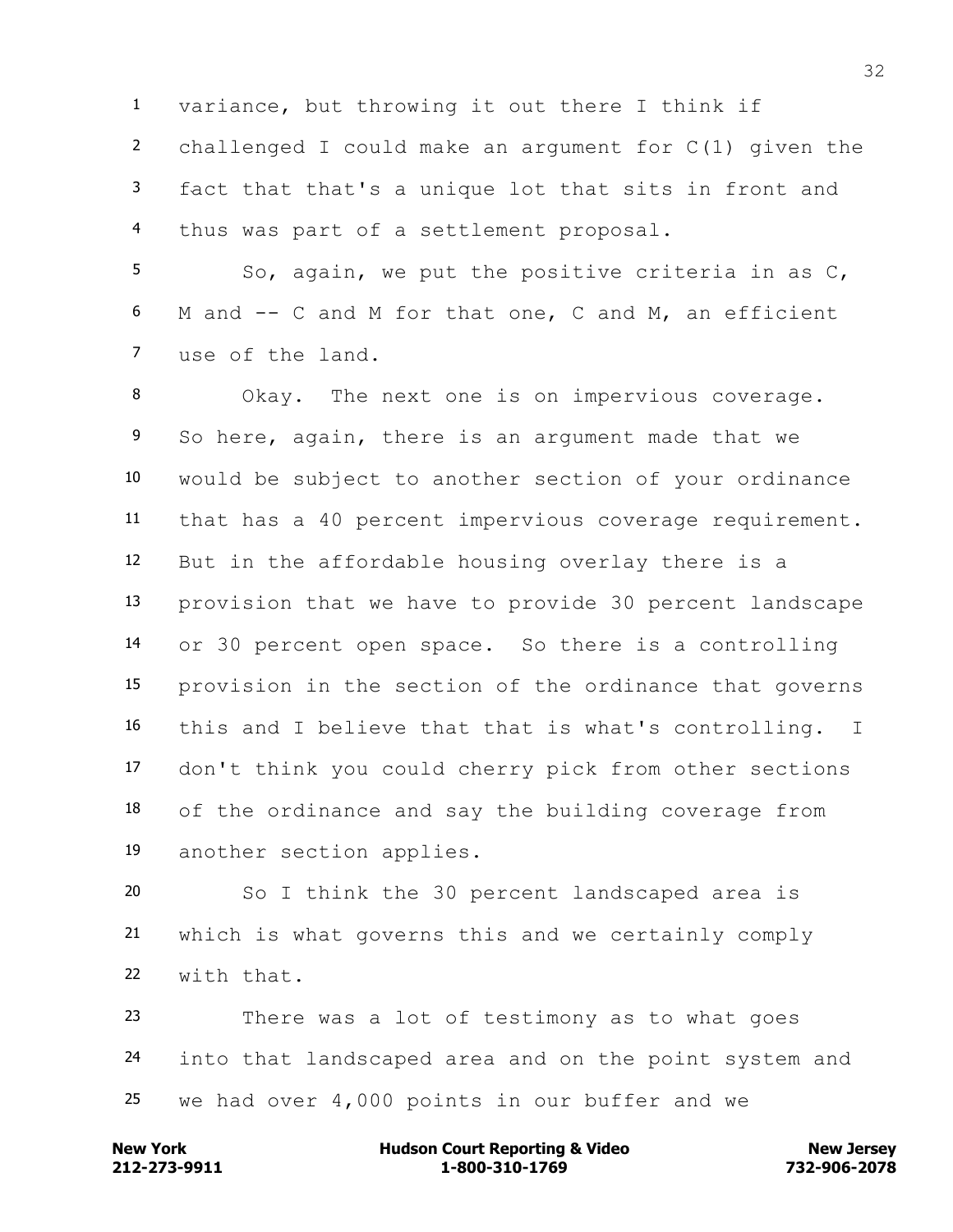certainly more than comply with that 30 percent. CHAIRMAN LIPPERT: There were questions also about how the coverage was calculated and whether it was, with respect to the overall site or on a per lot basis. Are you going to address that? Because I want to get an answer to that question. 9 THE WITNESS: I was not planning on answering that. I don't have those numbers but our engineer is here so maybe she has those numbers. Yes? CHAIRMAN LIPPERT: Okay. That question was raised by the public and I promised that we would get an answer. THE WITNESS: I'm continuing to make that promise and that our engineer will give that answer. 18 CHAIRMAN LIPPERT: Okay. A So, again, if that were to be, found to be a required section of the ordinance I think that the Board can certainly rely on Criteria C of the Land Use Law which talks about providing adequate light, air and open space. When you put in the zoning for this section you talked about a 30 percent landscaped area, you put a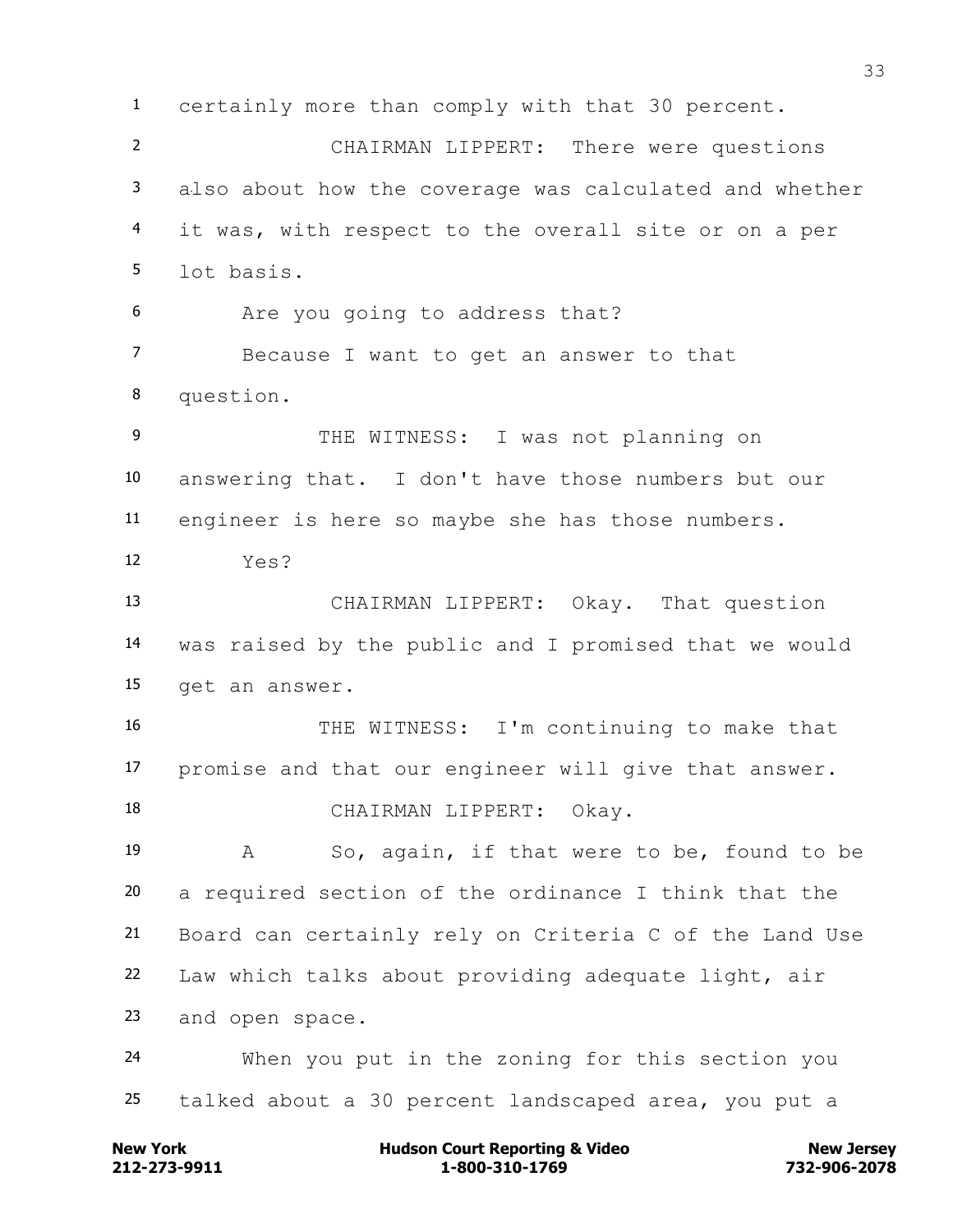point system for buffering and things that have to go into the buffering and you have what's before you tonight, a plan that far exceeds both the point system that's set up for the buffering and the length of the buffering around this property. And we can get you the numbers on the specific areas if the Board would like to have that information.

 The next variance, again in an abundance of caution, is that no proposed accessory building is to be located in the front of, closer to the street line than the principal building.

 So, again, if you look at A-3 in evidence and you see we have our COAH building, the existing pump house that was approved back in 2009 technically sits in front of that building although it's compliant with respect to the setbacks.

 So the Board can rely again there on M, an efficient use of land and G, a sufficient space in appropriate locations. We certainly wouldn't want to move that building. That would certainly be very inefficient to do that.

 MS. REITER: I'm sorry. Your testimony that the pump house is closer than the COAH building? Is that what you said?

THE WITNESS: Well, the testimony is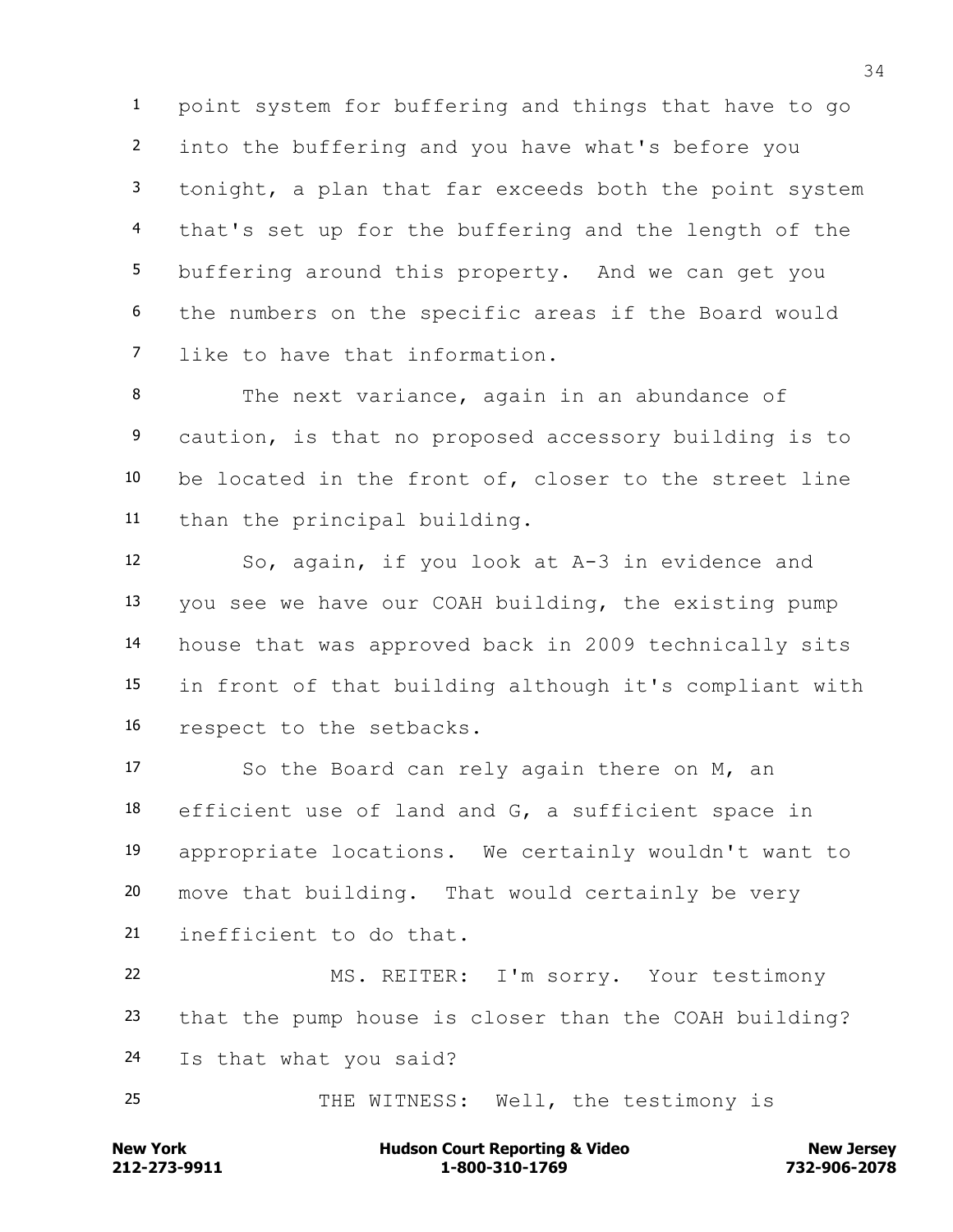that -- we don't think that this is a variance but it was identified -- MS. REITER: I appreciate that. Yes. THE WITNESS: -- that it's in front of it. So the way the ordinance reads is that no accessory building shall be closer to the street line and the building line of the principal building. 8 MS. REITER: Okay. 9 THE WITNESS: So technically -- MS. REITER: I was confused. I'm sorry to interrupt you. 12 THE WITNESS: That's okay. And referring to a visual of this is that this is A-3 in evidence. You see the COAH building and the pump house building which is to the immediate east of it which technically sits in front of it. 17 MS. REITER: Okay. A The next variance, this is one I consider no good deed goes unpunished. This reads the applicant is required to provide a minimum 25 foot opaque landscape buffer along the public right-of-way of Piermont Avenue. So we are providing a 25 foot buffer for the entirety of our property. The problem is we have in front of our 25 foot buffer about a 10 foot bike path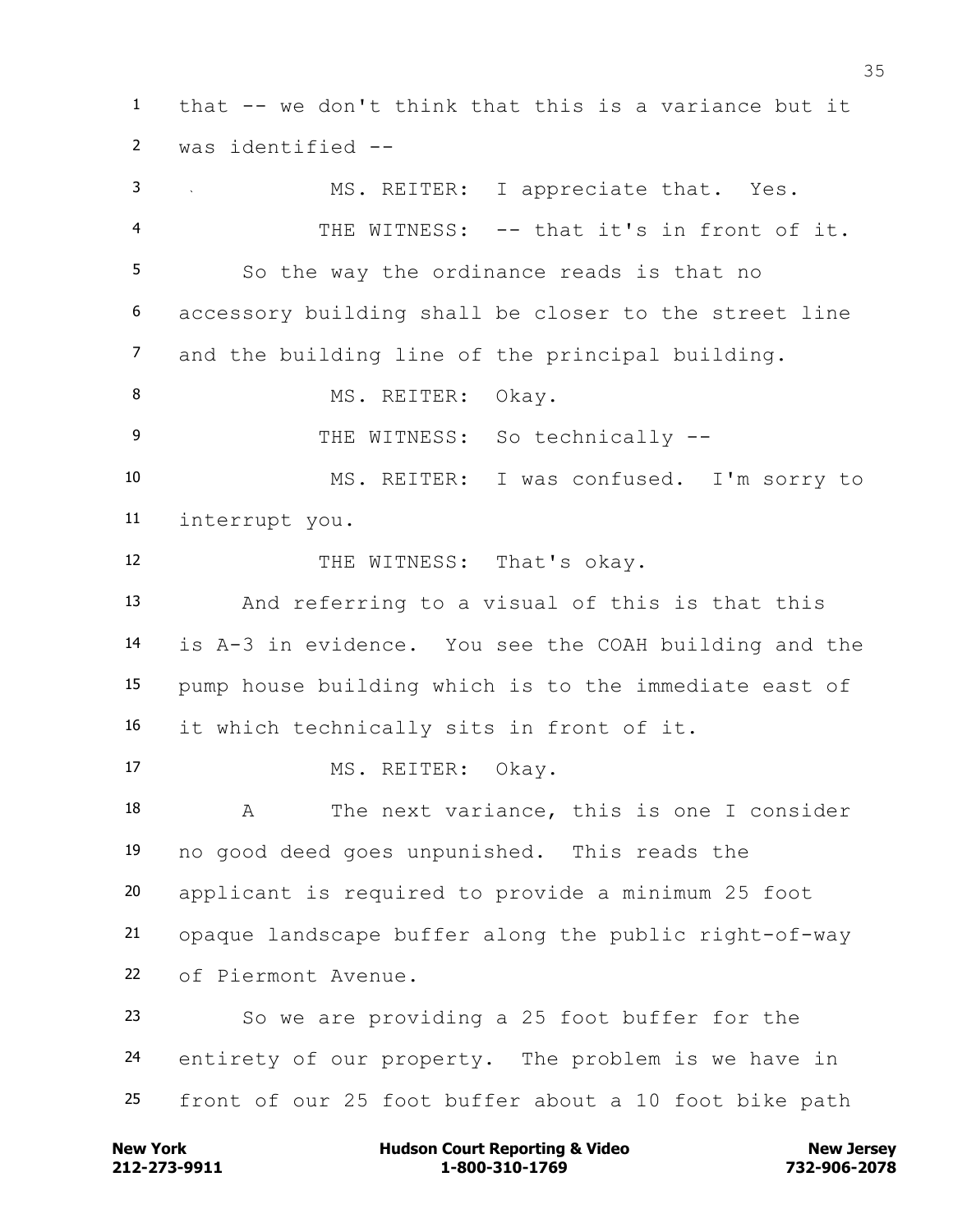so really we have a 35 foot buffer. But if you say it's not opaque because the bike doesn't start from the property line I think was the argument being made is that because we have our buffer and sitting in front of our buffer along our property line is that 10 foot bike path which I think is fabulous having that from planning point of view, and I think when you look at the fact that if we obliterated that bike path we could do that, we could say we'll pull the buffer up closer to Piermont, now you'll have your 25 foot buffer starting from the property line but that's crazy. I can't imagine why you would want to do that. The bike path is beautiful. It's beautiful, there's trees, a great place to have a path along the County Club property. I think there would be absolutely no planning reason why you would want to do that.

 So to the extent you're going to interpret the ordinance or anyone would interpret the ordinance that the buffer has to start at the property line I think here is, again, another textbook C(2). That's actually a technical variance. Then we will ask for that so that our 25 foot buffer starts basically in back of that bike path that's running all along A-3 in 24 the front of the golf course on Piermont.

So clearly that one I would rely on the C(2)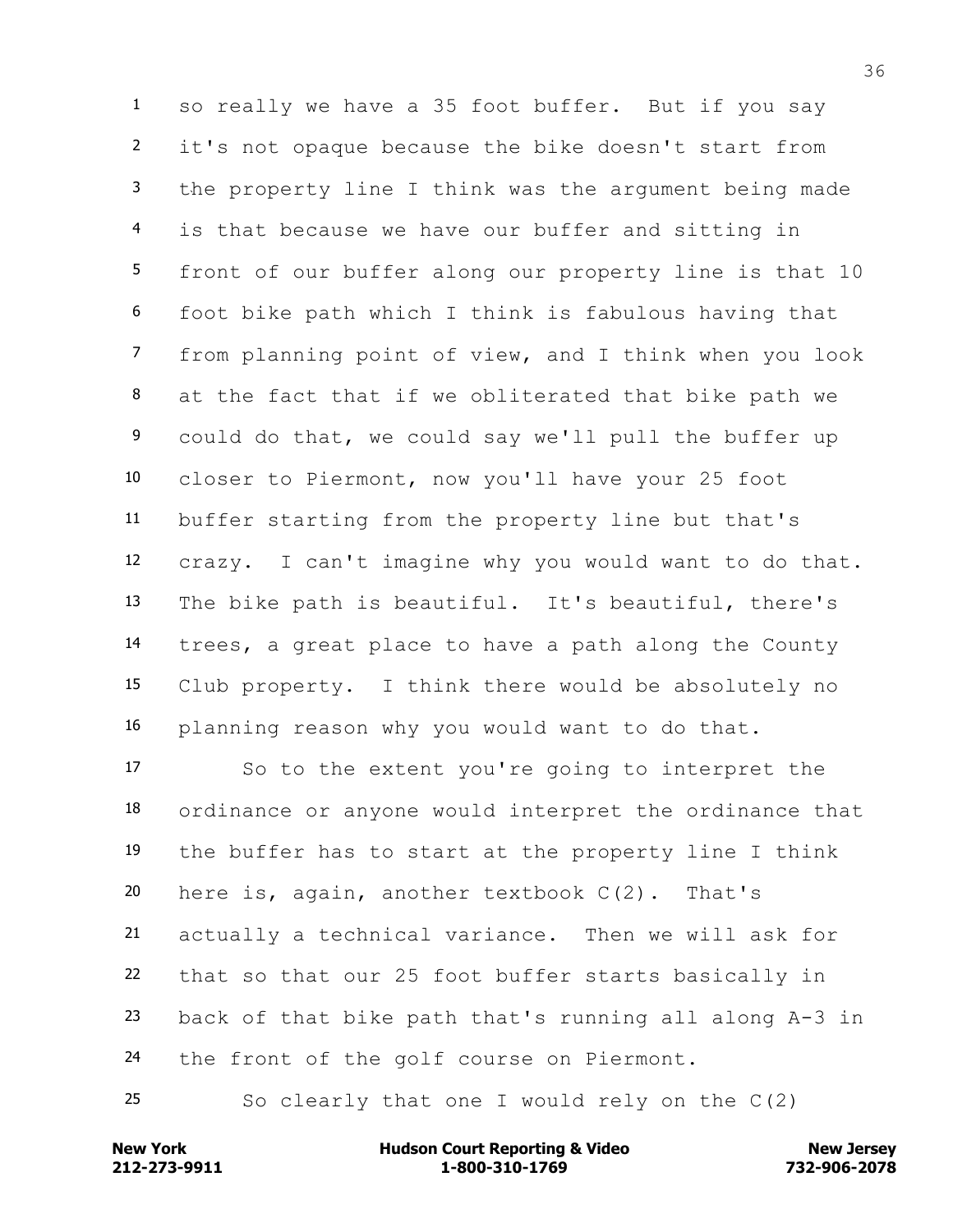criteria and adequate light air and open space and we're actually exceeding the buffer and providing a really neat little bike path along the property in addition to the required buffer. The next one that was raised would be affordable

housing building shall have maximum of three-stories.

 Q So now we're going into our third category.

Right?

 A Yes. Now we're out of an abundance of caution moving into not requesting and here's why. Right? Would that be fair?

Q That's perfect.

 MS. REITER: I'm sorry. Are these all items that were then raised by opposition counsel? 16 MR. WOLFSON: Correct. Right.

17 THE WITNESS: That's exactly right.

That's correct.

 So we're making sure that our record is clear that in the event someone were to interpret --

 CHAIRMAN LIPPERT: Hold on one second. MALE SPEAKER: Speak into the microphone. 23 THE WITNESS: Oh, I'm sorry.

 MALE SPEAKER: I mean everybody, even the lawyer, you, the Mayor, you know, you can't hear. I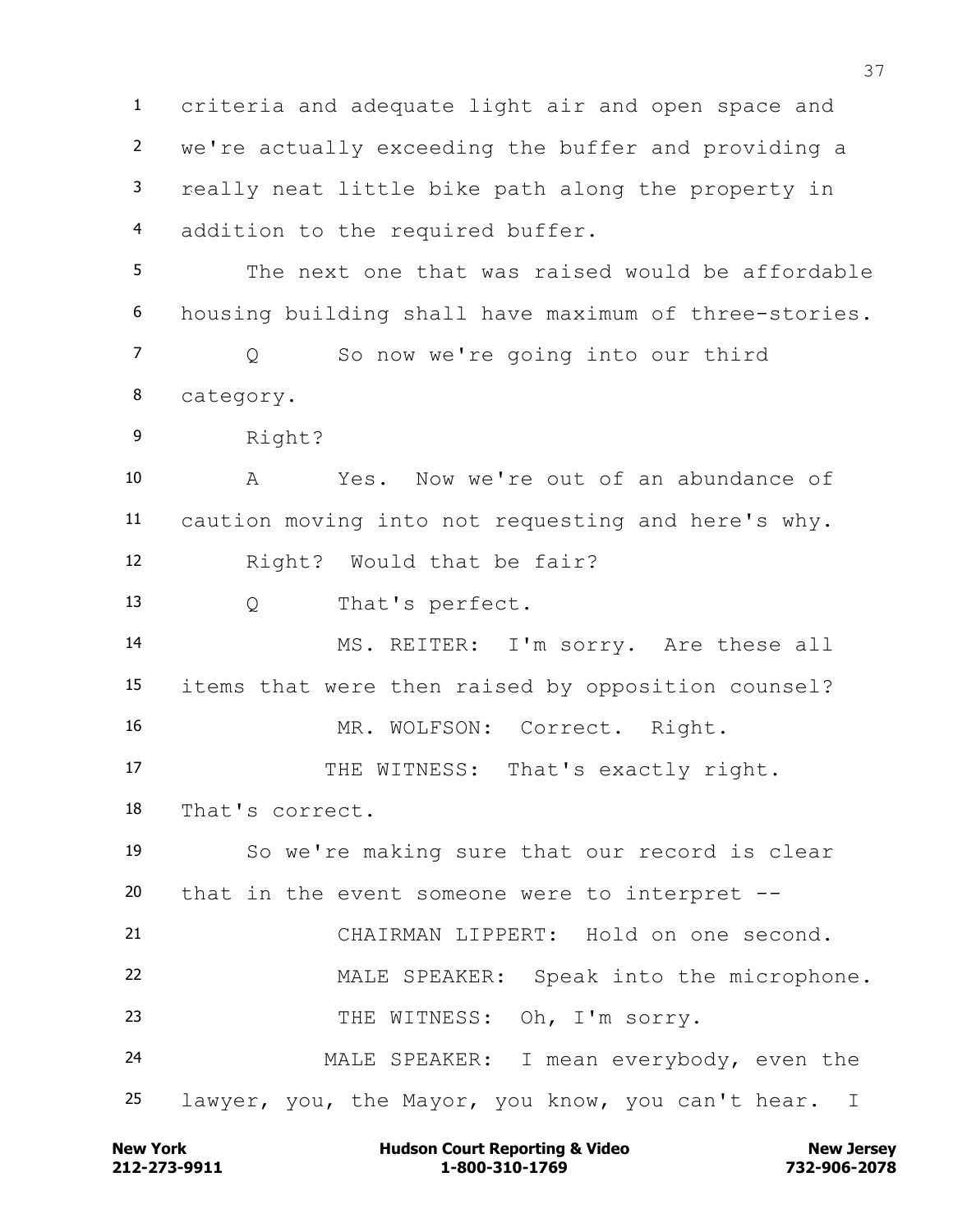can't hear.

| $\overline{2}$ | CHAIRMAN LIPPERT: We'll do better.                    |
|----------------|-------------------------------------------------------|
| 3              | MALE SPEAKER: Okay. Thank you.                        |
| $\overline{4}$ | CHAIRMAN LIPPERT: So I think also when                |
| 5              | you turn and look at the exhibit you should try to    |
| 6              | pull the mike with you, too, because that's when we   |
| $\overline{7}$ | really lose you.                                      |
| 8              | THE WITNESS: I will do that. Sorry.<br>Is             |
| 9              | that better?                                          |
| 10             | CHAIRMAN LIPPERT: Stay close.                         |
| 11             | THE WITNESS: Okay. I will.                            |
| 12             | I have never been accused of not being able to        |
| 13             | be heard but I will stay close to the microphone. I   |
| 14             | don't struggle with that.                             |
| 15             | I'm sorry. I apologize. So moving on to our           |
| 16             | category of variances that we consider not requesting |
| 17             | but, yes, the genesis of these to answer your         |
| 18             | planner's questions was that they were raised by the  |
| 19             | interested parties' counsel.                          |
| 20             | So this one is that the affordable building           |
| 21             | shall not be more than three-stories. We only have    |
| 22             | three habitable stories and our project architect     |
| 23             | explained that at length at a prior hearing so we     |
| 24             | certainly are not requesting that variance and we     |
| 25             | believe we absolutely comply as we only have three    |

**212-273-9911 1-800-310-1769 732-906-2078 New York Hudson Court Reporting & Video New Jersey**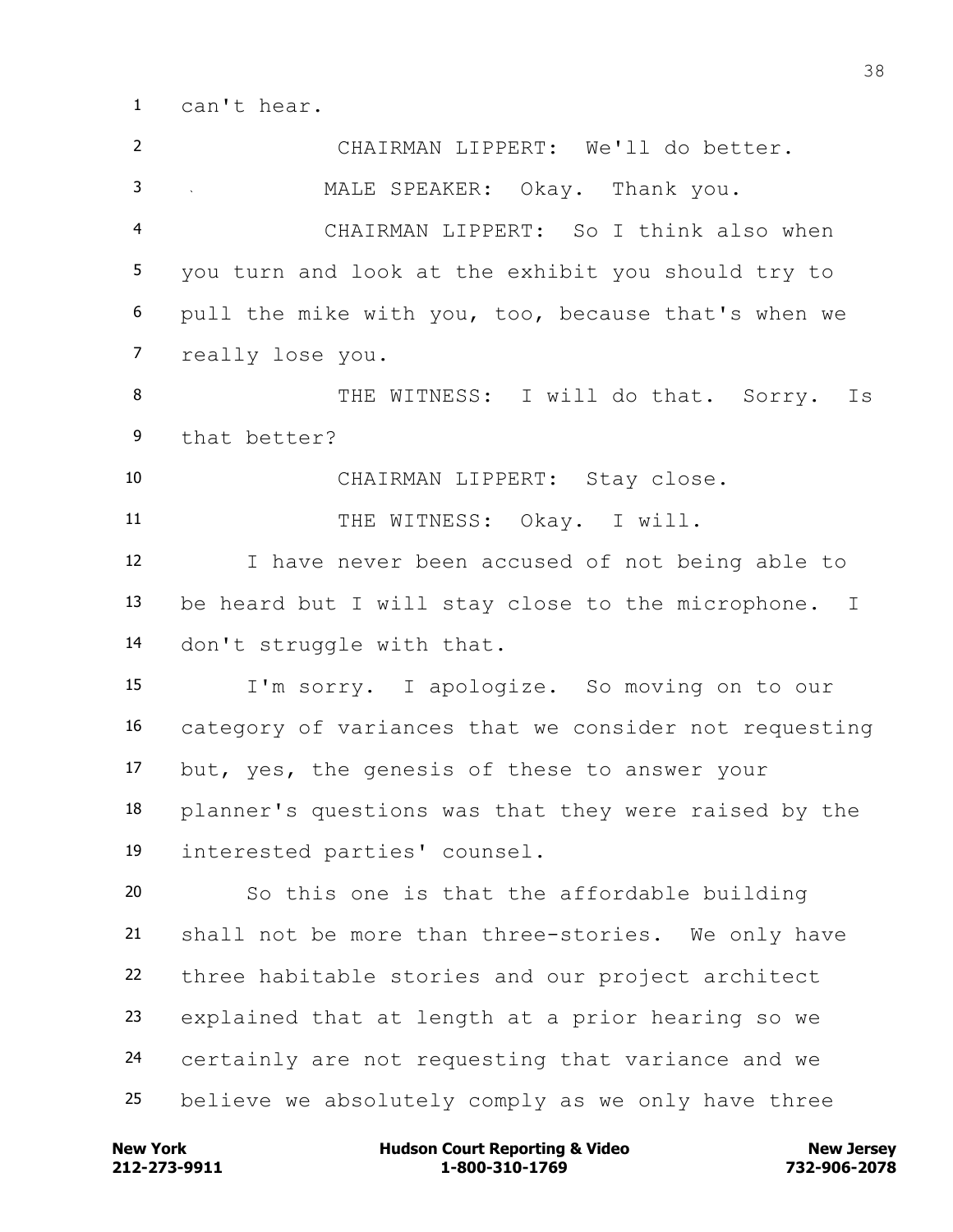habitable stories.

 The next variance that was raised was that the COAH building must have a side yard setback of at least 20 feet and we propose 10. This one is very easy. We eliminated the lot lines so we adjusted the lot lines and we are absolutely compliant with that now.

 So there's no need to request or provide any bootstrap testimony because we comply.

 Okay. The next one is the 30 percent of the total site area exclusive of the golf course must be devoted to landscaping.

 And, again, there was significant testimony as to what constitutes the landscape area, can the grass count as a landscaped area. And I think that this ordinance absolutely intended for those areas to be grass areas to be counted.

 There's a specific section of the ordinance for A(1) that reads, "living ground cover shall provide 100 percent coverage on the ground within 1 year of installation except for mulch or turf which shall provide 100 percent coverage upon installation. So clearly the ordinance contemplated in these buffer areas those types of grassy ground covers that will need to grow. And, in fact, the ordinance gives it a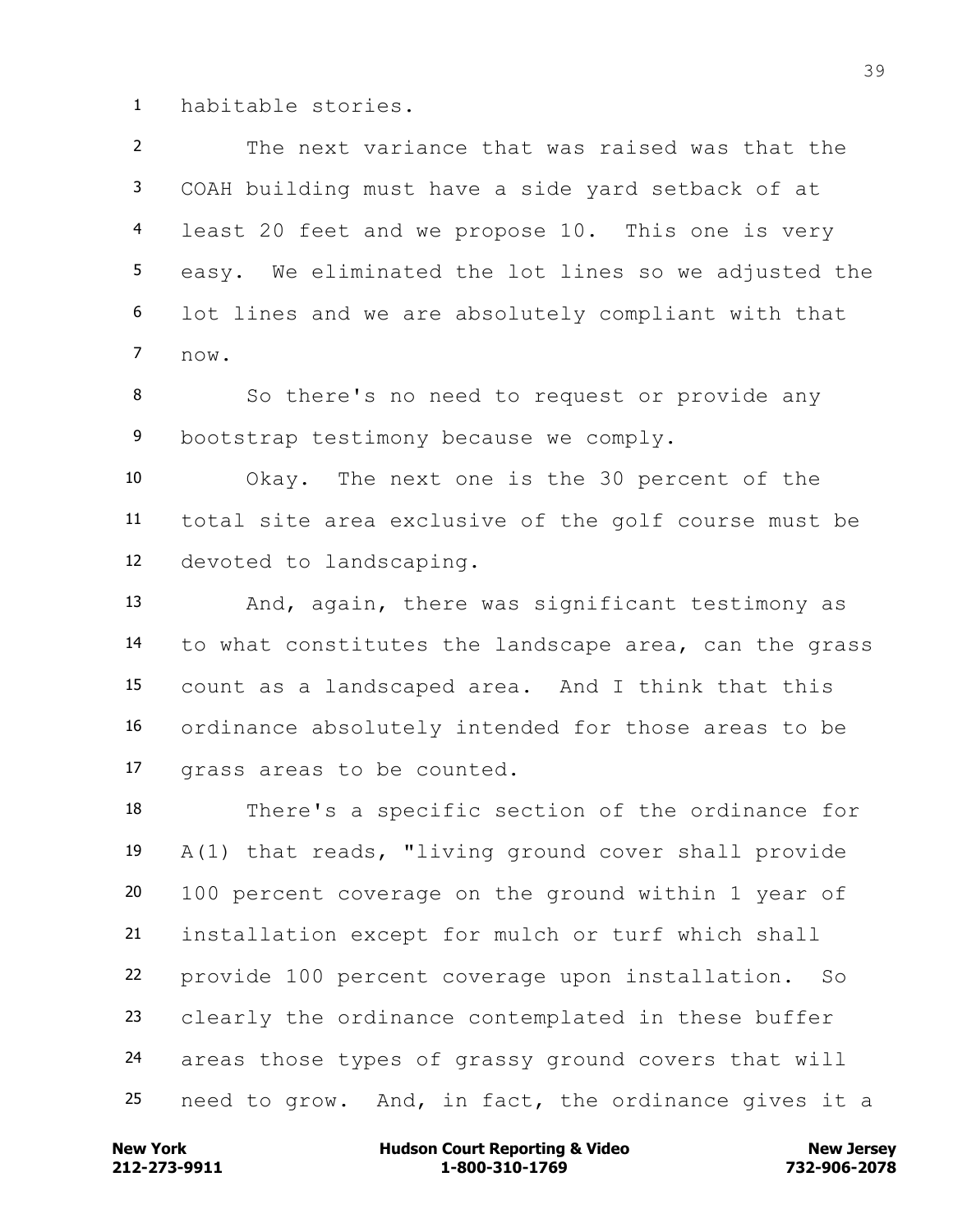whole year to grow and it can still be counted as park.

 So I think that there is absolutely no way to challenge that our plan is not compliant, your planner does not raise it and never has raised it as a non-conformity. So I think we continue to explain that we are not asking for that variance.

 The next one is the compliance with the UHAC breakdown, the 10 percent of all residential units shall be set aside designated as family rental units. The ordinance was very specific it permits a maximum of 24 units, 24 affordable units and we are complying with that and making a monetary contribution for the fractional percentage in addition.

Q The buffer?

A I thought we did that.

Q No.

18 A A minimum 25 foot opaque landscape buffer -- I did -- okay.

Q You did in a different context.

 A Okay. So, again, what we're talking about here again is the 25 foot landscape buffer along A-3 so when you look along A-3 we do have a continuous 25 foot buffer with the non-conformity as alleged, that we have a bike path in front of that which renders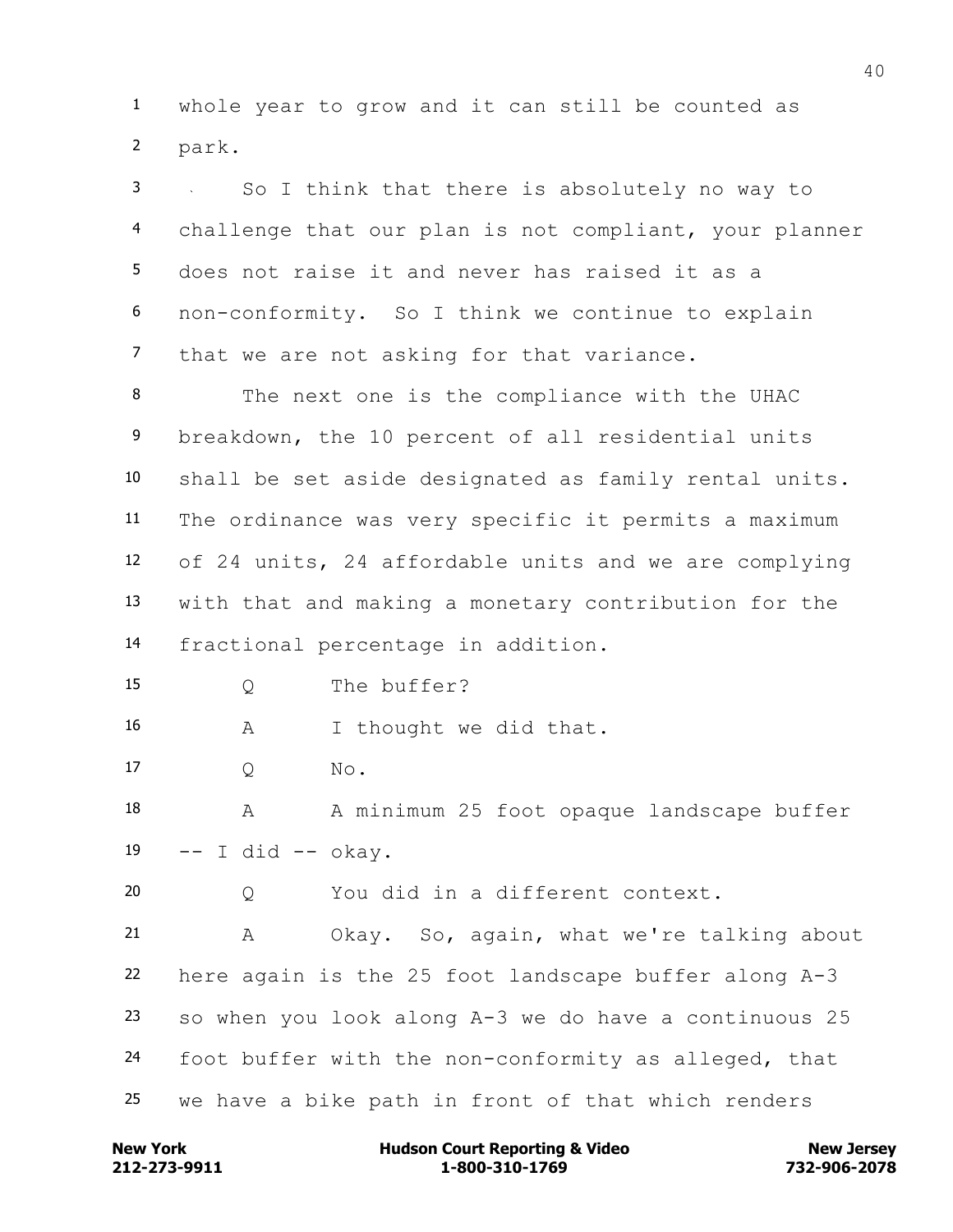it -- I'm just assuming that they're saying that renders it not opaque and not going from the property line.

 Q I think the thrust of the argument was that not every inch of the buffer area had every element that is permitted to be utilized to achieve the buffer.

8 A Okay.

 Q On that basis we had disagreed and put testimony in the record about that.

A Yes. Absolutely. I'm sorry.

 So, yes, so there is another section of the ordinance that reads landscape buffers. And how that reads is, buffer shall consist of natural vegetation, earthen berms, evergreens and pine trees, shrubs, deciduous trees, decorative walls, fencing or combinations thereof designed to provide a year round visual screen and separation from the public roads. So that little word 'or' is significant in that it tells the reader and the preparer of the plans is that you can combine these things and still meet the intent of the buffer. It doesn't read the buffer shall consist of all these elements. It says the buffer can have them or a combination of them to get to the intent.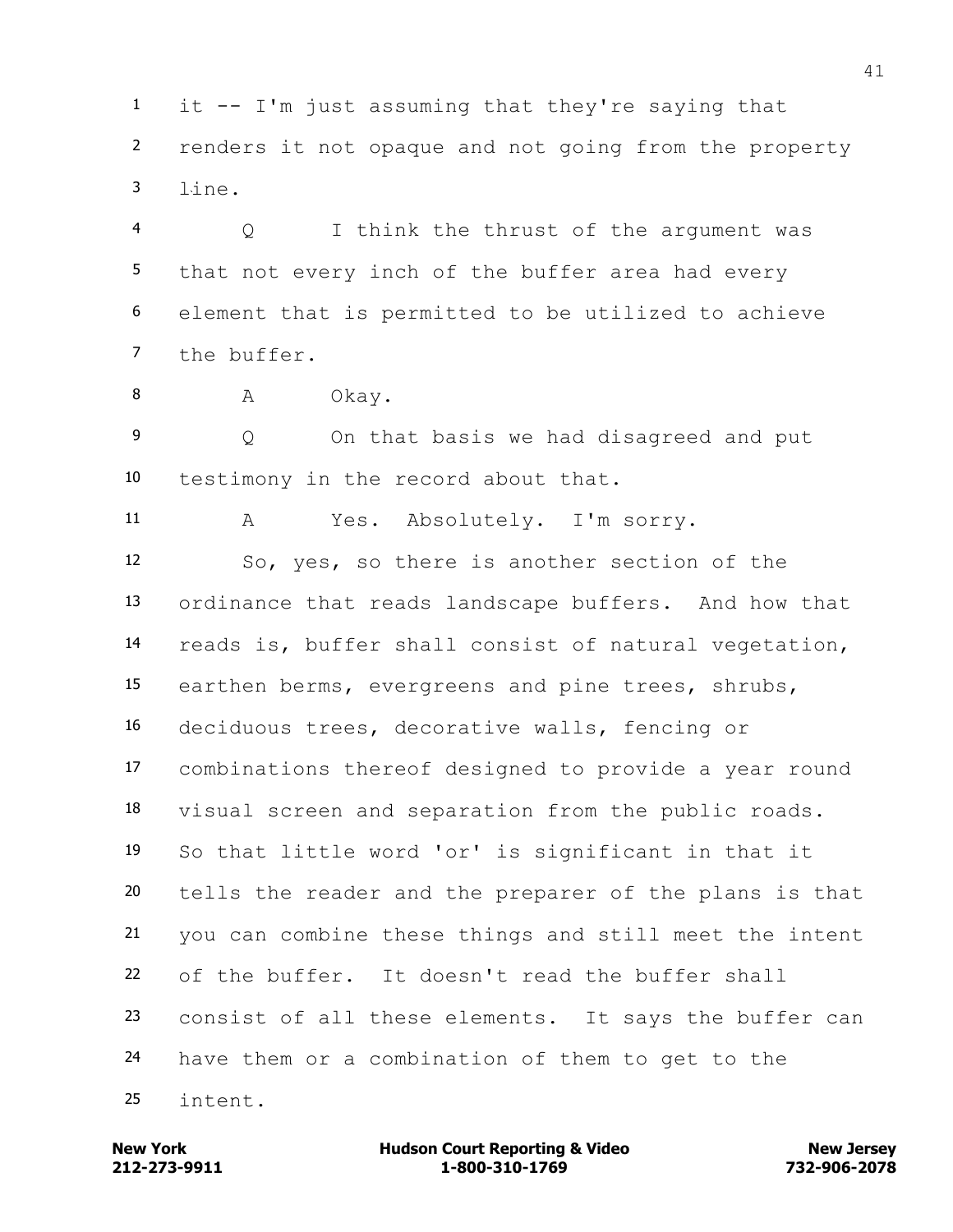So I think clearly that's very easy. I would never interpret the ordinance any other way to interpret that you have to have all of those.

 Sorry. I'm sorry. I skipped over that one part.

 UHAC, we talked about that, the compliance. And then the next one we are not requesting but that was identified was that where it reads that the vehicular and pedestrian access from the residential development shall be directly from Bergen County roads. We are -- there is no intervening public road or public street between the access point and the county road. So it's not as if you leave the county road and have to go on another road and come to our site. You just travel on internal roads so we definitely do not need that.

 So that's our interpretation. It was not raised. Again, that was also not raised in either of your planners so we're not requesting that and that's our interpretation of that.

 There is another one that they raise as the lot boundary line that connects the front line or the rear line the zoning ordinance further restricts side lot lines as follows, a lot may only have two side lot lines. Here the proposed COAH lot has three or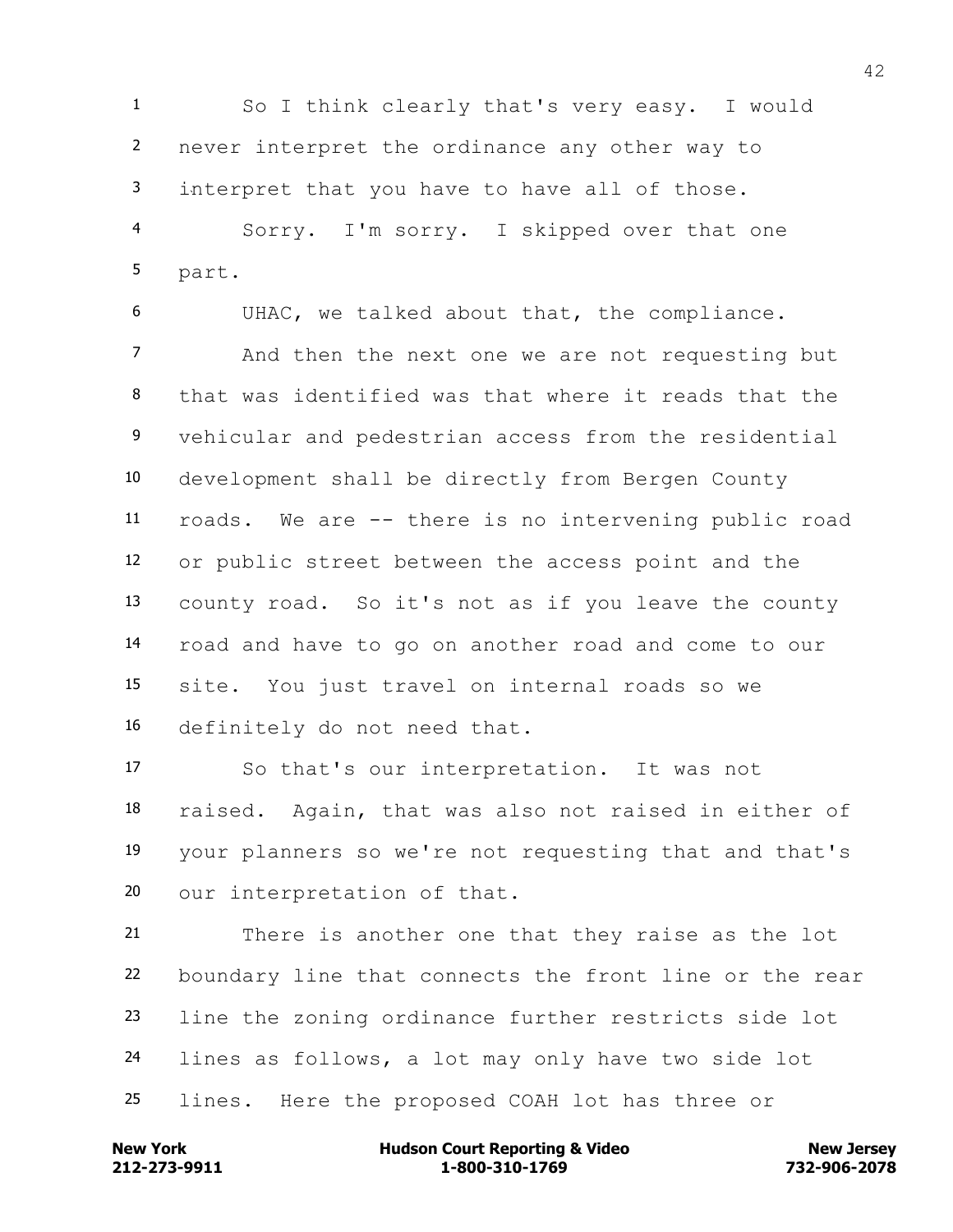potentially four lot lines in violation of the zoning ordinance.

 So we are relying on the fact that the definition section of the ordinance defines front, side and rear lots. You have one front and two side lot lines and the remainder are rear lot lines and we also eliminated the plan, we've limited that and revised the lot lines to eliminate the jog. So even 9 if you were to interpret the ordinance in conjunction with our, the interested party's interpretation we've eliminated it and we're not -- we don't have the jog any more. So that's not an issue.

And then the next one is --

 Q And there's a similar provision under the subdivision ordinance. Since we have a subdivision here it's the same assertion and, again, we've eliminated that with the revision to the lot lines. Correct?

 A Right. So the next two are really that which require side lot lines shall be straight for the full depth of the lot. So, again, with our revision we eliminated any interpretation that those we would not comply.

 And then the last one that we are asking, this one I consider sort of double jeopardy sort of a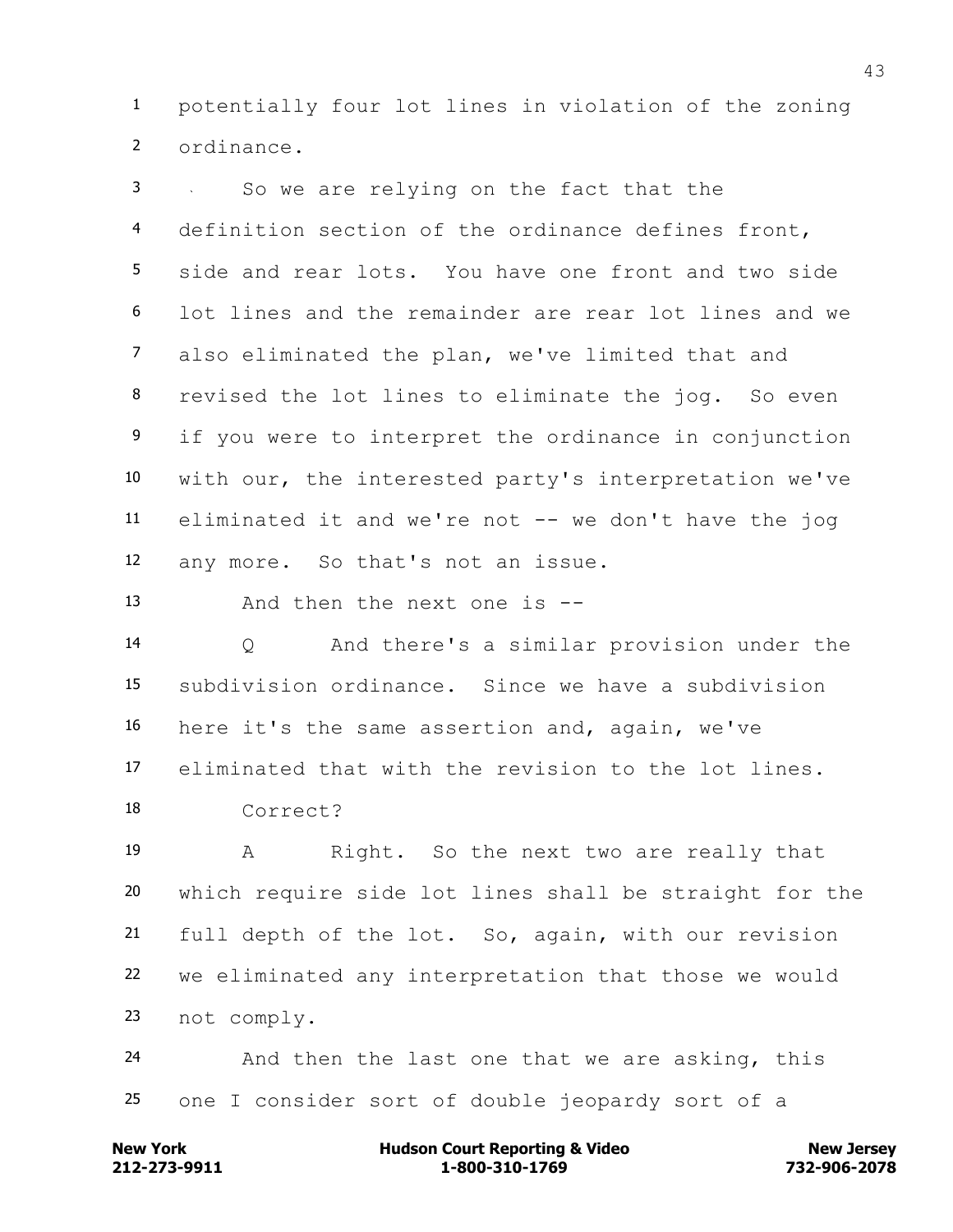variance because we're placing the storm water basin on the golf course lot so it can't be accessory to the townhomes. But it's a common basin for both lots.

 So in either situation either the basin is going to go on the residential lots and then it will serve the golf course and it won't be on that lot or it's going to go on the golf course lot and serve the residentials. So I don't think that -- because the 9 residential and because the golf course are both required components of this zone I don't think you can interpret the ordinance such that you have an accessory, the basin, for a use that it is not serving because the basin is serving both uses. So I don't think we need that.

 I think your planner did not raise it. It, again, was raised by the interested parties so I think the Board can certainly interpret it as the ordinance was intended. Shared services we, of course, would want them to have one more efficient detention basin. And I think because they're both permitted uses in the zone required I think I would never interpret that to need a variance to keep the basin on one of the lots. Q I think you referred to it but the dual use for this one structure is a positive in your perspective and from a planning perspective?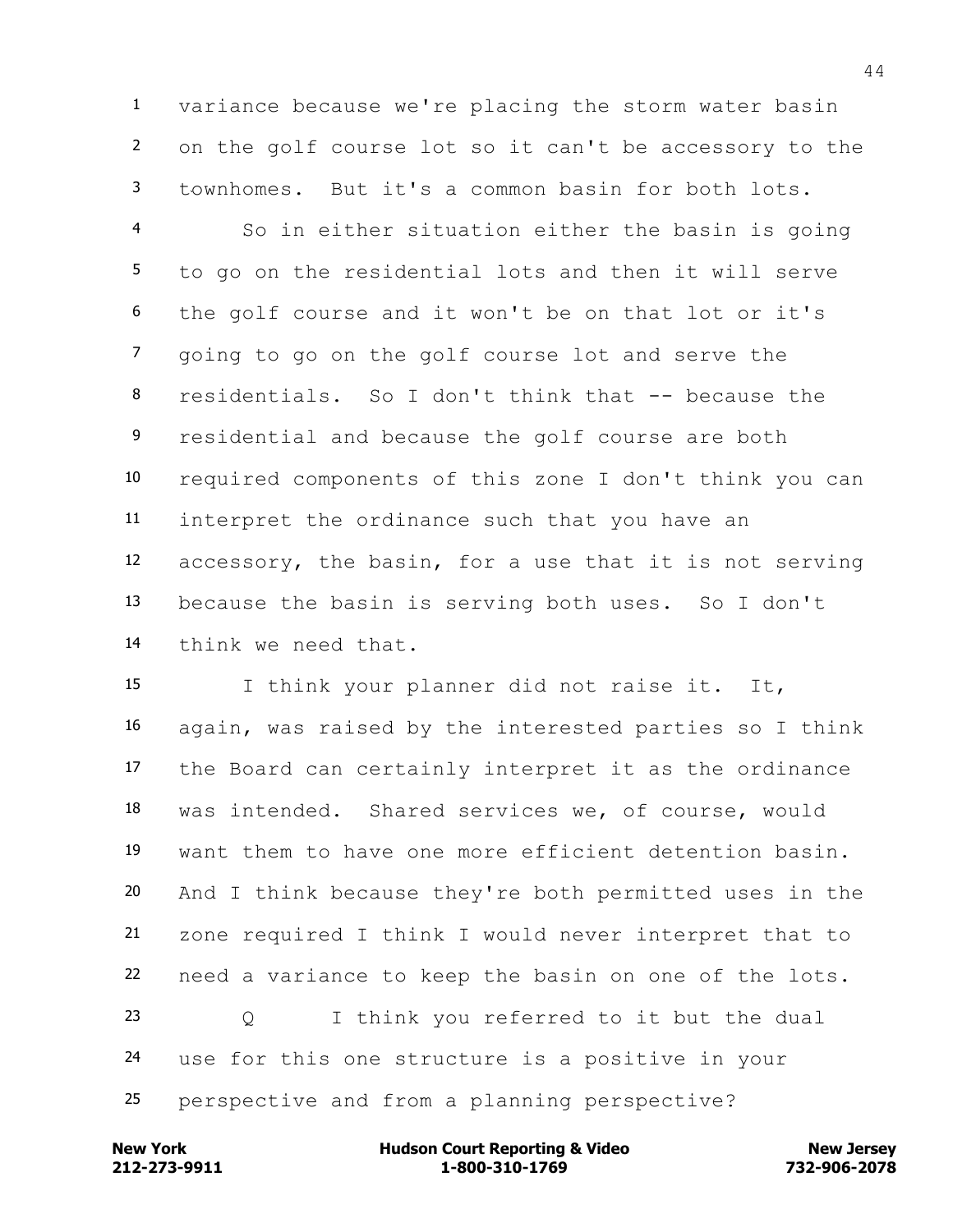1 A It definitely is, yes.

 Q The fact that it serves two different lots it couldn't possibly satisfy the technical language?

 A It couldn't. That's why I call it the double jeopardy variance. If it sits on the golf course lot now it's serving accessory, serving the residential use it's not serving. If it's on the golf course lot it's now serving the residential so, again, I think it's not, I think it's really a splitting hairs to raise that as a variance. It's not -- it's certainly not a variance in my opinion.

12 MR. WOLFSON: Thank you. Mr. Chairman, you asked the question in terms of a breakdown of impervious coverage lot by lot. I find it on Sheet 2 of 61 in the zoning table.

 This is last revised 4/11/19 for the golf course. It's 12 percent for the COAH lot, it's 52 percent for the townhomes, townhouse community it's 53 and the overall impervious coverage percentage is 23 percent for the entire site.

 CHAIRMAN LIPPERT: So you did provide separate calculations for each lot?

MR. WOLFSON: Yes, sir.

CHAIRMAN LIPPERT: Thank you.

All right. Why don't we start with -- I'm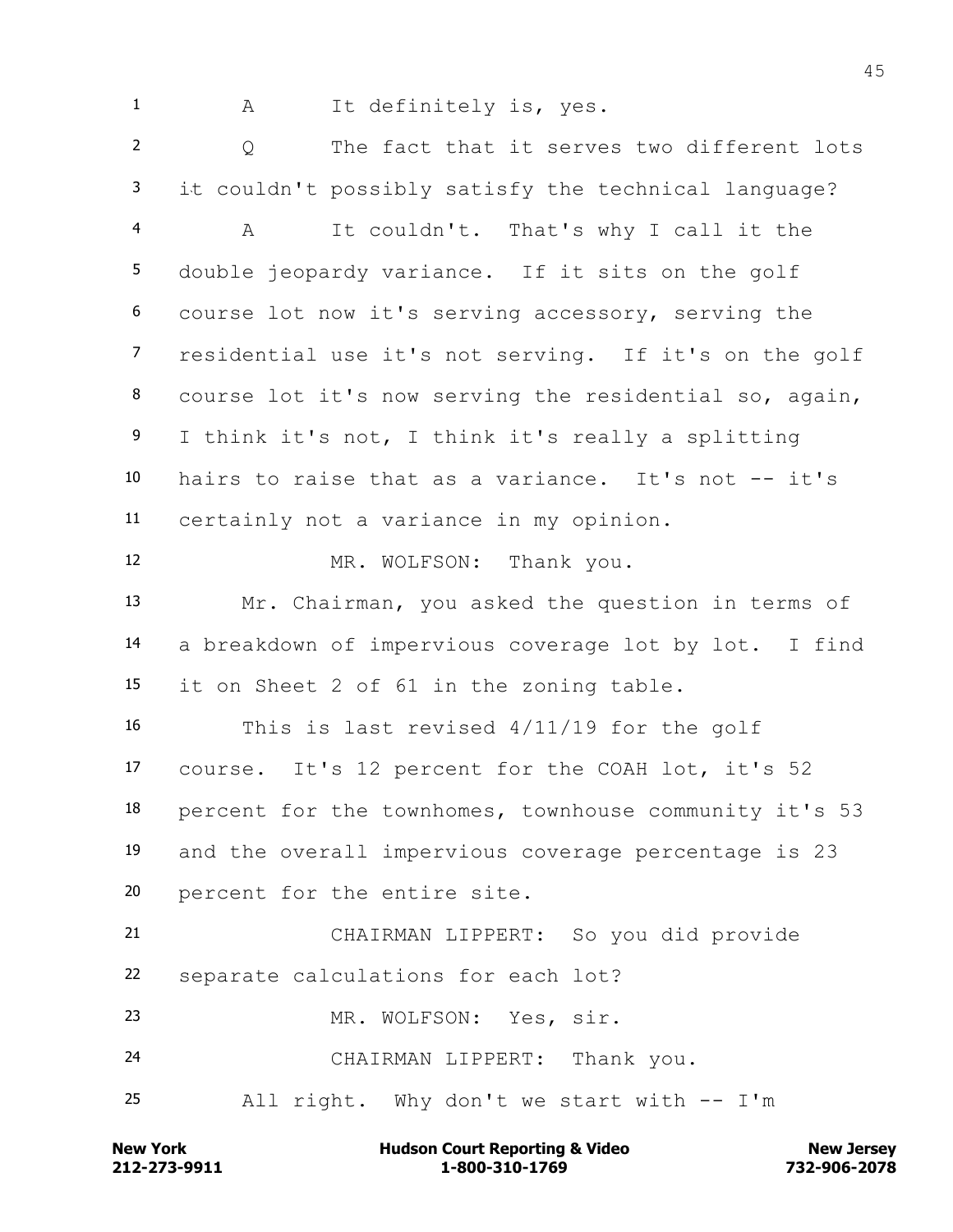sorry.

 Are you finished with direct here? MR. WOLFSON: Yes. CHAIRMAN LIPPERT: Why don't we start with questions from the Board for the planner. MR. FORTSCH: I continue to have trouble with the location of these maintenance buildings. I think they're going to create noise. They start their engines at 7:00 in the morning. And how are these people with windows open going to sleep at 7:00 in the morning? THE WITNESS: The location of the, the location of the accessory buildings are not conforming. The variances that we need are for the height of those structures and I think to the extent that we are bringing a lot of the activities that is occurring on-site inside I think that that's a benefit. So I'm not sure -- they start, I'm sure they start their equipment now at that time and -- MR. FORTSCH: But there's no housing around the maintenance facility. It's in the center of the golf course. They can make all the noise they want and they will not disturb any of it. Any possibility of leaving it where it is and remodeling those horrible buildings that you have?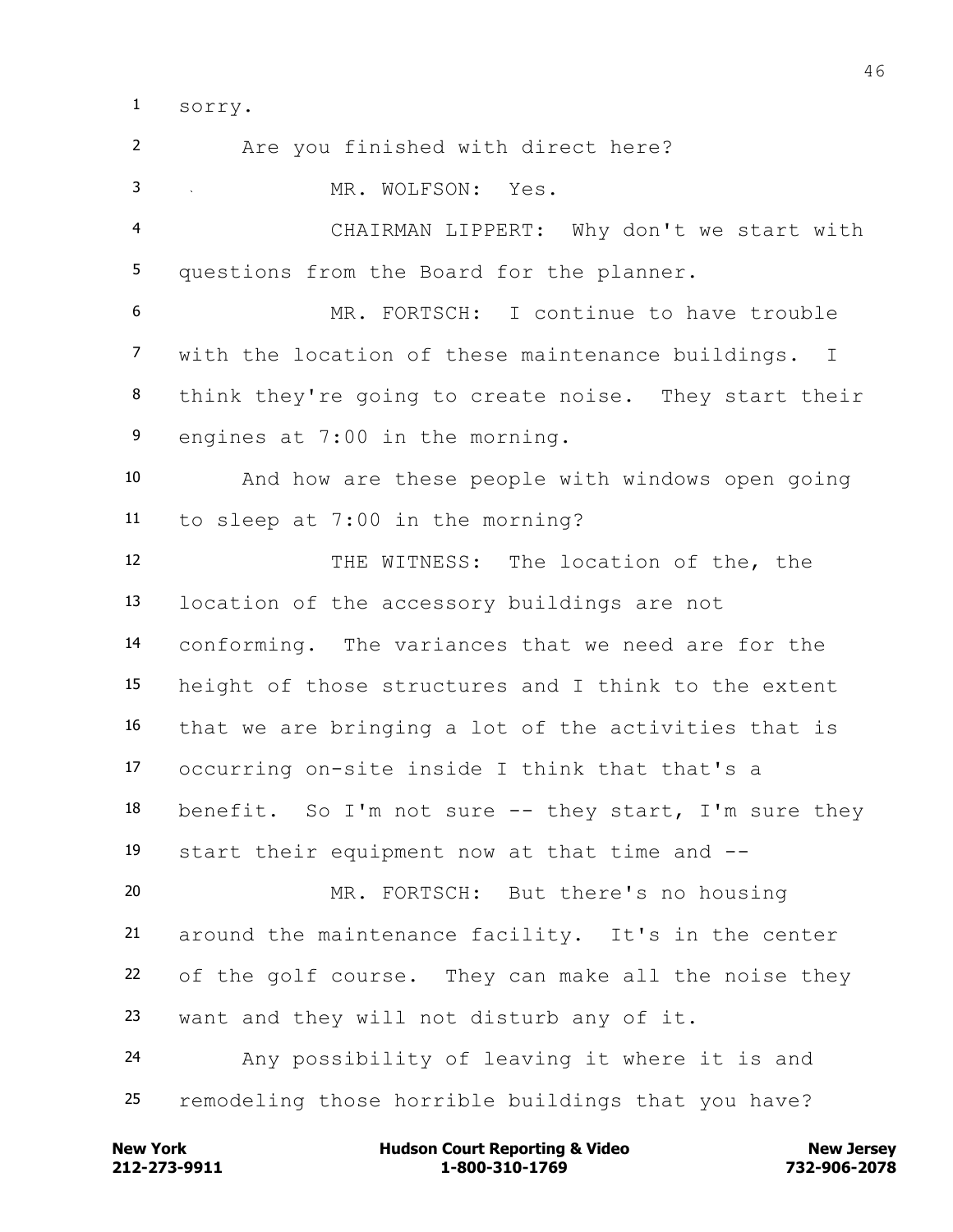MR. WOLFSON: Well, I'm glad that you realize that the, the improvement esthetically that will occur here is as a result of the new buildings. I think there's extensive testimony in the record in terms of the fact that noise ordinances will be met and that this developer has experience in developing other golf course communities as well as successfully marketing for sale units and that they 9 have considered that issue and they hear your concern but they think that they have addressed it. MR. FORTSCH: There's also a very large building. You're reducing the golf course by one-third, you're increasing your maintenance facility substantially. Let's say the golf course goes out of business, what do we do with those two buildings? They would be in a very odd section. THE WITNESS: The golf course isn't a required permitted use in the zone so they are required to continue to operate the golf course. As far as it being a large building, we're actually reducing the number of maintenance buildings on the site. We're limiting four and only putting three back. And many of the activities that are being housed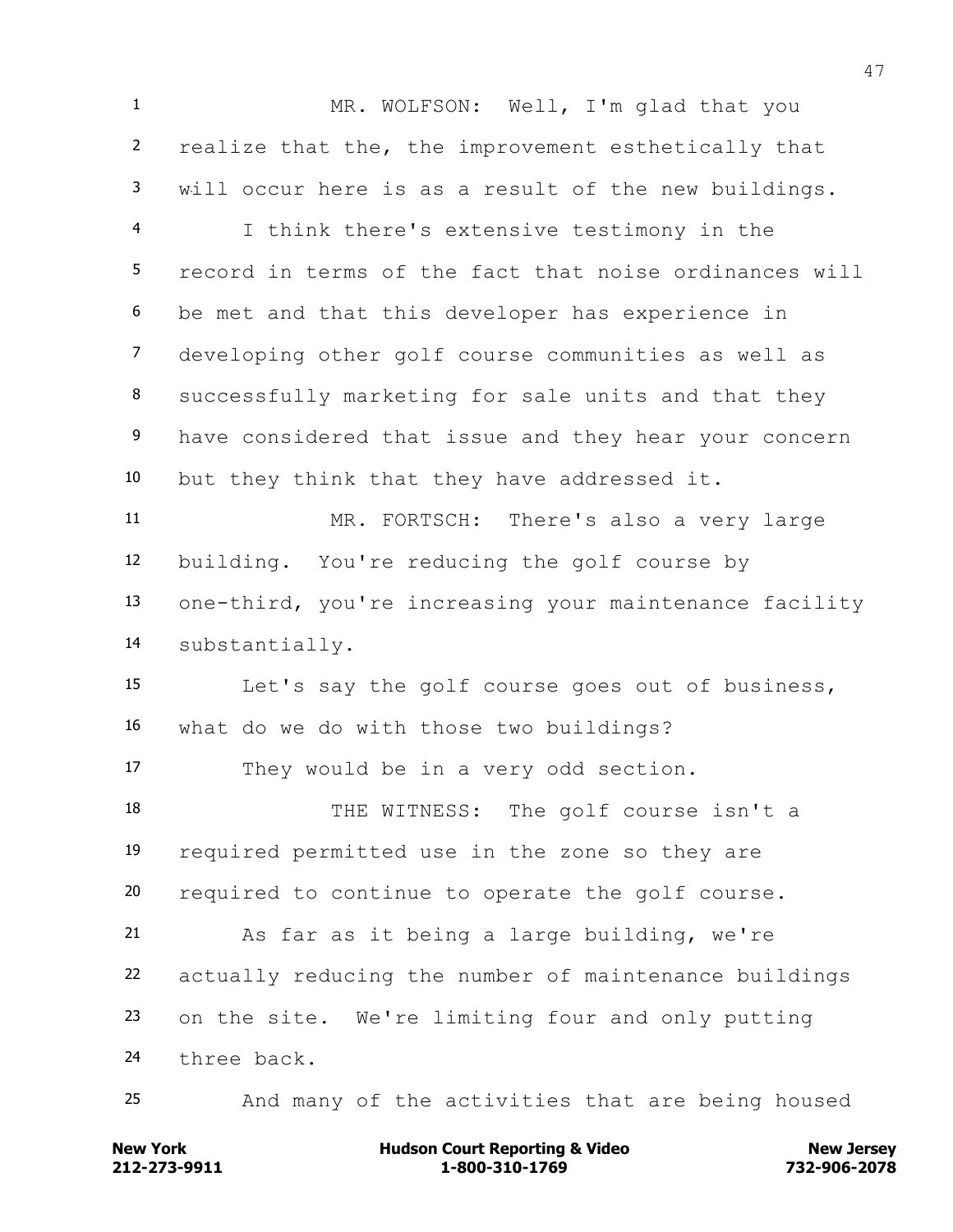in these buildings are currently being housed outside today.

 So really I understand your concern and you know it's a golf course, there's going to be maintenance. This is a state of the art golf course. You have to maintain it.

 But I think the plan we have put forth before this Board is a solid plan for the maintenance to address the maintenance and I think it's a better condition than what exists on the property today.

 MR. FORTSCH: If the golf course goes out of business you can't be required to keep the golf course going.

Right?

 If you're not making money you're not going to be in business.

 MR. WOLFSON: I think that Christine was just referring to what the ordinance said. But I think Mr. Santola who has been sworn in and has provided supplemental testimony might be helpful to respond to your question.

 CHAIRMAN LIPPERT: Sure. Sure. MR. SANTOLA: I want to jump back, if I could, to the first point you were making. The existing maintenance buildings are here. So if we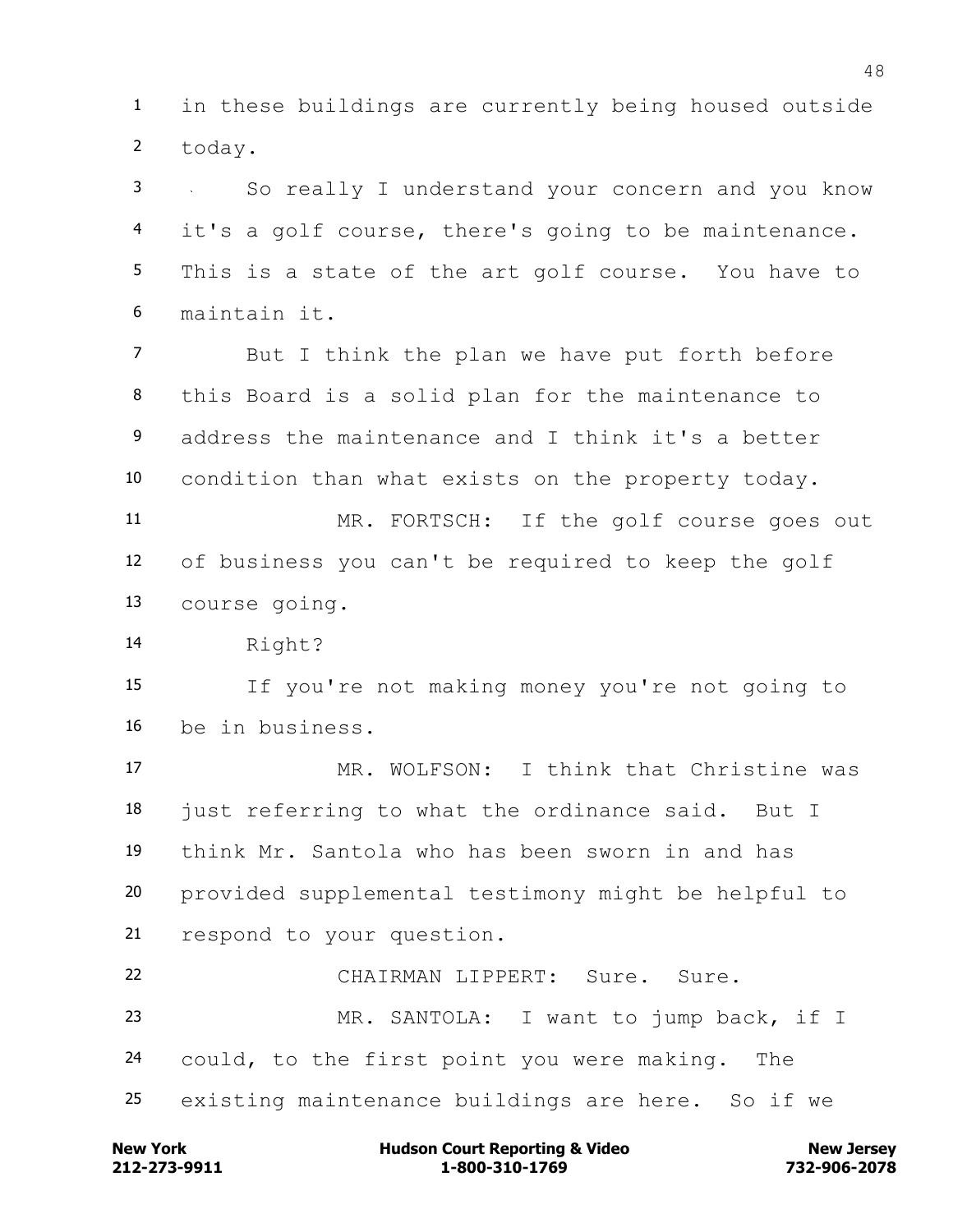left them here we -- they would be surrounded by new residential homes. So I think the impact would be far greater and, again we have had this conversation a number of times, I don't mean to repeat myself, that the design around this was specific to create this environment here and we don't anticipate these engines running here for 20 minutes before anybody moves out.

8 MR. FORTSCH: But those engines have to go up the perimeter of the left side to access the golf course.

 MR. SANTOLA: Correct. We think there will be, there's an access road up here without question. And just like now when we mow around the Hillsdale side and so on we do pass some homes, and we have had this conversation, again I apologize for repeating, we have had issues with the sound ordinance in town and we have met that. And going back long before we owned the club the club had to follow those, those issues.

 So, you know, you have raised a number of points that have frankly caused conversation within our office about this whole idea. And the idea of leaving it where it is is just completely off the table because it would impact so many more homes, new homes than it does here.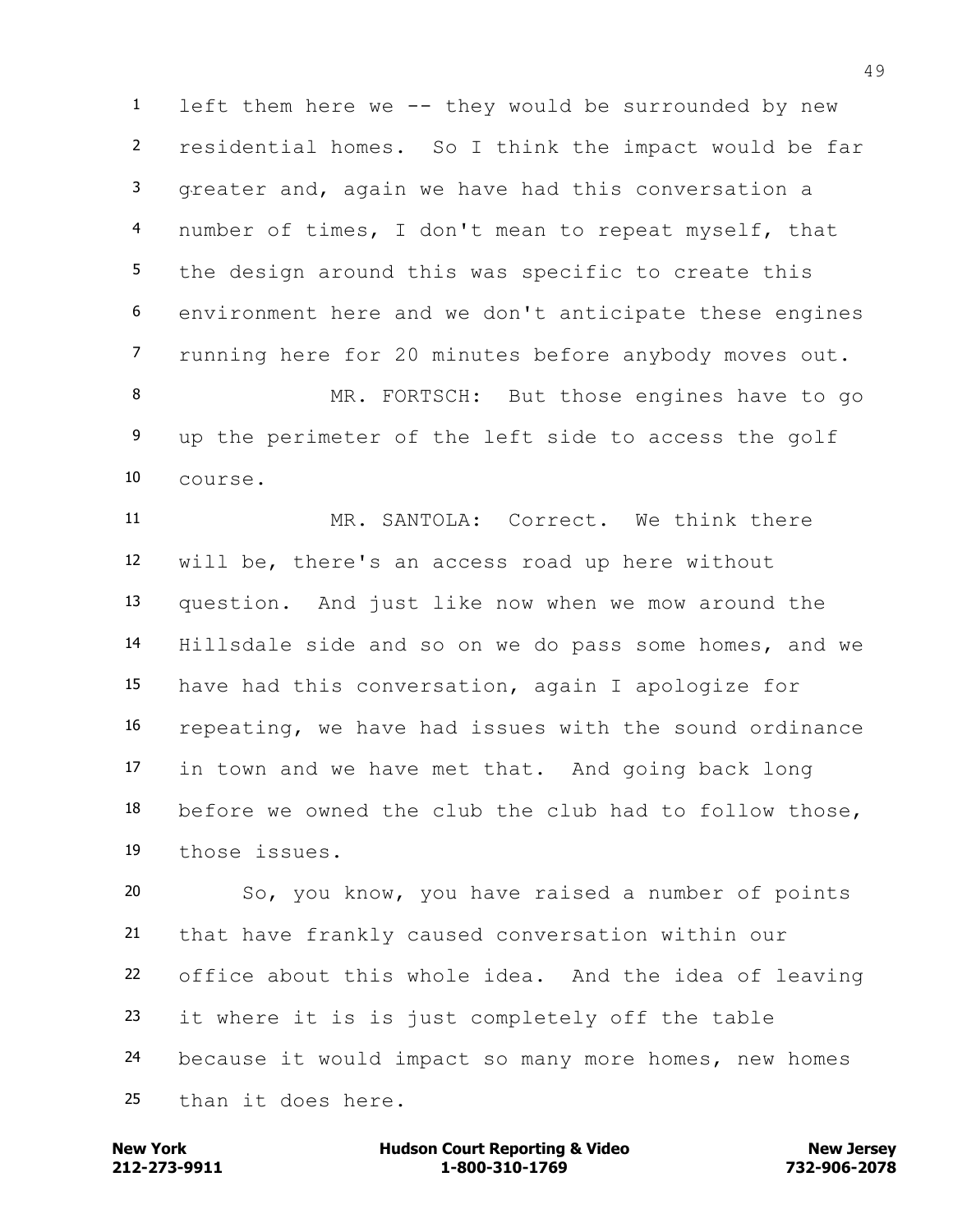And, you know, there's also a lot of electrical equipment that's coming out now, similar to electric cars and mowers. So I'm sure as we phase into new equipment we're going to definitely be looking at that as all the golf courses are, and that solves a lot of problems not just within this community but also with 7 the residents that surround the community. So we'll definitely make a representation that we'll

investigate those.

 To the question of if the golf course closes, first of all these buildings wouldn't be used anymore so the noise issue I think goes away. I don't know what would happen to the golf course so I can't, you know, represent that they --

 MR. FORTSCH: We have to have a concern of 20 years from now if there's no golf course those buildings could be an eyesore, could be used for a use that we don't want in that area.

 MR. SANTOLA: The eyesore piece we could debate. I don't think they could be used for anything that wouldn't be permitted by the ordinance. Right. So I wouldn't be too worried that they become a bar or a book store or something that nobody wanted because they would need relief.

So I think that gives you some, you know, some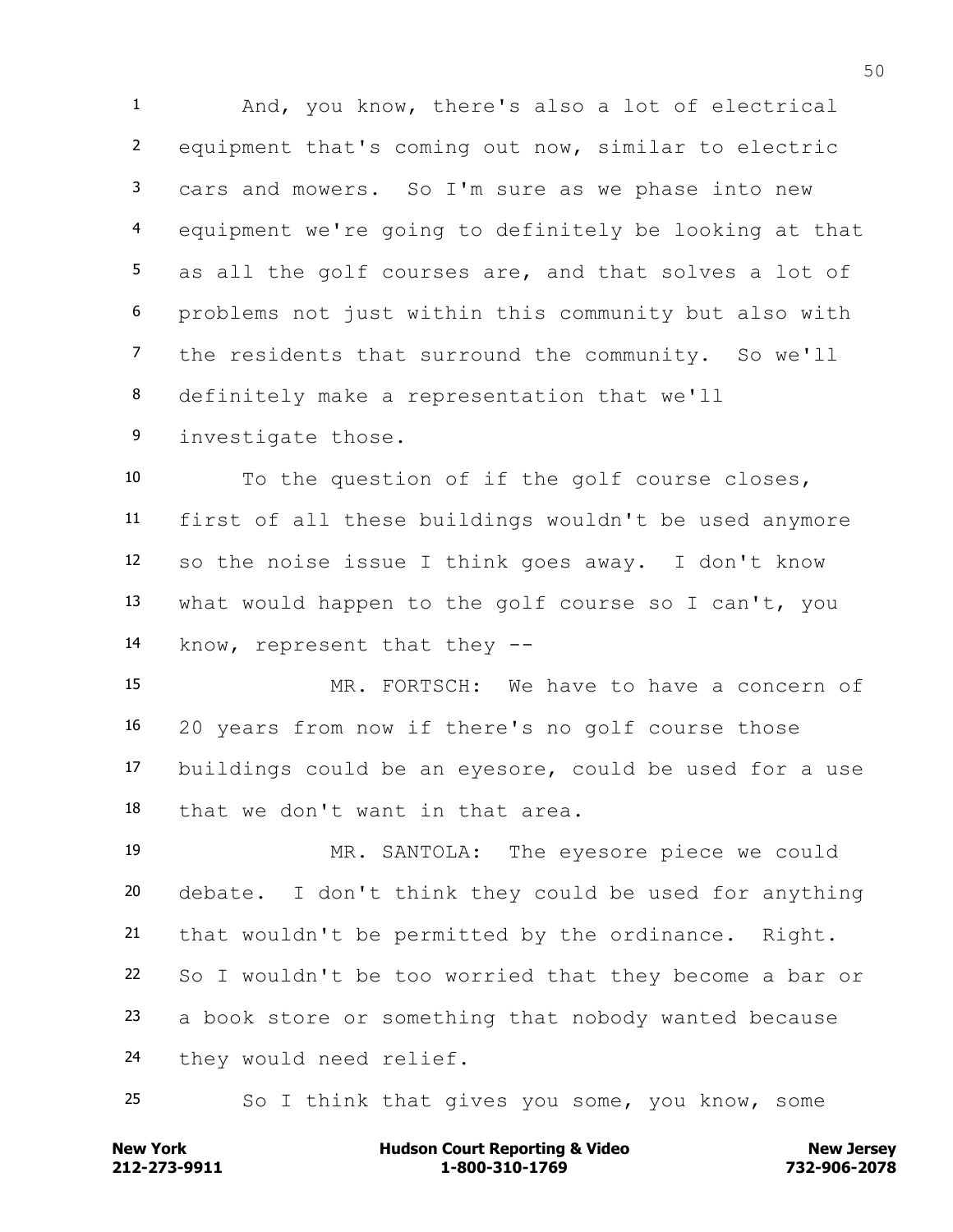relief.

 We can talk about, you know, if you wanted to add restrictions as a condition of what those buildings could or couldn't be used for.

 I hate to even talk about the golf course closing. I realize this is a long-term thing. But we're not doing all this because of the golf course but that's hopeful not. But we just don't see, and we do like this location a lot for, for maintenance. There is some negatives as you pointed out but we don't see anywhere better than this particularly because it allows the deliveries to just be able to come in and out in a very short distance without having to traverse a large section of the course which they do now, spill out, whatever, however that works. So we wanted to keep everything nice and compact right near the exit drive and I think we accomplished that.

 CHAIRMAN LIPPERT: Did I understand the planning testimony to be that the variances for the, for these accessory buildings are for size and height? 22 THE WITNESS: Correct. CHAIRMAN LIPPERT: And not location? THE WITNESS: Correct. We meet the setbacks for the accessory buildings.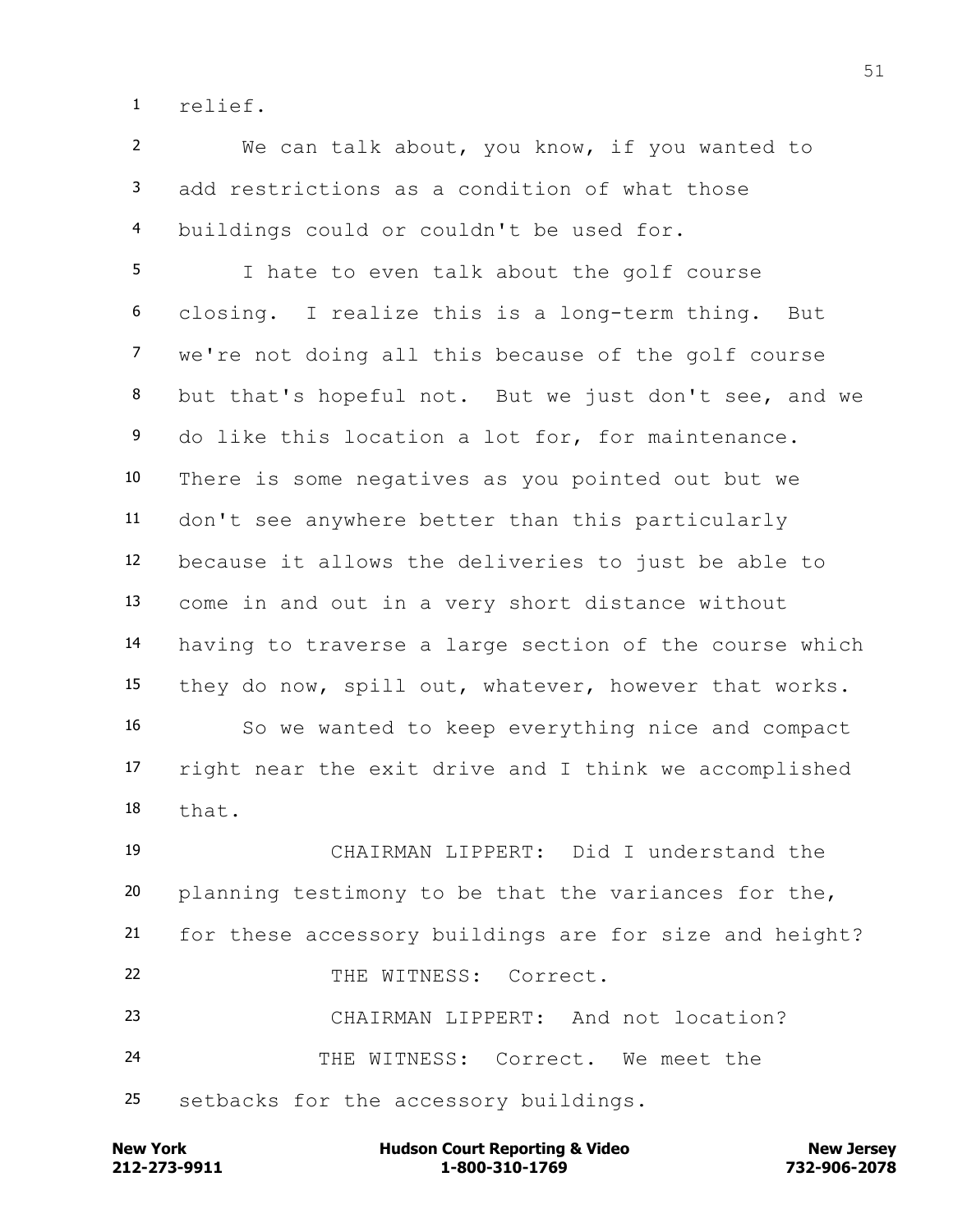CHAIRMAN LIPPERT: Okay. Any other questions? MR. WAYNE: On the fence, how close are the piers and how big are the piers if they're going to be 6 foot high? 6 THE WITNESS: How wide are they? 7 MR. WAYNE: Yeah. 2 foot by 2 foot, 2 foot by 1 foot? Are they 8 or 10 feet apart? 9 THE WITNESS: That question was asked at one of the last hearings. Adam Alexander answered that. I want to say closer to 100 feet, 50 to 100 feet for the spacing in between the piers. I know I read his testimony today and I can't remember exactly what it was but that was asked at a prior meeting and Mr. Alexander did in fact answer that. MR. WOLFSON: I think some of the exhibits, A-7 and A-5, are depictions of what it would look like. And in this depiction I see one pier along the span and also one here with the gate opening down there. So that's the bottom. THE WITNESS: My recollection of reading his testimony today was that it was about, between 50 and a hundred feet for the distance between the piers but I can't be a hundred percent sure but I'm certain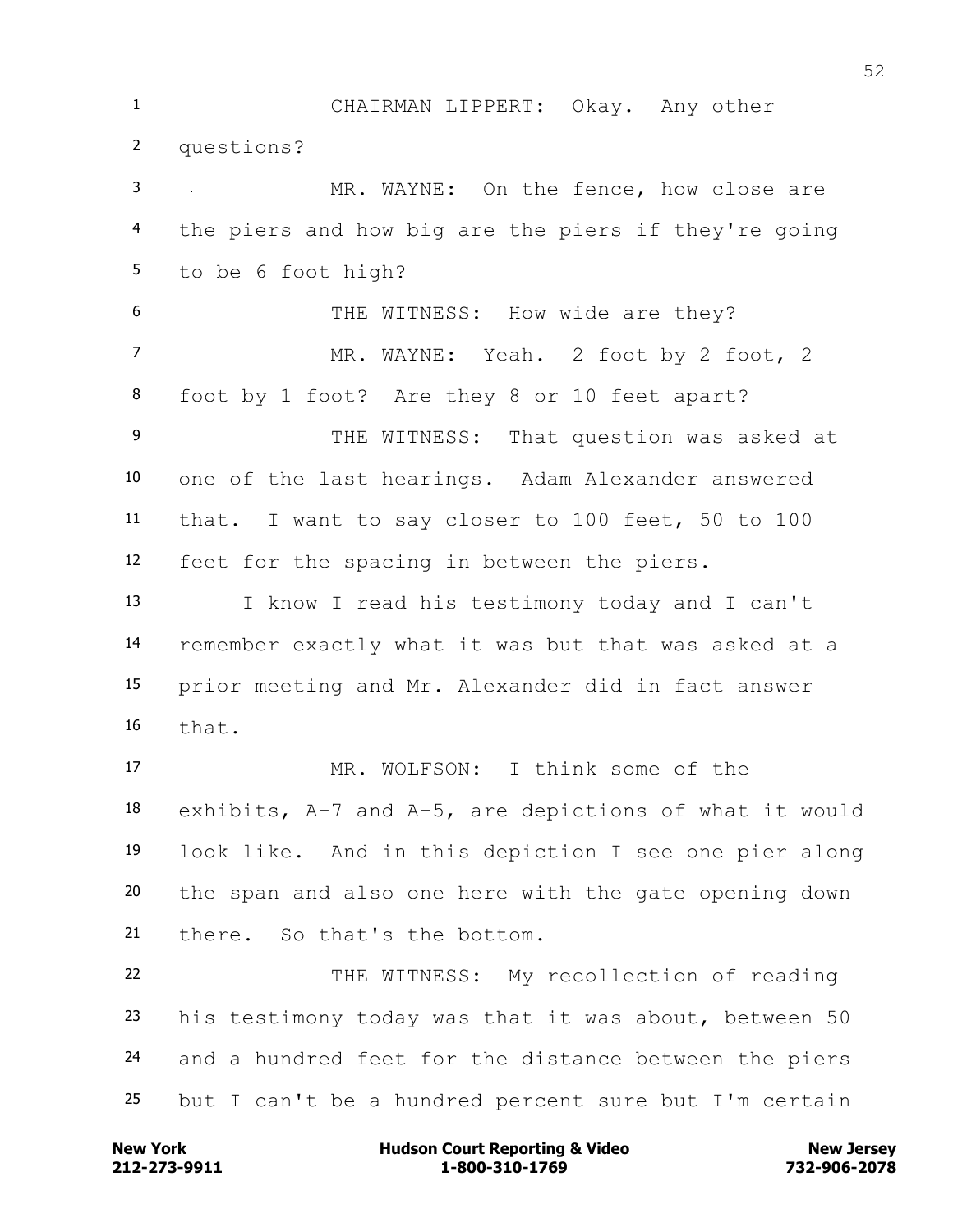that was asked and answered at a prior meeting. MR. WAYNE: I don't recall. THE WITNESS: That was definitely in the record from a prior hearing. MR. PUCCIO: Are the piers similar to the structure that was built in Montvale? THE WITNESS: You know, I'm going to ask Mr. Santola to answer that. Steve. MR. SANTOLA: Are you talking about the piers between the actual fencing, yes, very similar, the same design. 13 MR. PUCCIO: Thank you. 14 THE WITNESS: They're also, sir, not dissimilar to the fencing that's across the street where you have what looks like wrought iron or aluminum posts and then you have the brick pier so it's not dissimilar from that. CHAIRMAN LIPPERT: Any other questions? All right. Let's open it up to the public. Questions from the public. MS. DARSA: Francine Darsa, D A R S A, 23 Holiday Court, River Vale. The percentages that were just recited for the impervious allowance at, I don't know if it was the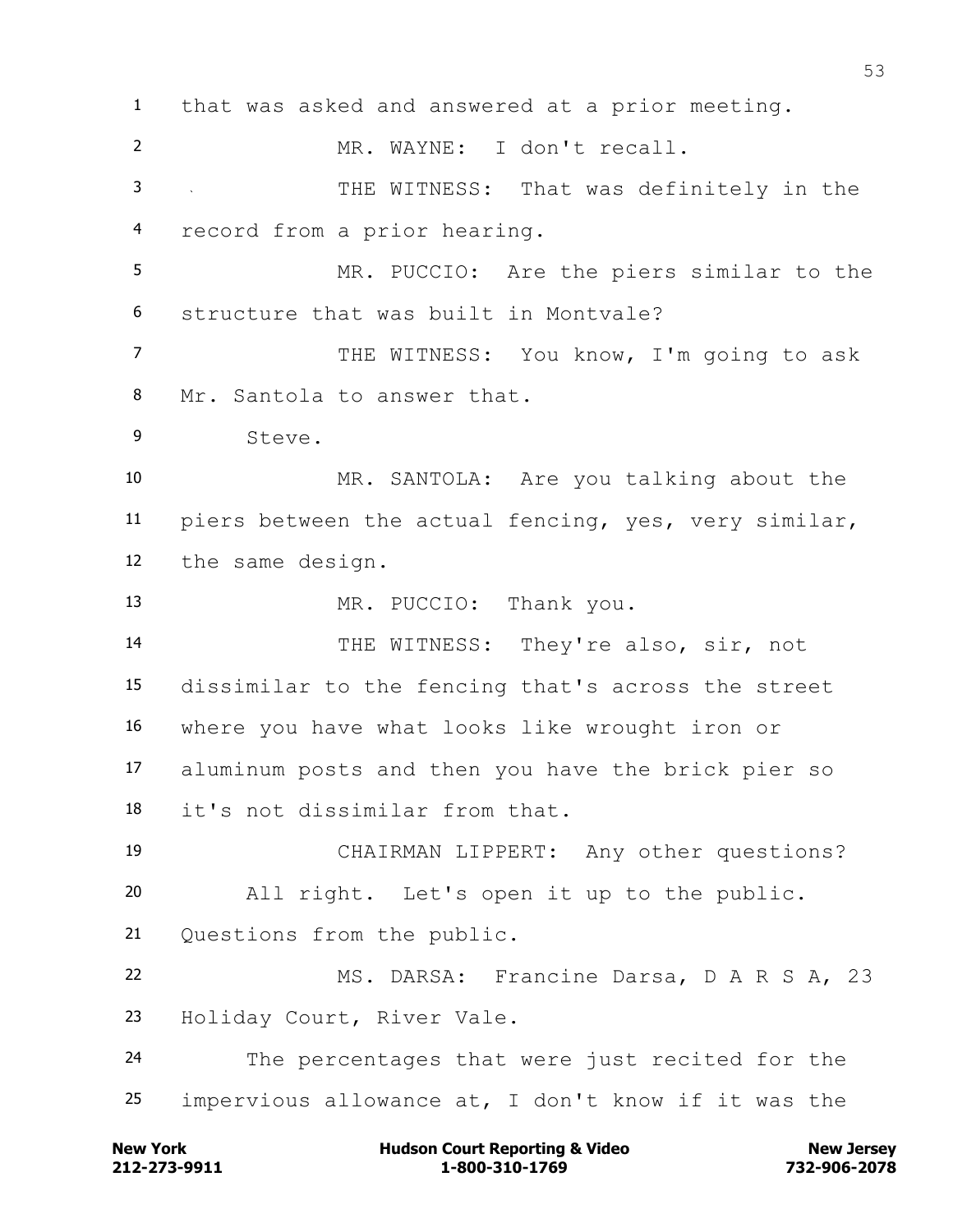third or the third meeting -- I'm sorry. I forgot your last name.

MS. GALVIN: Galvin.

 MS. DARSA: Ms. Galvin stated that the impervious allowance was based on the full number of the entire golf course.

 As a resident across the street where we have major issues with flooding, my concern is that why isn't something done to just consider where these townhouses are being proposed?

11 I mean, anybody can take a number, a percentage for the entire 27 holes and, of course, you're going to come in below the limit. But that's not where the housing is and that's not where all the water is going for the basin.

 CHAIRMAN LIPPERT: Is that something you can address?

 THE WITNESS: I didn't address it in my direct testimony so I'm not sure if there was a question in there. If it was, it was probably more appropriate for Ms. Galvin.

 MS. DARSA: Well, I'm sorry to interrupt you. When I asked Ms. Galvin that question about four weeks ago she said that she was not at liberty to explain, that the planner would be able to do that.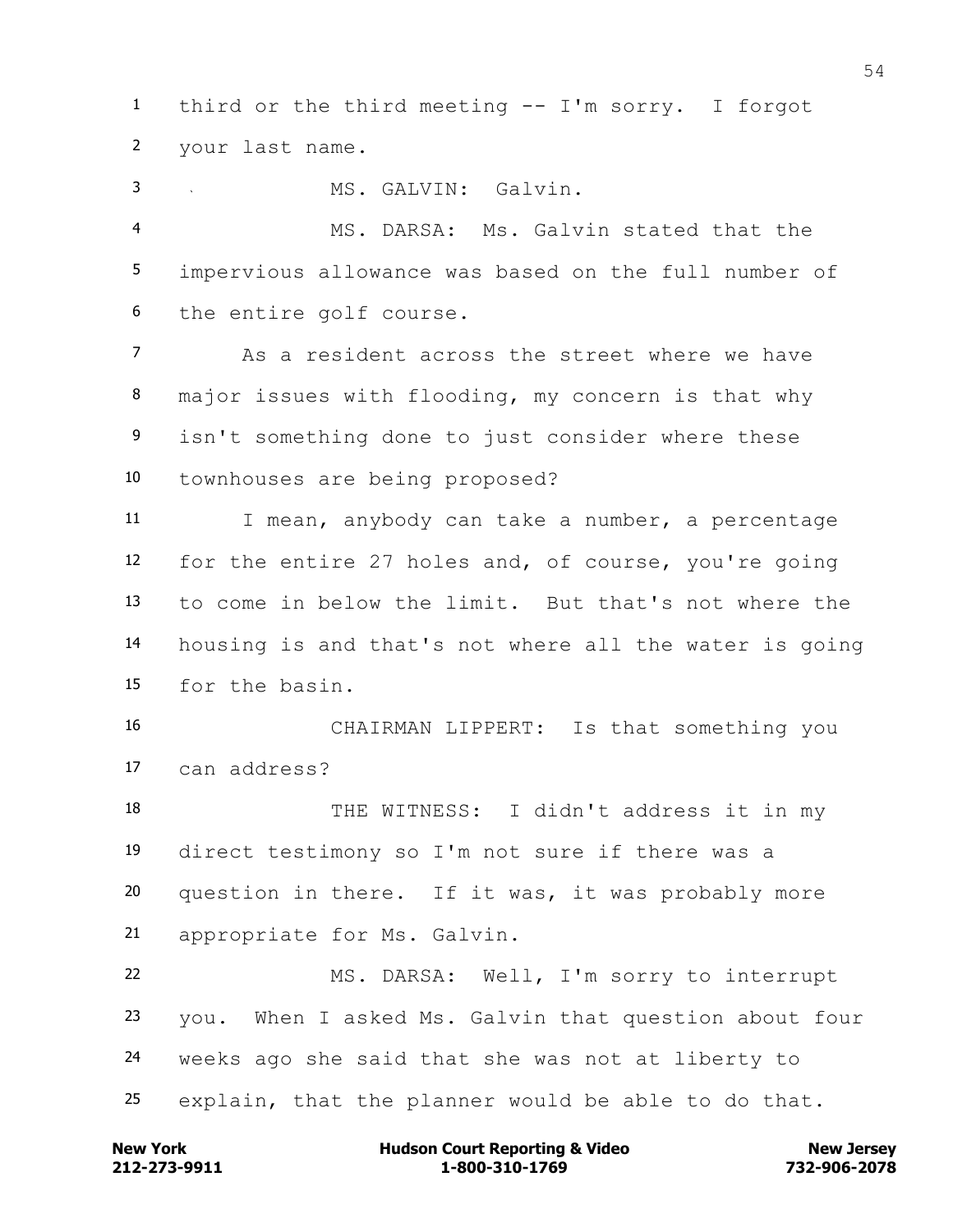So now I'm confused.

 CHAIRMAN LIPPERT: Well, well, I'm not sure what your question is.

 MS. DARSA: My question is, the allowable, the impervious allowed, okay, that is critical to the people that are living down stream because these, the basin or basins are going to be accumulating water. Okay.

 So when I asked Ms. Galvin about this four weeks ago or whatever, there was no real answer and then -- CHAIRMAN LIPPERT: Wait. Wait. She gave extensive testimony about the runoff and how it would go into the basin.

 MS. DARSA: Not, not impervious allowance. That was what I was asking.

 And the next person that came up, I'm using her words, she said that the impervious allowance was based not just on 9 holes where the Fairways are proposed to be built but it was based upon the full 27 holes.

 And you and I spoke because I wanted to ask a question at the end of that meeting and you said that will be addressed next time.

 CHAIRMAN LIPPERT: So we have now gotten a breakdown of the impervious coverage on the per lot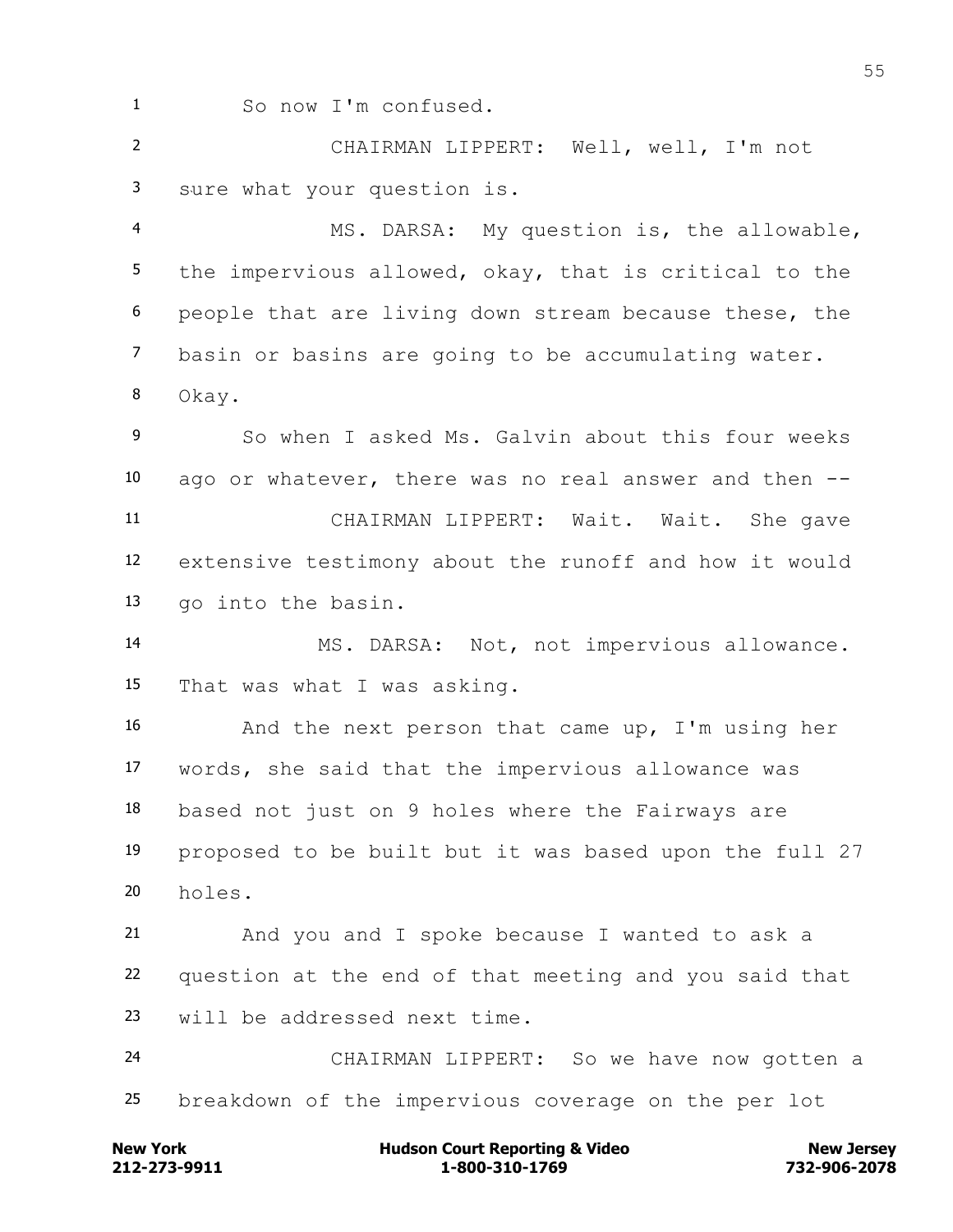basis and on the overall site. MS. DARSA: So my question is, the overall  $-$  CHAIRMAN LIPPERT: That's what I thought your question was. MS. DARSA: So the overall study is saying 23 percent. 8 CHAIRMAN LIPPERT: Right. MS. DARSA: But in my standpoint I'm interested in the impervious allowance on the particular site. That's the site that's going to impact the people in the community. CHAIRMAN LIPPERT: All the water from the entire site is going to drain into the basin not just, not just where the new development is going to take place. Right? MS. DARSA: Well my understanding was that the storm drain pipes, 4 inches or whatever in diameter, those are the ones that are channeling the water all the way from Rivervale Road, all the way west into the basin. CHAIRMAN LIPPERT: All right. So normally because this is way beyond the scope of what the planner testified, I wouldn't engage in this. But I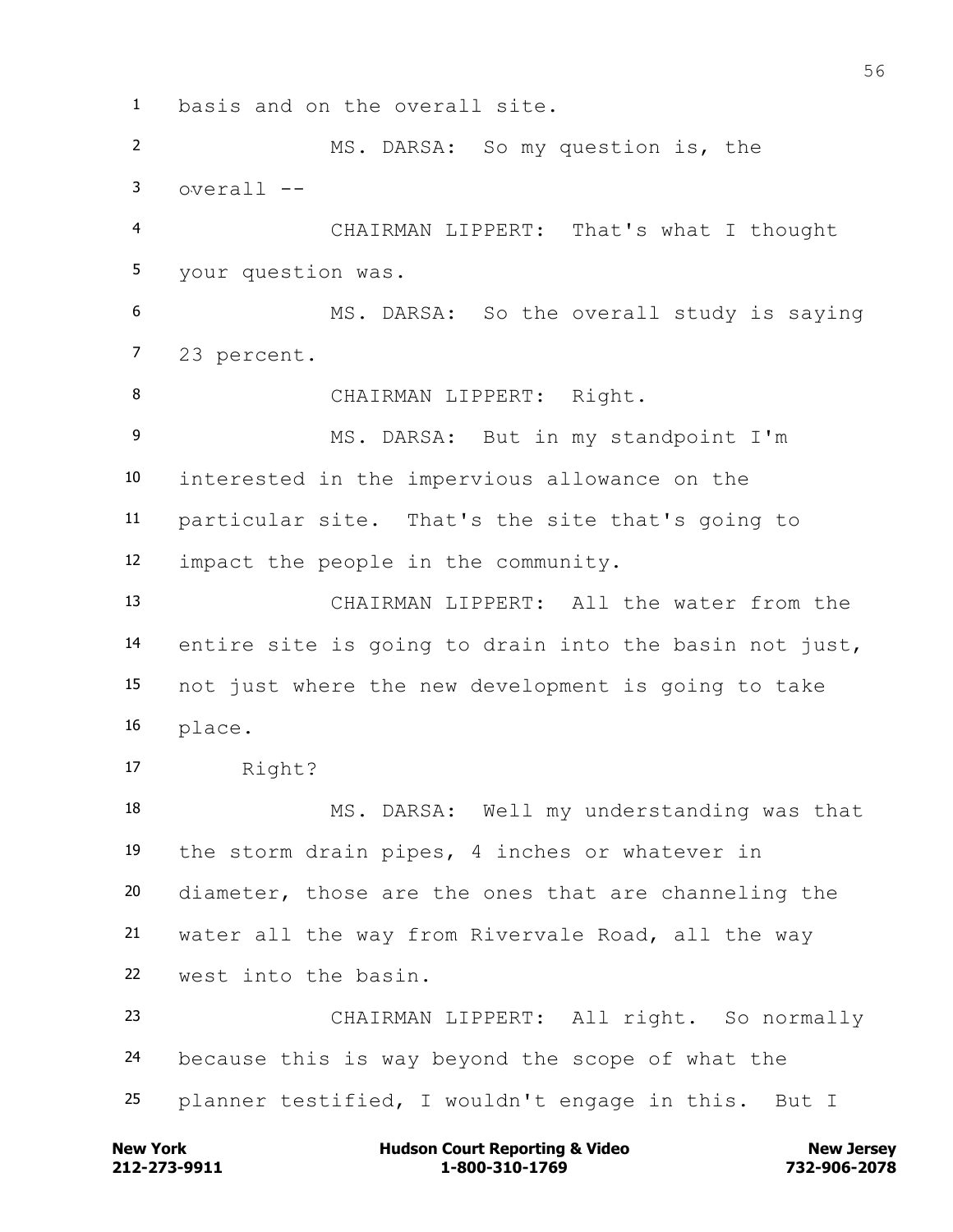do want to get an answer to this question so maybe Ms. Galvin can help us with that.

 MR. WOLFSON: I'm not sure I understand the question. It seems to be a concern about the effect of the impervious coverage on her property. We have had extensive discussion and repeated discussion both from our expert as well as the Board's expert about the storm water system, the adequacy of the storm water system, the compliance with the storm water regulations so I would hope that that would be responsive to the concern that I think she's expressing. MS. DARSA: No, it's not. In other words you even brought to the attention of the entire meeting twice that it would be addressed at the next meeting. CHAIRMAN LIPPERT: What would be addressed was the calculations so the calculations have been addressed. And I don't understand how you want to take the runoff from just what's being developed now and not include the runoff from what's also existing because the storm water system is going to service all of it. MS. DARSA: My understanding, and I may be

**212-273-9911 1-800-310-1769 732-906-2078 New York Communist Court Reporting & Video New Jersey Rew Jersey** 

incorrect, my understanding is that there aren't going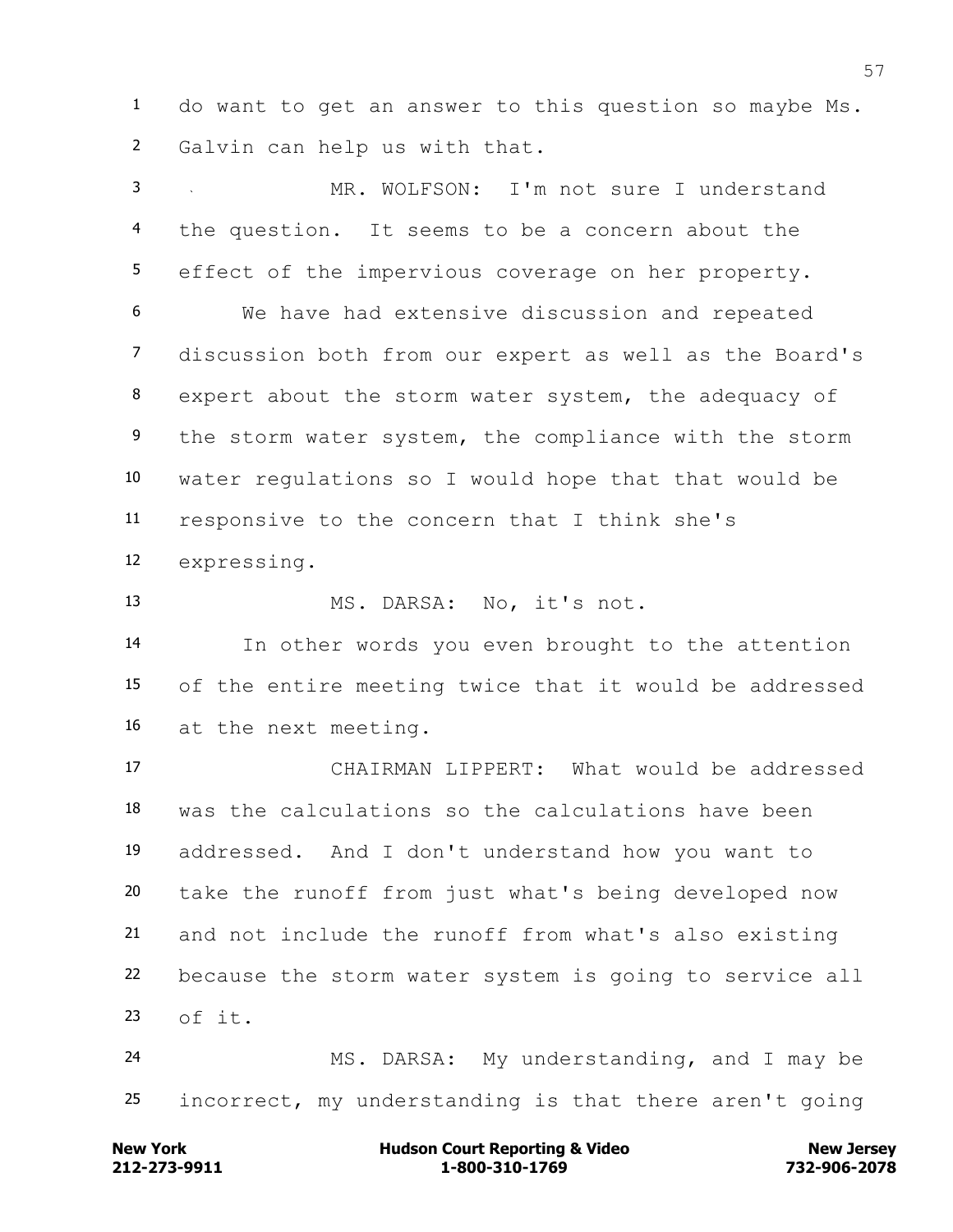1 -- maybe I don't understand this, the whole other 18 hole area of the golf course, they're going to have storm pipes that are putting water into that basin, into those basins as well? CHAIRMAN LIPPERT: Mr. Statile, can you help us with this? MR. STATILE: Yes. I'll help you. Yes, some water from the golf course is coming into the storm water management system. So this being abated even though it's not really part and parcel to the development, the topography lends itself that they are collecting some of that which would be routed into the pond and used for irrigation and retained actually in the pond. MS. DARSA: Are these used for -- in other words is it going to be installed? Are those storm drains going to the pond new when this is being developed? MR. STATILE: Yes. MS. DARSA: I don't... MR. STATILE: Some of the water from -- currently the golf course routes towards the street, right, it all goes down to the stream, to the culvert. Okay. Now you put development on part of the property but still some of the water from the golf course runs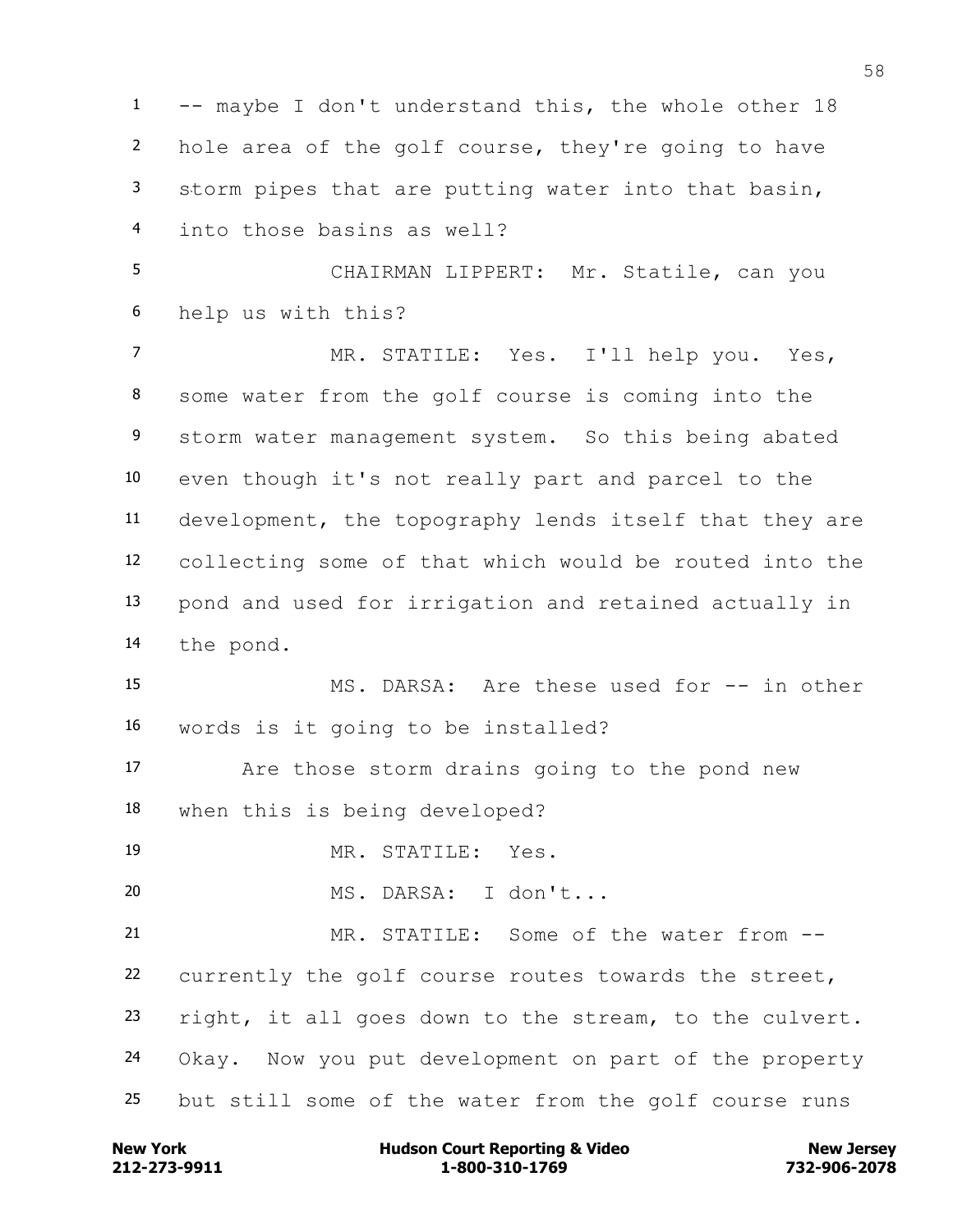into the development. That's being collected by the applicant and routed to the detention pond.

 So actually areas which are not even part of the development are being routed to the retention pond and are being slowed down as well, in addition to the impervious surfaces, River Vale, the driveways, the sidewalks, et cetera. So they're also including some of the water coming from offsite into their area. It's going to the pond as well.

 It isn't -- there's no wall around the property that's pushing the water from the golf course around the development. It actually flows into the development. You can't help that.

Do you understand that?

MS. DARSA: No, I do. I do.

 MR. STATILE: So, yes, it is piped to their development. Whatever comes on is being picked up, the catch basins, and gets to the big pond at the end. Yes.

MS. DARSA: Okay.

 MR. STATILE: Do you understand that, Mr. Chairman?

 CHAIRMAN LIPPERT: Yes. I understand it. That's what I understood.

Any other questions for this witness?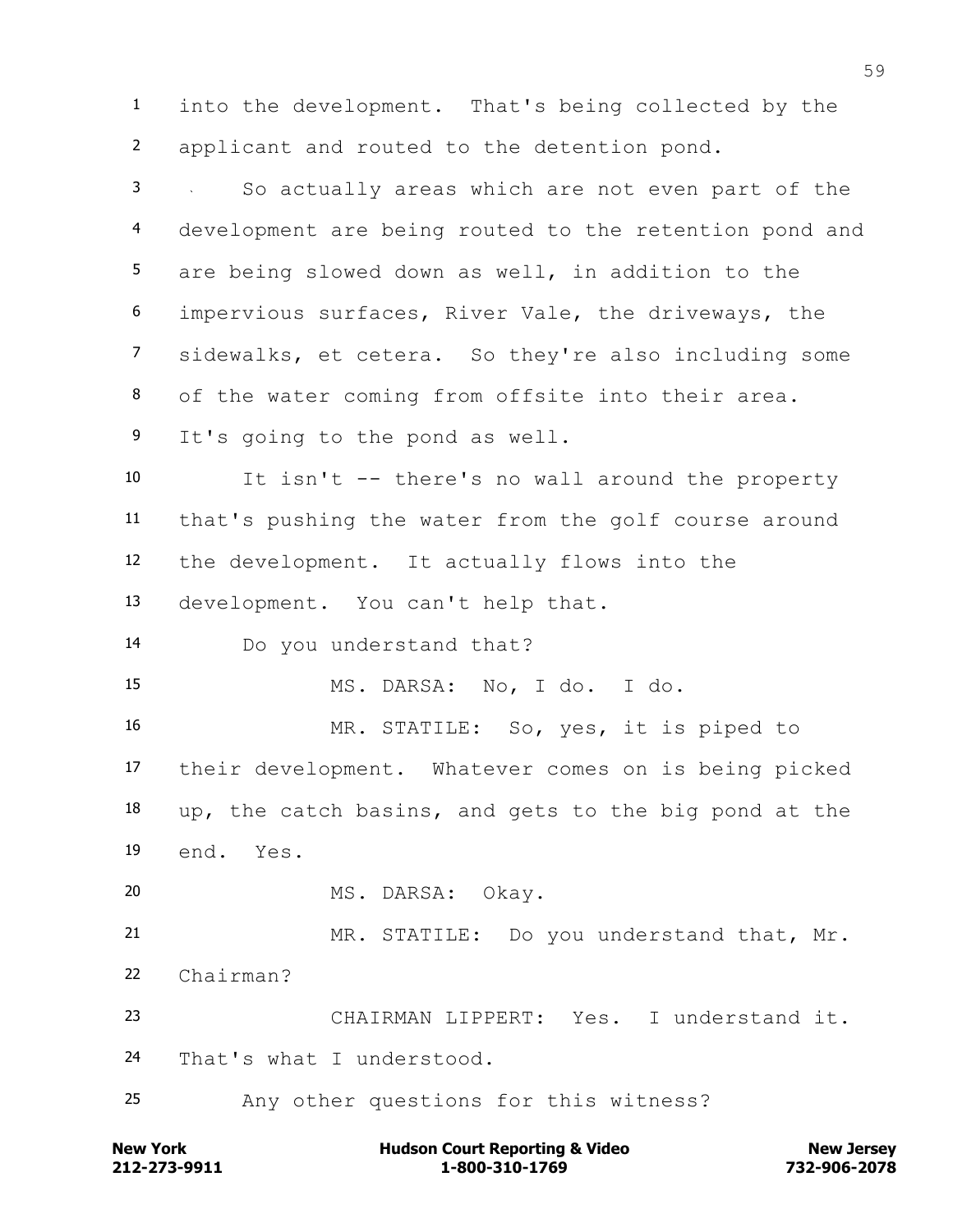1 THE WITNESS: Mr. Chairman, I have and answer. Mr. Wayne, I have an answer to your question. So in the transcript from the April 4th meeting Mr. Alexander testified there are piers that are 6 feet high. They are 2-by-2 and they are clad with brick and they are at approximately 150 feet intervals along the fence. So I hope that answers your questions to the size and spacing of them. CHAIRMAN LIPPERT: Okay. Other questions for this witness? Yes, sir. MR. HEPPER: William Hepper, 497 Piermont Avenue South, River Vale, New Jersey. I want to talk about the berm. I think a berm is a location of a, or a heighth of earth that could be planted on and that. I would like to know what the heighth of the berm is going to be from where the maintenance building is now to the western end of the property. CHAIRMAN LIPPERT: I think we had testimony on that. MR. WOLFSON: There was extensive testimony about the varying heights of the berm, heights of the berm. There was testimony as to where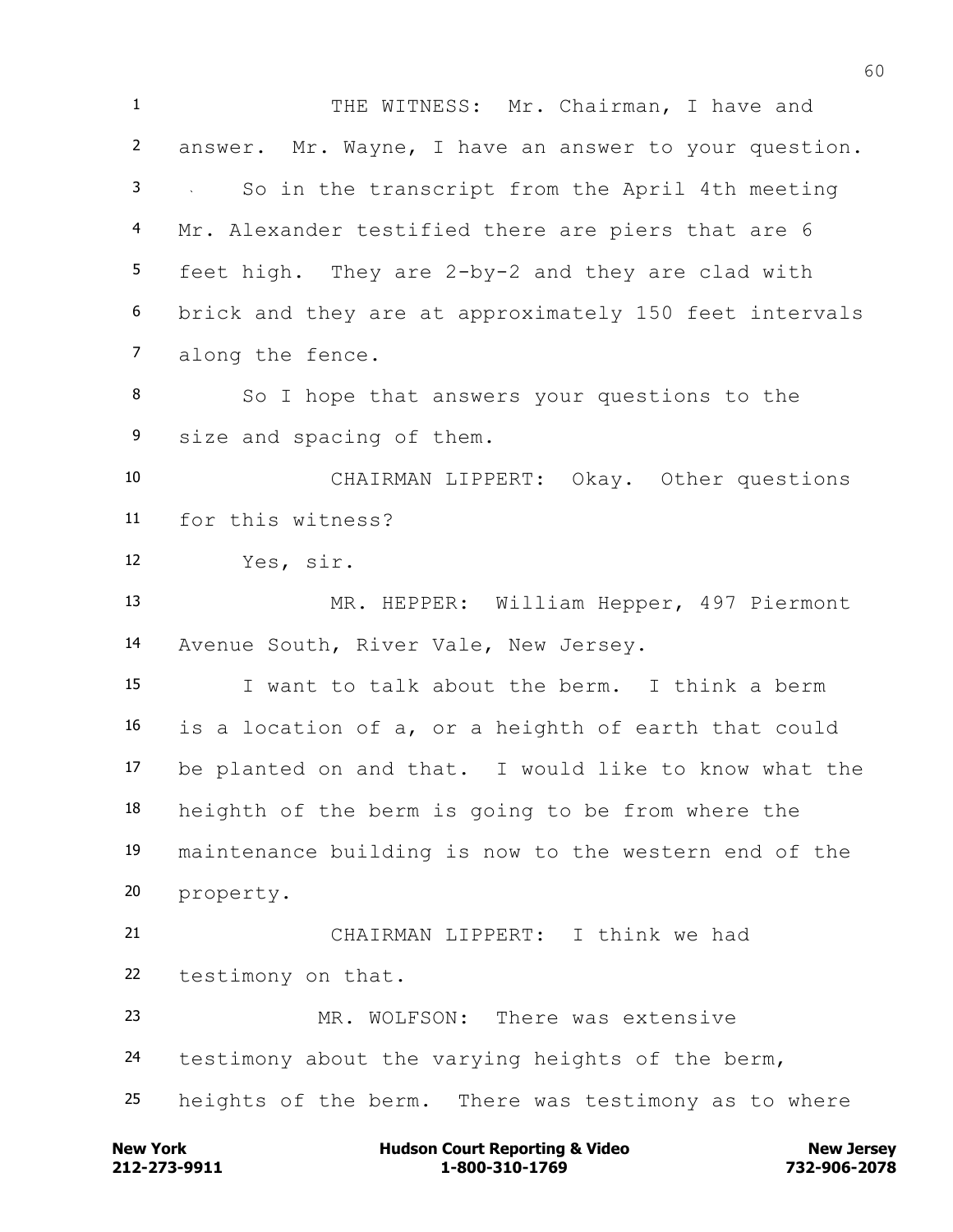it was at its lowest point, where it was at its highest point and there was no testimony tonight in terms of the height of the berm. CHAIRMAN LIPPERT: Yeah. We had a lot of testimony, a lot of discussion on this. MR. HEPPER: Well, you know, I, I went to the, I went to the town hall and the topographical survey, there is no heighth on it whatsoever on the berm. CHAIRMAN LIPPERT: But we had a lot of testimony. MR. HEPPER: Well, can you tell me what the heighth of the berm would be? CHAIRMAN LIPPERT: Can you get an answer to that question again. MR. SANTOLA: The first point I think is it varies as learned from the several nights of testimony regarding the berm. I don't know what area you're speaking of. MR. HEPPER: Well, from, from where the maintenance, from, from Mark Lane down west of the property, from Mark Lane west. That's correct. MR. SANTOLA: We -- we'll ask Ms. Galvin to look at it and have a conversation off-line. CHAIRMAN LIPPERT: Okay. We'll try to get

**212-273-9911 1-800-310-1769 732-906-2078 New York Communist Court Reporting & Video New Jersey Rew Jersey**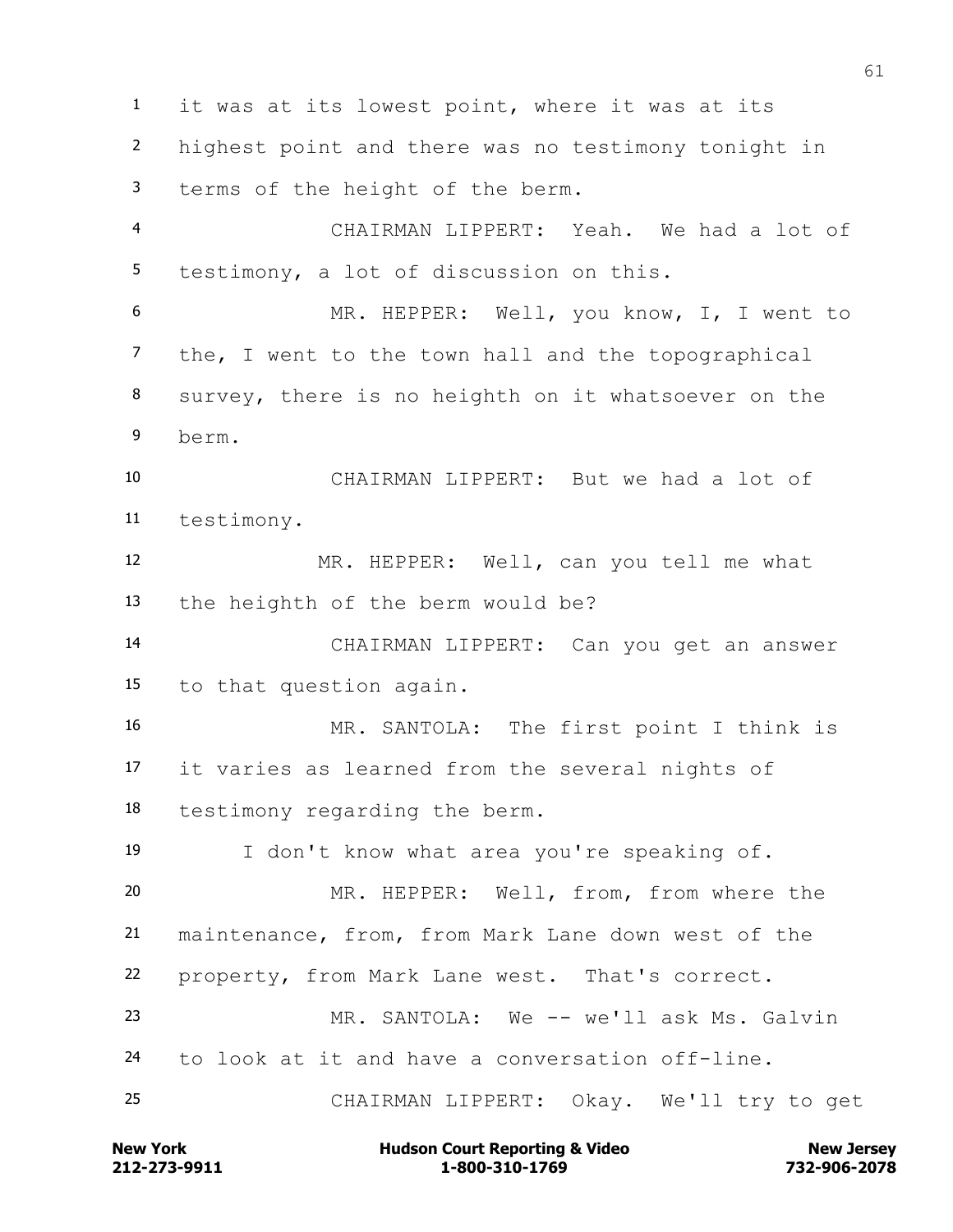you an answer.

 MR. HEPPER: Well, I, I've seen other properties in Virginia where I have relatives living down there that the berm, berm around some of the properties down there is high enough that you can't see a car through it, 4 or 5 feet high. CHAIRMAN LIPPERT: Let's let Mr. Statile help us. MR. STATILE: The berms or the recontouring of the ground really stops probably just west of the maintenance building, actually west of the environmental building, Building B. Because once you get past that you start running into the flood plain of the brook and you can't put fill in the flood plain because then you start to push water around to the peoples' property. So the applicant stayed out the flood plain with any type of fill. So there's no berm or grading changes west of the buildings. There is landscaping, yes. They can plant evergreens, things like that but they can't start putting up large -- it's also riparian rights as well. CHAIRMAN LIPPERT: So it will be whatever it is today. MR. STATILE: There's a couple of, there's a couple of holes there, a green.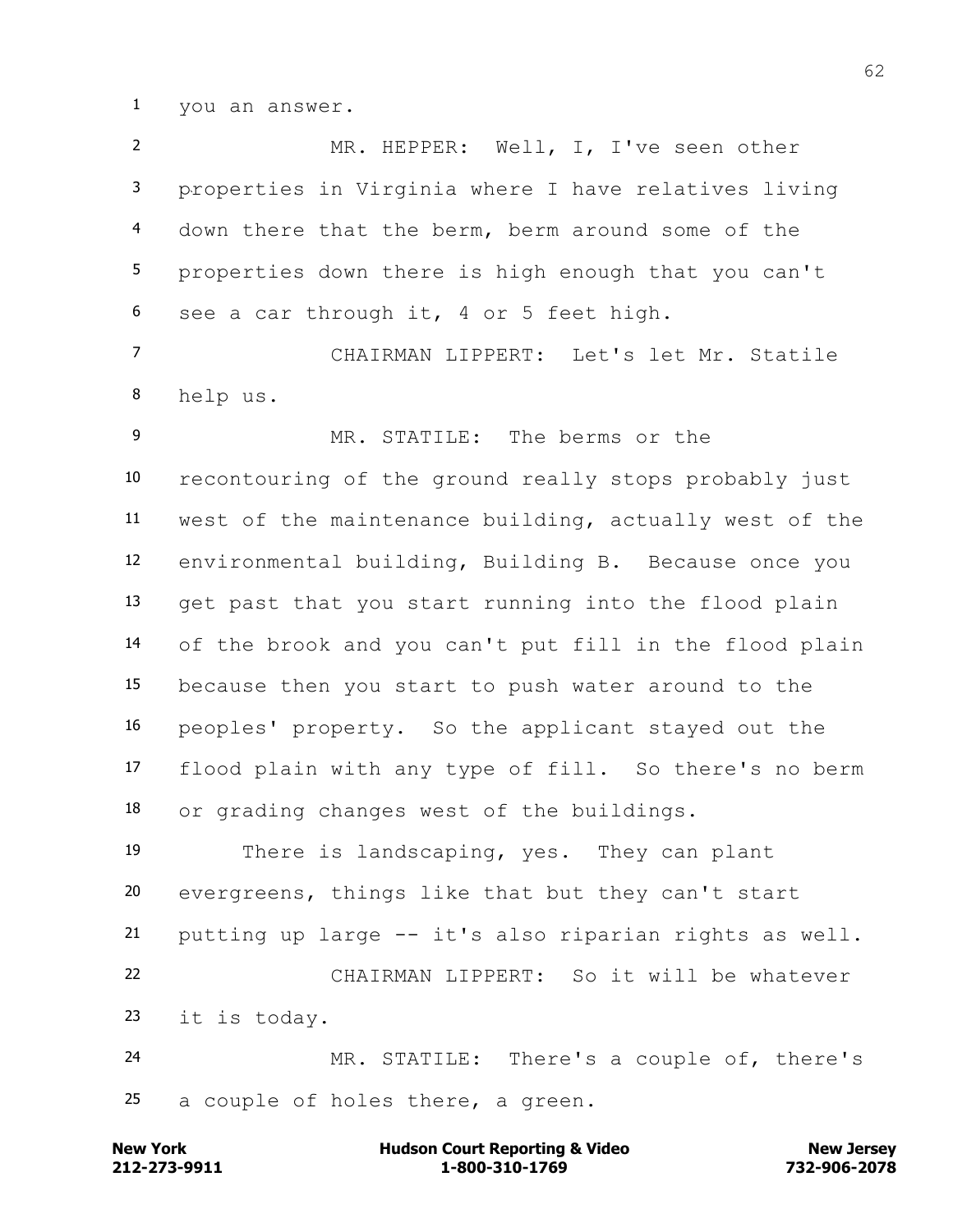MR. HEPPER: You're telling me west of the maintenance building that's the berm? MR. STATILE: The berm. MR. VAN ECK: What about from the east of the maintenance building up to Mark Lane? MR. STATILE: That's only -- 7 MR. HEPPER: What's the height? On the map that we were looking at down at the town hall, there is no heighth on it. It doesn't even talk about a berm. MR. WOLFSON: There's extensive testimony in terms of the inclusion of the berm at various heights throughout the entire -- CHAIRMAN LIPPERT: I know that. We're going to try to accommodate -- a member of the public has a question, we'll try to accommodate. MR. SANTOLA: Also, Mr. Chairman, where there was existing vegetation that was heavy with big trees we couldn't berm for the risk of killing existing trees that we didn't want to kill. I believe some of that was in the area of the front of the COAH building and west of Mark Lane. CHAIRMAN LIPPERT: Let's try to get an answer to that off-line. And do you have any other questions?

**212-273-9911 1-800-310-1769 732-906-2078 New York Communist Court Reporting & Video New Jersey Rew Jersey**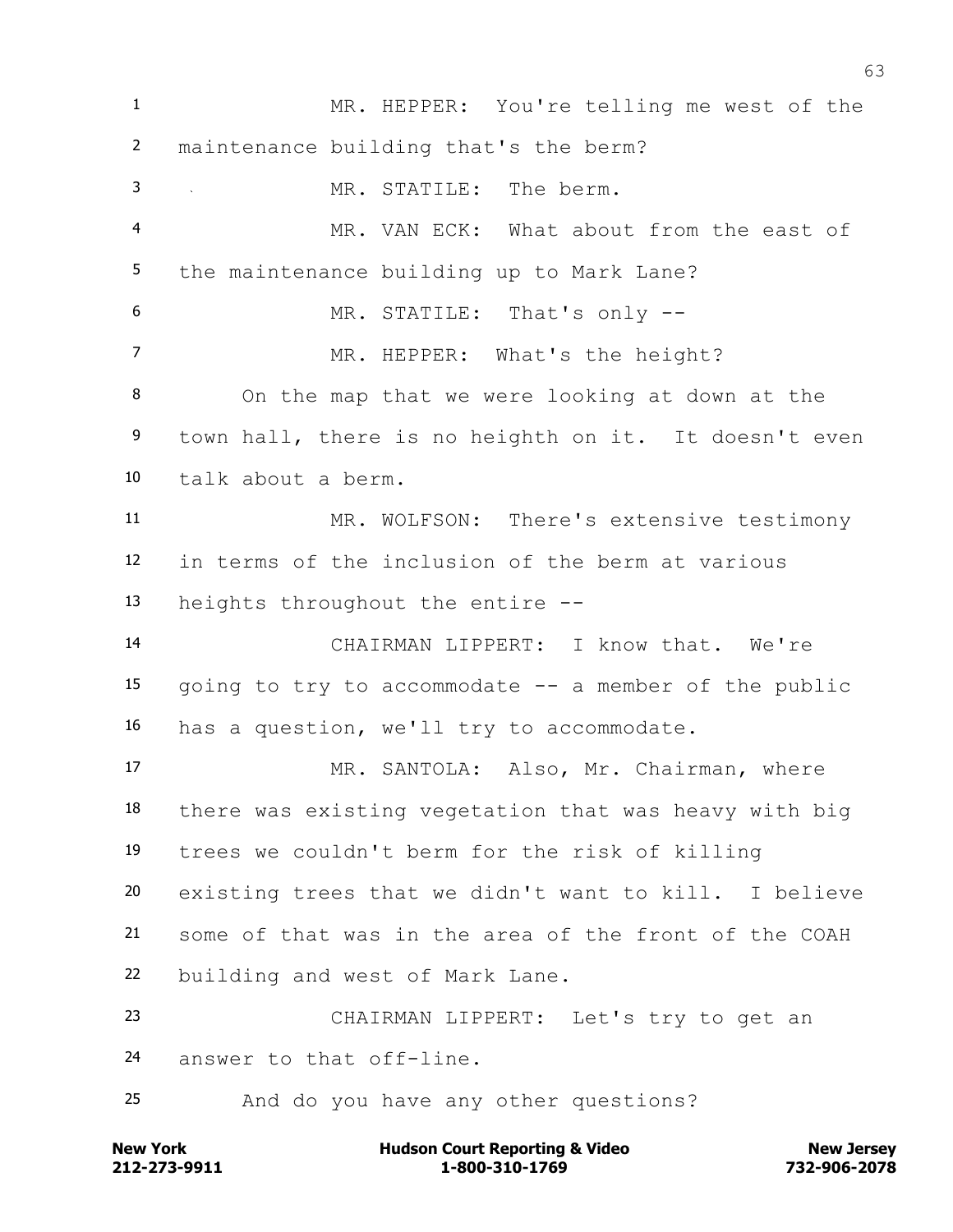MR. HEPPER: No. That's it. CHAIRMAN LIPPERT: Let's see. 3 MR. HEPPER: Will that be tonight? CHAIRMAN LIPPERT: We're going to try. MR. HEPPER: Okay. Thank you. CHAIRMAN LIPPERT: Anyone else have questions of this witness? 8 Remember, this witness is professional planner. She gave planning testimony. She did not give engineering testimony. We had a lot of that. Okay. MS. REITER: I have a couple questions. Do you want me to wait? CHAIRMAN LIPPERT: Why don't you wait till the public is done. MS. REITER: Sure. MS. McKEOWN-ADAMO: K I R A M c K E O W N - A D A M O, 466 White Birch Drive. Your testimony about the chain link fence on Piermont Avenue is that it lacked curb appeal. Is that correct? 21 THE WITNESS: I apologize for answering you with my back to you. MS. McKEOWN-ADAMO: That's okay. THE WITNESS: But I have to speak into the microphone so my apologies but, yes, it lacks curb

**212-273-9911 1-800-310-1769 732-906-2078 New York Communist Court Reporting & Video New Jersey Rew Jersey**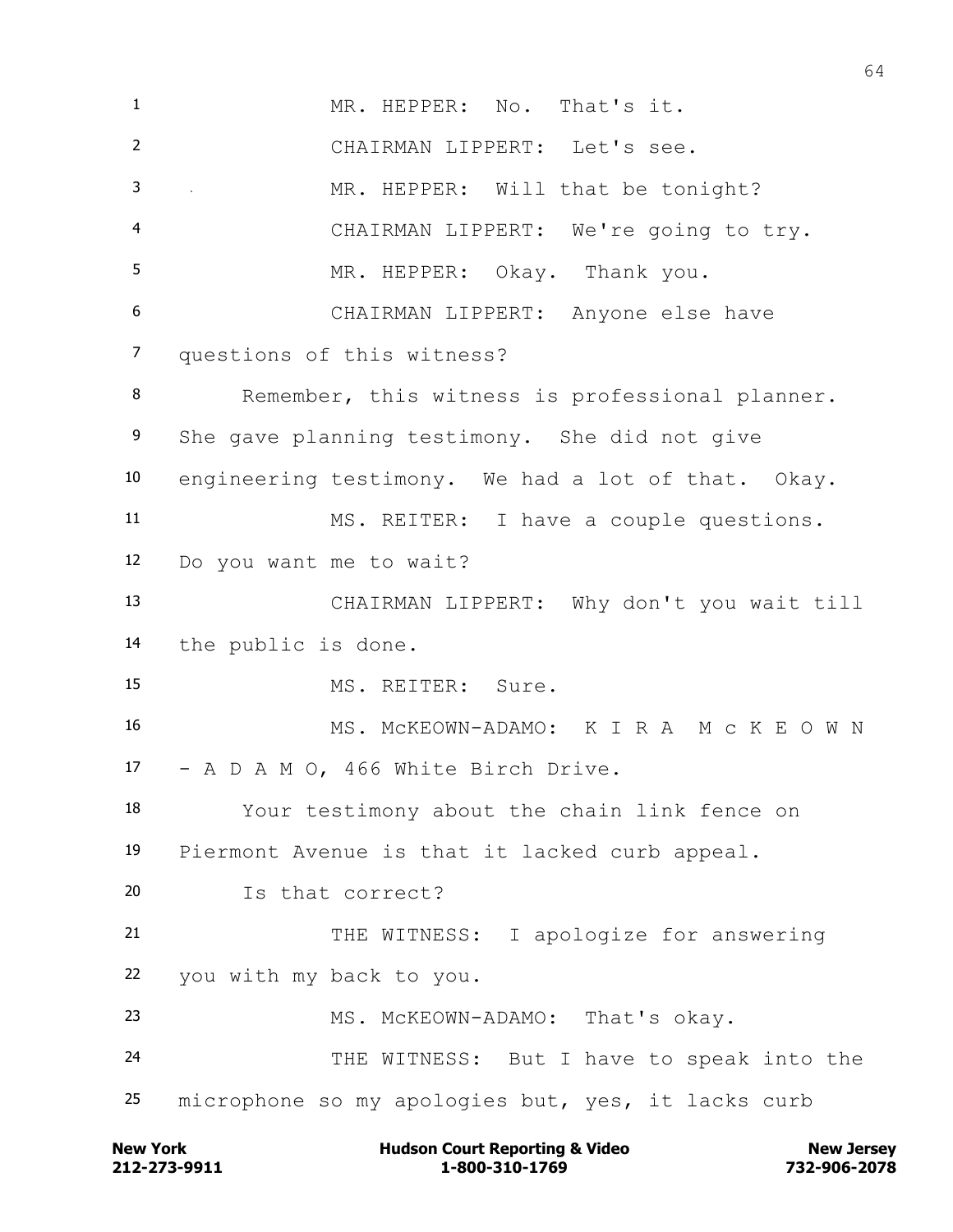appeal.

 MS. McKEOWN-ADAMO: Are you aware that there's more chain link fence proposed at the management facility seen from Piermont Avenue and at the environmental management center and also by the, in back of the COAH building? 7 THE WITNESS: There's also existing chain link fencing -- there's discussion on this extensively at the last hearing. We are repairing it in some, some areas but I think on Piermont Avenue -- MS. McKEOWN-ADAMO: I believe this is new chain link fence. I think this is planned on being put around the turf care management facility as well as the environmental management facility for bulk material storage which looks like open storage as well as in back of 25 to 28 and in back of the COAH building. THE WITNESS: Right. If it's new chain link fencing I doubt it will have the tired and tattered appearance of the chain link fencing that's currently along Piermont Avenue so I would imagine that it would look clean, it would look crisp, it would be in an appropriate location.

 Like I said, it will be clean, it won't have that tired and tattered appearance of the fencing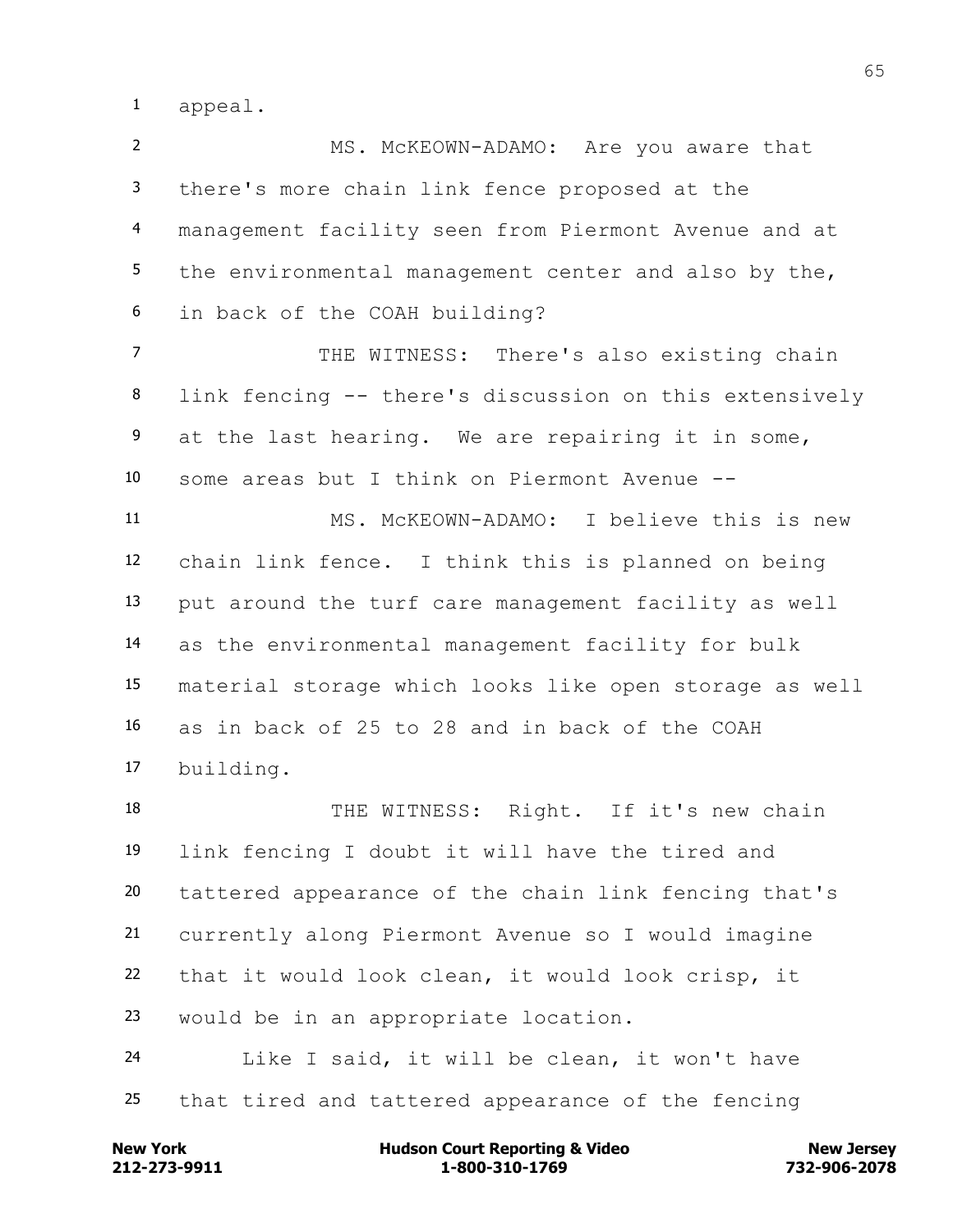along Piermont Avenue.

 MS. McKEOWN-ADAMO: Would it still be seen from the curb?

 THE WITNESS: In what place are you talking about specifically? MS. McKEOWN-ADAMO: Along Piermont Avenue. 7 THE WITNESS: What fencing though? 8 MS. McKEOWN-ADAMO: The chain link fence that would be right on Piermont Avenue behind, on the side and in the front yard of the management facility or the front yard of proposed Lot 6.1, Block 1201.

12 THE WITNESS: It would be essentially behind the decorative fence. So if it's going to be able to be seen it's certainly going to have a filtered view because what I'm looking at the turf care management facility in the buffer area we have a proposed 5 foot high decorative fence that stretches for the entire linear -- there's no portion of Building A, the turf care management facility, that proposed decorative fence does not go in front of. So if it is proposed there, I think you would have a view of it. MR. WOLFSON: The fence discussed is an

internal fence not the subject of a variance.

CHAIRMAN LIPPERT: Okay.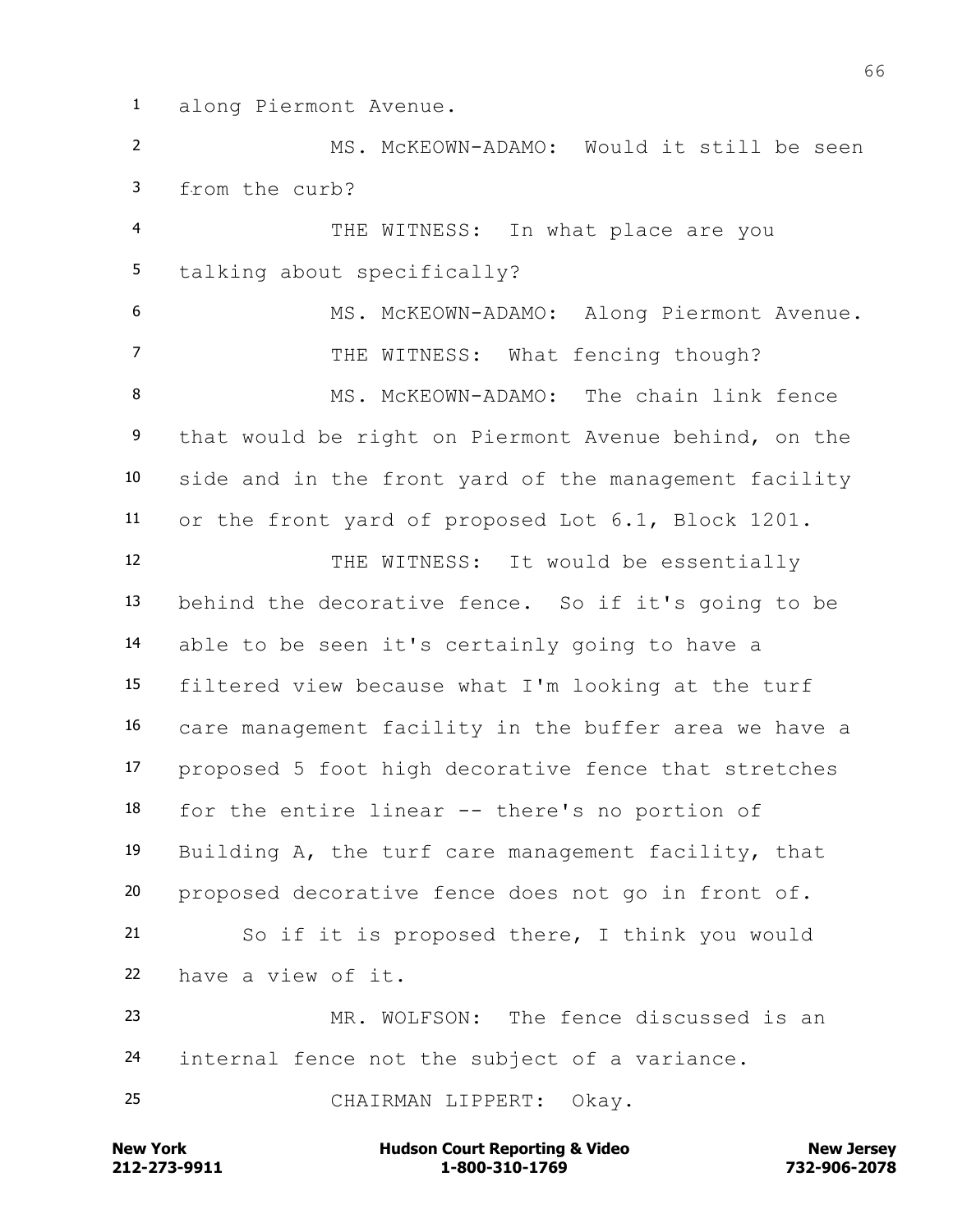1 THE WITNESS: All right. So the fence I believe -- can I see that again? Right. The interior fence that she's speaking of is behind the 5 foot high decorative fence. So -- and it's behind the buffer we have. So I think if in fact it is visible you would have to, I think you would really have to be interior to the site to see it. And it's going to be new fencing so I think it's certainly appropriate in its location. It's new fencing. I don't see any negative visual impacts proposed with the fence in the area that you're speaking. MS. McKEOWN-ADAMO: There's also a wall that's proposed by that chain link fence. Do we have a height on that one? MR. WOLFSON: These really are not questions either that she's testified to or that -- MS. McKEOWN-ADAMO: I think it's the structure that would probably -- 21 MR. WOLFSON: -- deal with planning issues and no relief was sought regarding -- MS. McKEOWN-ADAMO: That is relief required from a planning standpoint for a large wall that's built in between the lot lines.

**212-273-9911 1-800-310-1769 732-906-2078 New York Communist Court Reporting & Video New Jersey Rew Jersey**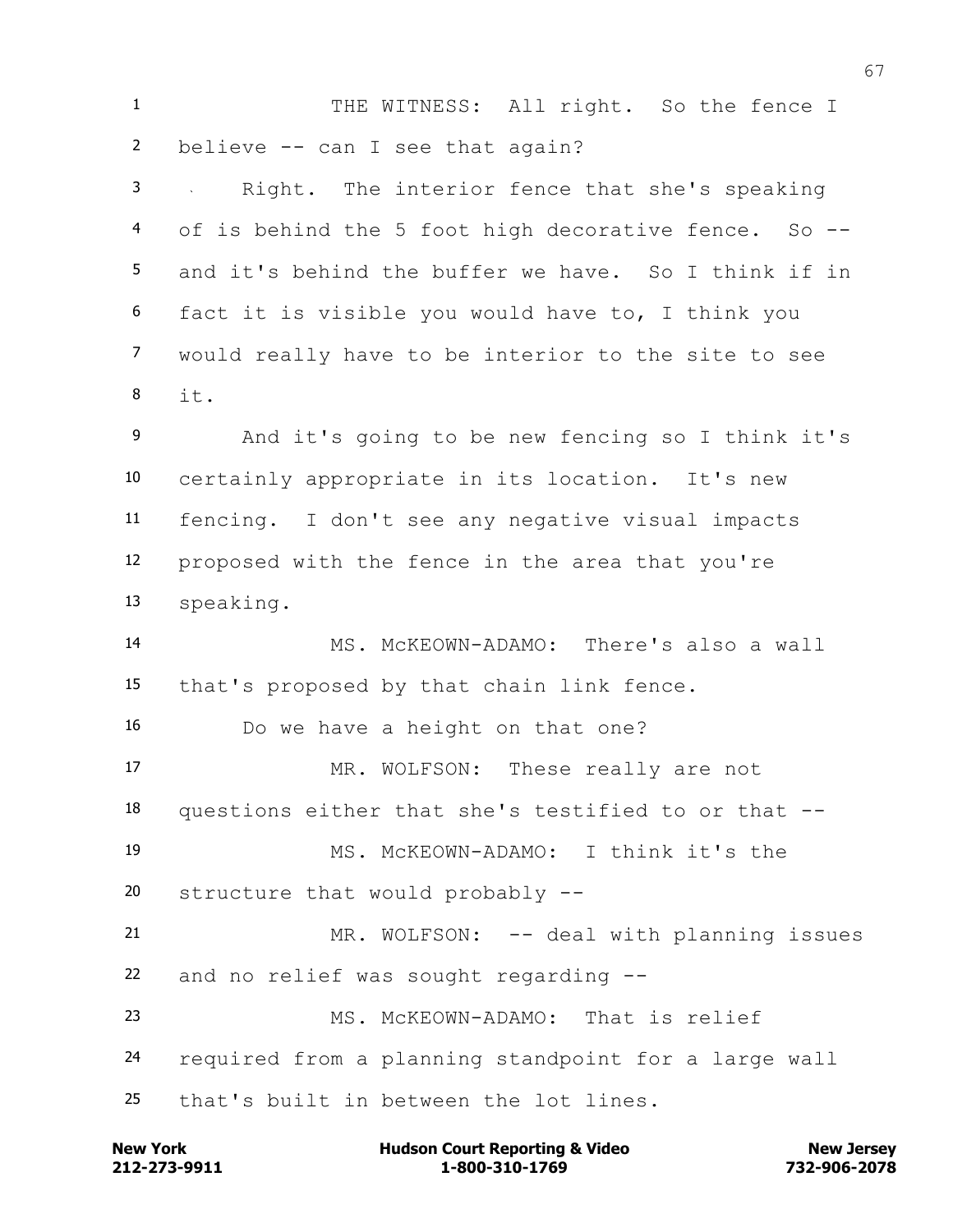THE WITNESS: It has not been identified in either your, the town planner's review letter and we certainly don't identify it as a variance. So there are a number of walls that are located but we don't need variance relief for them. THE WITNESS: So is that a, is that considered a structure on the site which would be in your purview of being a planner? 9 THE WITNESS: A retaining wall is a structure, of course. But even though it's a structure doesn't mean it needs a variance. MS. McKEOWN-ADAMO: Is it permitted on the site? 14 THE WITNESS: Absolutely. Of course. Retaining walls, fences and structures are absolutely permitted on the site. MS. McKEOWN-ADAMO: So that should go into the square footage calculation for accessory structures? THE WITNESS: No because it's not a building. There's a difference between a building and structure. In fact the ordinance defines both of those terms so -- MS. McKEOWN-ADAMO: Well, the ordinance actually, I believe, defines in the same definition,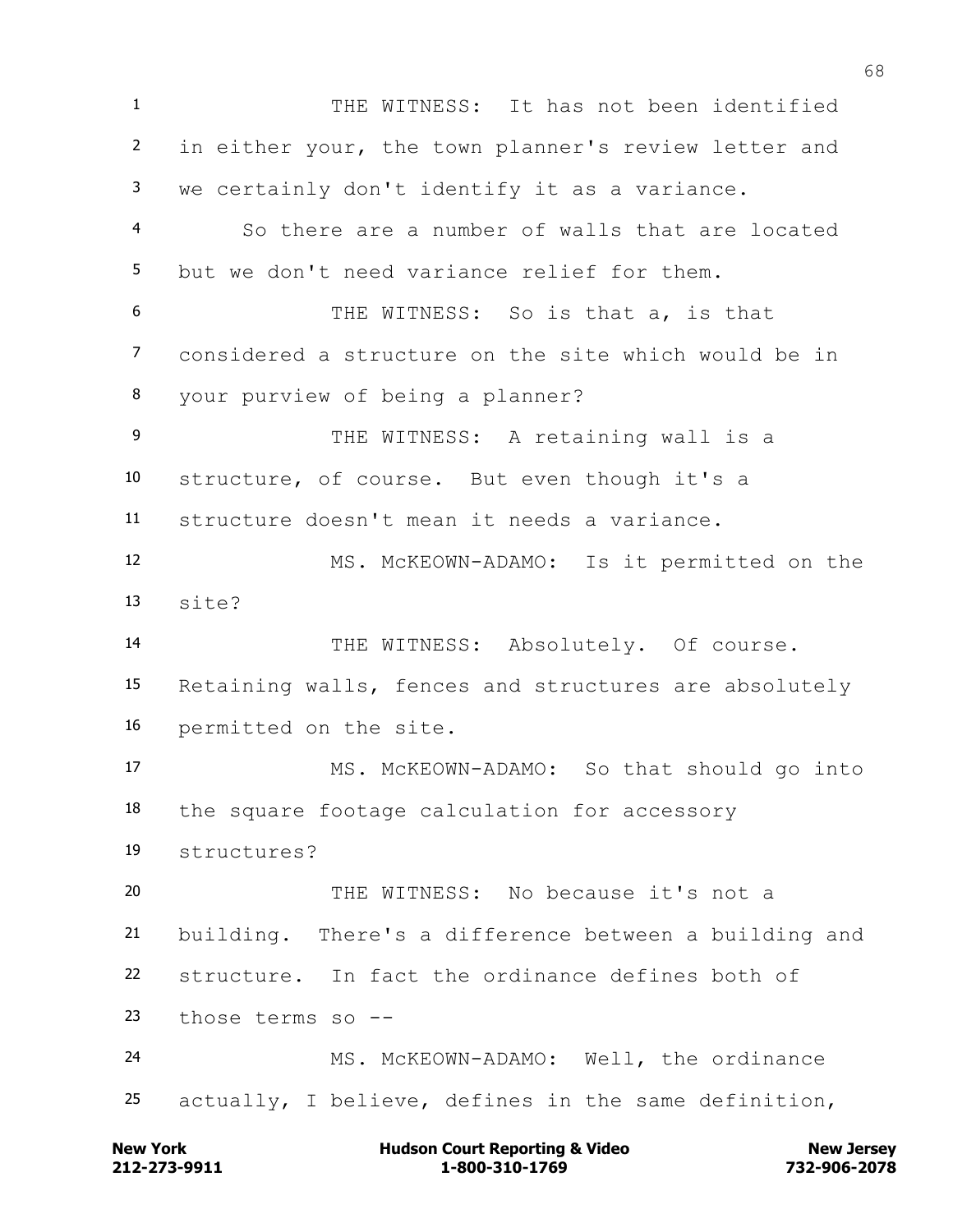it's accessory use on the structure.

 MR. LEIBMAN: Structure is defined in Section 72-1, a combination of materials used to form the construction for occupancy and use, ornamentation, whether stalled on, above, below the surface of a parcel of land where a structure shall also include building or improvement -- building has a separate definition under 1.3-3(b)-11, any structure having a roof supported by arches, columns, piers, walls including air supported structure. This term shall not include recreation vehicles. Those are the definitions. MS. McKEOWN-ADAMO: Also could I suggest that under the Municipal Land Use Law the definition of structure means a combination of materials to form a construction for occupancy -- MR. LEIBMAN: No. No. 18 MS. McKEOWN-ADAMO: -- use or ornamentation. MR. LEIBMAN: No, you can't. You can't. Because every town has its own definitions for these terms and they can really be mind boggling. You may be referring to Moskowitz's book on land use. MS. McKEOWN-ADAMO: I'm referring to the Land Use Law definition.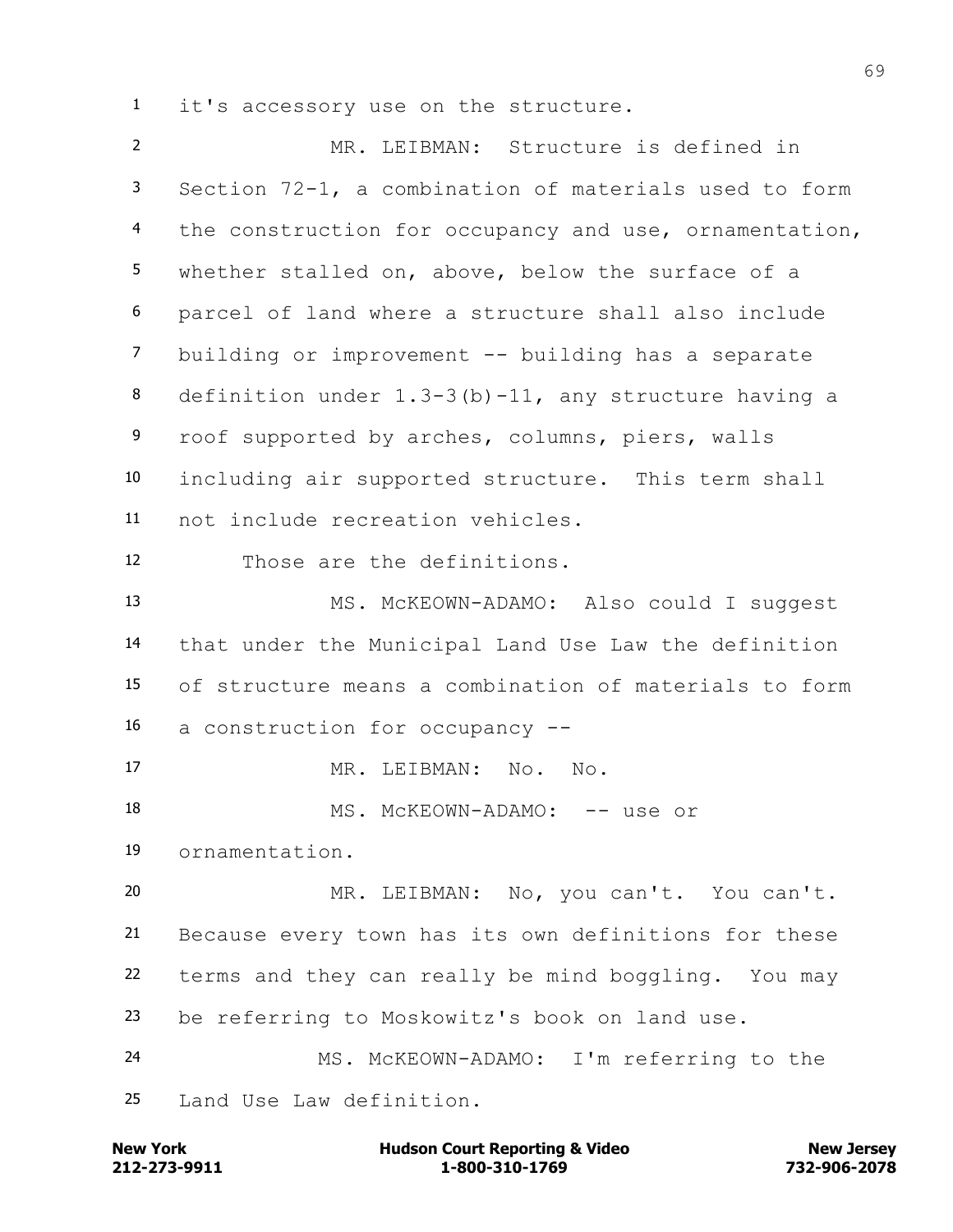MR. LEIBMAN: Okay. The MLUL? Okay. So every town is entitled to have its own definitions of terms. I have seen literally a swing set get labeled as a structure requiring variance relief but it's not so but different in every town. MS. McKEOWN-ADAMO: It sounds like our definition does require, it is supported that is a structure. MR. LEIBMAN: I'm thinking of the dome in Waldwick that people play soccer in. MS. McKEOWN-ADAMO: That's a structure but this is also supported but it's self-supported. It appears to be. It doesn't look like it's a retaining wall. MR. LEIBMAN: I don't see what the point  $of - -$  MS. McKEOWN-ADAMO: It's just more square footage and the reason is that there's testimony and  $19 - -$  Is your testimony that four buildings or four accessory buildings are being removed and three are being proposed? 23 THE WITNESS: That's a fact, yes. MS. McKEOWN-ADAMO: Okay. So the calculation for the old, all of the combined, 10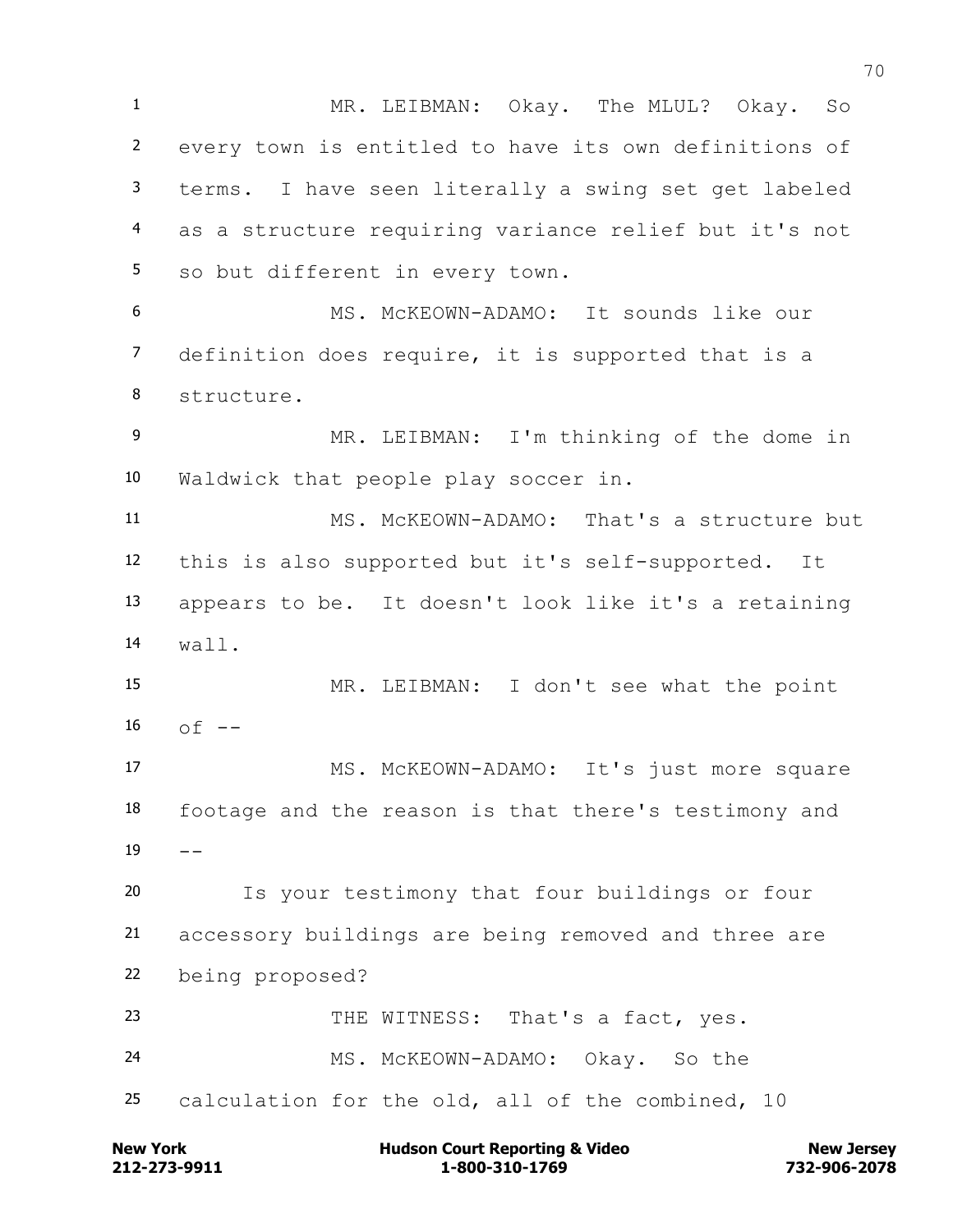accessory buildings, existing is 33,579 square feet. Although only three are being proposed the new square footage will be 43,292 square feet. So although you're proposing less building you're proposing more square footage. THE WITNESS: Well, you can't compare the square footage of the building to a structure and that's why the ordinance defines those terms 9 differently because they're not the same. So they don't -- a structure or retaining wall has very different impact on the light, air and open space to an area. The way the ordinance is set up the buildings 14 apply to  $-$  MS. McKEOWN-ADAMO: Actually, I'm sorry to confuse you. THE WITNESS: I'm not confused. I'm not confused. MS. McKEOWN-ADAMO: I didn't put that in that calculation. This is just for the structures that are there and the ones being proposed so there's already an increase in accessory structures or buildings. CHAIRMAN LIPPERT: So your point is fewer buildings --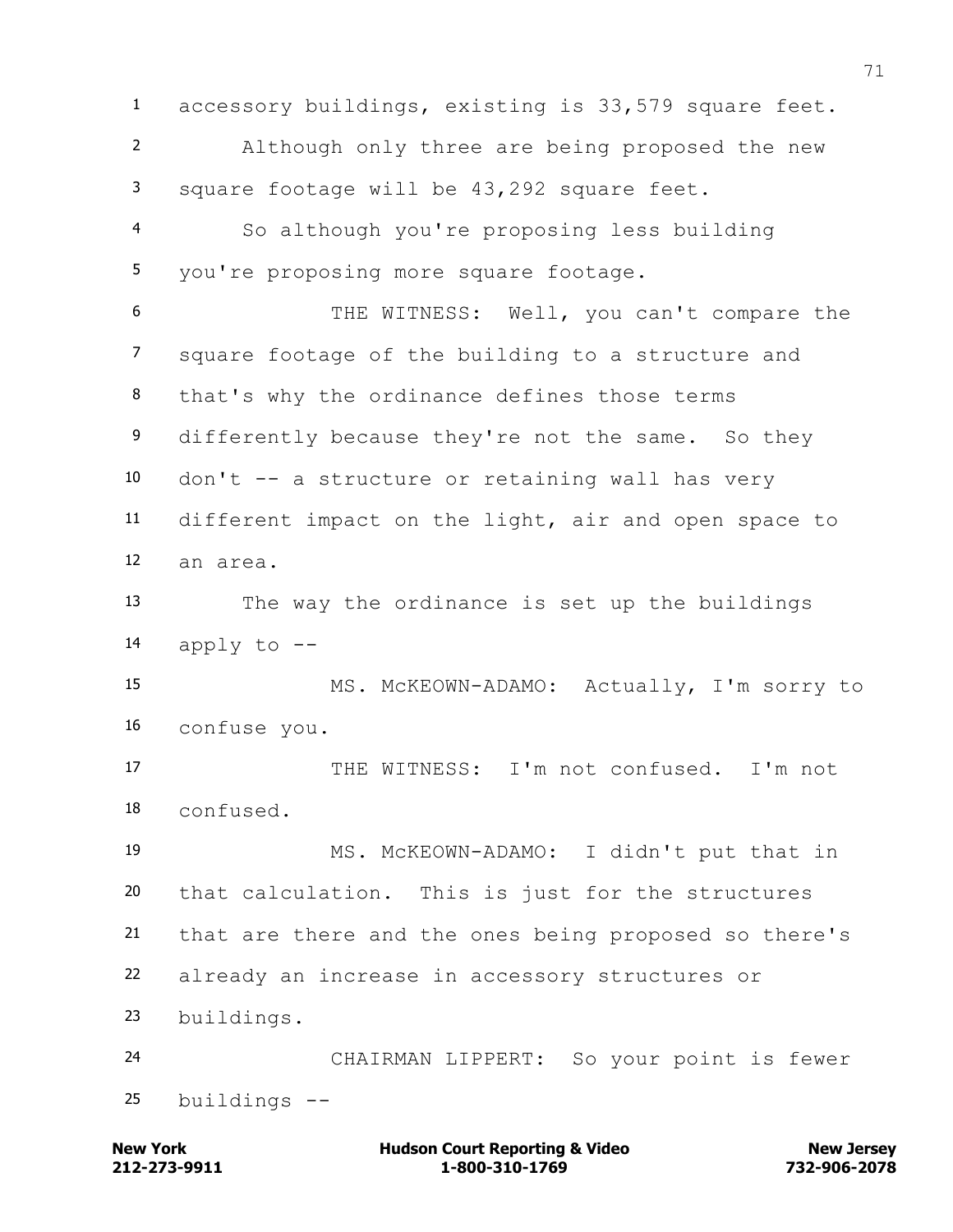1 MS. McKEOWN-ADAMO: Is more square footage. CHAIRMAN LIPPERT: More square footage. Okay. 5 MS. McKEOWN-ADAMO: Okay. Thank you. That's exactly my point. Along that line of accessory buildings I believe that -- has the golf course had, has the golf course had permission to continue -- to have the structures that are on the site as of 2009? CHAIRMAN LIPPERT: I don't understand your question. MS. McKEOWN-ADAMO: I believe they were approved or something. CHAIRMAN LIPPERT: There was an approval for some accessory structures, yes. 17 MS. McKEOWN-ADAMO: Okay. So is it -- is it prudent for the Board to continue allowing more accessory structures or more square footage to be taken when the golf course is actually getting smaller? CHAIRMAN LIPPERT: Can you answer that? THE WITNESS: Sure. Is it prudent? Not only is it prudent, it's permissible under the ordinance. One of the things that I did earlier in my

**212-273-9911 1-800-310-1769 732-906-2078 New York Communist Court Reporting & Video New Jersey Rew Jersey**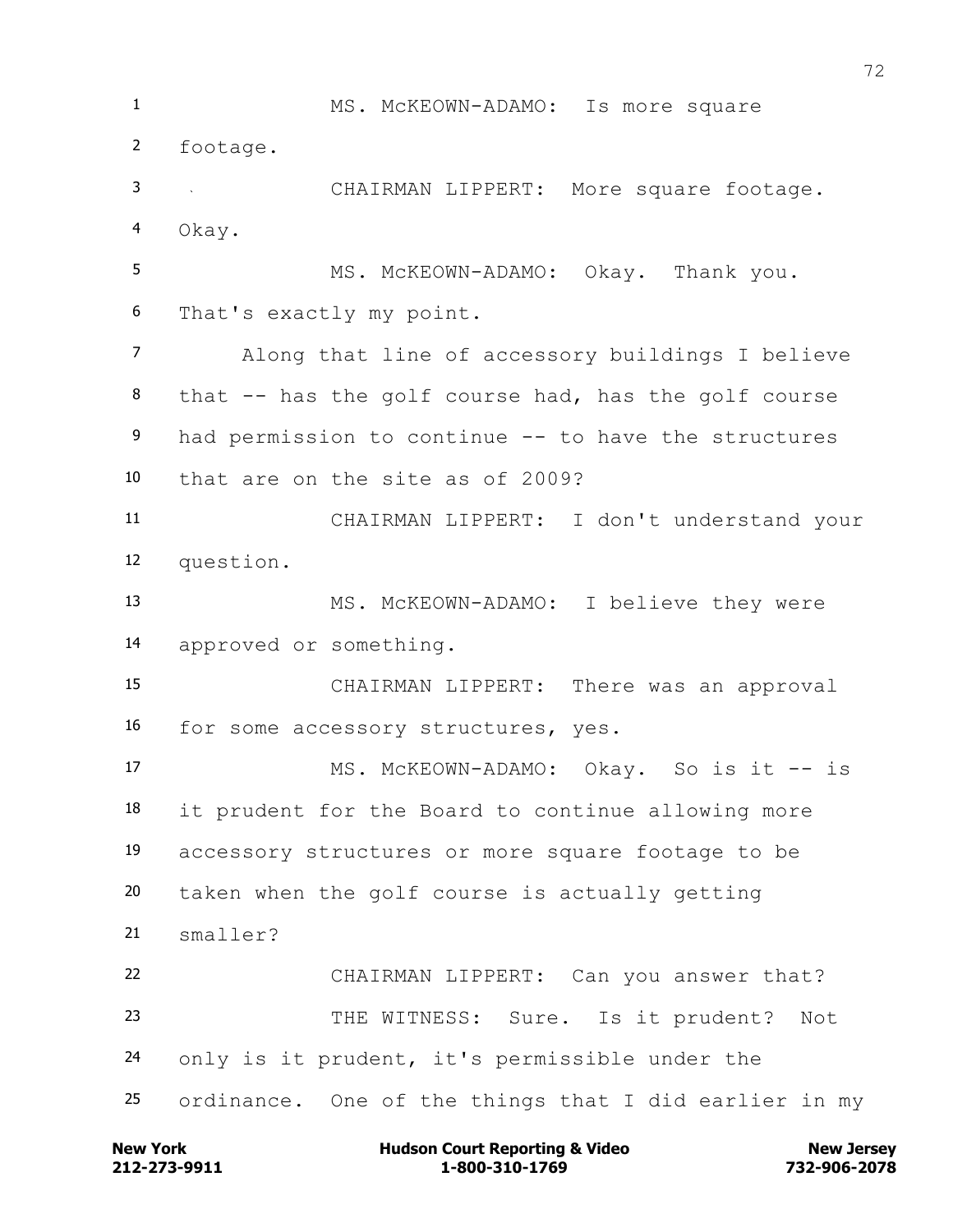testimony was read to the Board the nine plus enumerated accessory uses that are listed in your ordinance as being permissible for a golf course. The ordinance then goes on to list about five more for accessory uses for residential facilities. So is it prudent? Absolutely. Your ordinance allows these things as of right as accessory to a golf course. MS. McKEOWN-ADAMO: So they're permitted to be used, to be built. Are they required to be built? THE WITNESS: The ordinance requires a golf course. MS. McKEOWN-ADAMO: Are the accessory structures required to be built? 16 THE WITNESS: No. MS. McKEOWN-ADAMO: So none of these structures actually have to be built? THE WITNESS: You have to maintain the golf course so -- MS. McKEOWN-ADAMO: Right. Right. But is there a maintenance facility -- CHAIRMAN LIPPERT: Let me stop the argument. This is becoming a philosophical argument. I have, if I have a lot for single family use am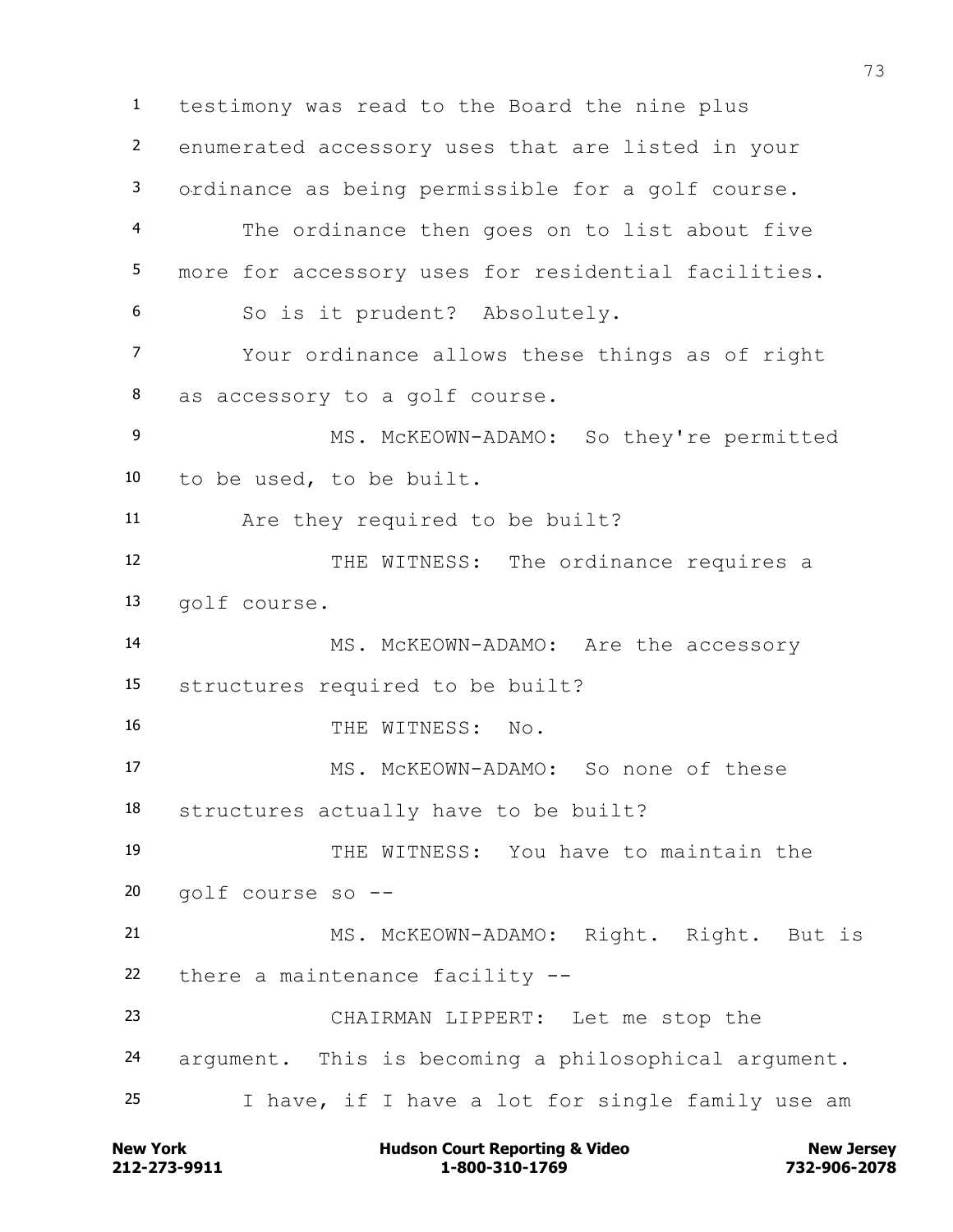I required to build a house on it? No. But that doesn't get us anywhere. MS. McKEOWN-ADAMO: My argument is that there are already multiple buildings. We don't need to keep building more. CHAIRMAN LIPPERT: We heard testimony about why they needed these buildings. 8 MS. McKEOWN-ADAMO: Okay. So are you aware that previous testimony states that where the maintenance facility is it's in a front yard? 11 THE WITNESS: Technically, yes. MS. McKEOWN-ADAMO: Okay. Are, according to one report, Ordinance 142-225, are accessory structures allowed, permitted in front yards? THE WITNESS: They are not permitted to be in front of the building. So the way the ordinance reads is that they have to be behind the principal building. MS. McKEOWN-ADAMO: Okay. MR. STATILE: The use here, no. The golf course is not a principal building. It's not like a restaurant or gas station. It's a golf course. So the only principal matter in this is the golf course itself is principal so -- THE WITNESS: It would be almost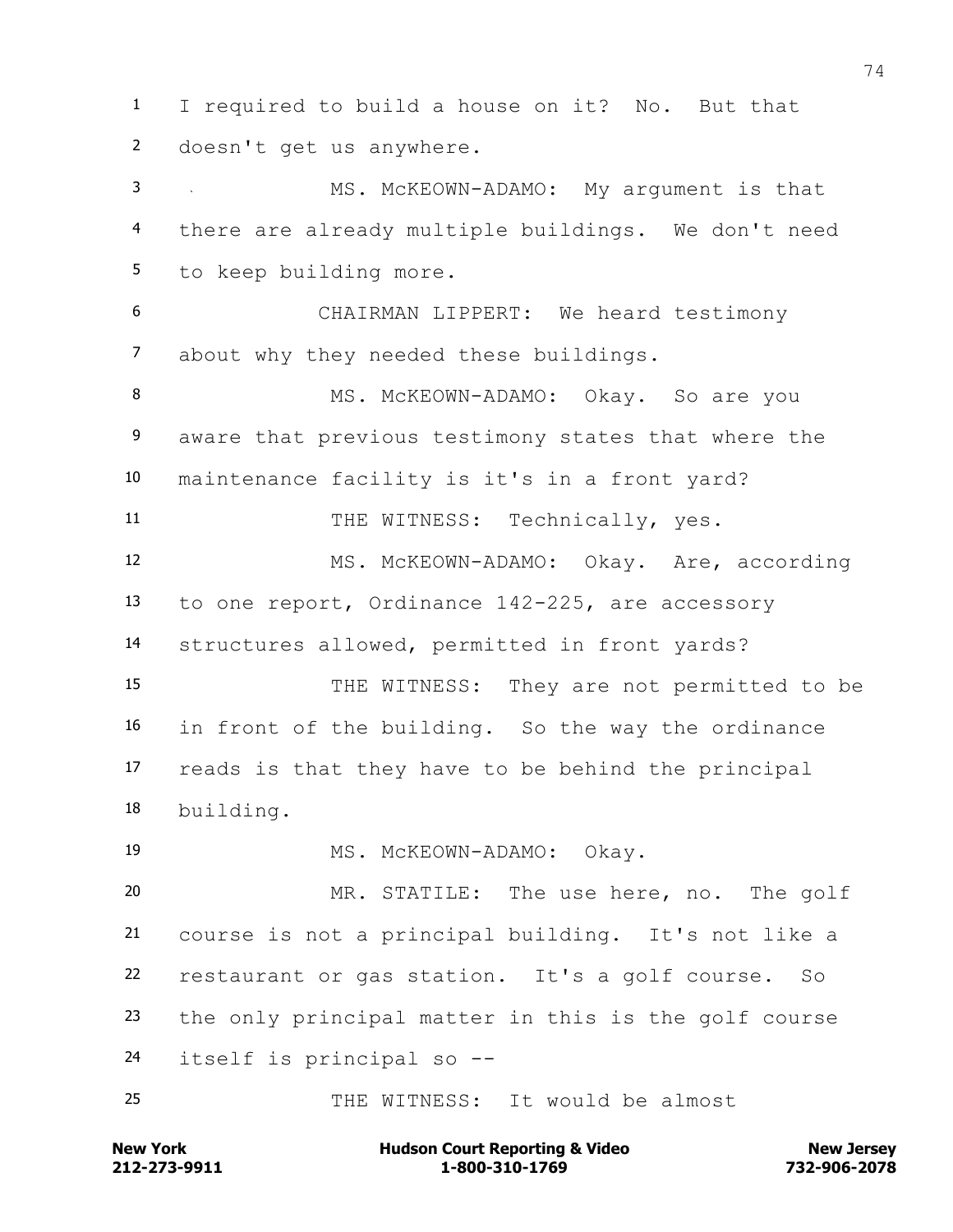impossible to locate the structures on the site and not have them be in front of the principal use.

 MR. STATILE: Because no matter where you place it there's a use behind it which is the golf course.

 THE WITNESS: And not the condition that exists on the property today that was presumptively dealt with in 2009 when they approved the accessory structures back then as well. So it's not something we're introducing as a condition on this property. It's a condition that prevails and has prevailed on this site for decades.

 MS. McKEOWN-ADAMO: As the planner do you generally like to see maintenance buildings in front yards?

 THE WITNESS: I think that the maintenance buildings are appropriately located on this site. I think you have had significant operational testimony from Mr. Santola as to why they go there. I put in testimony as to why it makes sense. The access, the proximity to the retention basin, the step down from the COAH building. And less we forget they're just a few feet away, the ordinance allows, as of right, a 50 foot COAH building. So this is not an inappropriate location for buildings or structures and there are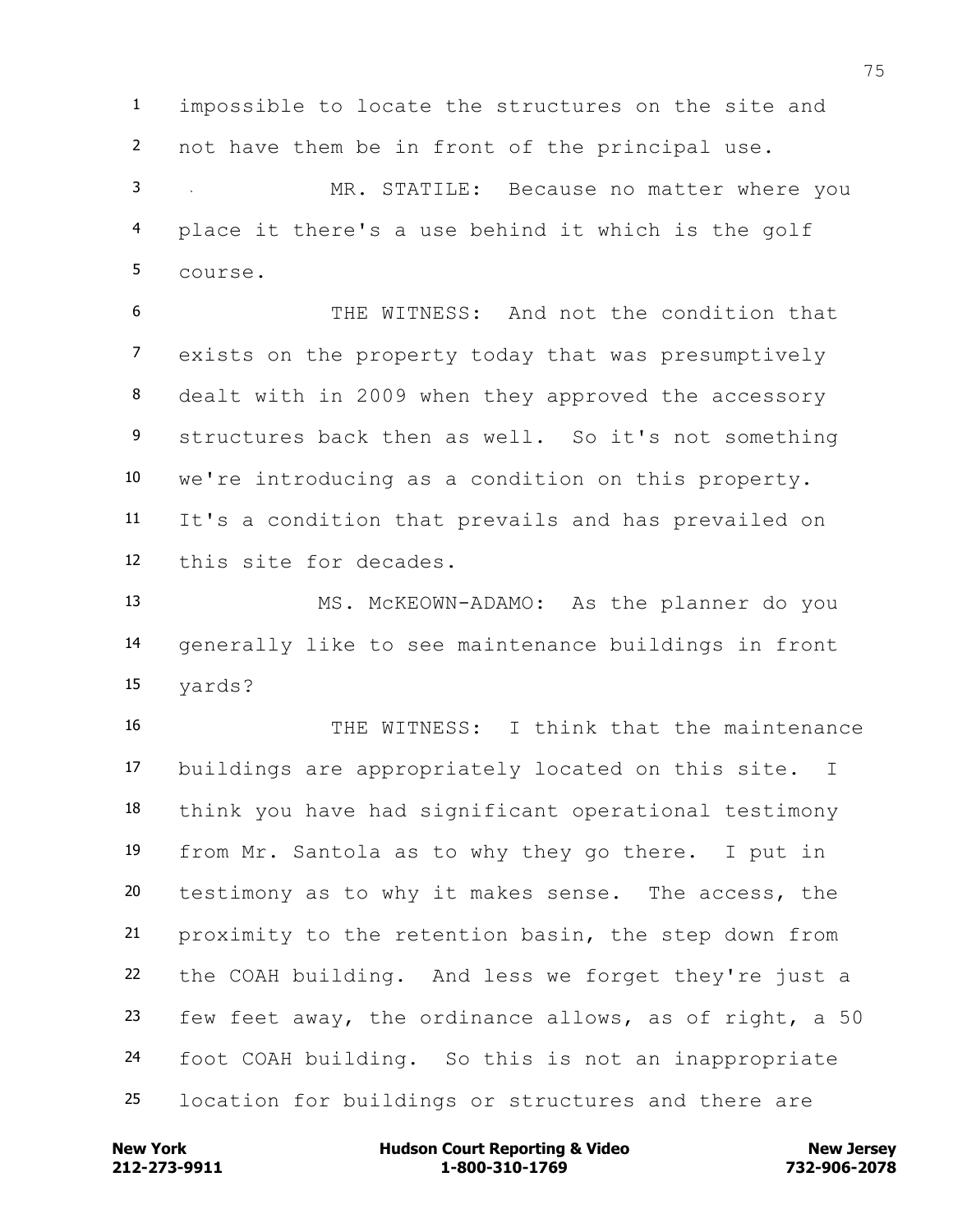certainly solid operational reasons as to why we are proposing maintenance buildings where they are. 3 MS. McKEOWN-ADAMO: Thank you. Are you aware there are other multi-family residences built in River Vale? THE WITNESS: Yes, I'm aware of that. 7 MS. McKEOWN-ADAMO: Okay. Are you also aware that those residences also have concrete sidewalks and curbing in front of them? THE WITNESS: I'm aware of that. MS. McKEOWN-ADAMO: Okay. Would it be a desirable precedent, as a planner would you agree to put a concrete sidewalk and curbing as opposed to asphalt and no curbing in some area and partial curbing in others? 16 THE WITNESS: We are trained as planners that there is no such thing as precedent in the Land Use Law. Each case has to rise and fall on its own merits and each case on specific facts. So I don't think that precedence has a place in this or any other application. MS. McKEOWN-ADAMO: Can we use, if it was used that across the street they have a fence that's 24 similar to the fence that's being put up, could there be an argument made that they also have a concrete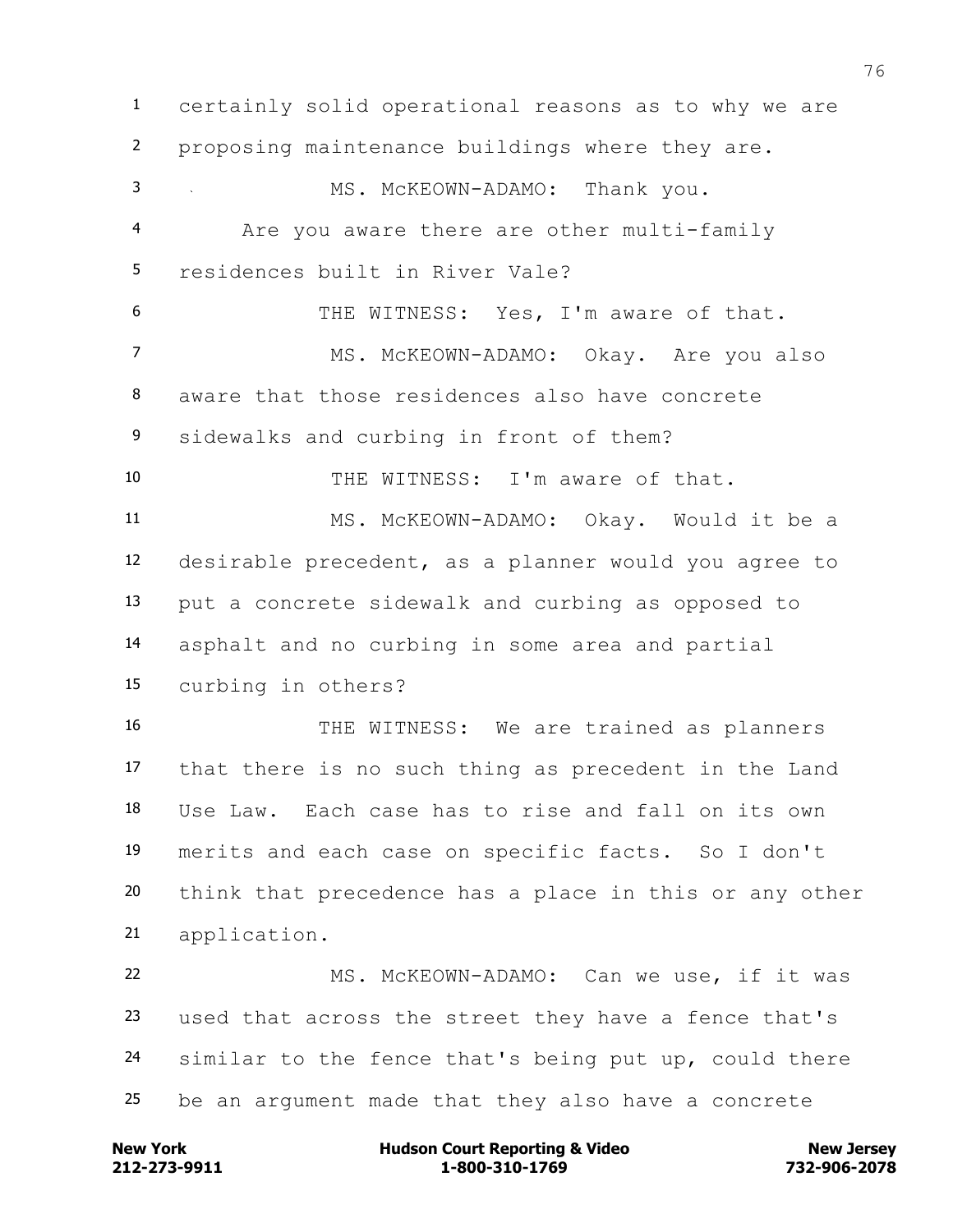sidewalk and a concrete curb and perhaps that would be the proper use of materials on this site as well?

 THE WITNESS: I don't think the Board should consider that in terms of precedent. I think that that's most appropriately considered by the Board in terms of negative criteria.

 Negative criteria has two prongs. One is impact on the public good and established character of the area. So I think the Board can consider what's established in the character of the area but I don't think the Board should consider precedent.

 MS. McKEOWN-ADAMO: Okay. Would you consider that to be the character of the area to use concrete sidewalks and a concrete curb?

15 THE WITNESS: The site across the street, I believe, has a sidewalk. I'm not sure if it's concrete.

18 MS. McKEOWN-ADAMO: It's concrete. And so does the new COAH housing as well. Do you agree that the townhouses are also part of the golf course community? CHAIRMAN LIPPERT: I don't understand the question.

 MS. McKEOWN-ADAMO: Okay. Do you agree that we're, we're looking at -- this is being looked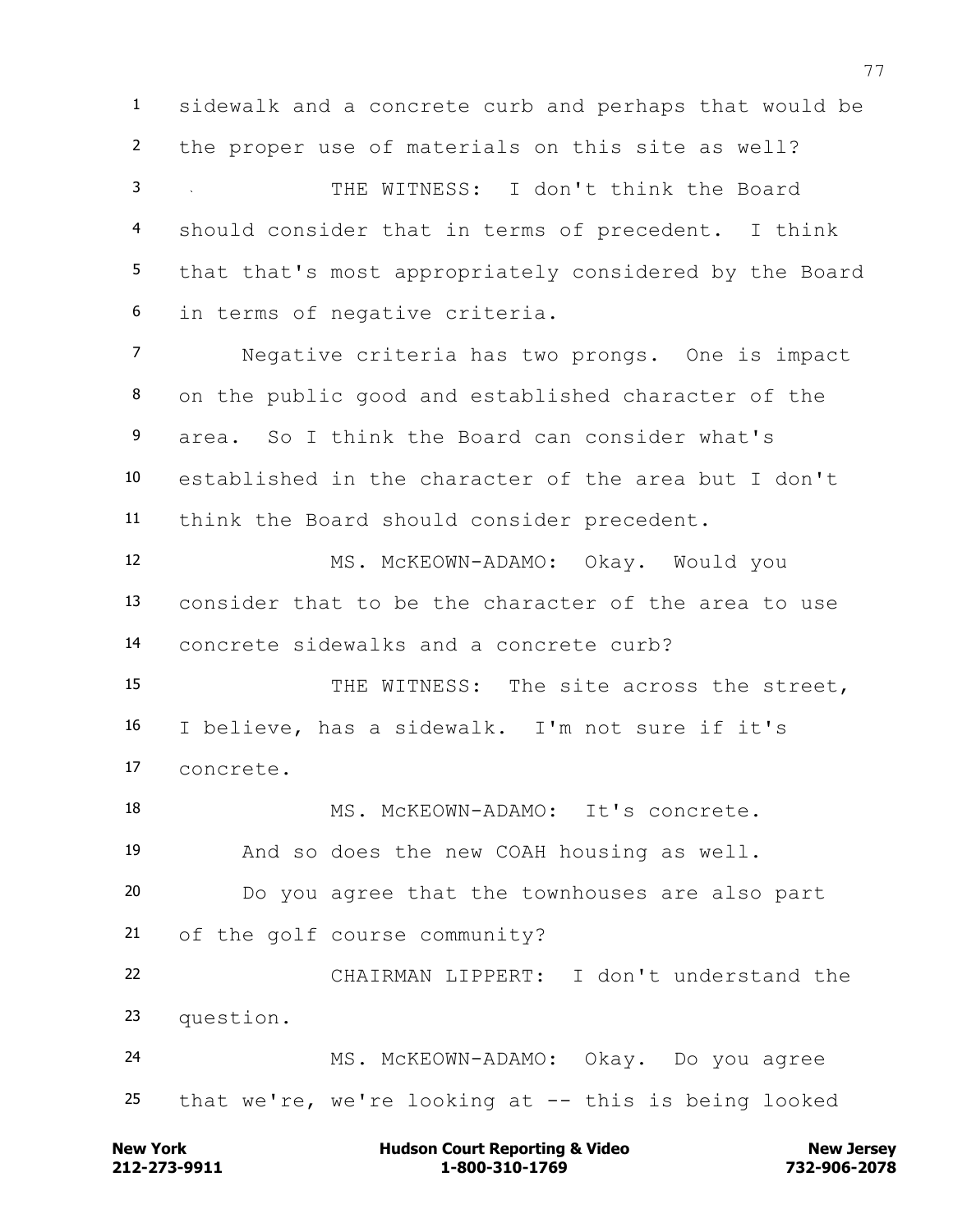at as one site, as a golf course development with a townhouse development accessory to a -- basically is it one design intent?

 THE WITNESS: Well, the golf course is existing so we're eliminating a certain portion, 9 holes of golf course to make way for a residential development that was part of your affordable housing settlement.

 I don't know that I understand your question. MS. McKEOWN-ADAMO: Okay. You know what, I'll move on to a different question.

 And this is a planning question so, and there's a reason for it because I have photographs of it for planning purposes.

 What are the reasons for accessory buildings or structures to not be on, in front yards from a planning prospective?

18 THE WITNESS: Generally from a planning perspective?

 MS. McKEOWN-ADAMO: Could they be a 21 nuisance?

 THE WITNESS: It depends. You know, that's a very broad and vague hypothetical question. Could they be a nuisance? They could also be very benign so it depends.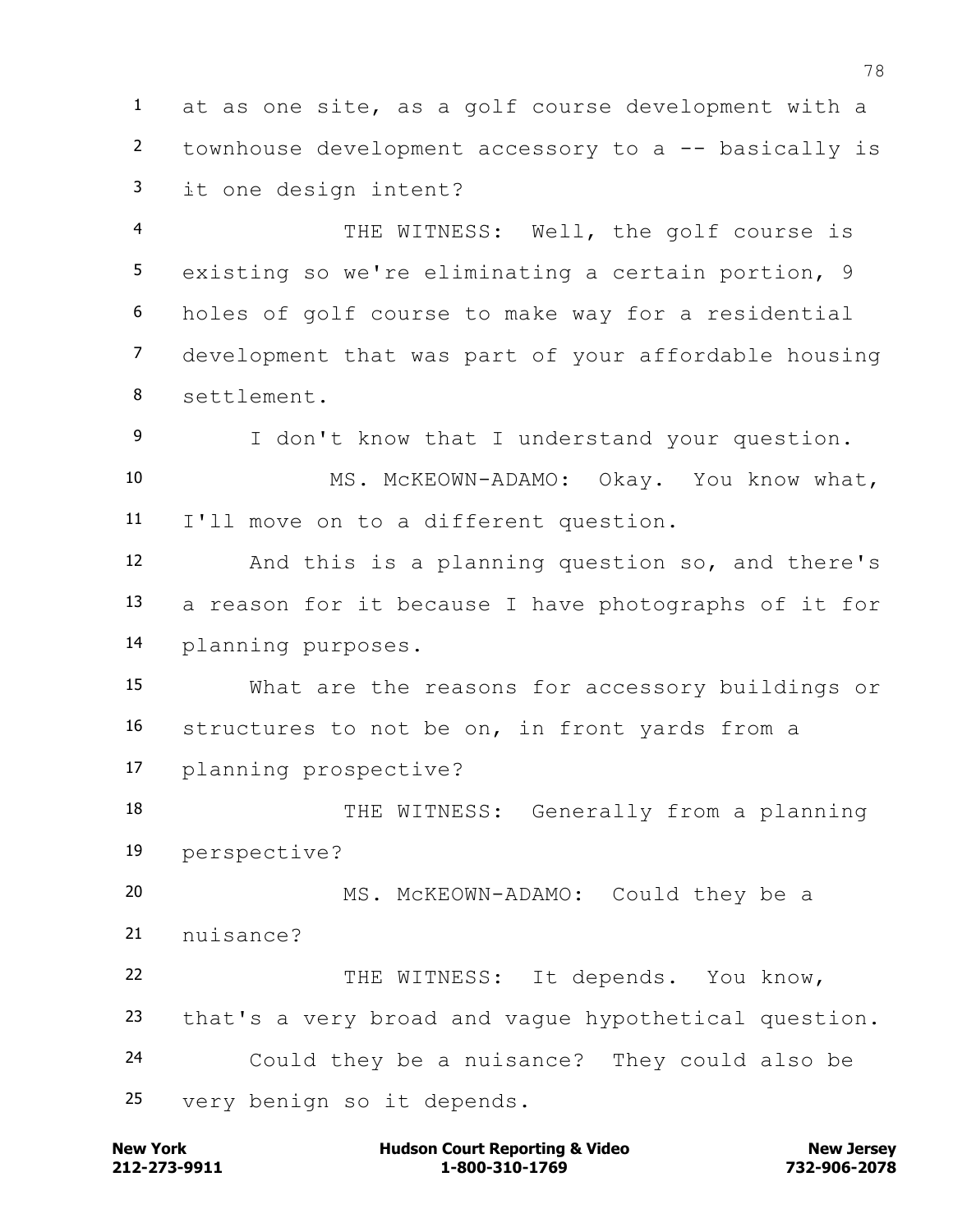I would need to know more about what the structure looked like.

 MS. McKEOWN-ADAMO: Could I, could I give to you that there is a tennis court that blows its surface in the wind and then on Rivervale Road from Edgewood Country Club and all along the concrete sidewalk flowing into the catch basins into the storm water system that flows into the stream?

I have photos.

 THE WITNESS: That sounds to me, like if that's in fact happening, the fact that it's an accessory structure it would happen no matter where it would happen. I'm not sure of the relevance to that being an accessory structure.

 MS. McKEOWN-ADAMO: Well, that's part of the reason why accessory structures don't get put in front yards.

 CHAIRMAN LIPPERT: We're not having an argument. You're asking questions.

 MR. WOLFSON: Mr. Chairman, if I might. This issue was raised much earlier in the hearing and that led to, as part of a site inspection and consideration of that and I think that a plan has been proposed that is meant to address that.

CHAIRMAN LIPPERT: Okay.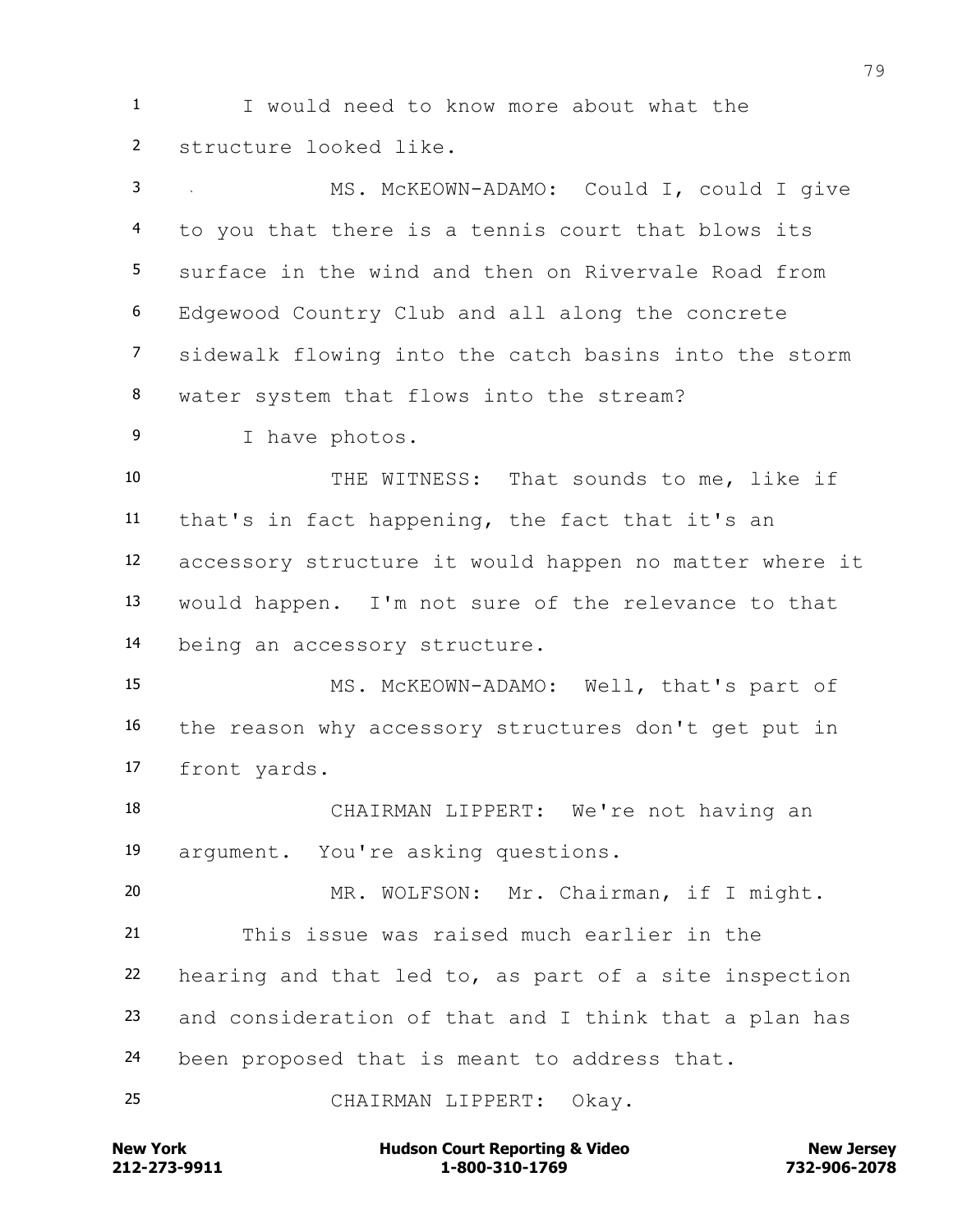MS. McKEOWN-ADAMO: Okay. Thank you. Was it your testimony that the River Vale COAH obligation is only 77 units presently? THE WITNESS: No. MS. McKEOWN-ADAMO: Okay. I was confused about that. What was the 77 unit part? THE WITNESS: It's what's called RDP or realistic development potential. 9 MS. McKEOWN-ADAMO: What does that actually mean? THE WITNESS: What that actually means is that you had an obligation, as I understand it, for a prospective need in excess of 300 units. I don't know the exact number. I could look. So you had a prospective need obligation for the 2015 to the 2025 period that was over 300 units. Because you did a vacant land adjustment here you come up with what's called a realistic development potential, those sites that you think can generally create affordable housing opportunities. The balance, what's left between your real estate development potential and your prospective need obligations becomes your unmet need. So these are standard terms that are in any municipality doing a vacant land adjustment.

**212-273-9911 1-800-310-1769 732-906-2078 New York Communist Court Reporting & Video New Jersey Rew Jersey**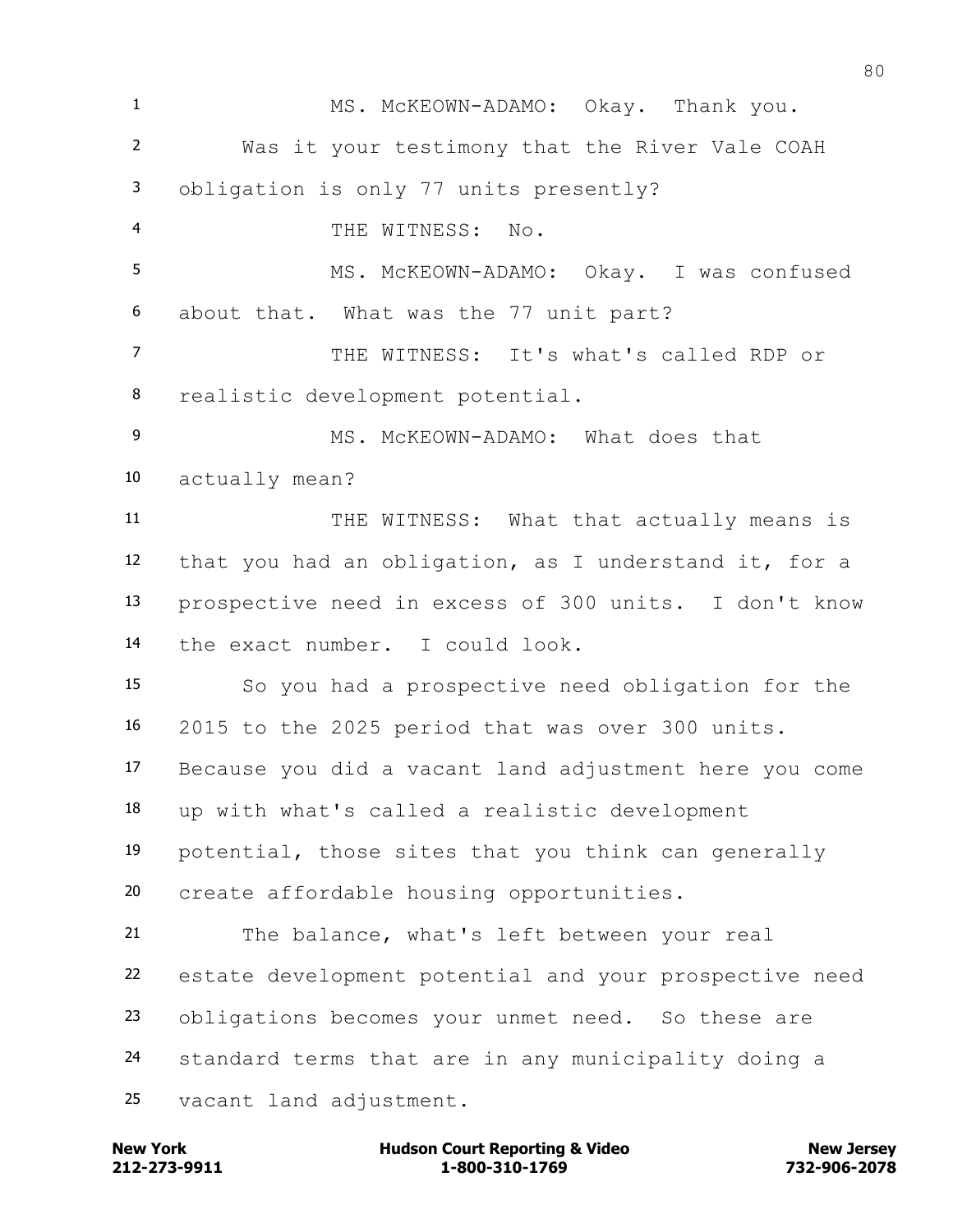So 77 units is what River Vale's RDP was predicated on in your settlement agreement that was 3 just processed before the court. MS. McKEOWN-ADAMO: Okay. Thank you. THE WITNESS: You're welcome. MS. McKEOWN-ADAMO: So does this development add to that need? So if these townhouses were built would our COAH obligation be less? 10 THE WITNESS: Absolutely not. 11 MS. McKEOWN-ADAMO: Okay. THE WITNESS: If this development is not built you are not in compliance with your settlement agreement and you are also significantly taking away from the affordable housing that would be created. MS. McKEOWN-ADAMO: Okay. So the, do the 24 units fulfill the COAH obligation that is present? 18 THE WITNESS: Partially, yes. Absolutely. CHAIRMAN LIPPERT: They don't fulfill it. They count towards it. 21 THE WITNESS: They count towards it. MAYOR JASIONOWSKI: That's active litigation going on right now between us and the court. MS. McKEOWN-ADAMO: So that's not decided?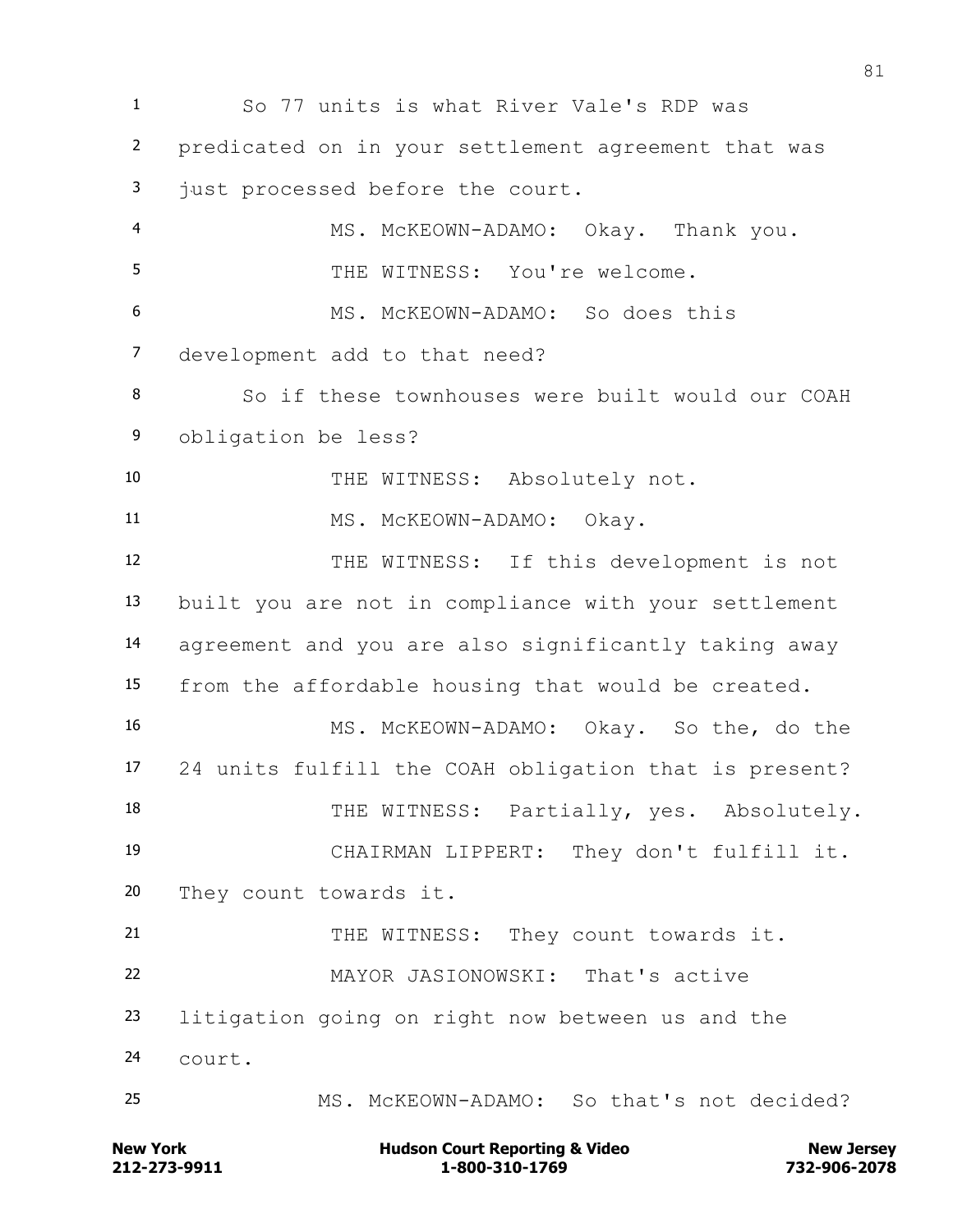MAYOR JASIONOWSKI: I can tell you the initial number was 500 something. It was down to 300. We're in settlement conversations for less than a hundred. But what I -- I can't speak about the specifics because we have a closed session this week but all these elements are part of getting that RDP. Right. So if, if the golf course wasn't developed, let's say, that's all available land for unmet need. So they can argue that we can put 500 units on there, the court can. MS. McKEOWN-ADAMO: Right. MAYOR JASIONOWSKI: But that's active litigation but so how much percentage of the total this would be, I know the planner is going off what is public right now, public documents. But we're still in closed session with the attorneys and the judge. 18 MS. McKEOWN-ADAMO: Okay. Thank you. CHAIRMAN LIPPERT: I don't mean to cut you short but I do want to take a break. So how much longer do you think you are going to be? MS. McKEOWN-ADAMO: Probably 30 seconds. CHAIRMAN LIPPERT: Okay. We can handle that.

MS. McKEOWN-ADAMO: Would it be realistic

**212-273-9911 1-800-310-1769 732-906-2078 New York Communist Court Reporting & Video New Jersey Rew Jersey**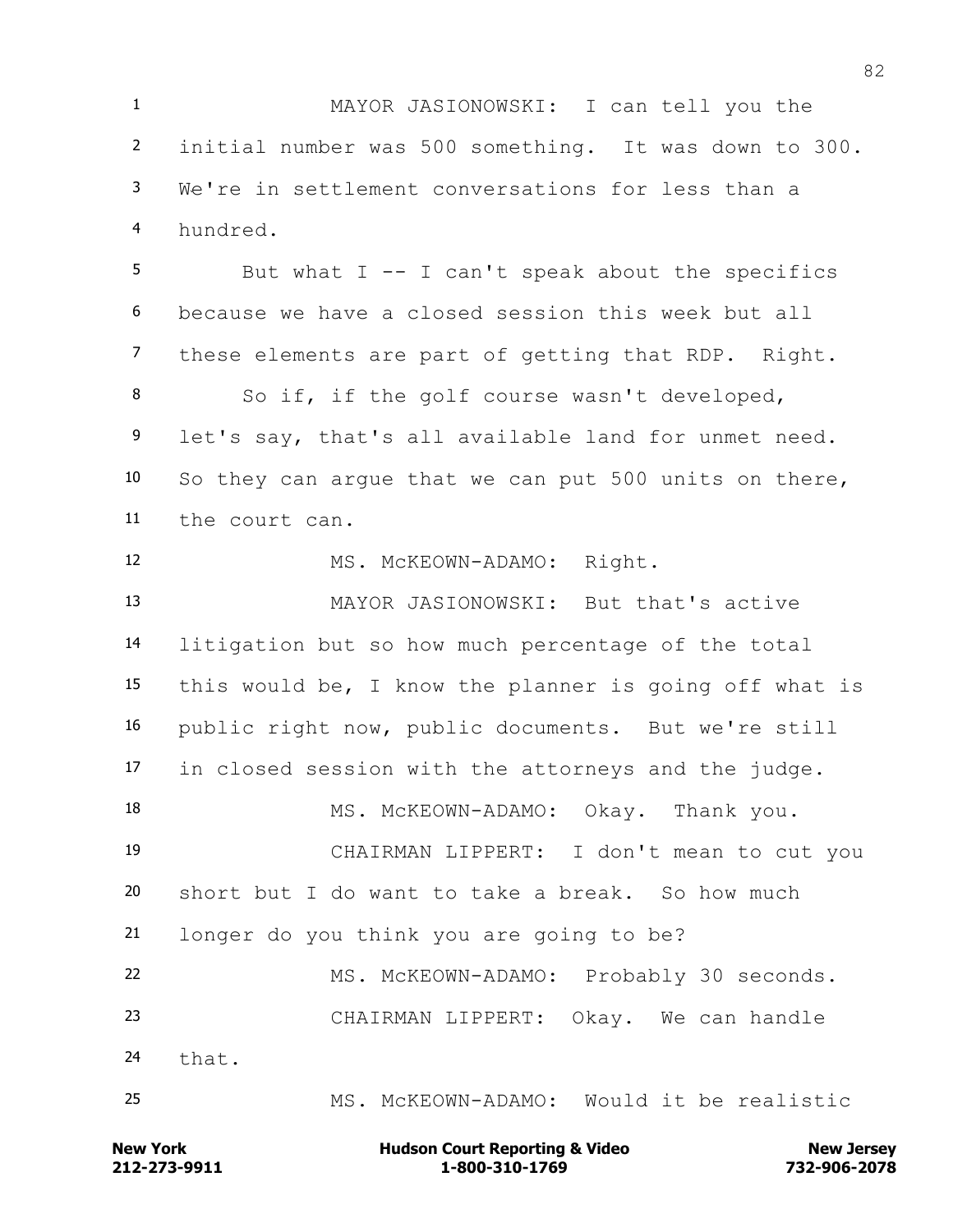to ask the developer to change the dilapidated chain link fence on Rivervale Road so it would be more, it would be more esthetically in line with the development that it's part of?

 THE WITNESS: The developer has already agreed to repair any parts of the fences that I believe are dilapidated and I don't think it would be fair to ask them to replace existing fencing all 9 throughout the development. I think that that is something that would be seen as unnecessarily cost generative which there is case law that when you have an inclusionary set-aside development which this is, that you should avoid unnecessarily cost generative features in that type of affordable housing development.

 So that would be, as an Affordable Housing Special Master, that's something that I would consider an unnecessarily excessive cost generative feature in the development.

 MS. McKEOWN-ADAMO: This wouldn't be in the affordable housing area. This would be on Rivervale Road.

 THE WITNESS: Exactly. So I think that's not a reasonable request of this application.

MS. McKEOWN-ADAMO: Okay. Thank you.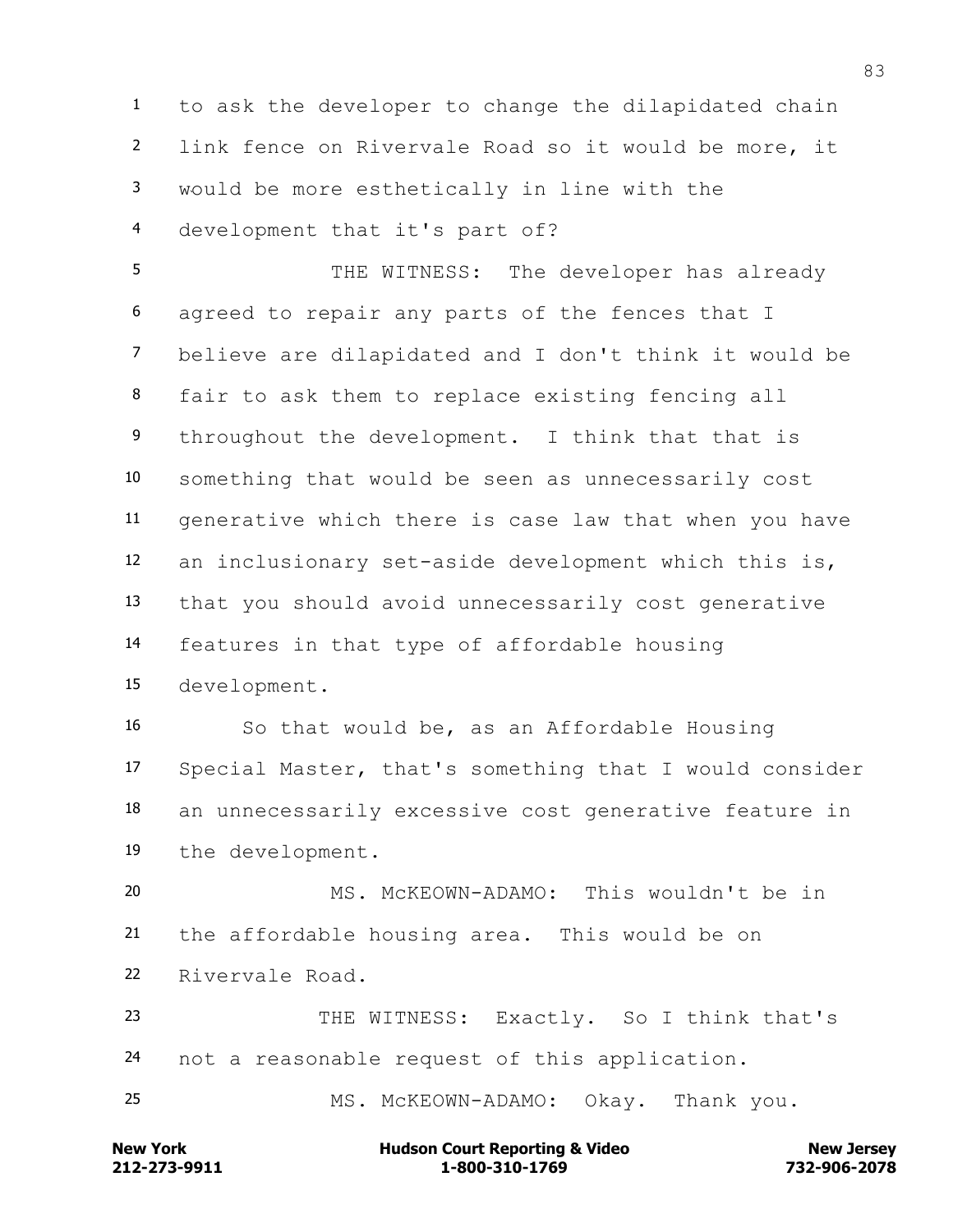CHAIRMAN LIPPERT: Okay. Let's take a 10 minute break. (A recess is taken at 9:08 - 9:20 p.m.) CHAIRMAN LIPPERT: Okay. We're back on the record, please. Can we have a roll call, please. 7 MS. KOKOWSKI: Mr. Lippert. CHAIRMAN LIPPERT: I'm here. 9 MS. KOKOWSKI: Mr. Lowe. 10 MR. LOWE: Here. 11 MS. KOKOWSKI: Mr. Adamo. Councilman Bromberg. COUNCILMAN BROMBERG: Here. MS. KOKOWSKI: Mayor Jasionowski. MAYOR JASIONOWSKI: Here. MS. KOKOWSKI: Mr. Fortsch. 17 VICE CHAIRMAN FORTSCH: Here. 18 MS. KOKOWSKI: Mr. Wayne. 19 MR. WAYNE: Here. MS. KOKOWSKI: Mr. Puccio. MR. PUCCIO: Here. MS. KOKOWSKI: Ms. Vaccaro. Mr. Leibman. MR. LEIBMAN: Here. MS. KOKOWSKI: Mr. Statile.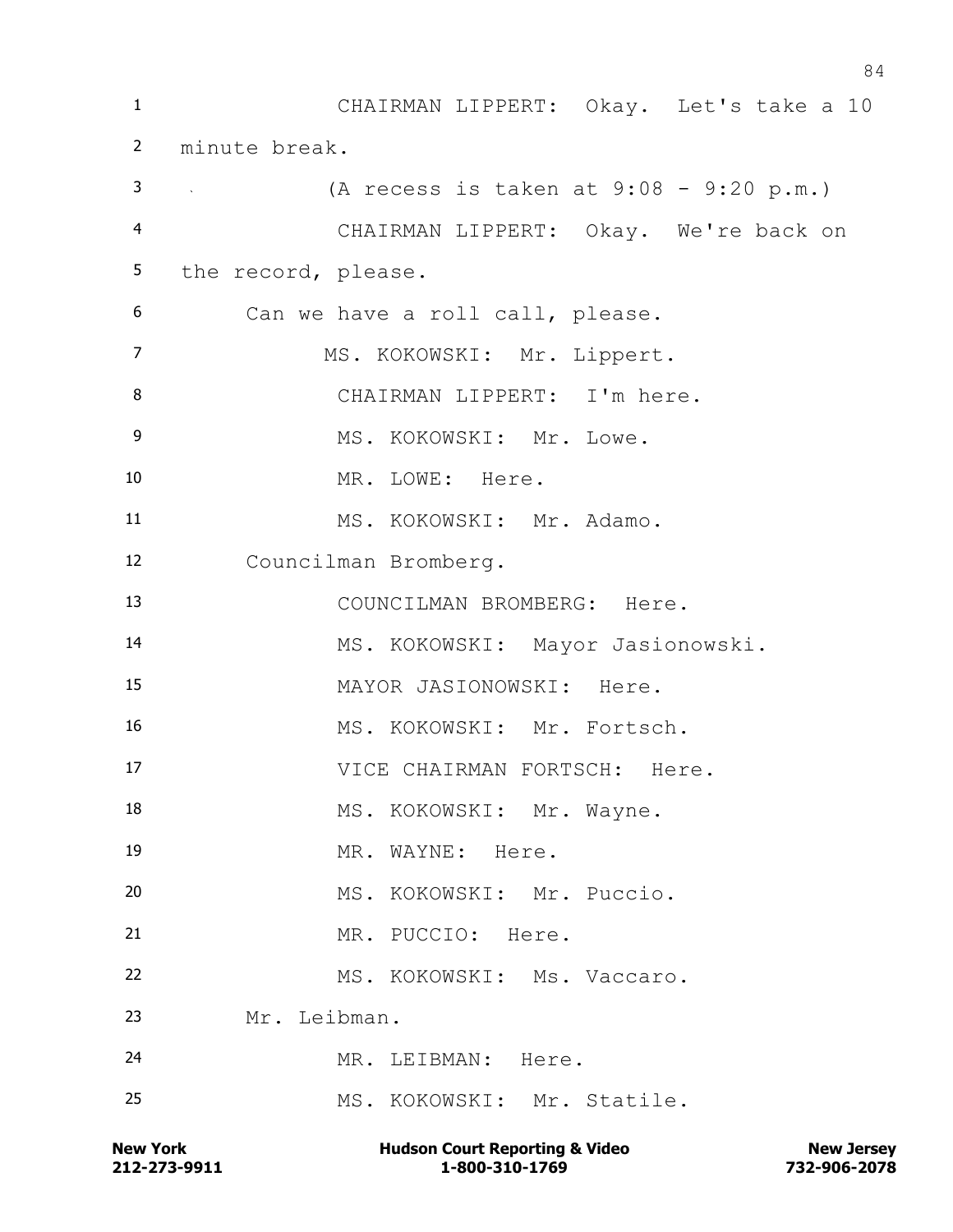MR. STATILE: Here. MS. KOKOWSKI: Ms. Reiter. MS. REITER: Here. MS. KOKOWSKI: Ms. Haag. MS. HAAG: Here. CHAIRMAN LIPPERT: Okay. Other questions for this witness? All right. Did we do Board Members? MR. LEIBMAN: Yes. CHAIRMAN LIPPERT: Board Members? MR. LEIBMAN: Did anybody have questions? CHAIRMAN LIPPERT: So I just want to take it one at a time. So no Board Members for the applicant's planner, have questions of the applicant's planner. Okay. Caroline. MS. REITER: I just have a couple questions. 19 THE WITNESS: Sure. Right. MS. REITER: So to go back to some of the variances I identified in my report, excuse me, specifically with respect to the accessory buildings, the height and the size, just one more time for the record. If the buildings -- do the buildings need to be

**212-273-9911 1-800-310-1769 732-906-2078 New York Communist Court Reporting & Video New Jersey Rew Jersey**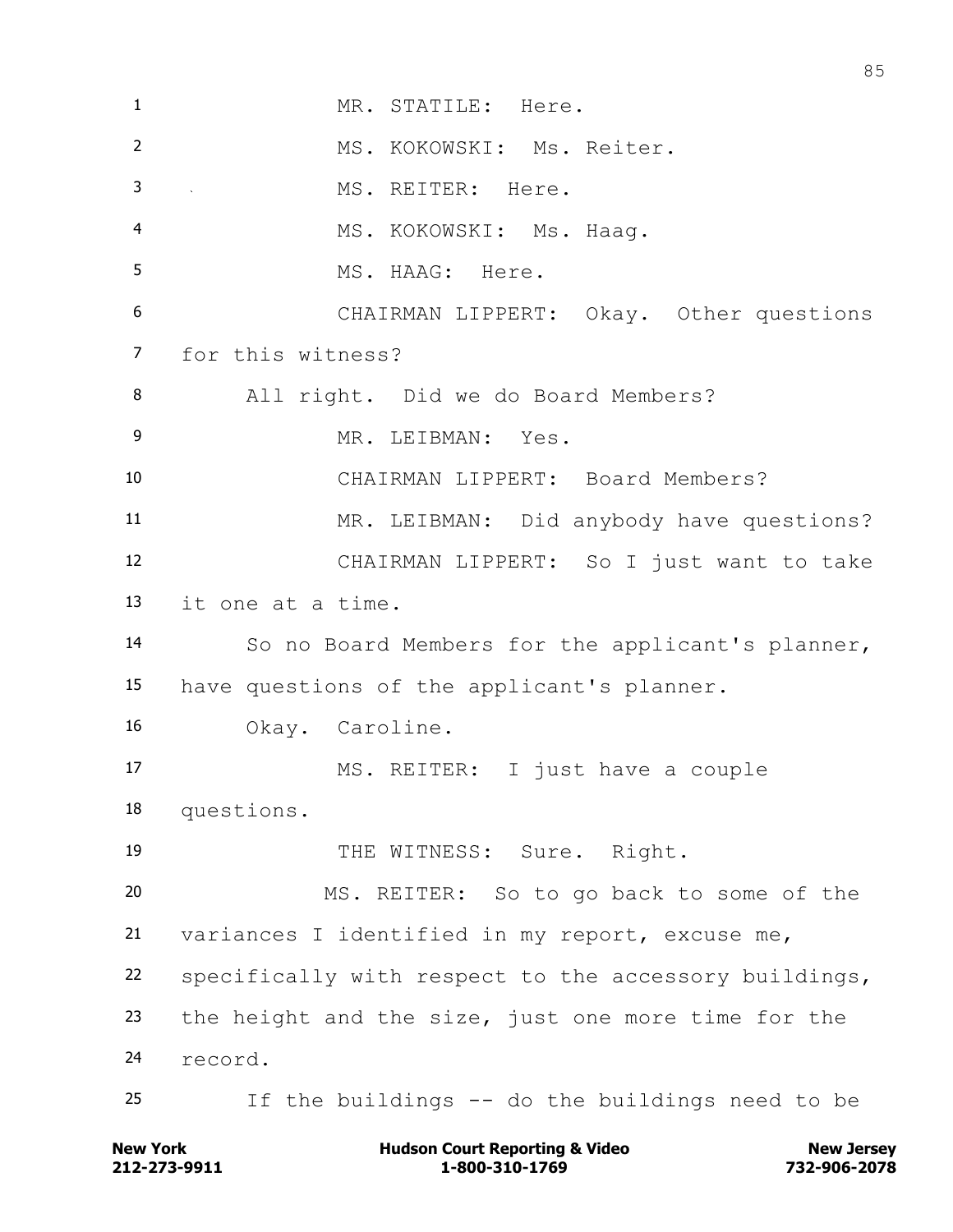the height and the size proposed in order to accommodate the, whatever is being stored, the equipment, the materials, et cetera. Is that necessary for that? 5 THE WITNESS: It is. It's necessary. And the ordinance does not have a prohibition on having the things stored outside so it's really a better zoning alternative to bring them in and to have them in these accessory buildings that we're proposing. MS. REITER: It's a better for appearance and visual environment and just an improvement all over in general for the property? 13 THE WITNESS: All of that which is why I believe the Board can rely on Criteria M which talks about efficient use of the land. MS. REITER: And if it were determined that the 600 square foot size restriction were applicable in this situation which you indicated and I agree it's probably more meant for restricting the size of a garage or a pool cabana or something like that for a house. But if it were to apply and if the applicant was limited in such a manner it wouldn't be able to store what it needs to store in a 600 square foot building. THE WITNESS: It would not. It absolutely

**212-273-9911 1-800-310-1769 732-906-2078 New York Communist Court Reporting & Video New Jersey Rew Jersey**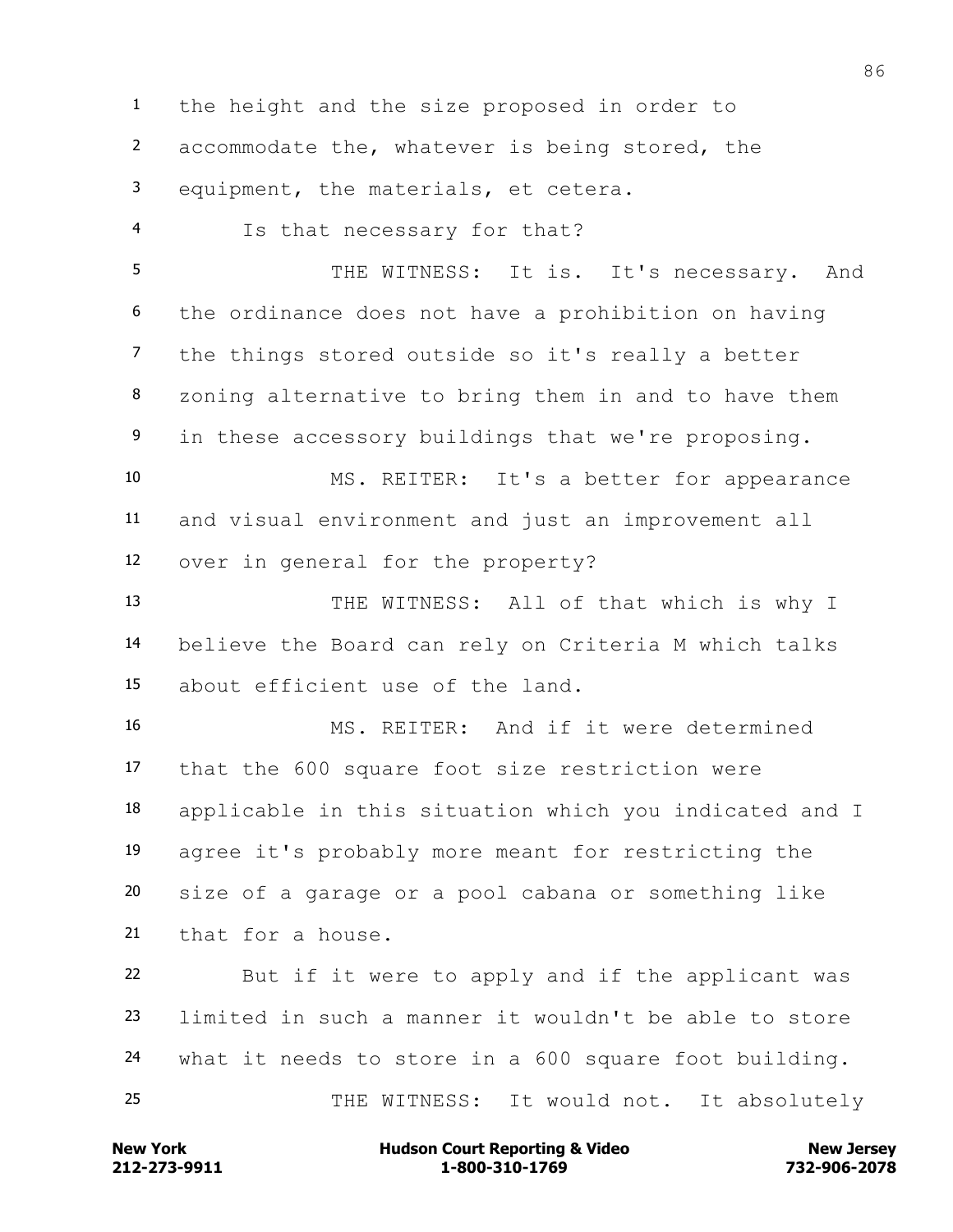would not be able to. You could not have a lift, you could not have the materials and the equipment stored inside so that would be outside so you would have the visual impact of that but you would also not have the ability to create accessory uses that are allowed as of right in the golf course which including a dining, a lounge, a banquette facility, a tennis and golf and pro shops, caretaker dwellings. You're just not able to create those type of things in 600 square feet. MS. REITER: I think I started off my

 testimony with this but this is a dual use, correct, that this use works because it's the golf course and the residential component combined. It's not one or the other. It's meant to be a combination and that's the purpose of this, of the zoning ordinance and what's allowed here.

Correct?

18 THE WITNESS: That's absolutely correct. MS. REITER: Right. And so in order to have this golf course functioning in the manner that it needs to function these types of accessory structures are required with respect to the height and size as proposed. THE WITNESS: Yes. The language in the

ordinance actually reads a minimum 18 hole regulation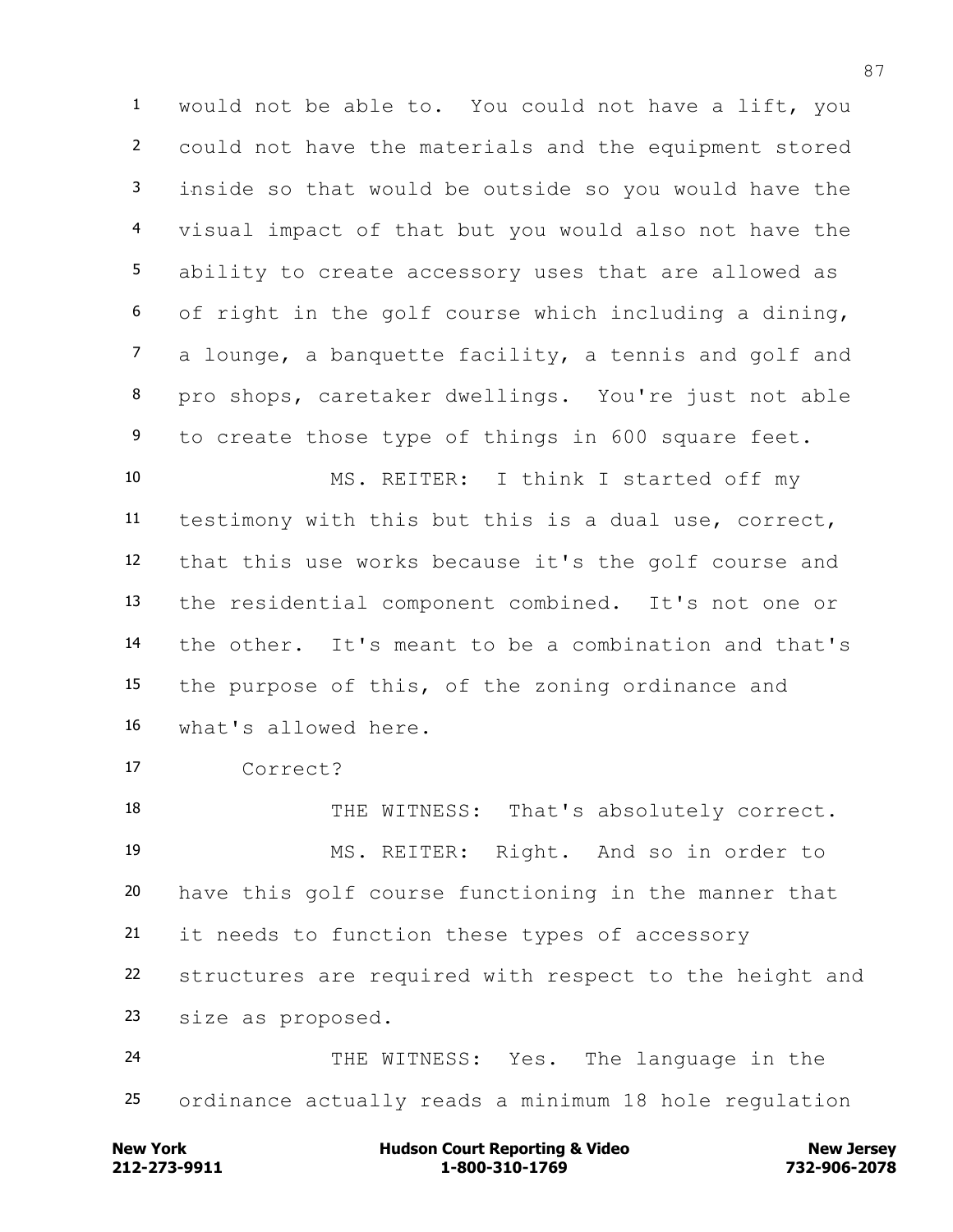golf course so that is going to require some level of maintenance and the facilities and structures and equipment that goes along with maintaining an 18 hole regulation golf course.

 MS. REITER: And with regard to the signage, is it your testimony that the additional, not additional but the combination of signs provides for better circulation and a safer driving environment so that the development can be located more easily? THE WITNESS: Yes. And that's why I felt the Board could rely on Criteria H of the Land Use Law, that was in my direct testimony that it contributes to the free flow of traffic which is one of the purposes of the Land Use Law since there would be deliveries, visitors to the site, people who would not be familiar with the property because it was a residential property.

 So, yes, the additional signage, other than having any feature of a landmark and esthetics, it would also have a way finding component to it as well. MS. REITER: Right. And, finally, I don't recall testimony with respect to the township's Master Plan documents but it actual is in my report and I did discuss it with respect to the 2016 reexam and in addition I believe I cited a goal of a 2005 Master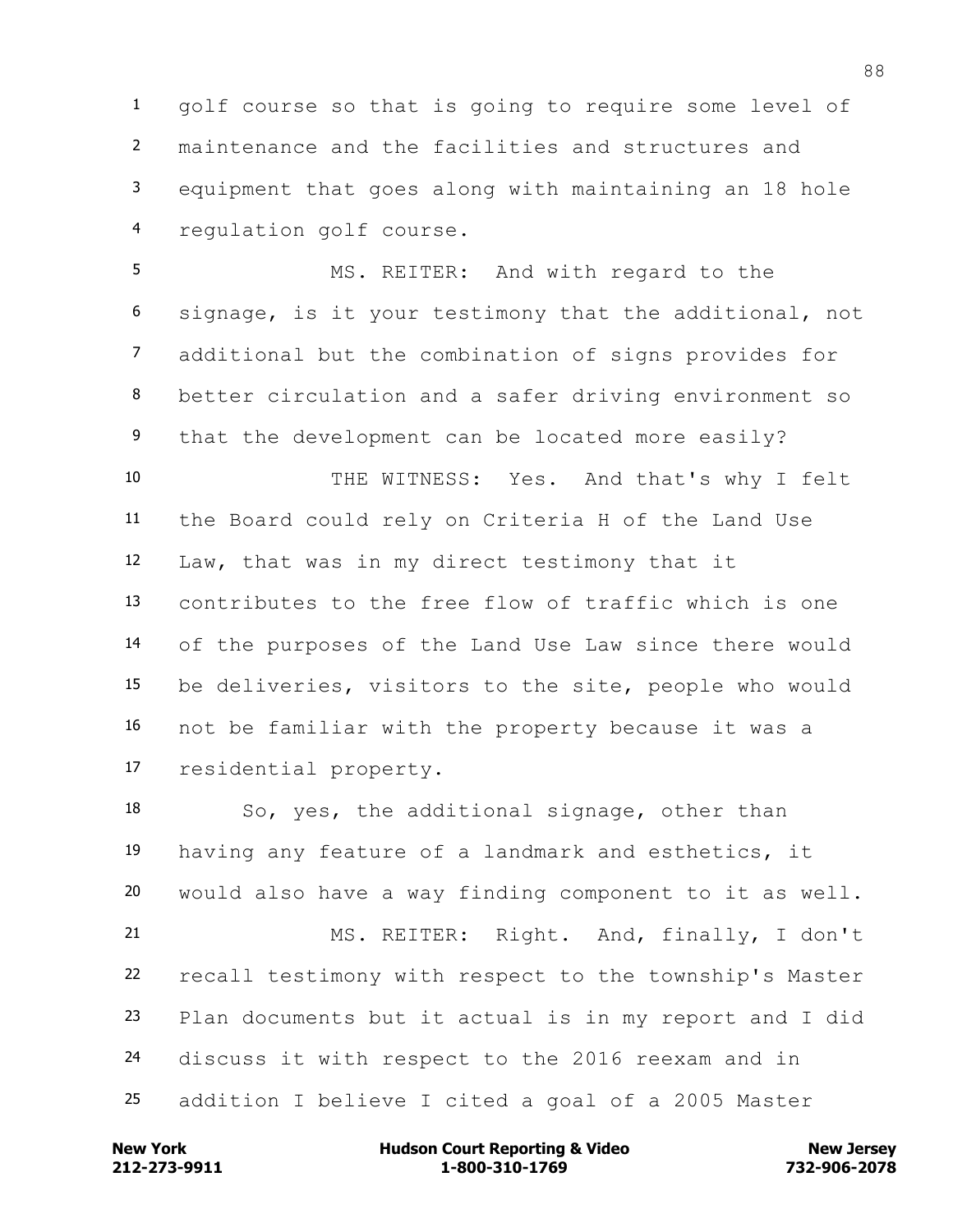Plan which we were not involved in the preparation of. THE WITNESS: Right. You did site that in your report. You cited that on the 2016 Master Plan reexamination report recognize that golf courses in the State have come under pressure for sale and development which I can speak from my experience is absolutely the case. I have worked on several golf course repositionings and in an effort to continue the golf course use at Edgewood Country Club recognize inclusion of a residential golf course development in the A(1) zone.

 In addition, your goal calls for supporting the continuation of the township's three golf courses and the proposed development results in the continued operation of the golf course. So it's certainly consistent with the Master Plan.

 I didn't comment on that in my direct. Mostly because this is an as of right zone. The uses there is no unlike other uses that come before the Board and they have to reconcile the omission of the uses from the zone plan and how those uses are implementing the Master Plan here because we are as of right permitted uses in the zone no such reconciliation is required. But certainly, as you raise in your report, this is a planning benefit. These are goals of the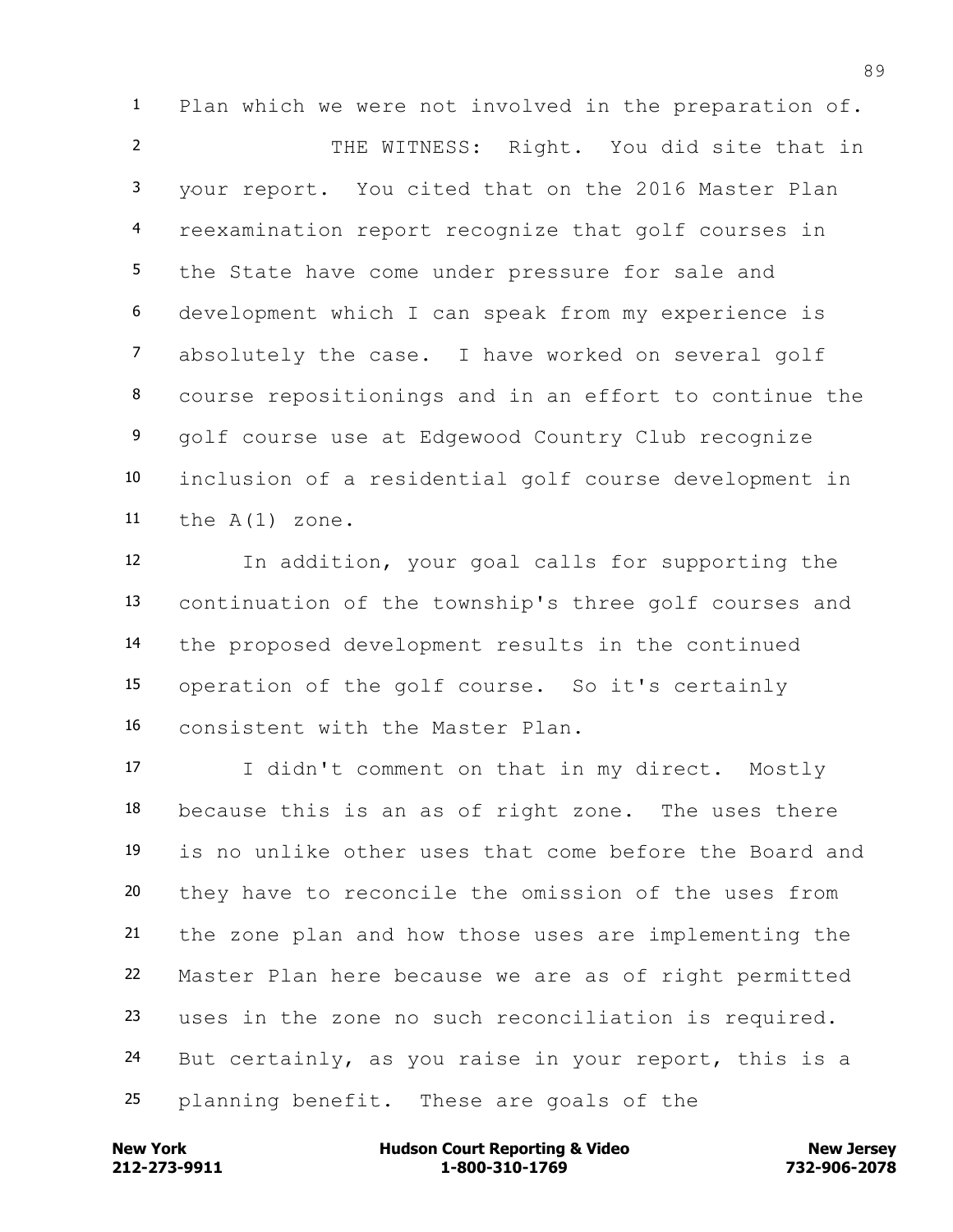municipality, goals of River Vale that are accomplished by this application. MS. REITER: That was it. THE WITNESS: Thank you. CHAIRMAN LIPPERT: Thank you. So with that, I think we're done with all of our testimony. Is that correct? Mr. Van Eck, you don't have anybody? MR. VAN ECK: I do have a statement. CHAIRMAN LIPPERT: You have a statement. But before we do that, I think what I'd like to do is open up the meeting to the public. You want to take the statement first? Okay. Come on up. MR. VAN ECK: Good evening. Jameson Van Eck, Verde, Steinberg & Pontell on behalf of the River Vale Holiday Farms Condominium Association, townhouse section. We have had an opportunity to have our professionals review the revised plans dated April 11, 2019, as further revised from testimony on May 15th, 2019. Holiday Farms and its board of trustees are comfortable with those revised plans and, as such, we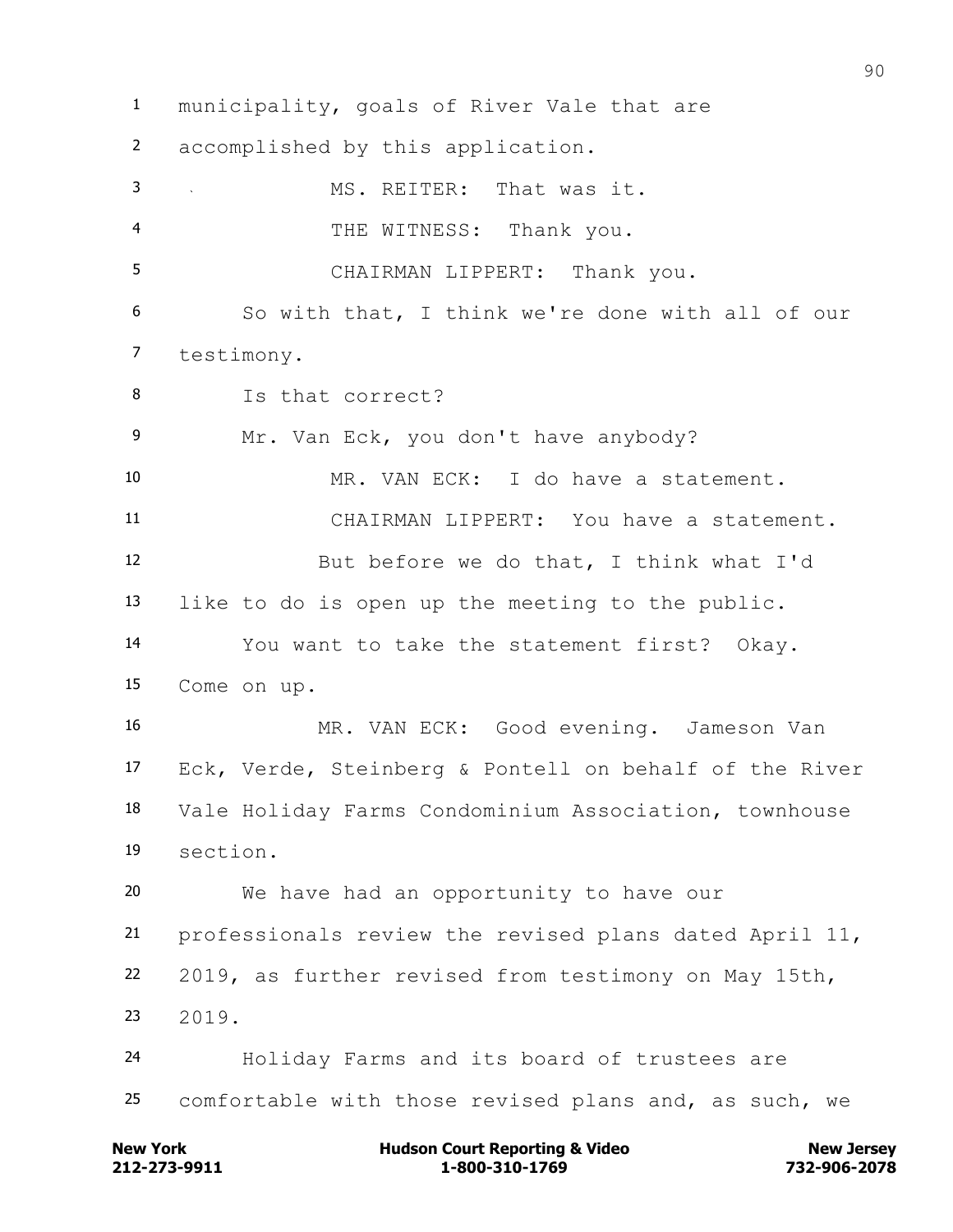are hereby withdrawing our objection to the project.

 We did not reach this decision lightly but instead after a thoughtful and deliberate consideration of the facts and law applicable to the situation.

 We want to thank the Planning Board and the applicant for making modifications to the original plans to that many of which addressed our concerns and tried to mitigate many of the negative aspects or perceived negative aspects of the project.

 In light of these modifications in those revised plans, Holiday Farms does support the applicant in obtaining its approval for this project.

 I would also like to take this opportunity to address the public and specifically any of the residents or unit owners within the townhouse section of Holiday Farms. Your participation at these hearings and commitment to attending multiple meetings for hours at a time is an invaluable part of the land use process. Although you may not see it at first, voicing your concerns does have an impact and in this case we were able to bring about many improvements to 23 the project through your participation.

 No development is without its critics or without its down sides. It is certainly understandable that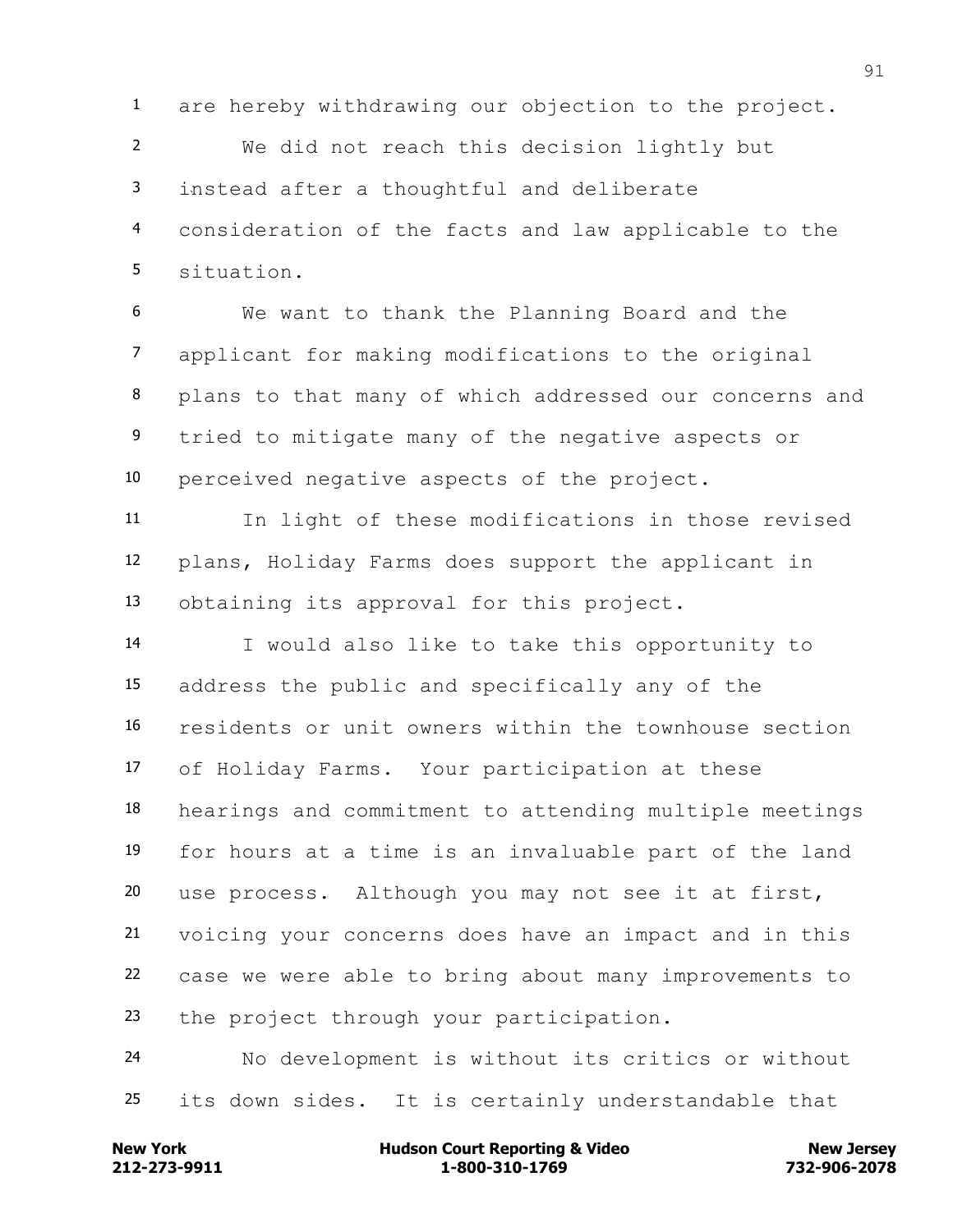members of the community would want to see the golf course preserved for all 27 holes. In ideal circumstances that may have been something that could have been achieved.

 However, here that is not a viable outcome especially in light of River Vale's obligation which is constitutionally mandated to provide for realistic opportunity for affordable housing. This is a very real obligation and can often be an onerous burden on a municipality and its residents. But as citizens, it is our duty to provide this housing.

 River Vale's obligation exceeded several hundreds of affordable housing, you heard possibly 500, possibly 300. And, the idea that River Vale could provide all of those would basically mean that all of the undeveloped land and as explained this golf course could be open for full development to try to provide that number of units. Instead what happens is a compromise.

 By lining up the property owners and developers, by amending the zoning ordinance, by obtaining court approval and judicial oversight of this process, River Vale is instead only required to build a small fraction of that amount but also allowing taxable revenue to be generated which benefits all of the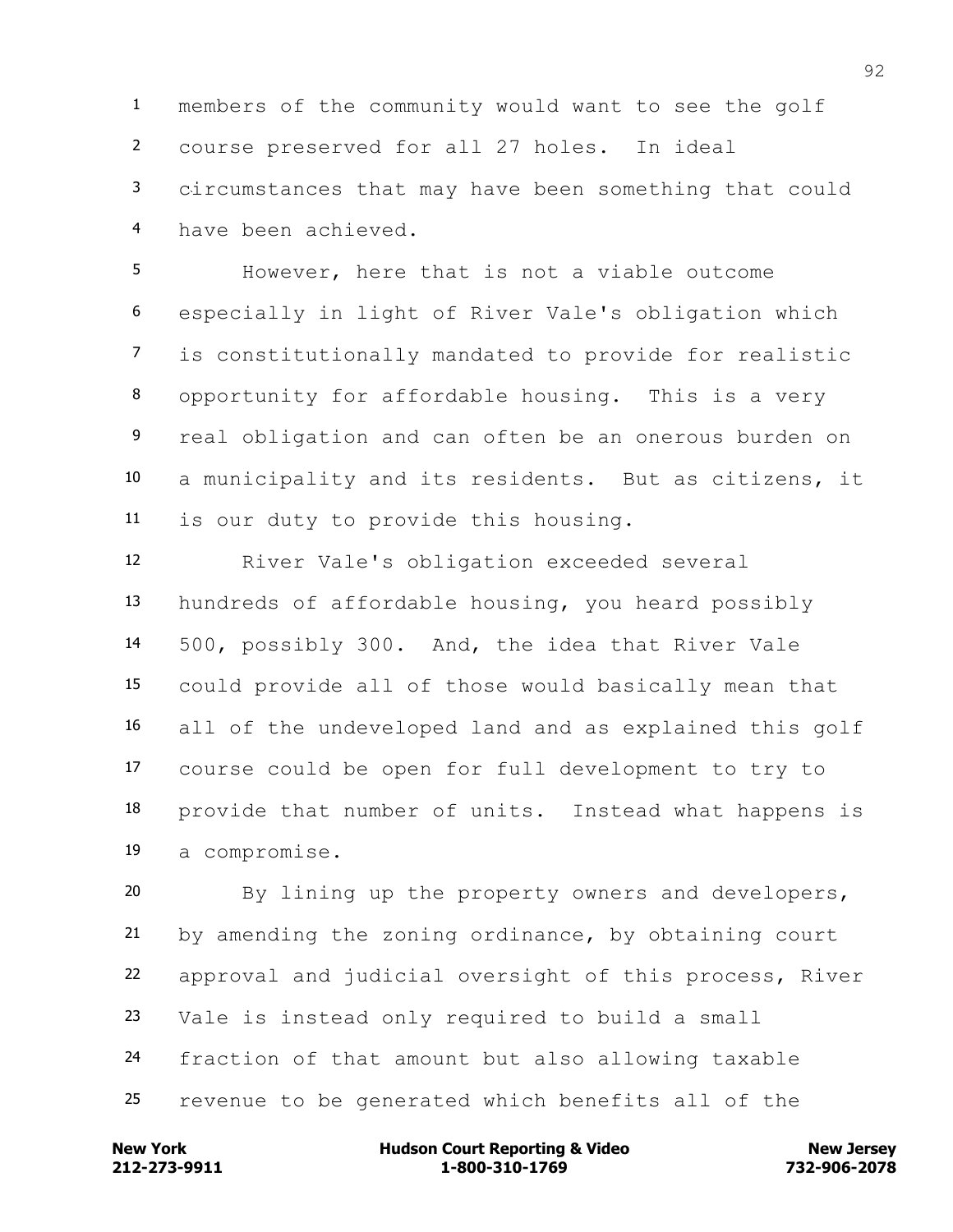residents of the town from the market rate units that accompany affordable housing.

 While certainly reasonable people can disagree on the exact number of market rate units that should be provided whether it's throughout the entire town or through this specific piece of property, what the town tried to do was balance the need for affordable housing and the need to protect the need for a builders' remedy lawsuit.

 On this specific property, the town, in conjunction with the applicant, came up with a way to provide affordable housing, avoid litigation and preserve 18 of the 27 holes of the golf course from development. It's clearly a compromise but the alternatives for this site could have been worse. They could have been full development of all 27 holes or even a more dense development of the 9 holes at issue here.

 I'm saying this not to downplay your concerns or to lessen your participation in this but to try to express the delicate balance that all the parties, including Holiday Farms, had to maintain.

 A win today by blocking this development could result in a loss tomorrow and a court ordered development of the entire course.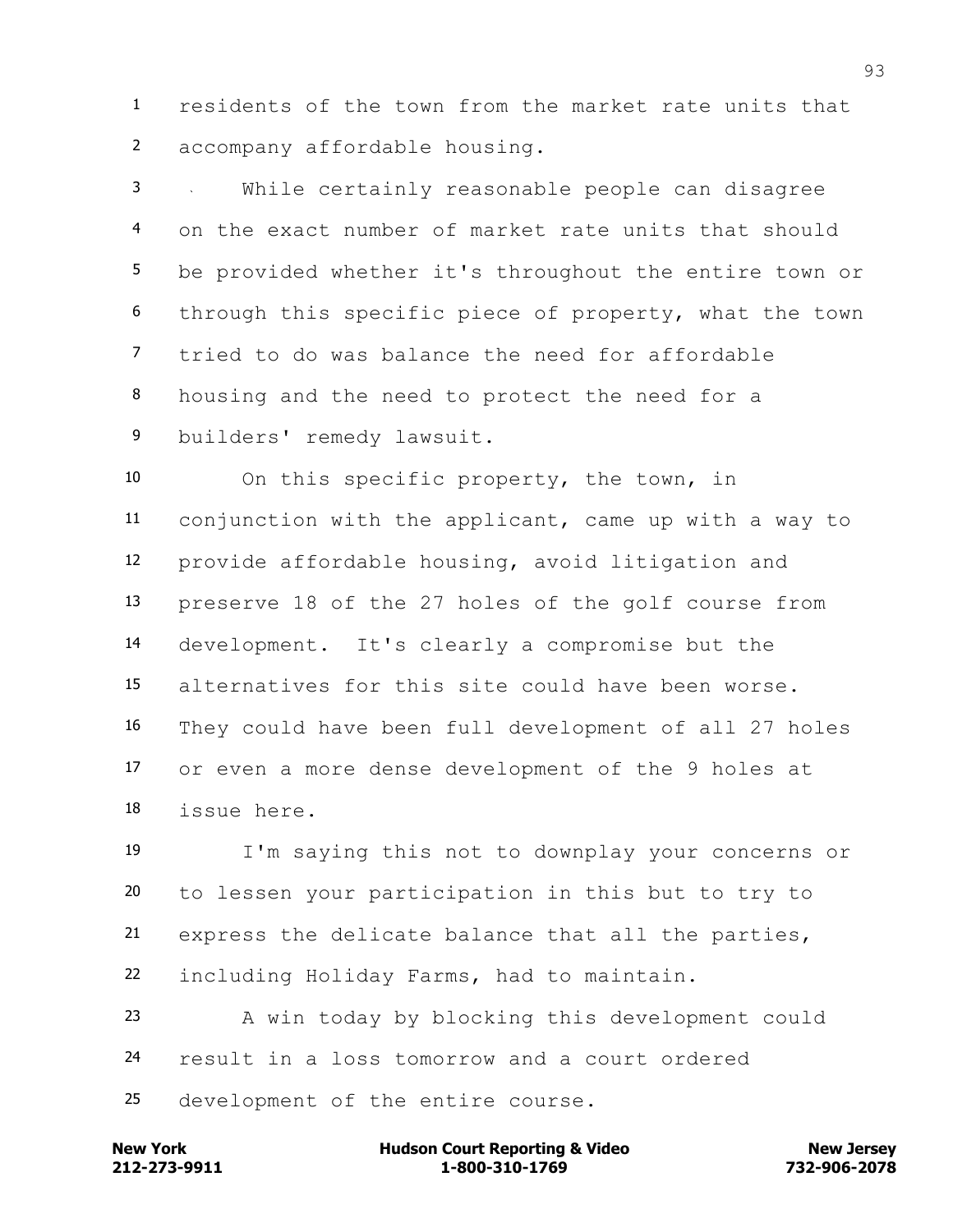Instead, through this land use process and with all the publics' participation we were able to get many modifications to this original project all at the expense of the developer.

5 The applicant, through the revised plans has agreed to increase the intensity of the buffer including the buffer in the area in front of the affordable housing and maintenance building. The 9 applicants, through the revised plan, have reduced the elevation of the affordable housing building by lowering the grade of the property thereby reducing its visual impact on the public. The revised plans -- the revised plans, they can also improve the esthetics of the affordable housing building by breaking it up vertically and horizontally as discussed by their architect. They have also removed the trash enclosure further from Piermont Avenue resulting in a better visual situation for the residents of Holiday Farms and the public.

 They also reduced intensity of the lighting in the revised plans so that the height from the maintenance and affordable housing building does not spill over the line into Holiday Farms. And Mr. Santola has also indicated that he will look into insuring at night those lights are at the minimum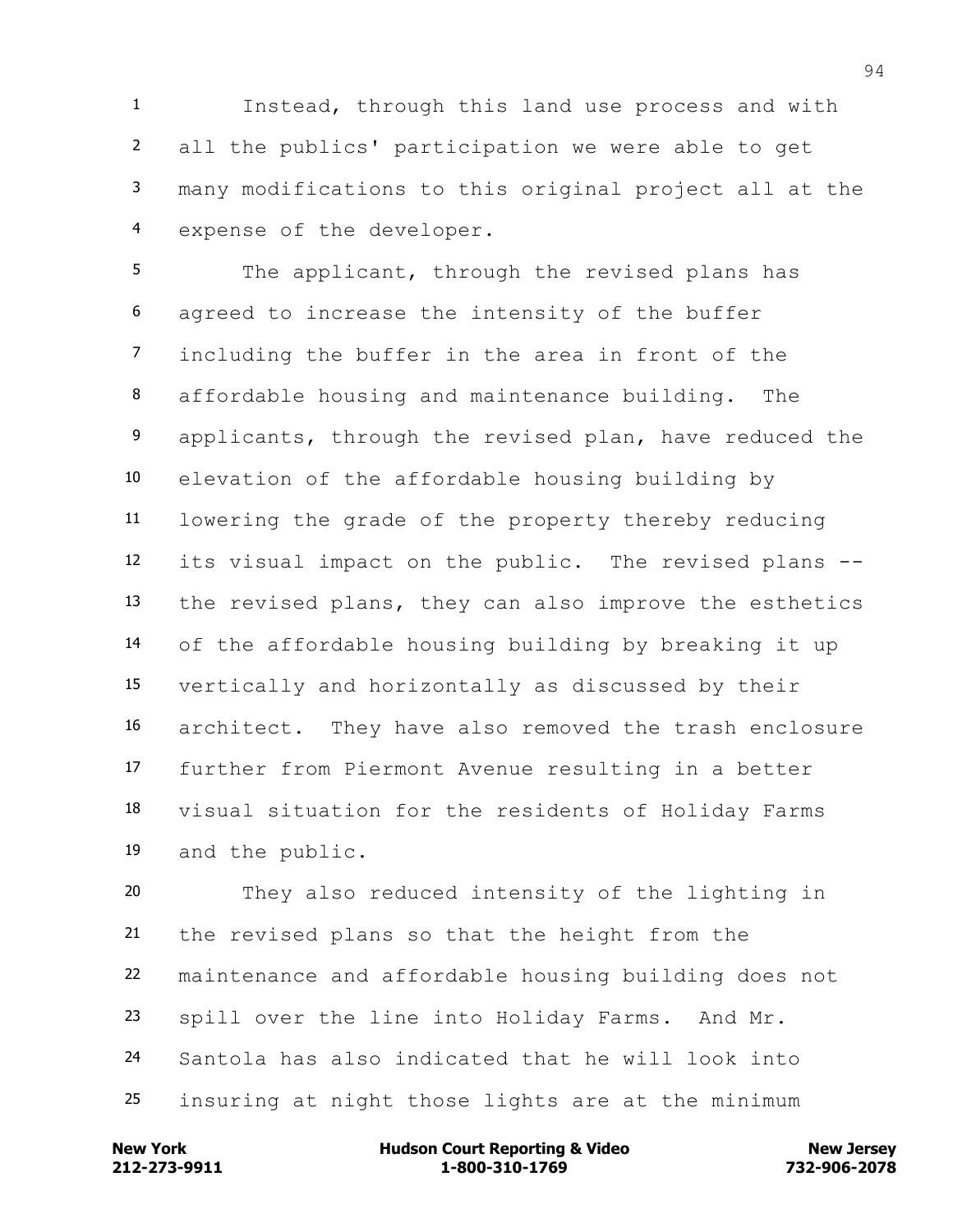level needed to provide security but not any brighter so that there is excessive light pollution in the evenings.

 The applicant, through the revised plans and our participation, has also improved the esthetics of the maintenance building through the testimony you heard on May 15th with regard to the change in design of that building and additional landscaping for that building.

 There are certainly other improvements. The Board engineer requested a lot of improvements with sidewalks and parking and driveway setbacks and fire improvements and things of that sort.

 In this case the planning process worked. If the Board approves this again the outcome is a compromise but that's the way the process should work.

 For these reasons I, along with the trustees of the townhouse section, request and encourage that members and unit owners of the townhouse refrain from further objecting to this project.

 Again, we did not come to this decision lightly but instead after consideration of all applicable facts and legal circumstances.

As noted, we hereby withdraw our objection.

Thank you.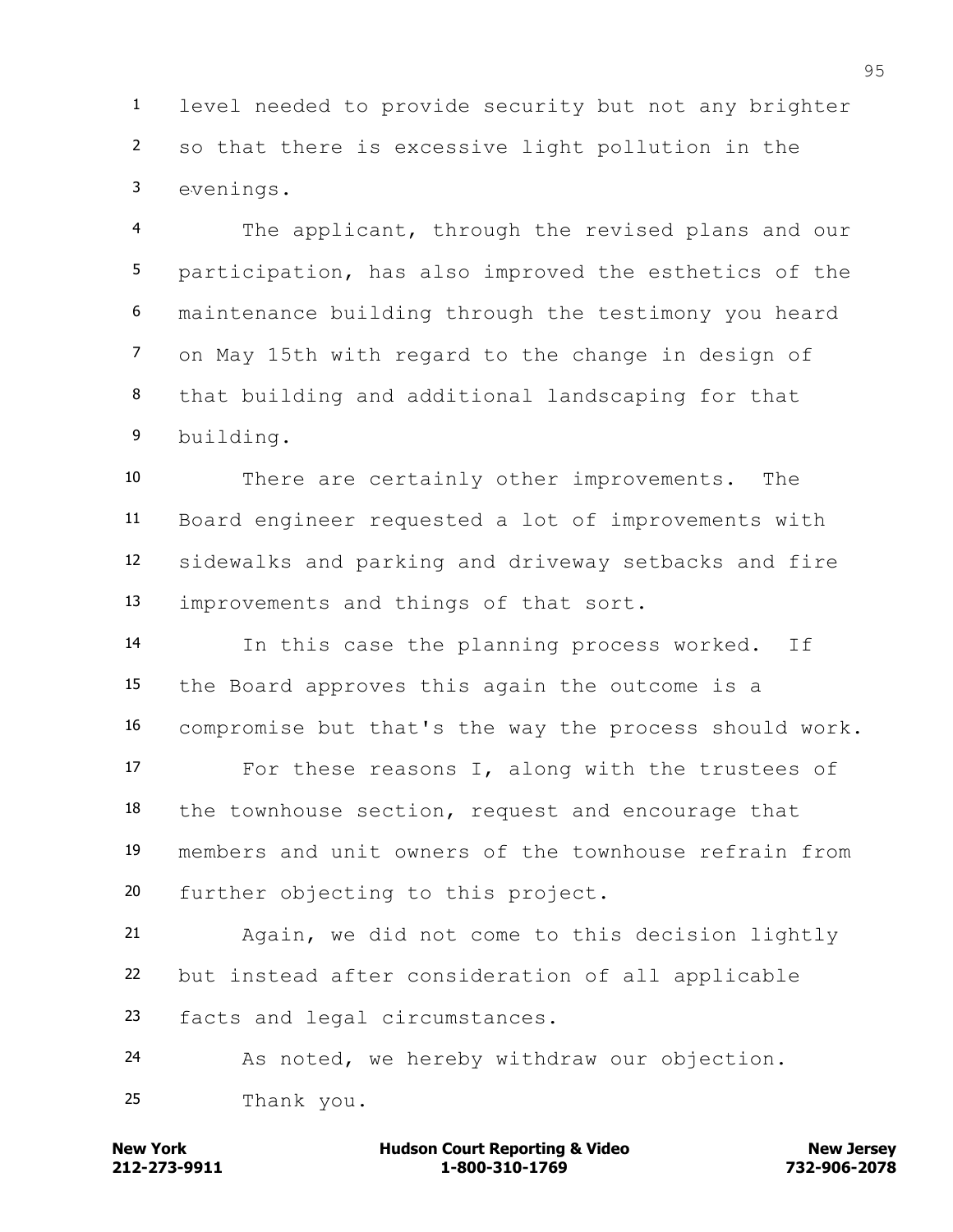CHAIRMAN LIPPERT: Thank you, Mr. Van Eck. So now it's time for members of the public, if you want to make a statement and have any comments now is the time to do it. All I ask is that you limit it to five minutes. MRS. MUSKA: Is this our only opportunity? CHAIRMAN LIPPERT: Yes. 8 MRS. MUSKA: Stephanie Muska. 867 9 Rivervale Road, River Vale, New Jersey. I know this all has to be done. I know you have to fulfill the needs of COAH housing. A problem I have is that someone buys a large piece of property and all of a sudden they can't afford to run that property so they divide it and stick as many houses as you can in one area because they have the COAH housing on it. I know the laws are made that way but that doesn't mean it needs to be that way. You're, you're taking this area that's in the center of our town and you're filling it so it's going to look different than the rest of the town. There's not -- there are not very many areas in town I think that have such squished together housing. There are a few streets, one street here one street there where 25 the houses are closer but not very many.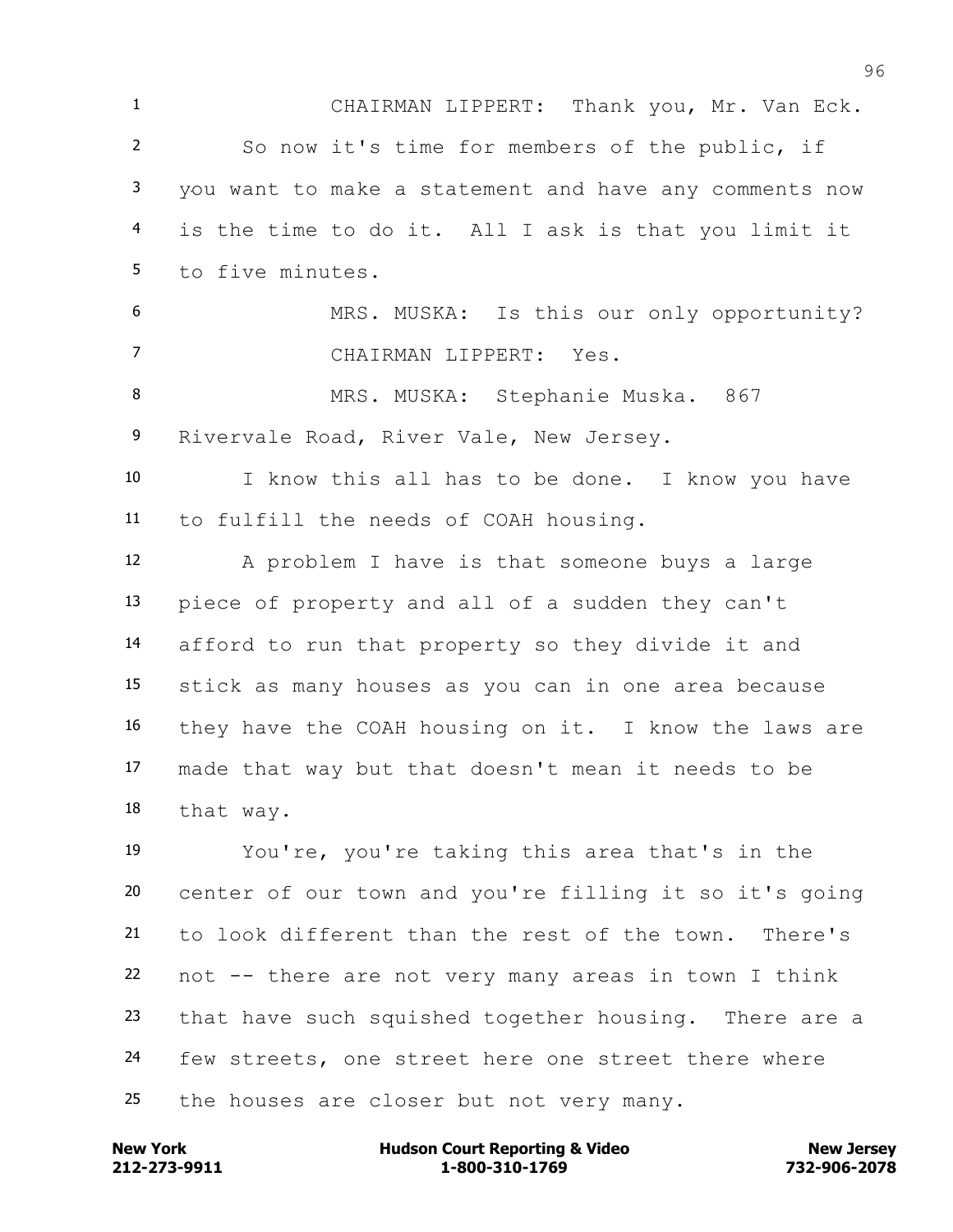So this is going to change the look of the middle of the town. Not just that but it's also going to be an area that's closed off. It's not going to be a welcoming community where River Vale is a welcoming community.

 We have a street that was just renamed Candyman Lane because this was an area where that was a man from the community welcoming people to his, where he lived.

 This is going to be closed off. This is an area that's going to have a big sign that reads you're not welcome here because we are our own community within your community.

 I don't think that's very welcoming to the Township of River Vale because we are a community that cares about each other, that is built on the strength of each other not to close off other people and make this the elite, the golf course, the special

community.

 I have a problem with the amount of impervious ground.

 If you go to each individual home you have rules. You can't cover that much ground because you need to have a place for the water to come up, you need to have all of this.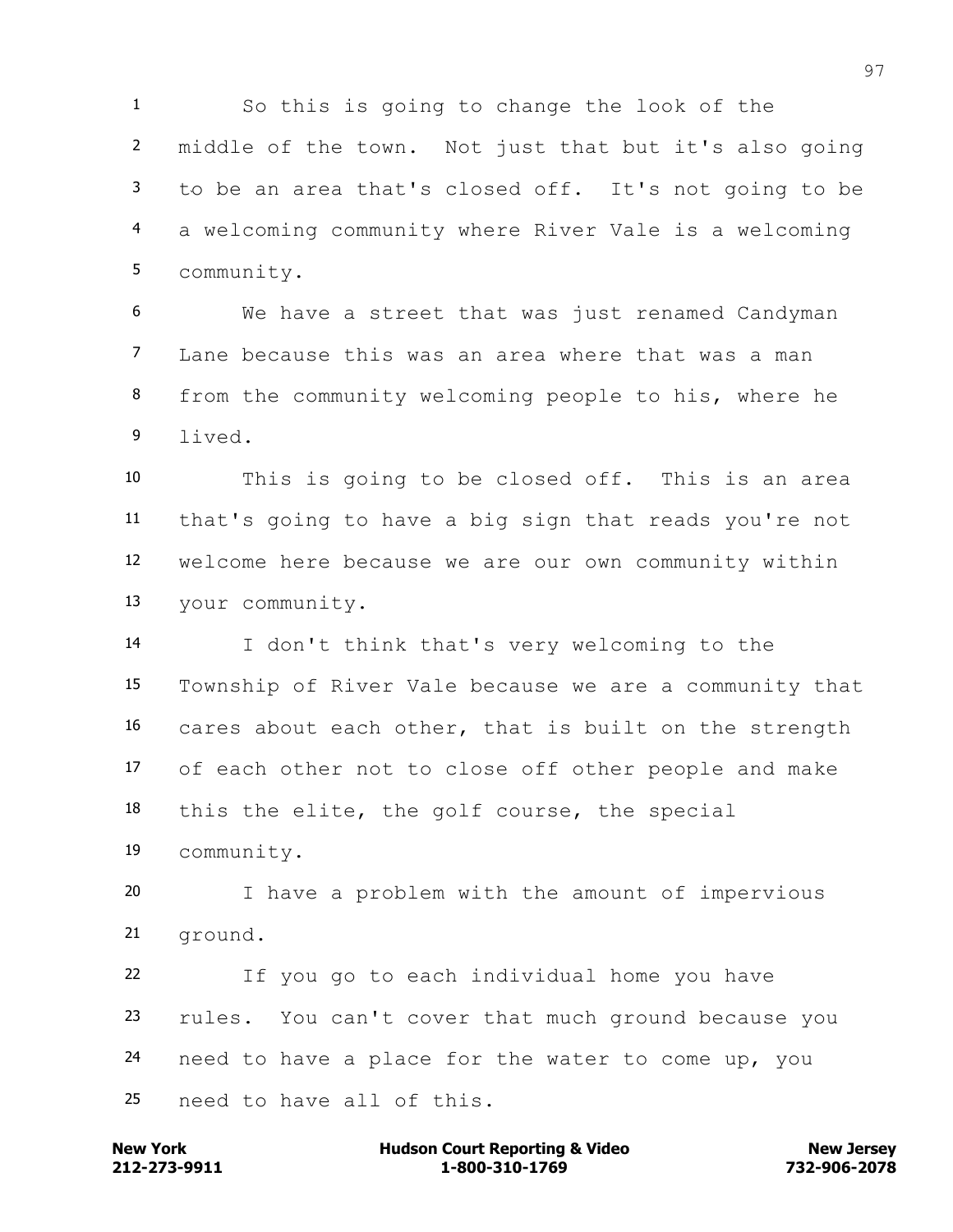But in this one area it's okay to ask for extra because we're doing this huge development. That's not right to pass something like that, to have something where the COAH housing.

 You have the COAH housing and you're going to stick this area next to the COAH housing because, you know, really, this is the least income part of the community. Let's make them bear the brunt of the sound.

 You can move things around. This is not done yet. It's just a drawing. No roads have been dug up. No lines have been put in. Nothing has been done. Things can be changed to make things work where you're within all the variances, where you are allowing for everyone in the community to have a comfortable living situation.

 I don't think it's necessary to have something like this.

 You have gone from an A(1) where all one acre lots to, I don't even know what this is called, with 50 foot lots. Is it 50 foot wide, 75 foot deep? I don't even know what -- you know, I can't tell. I don't know the exact lot size but it's certainly not one acre lots.

I know it has to be done but it doesn't have to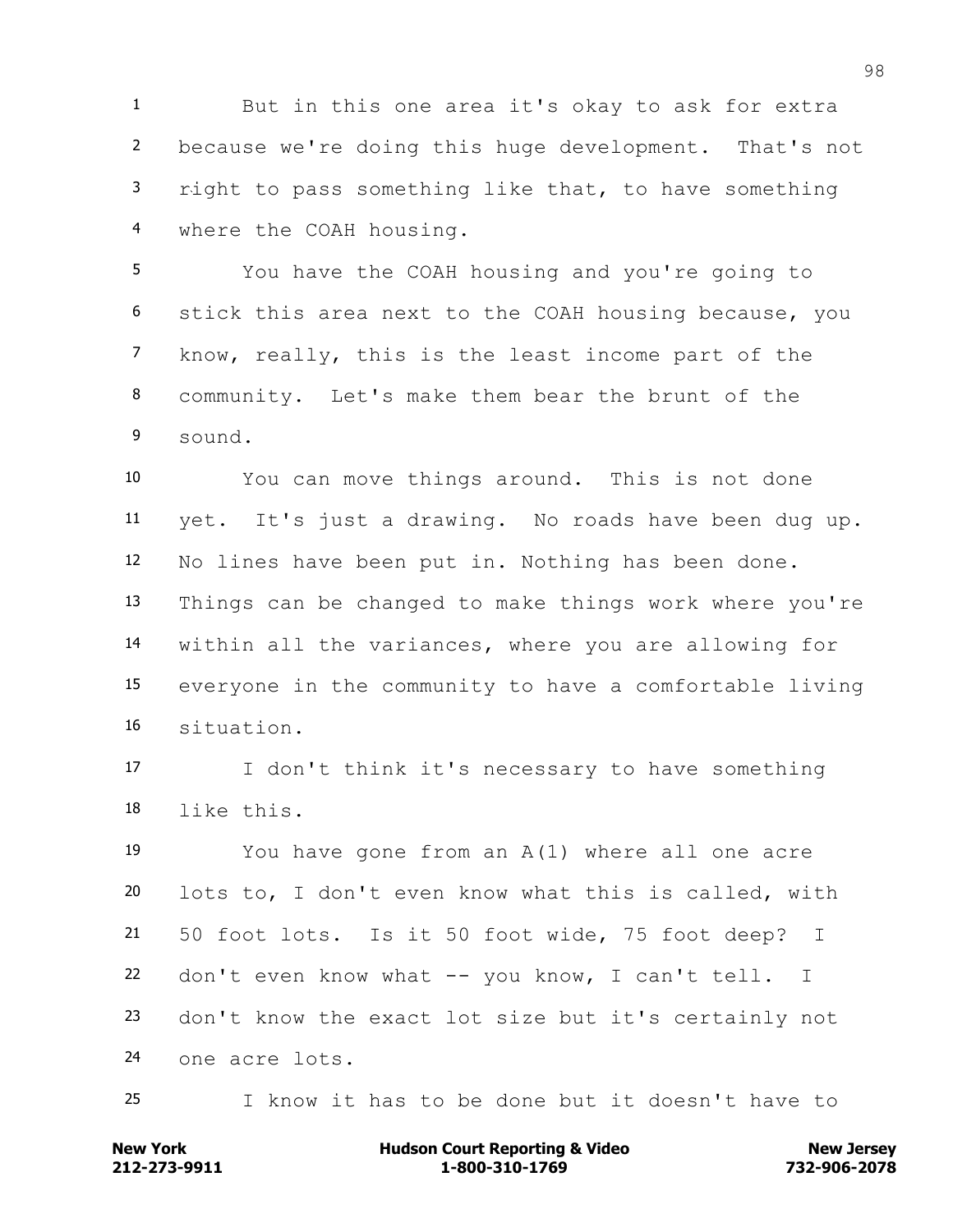be done like that. That's it. CHAIRMAN LIPPERT: Thank you. Anyone else? MR. VEDRAL: My name is John Vedral, 128 Terbell Parkway, River Vale, New Jersey. I have a couple concerns. I know this development is going forward or will probably or probably will go FORWARD -- FEMALE SPEAKER: Speak into the microphone. CHAIRMAN LIPPERT: Yeah, speak into the microphone. MR. VEDRAL: I'm sorry. I have a couple concerns. I know, I feel the project is going to go forward but I'm concerned about the intersection of Prospect and Rivervale Road. I think that's been discussed before. CHAIRMAN LIPPERT: Prospect or Piermont? MR. VEDRAL: Excuse me, Piermont. That's an old age problem. Piermont and Rivervale Road. I know it's been discussed and I would hope and I expect that the municipality, the Mayor and the council with push from the County to put a traffic signal there because if it's going to be widened and I just see that it's going to be very dangerous for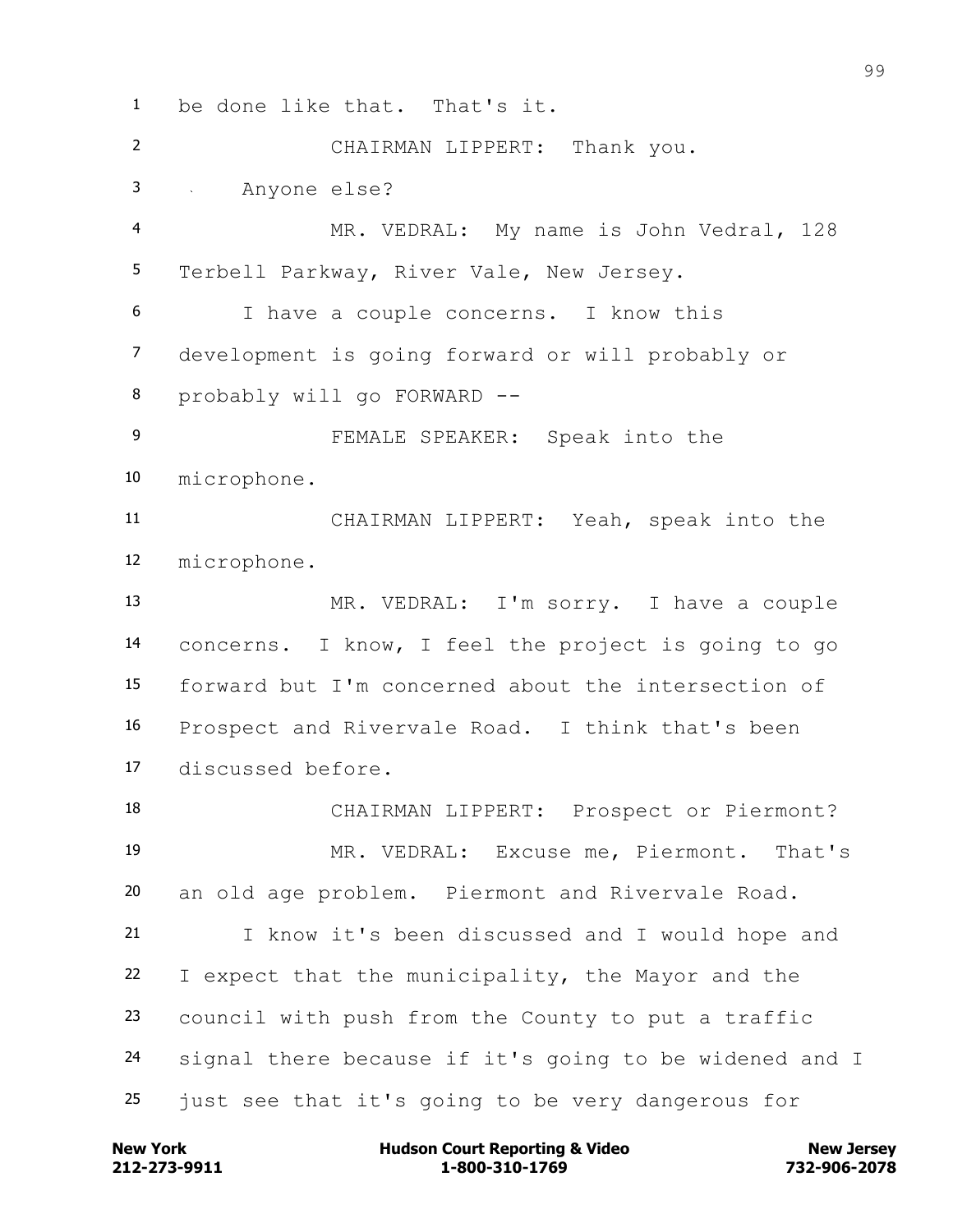pedestrians and dangerous for the crossing guards.

 So I would hope that the County will come around and put a traffic signal there.

 Regarding the development, I think we're pretty much where we have to meet the requirements. It's a shame that we don't have more people like Holly Schepisi and Robert Auth who are pushing to try to get this under control.

 We're stuck right now and I believe that the Mayor and the others have done a good job in trying to limit the, limit the impact of COAH on us but we're stuck with the liberal and this is for the public, we're stuck with a liberal government and liberal courts that are pushing this down our throats.

 And, I would hope the next election and this is not, I'm not campaigning for anyone, but I hope the next election people understand what's going on and try to do something about it.

That's all I have to say.

CHAIRMAN LIPPERT: Thank you.

Anyone else?

 MS. QUINN: Lisa Quinn, 7 Holiday Court. I'm pretty much in agreement with everything Stephanie just said. And I'm going to say one thing. I don't know, it's hard to tell what our council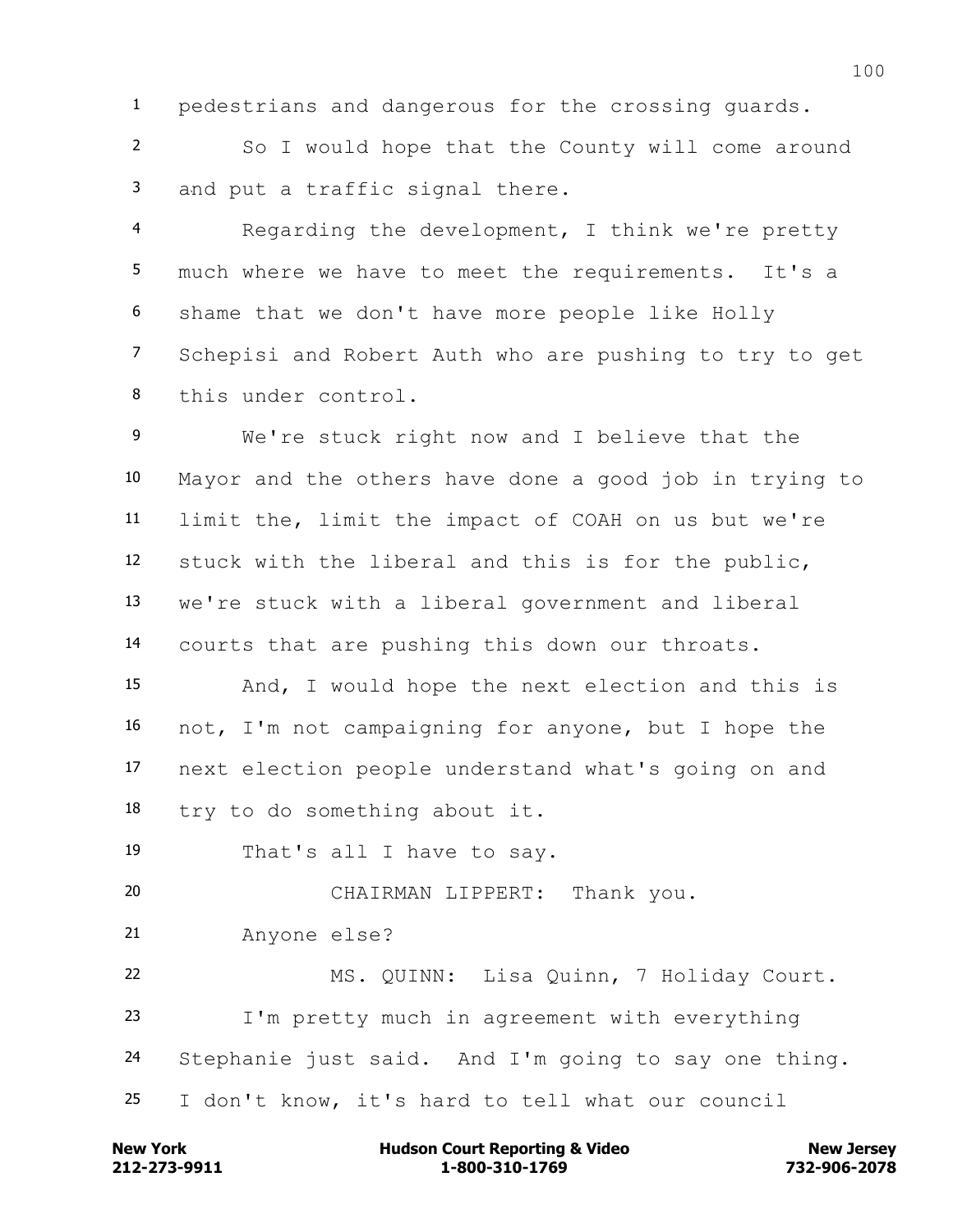people are -- you're supposed to be working for us. I 2 don't feel that you are working for us. I, I  $-$  a lot of people sitting up there are all smug like this is done but that's the feeling I'm getting and I know a lot of other people have that feeling too.

 I feel like when people come up here you're looking at us saying we're wasting our time. You don't have to say it. I can see, I can see it on your faces -- well, some of you.

 Also I -- with the COAH housing, obviously all that's, like the pump house that's supposed to be behind it and maintenance building, whatever, obviously that was all stuffed in there because of the COAH building because you don't want to disrupt the flow of the townhouses which you --

 I mean, I don't understand why the maintenance building for the golf course is all the way down here when the golf course is up there.

 I, I know -- I, I don't think anyone took into consideration that there is another townhouse section across the street with a building behind it. There's another building right next to it, the Hillsdale building. I mean we're all going to be crowded in here.

And you're putting a minimum of 500 more cars on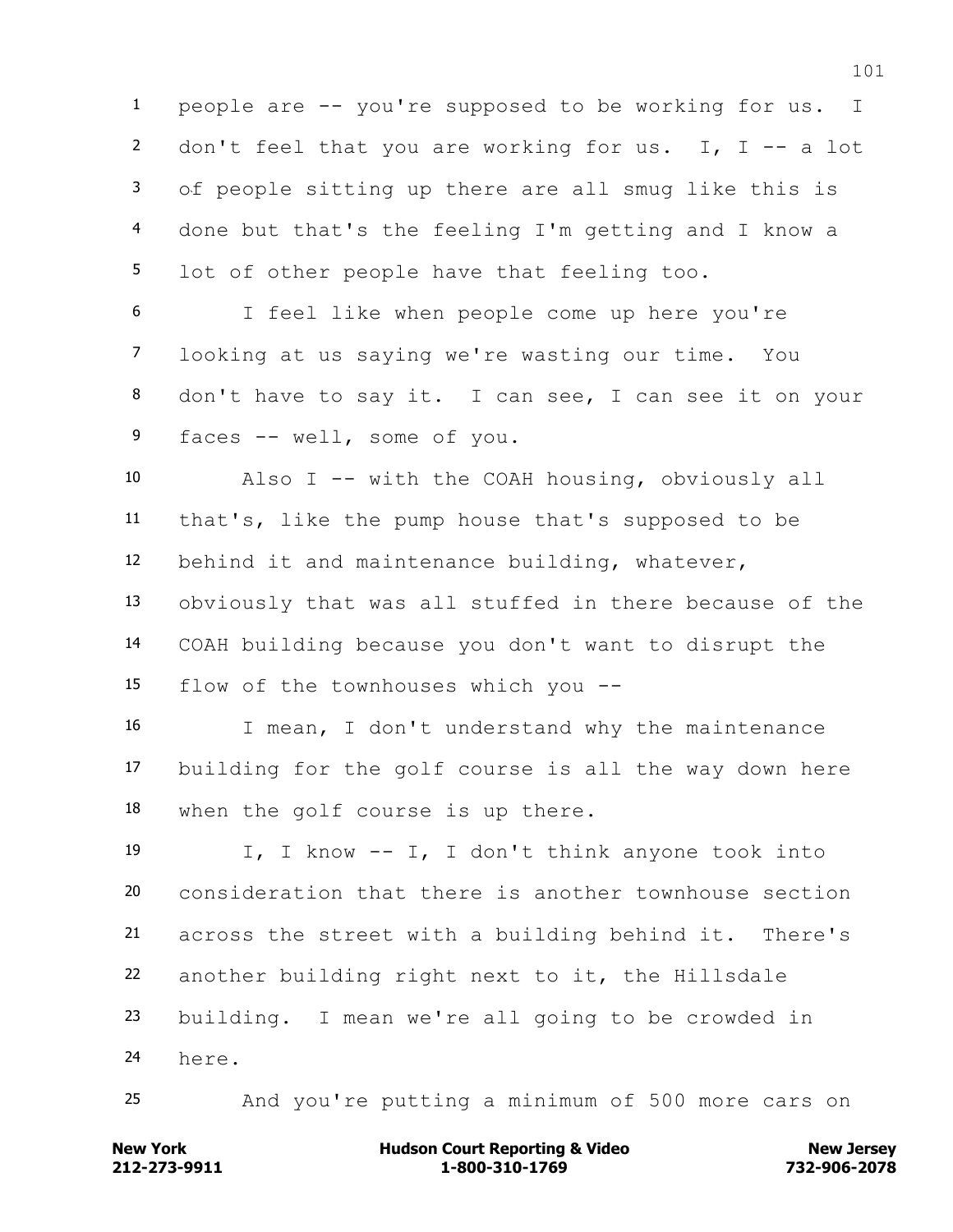the roads. We have so much traffic as it is and it's dangerous.

 I personally would never cross Piermont at Rivervale Road. I do it from Holiday Farms. I, you know, when I go for a walk, I cross there and nobody stops. The speed limit is 40 which is way too fast. It's just ruining the character of the whole town. I know it's going to happen. Another thing why -- I mean, I'm not sure if the COAH has to be on that property but from my understanding you're building COAH housing next to the Community Center. Why can't you just add that to that? This -- there's a million questions, a million things wrong. It's, it's just ruining the whole character of the town. Thank you. MR. DALESSANDRO: My name is James Dalessandro, 40 Holiday Court. I, I've been to all these meetings and, for instance, today, I didn't hear any testimony or any explanation or any reasoning why the COAH building couldn't be better integrated into the Fairways community as opposed to setoff in what I'll call the southwest corner and it's in its own segregated area.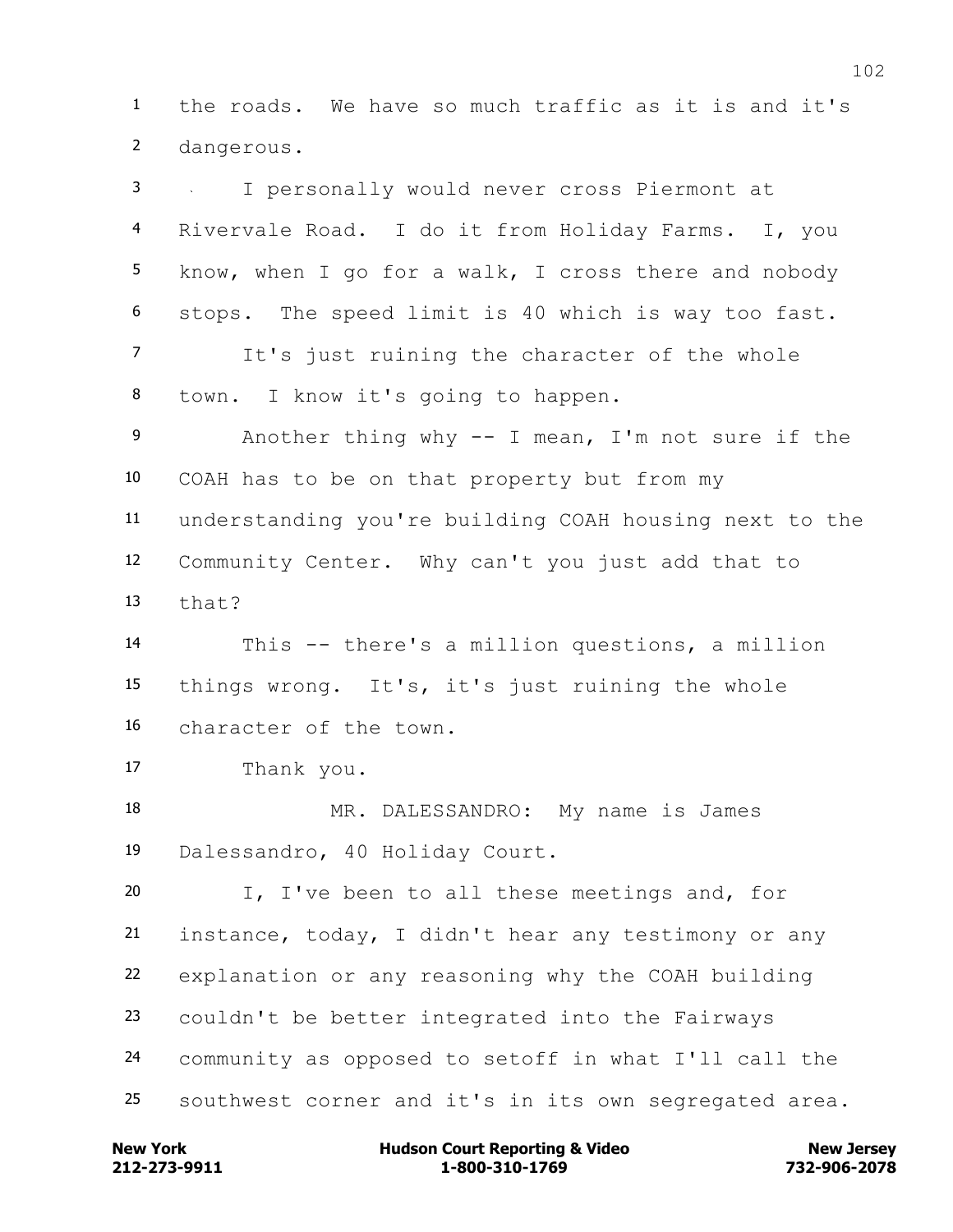I heard, heard no explanation why it couldn't be fully integrated within the Fairways community. No explanation as to why it couldn't be put, for instance, in the southeast corner with a driveway leading out to Country Club Road and down onto Rivervale Road.

 It seems to me that there are alternatives that could have been proposed by this applicant and nor did 9 I hear any inquiry from the Board in that regard, asking those type questions.

 Unlike the previous gentleman, I, I have no objection to the affordable housing unit. Maybe there should have been a second affordable housing unit. I just wanted to see it better integrated into our community, into the Fairways community rather than set off in what I'm calling the southwest corner in its own little segregated, isolated area.

 I'm no expert on COAH laws but I would imagine there's probably some guidelines that indicate that these projects should be fully, fully integrated into their towns and into their communities and it should be fully integrated into the Fairways community because that's what's going up across the street. I heard no -- I went to every meeting. I heard no testimony from this applicant about the impact on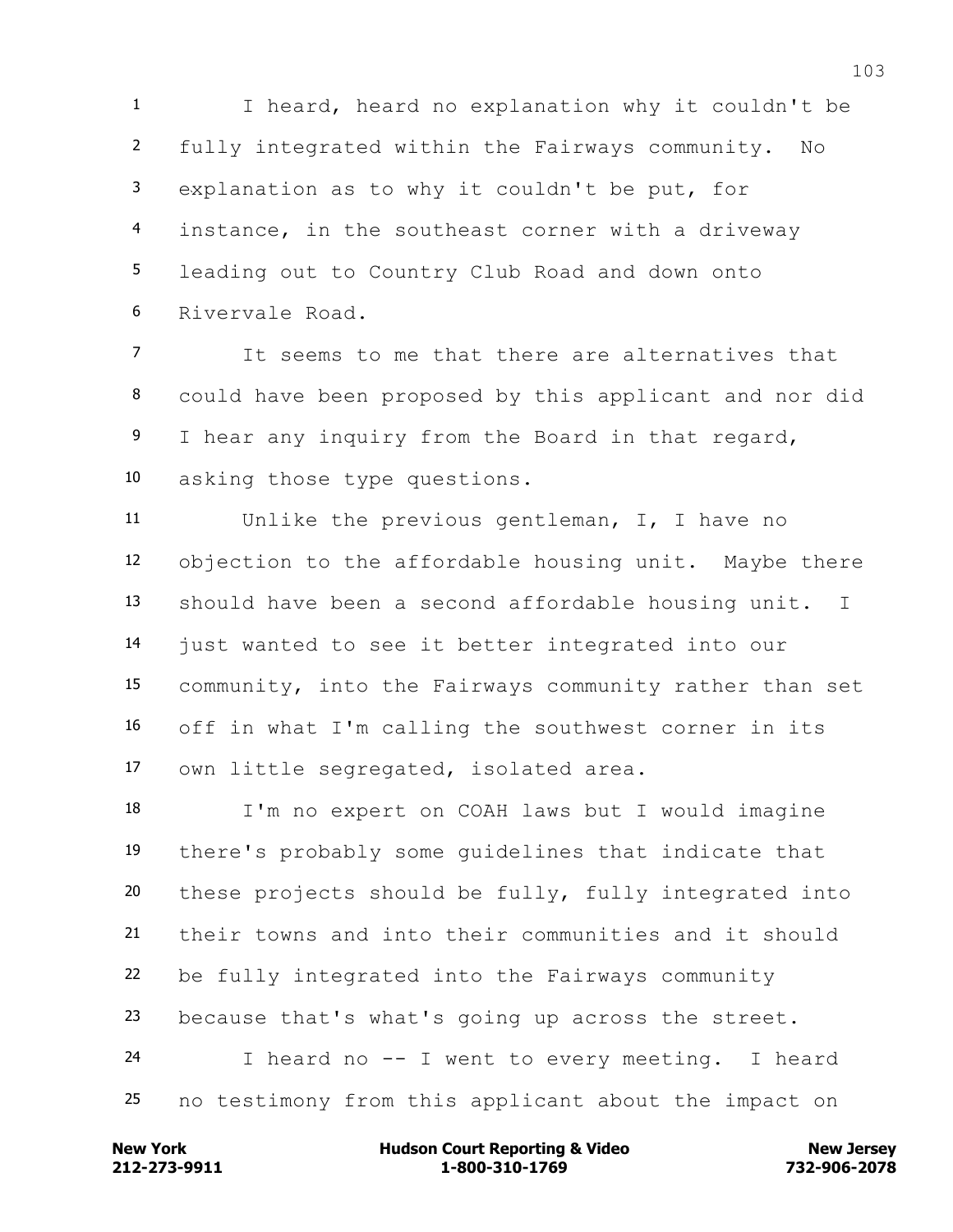the environment, on Holdrum Brook. I know there's some sort of environmental statement in the record but I heard no testimony about it.

 The little bit that I read of it to me was almost ludicrous on its face.

 One of the first projects, one of the first paragraphs says there's Canada geese and deer. Well, there's Canada geese and deer on Route 4 and Route 17. Anybody knows if you live in this community, you live by Holdrum Brook, the brook that's in there. Just the other day I saw, I don't know what it is. I'm not an ornithologist but there was this white stork looking thing, some sort of heron or something, I don't know. But I see this stuff all the time and I'm not even home.

 Turtles, all sorts of things are in that brook. We know there's ducks. I didn't hear a shred of testimony about the impact of putting, I don't know, 19 was it  $-$  I, I forget the acreage of whatever this is going to be in the townhouses and quadplexes, maintenance buildings and everything else.

 I heard no testimony about the retention systems maintenance report or maintenance system which, to me, is vital. Once this thing is up, that retention system better work with the down stream neighbors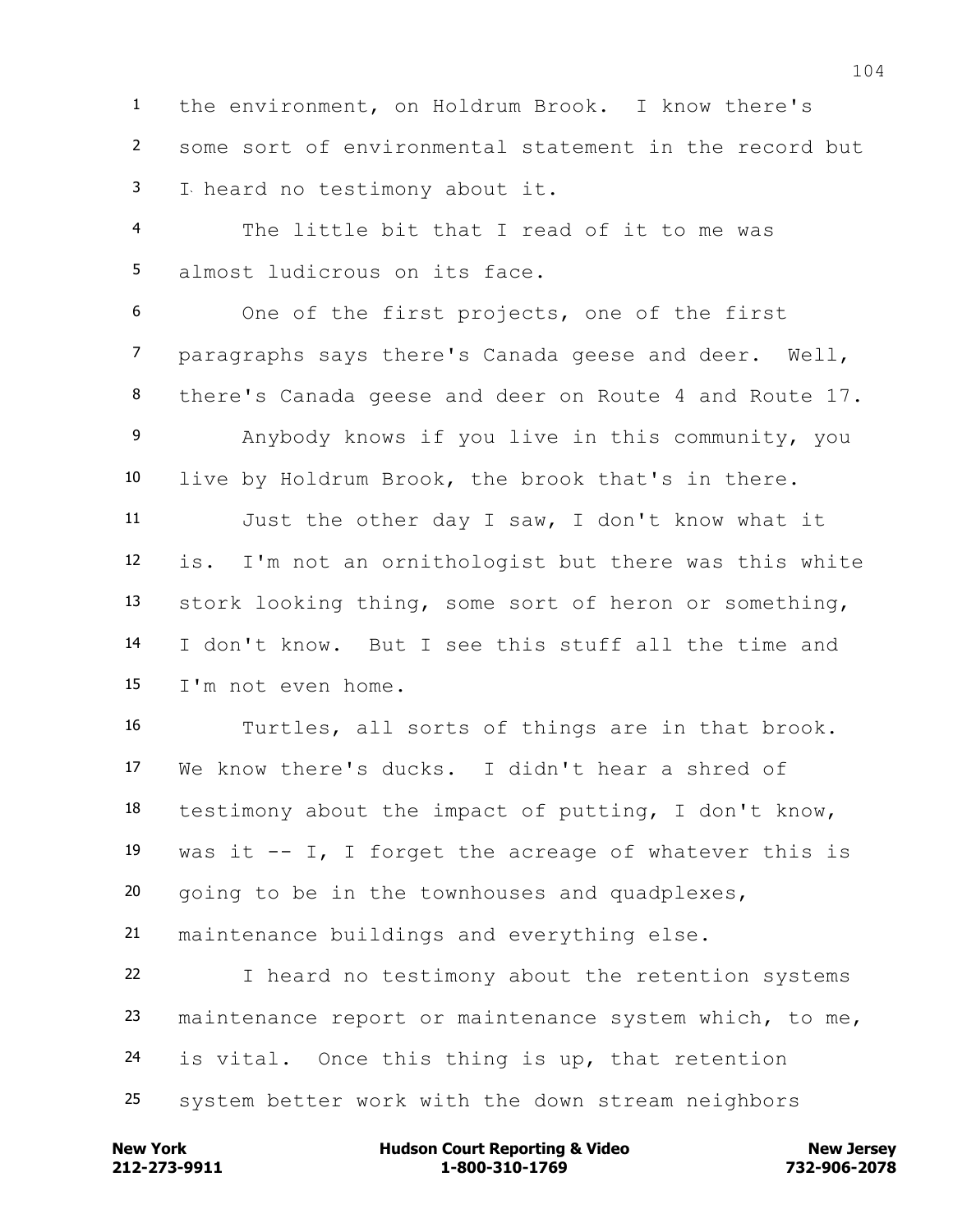meaning me, we're floating, not a shred of testimony about it.

 I don't know if it's required. I don't know anything about this law. But, it seems to me it's the minimum that an applicant should do is present some testimony on that.

 If they want to have the personnel ready in an emergency if that retention dam has to be cleaned out or something, the silt is in there or something, they're going to have the equipment and men available and/or women immediately to rectify it? I don't know, no testimony.

 I heard no testimony about, well, the traffic report. I sat through the traffic expert's testimony and it was wonderful, some of the numbers were off, okay.

 But it was wonderful about Piermont Road and Rivervale Road but everybody knows we need an extra lane there, you know, for years. It was completely -- it was incomplete as far as I was concerned. I think you just take notice, if any of you live in River Vale, how difficult it is to turn from Cedar Lane onto Piermont during any kind of rush hours or during school with the Hillsdale Meadowbrook School right there. This project --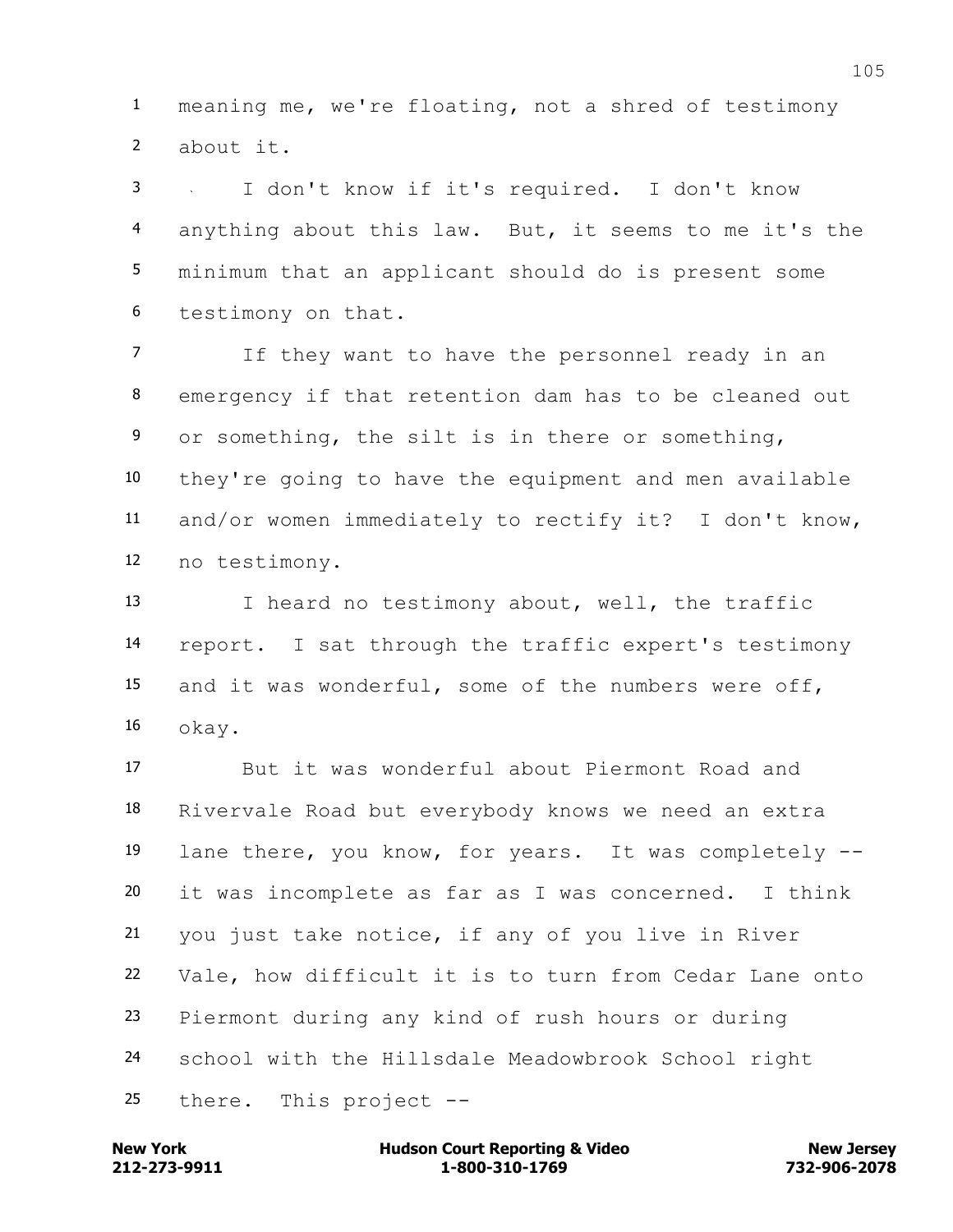I mean I'm 80 years old and I could throw the ball from the southwest corner to that intersection with Cedar Lane.

 And it wasn't included in the traffic study, I mean I don't understand that and I didn't hear any questioning from the Board about it.

 CHAIRMAN LIPPERT: The -- you have reached your five minutes so if you could wrap up now, please. MR. DALESSANDRO: Let's go another intersection, Ruckman and Piermont is difficult to turn on at all hours. That was not included in the traffic report.

 I mean I understand that's Hillsdale and not River Vale. But if you live in River Vale, you use Ruckman, you will use Cedar Lane, there's going to be an impact.

 And finally I heard really no testimony or questioning from the Board about the underlying signs, the underlying data that went into the entire retention system report. I mean there was tremendous reliance on Mr. Statile.

 With all due respect, you know, I'm sure he's a great engineer but I just, I felt there was far too much deference and I believe members of the Board should be exercising their independent judgment as to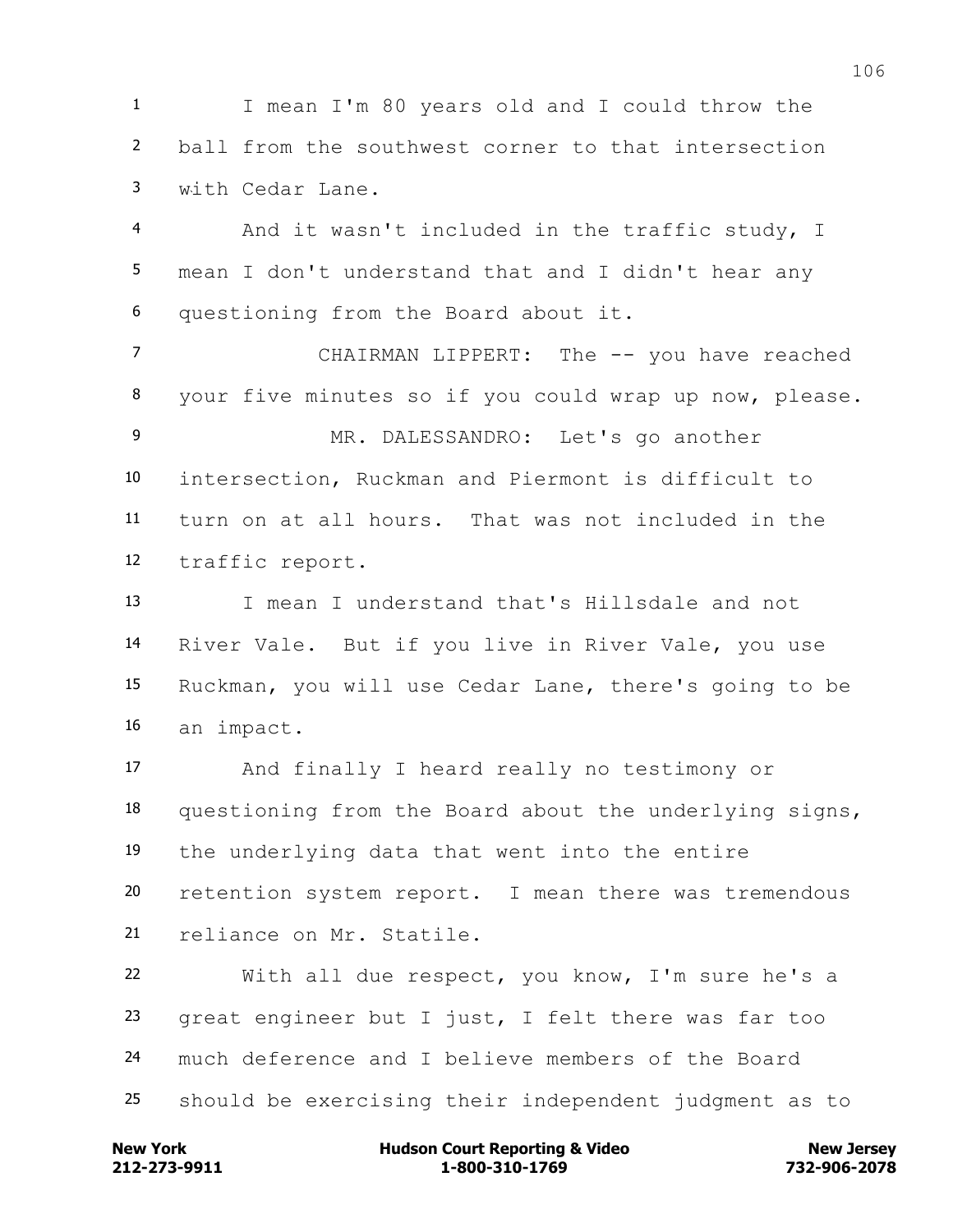whether the underlying data going into the science of this retention dam was valid.

 I don't know that it was. From the little bit that I saw of it there was data from 1952 included in the exhibits. There was some exhibits that I don't think existed, that I couldn't find. I understand that I'm not a scientist but I didn't think that testimony that particular evening was convincing at all. Thank you. CHAIRMAN LIPPERT: Anyone else? MS. McKEOWN-ADAMO: K I R A M c K E O W N - A D A M O, 466 White Birch Drive. I would like to speak to the fact that there have been many residents in River Vale, especially at Holiday Farms, who you've seen for every meeting frightened that they feel that they're going to be flooded. I, I agree and I echo the statement of the former gentleman that just spoke. I believe maybe a third party engineer should be hired to find out the impact on the down stream of what this new retention pond is going to be because I don't think that's fair to the residents. And although the applicant may be satisfying all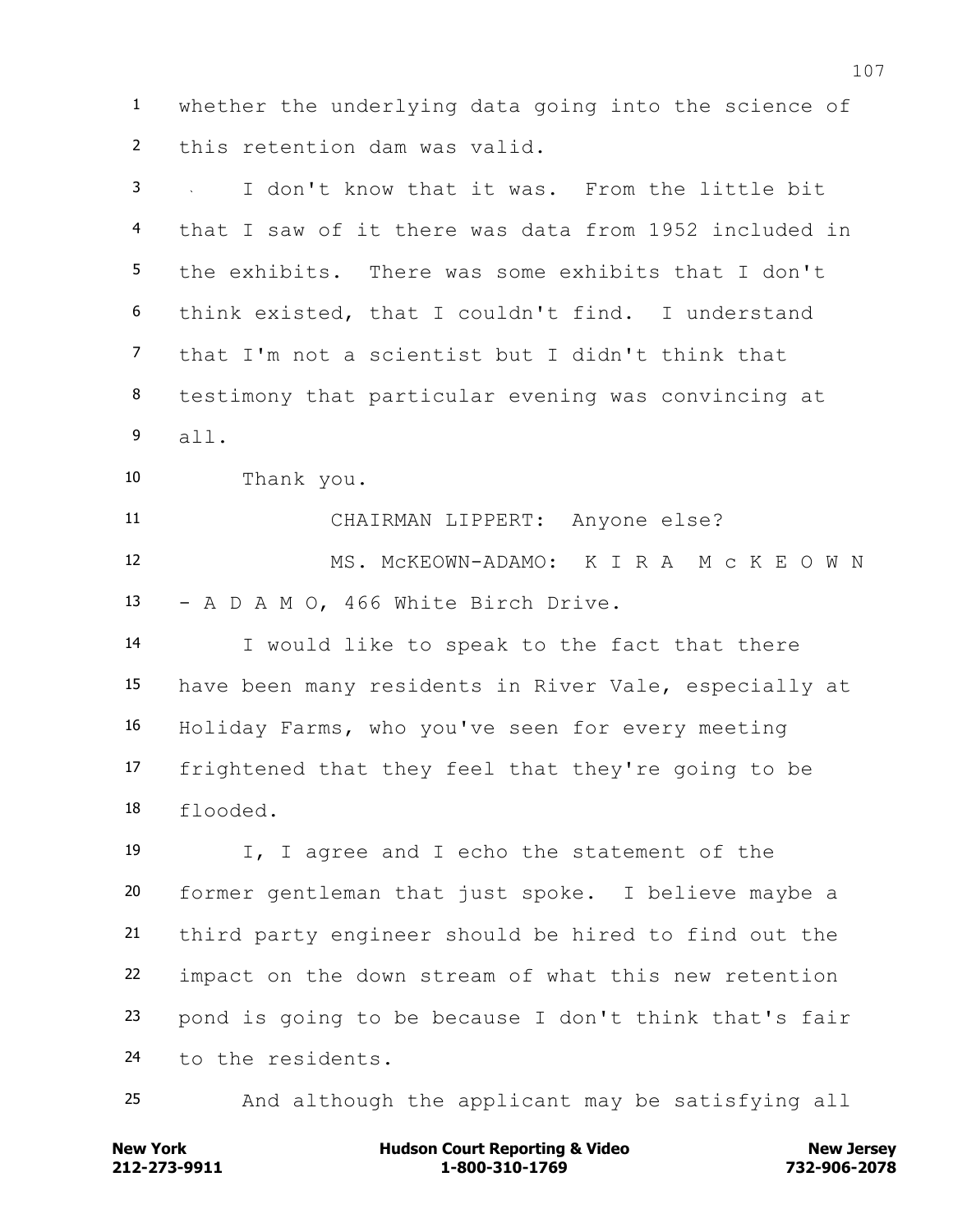the engineering which I'm confident or I hope that they are, I don't -- they're not required to do any calculations for down stream. And I don't want to jeopardize River Vale's participation in the NFIP for FEMA. That would be bad. That would be bad for all of River Vale because whether or not you're on Holdrum Brook it could impact us town wide. That, I think, should be taken into consideration.

 I also question the fact that the architect's testimony, although he testified that he signed and sealed the drawings, his last name does not match what was on the signed and sealed drawings that were submitted to the town. And the fact that he testified that no site analysis was done for this project at all makes me, as someone who plans and who is a licensed architect so sad for the profession that he didn't even do his due diligence in my opinion.

 I will leave you with what we learned in architecture school was there is always more than one solution to a problem. There is always more than one solution. And that is not a very successful solution in my opinion.

Thank you.

 CHAIRMAN LIPPERT: Anyone else? MS. LIGUORI: Hi, Nancy Liguori, L I G U O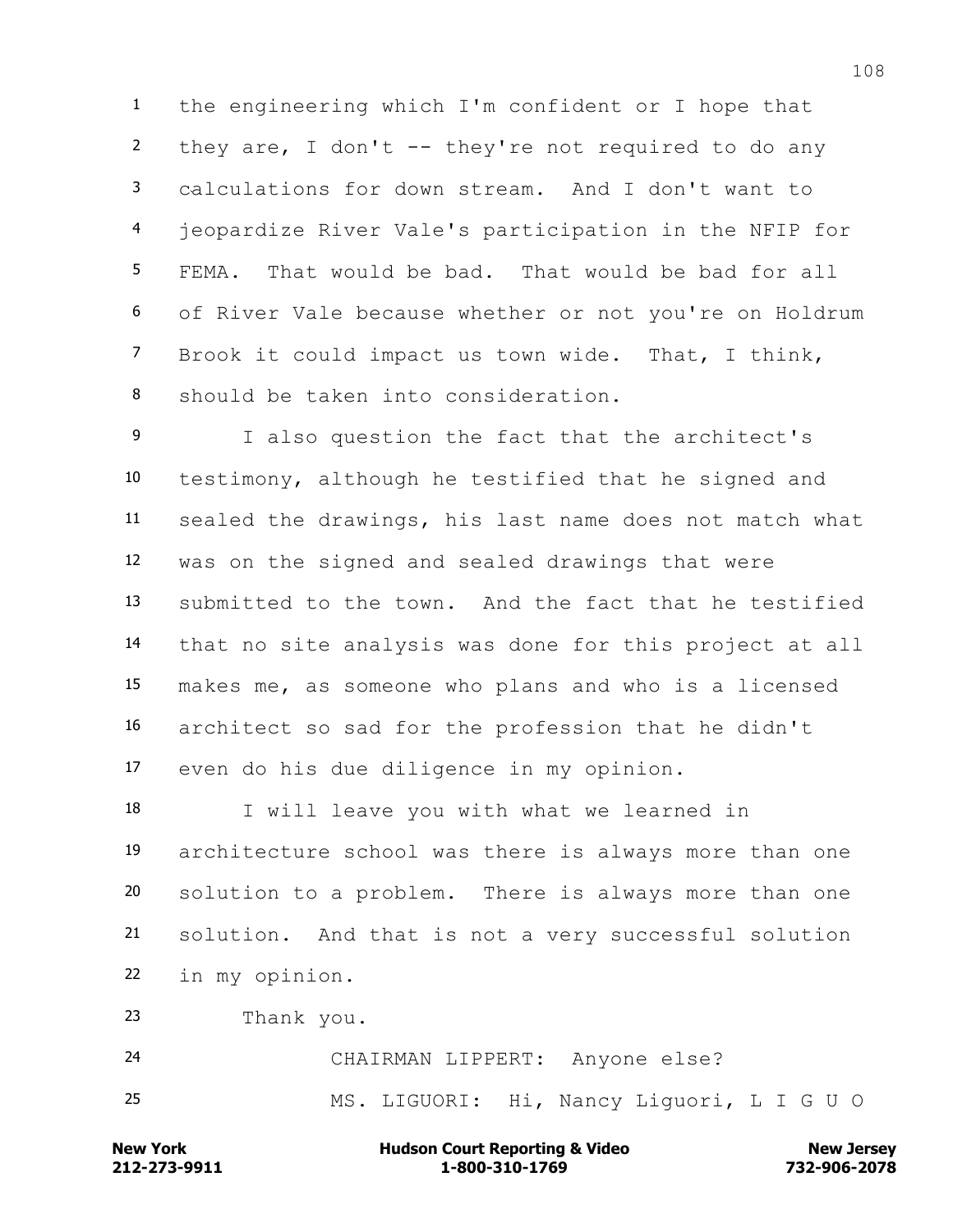R I, 565 Piermont Avenue.

 We have lived here since 1976 and we're very well-acquainted with the water flow on Piermont. There are no storm sewers between the one in Rivervale Road and Piermont and the first storm sewer at Holiday Farms, of the townhouses. And every big rain --

 It used to come straight across the street from the golf course. We have police there. It was this deep. They had to guide the cars across. It used to flow like a river. They must have built a berm or something because that stopped.

 But now all the water comes right down the south side of Piermont, flows right along, goes down across our neighbors' lawns, down our driveway, under our new porch and onto our neighbor's land. He's got the lowest property in the area.

 And I want to know whether the storm sewers will be installed because there's no use putting in a fancy schmancy thing across the street with nice flowers and everything if we're wearing wet suits.

So I think that's crucial.

 Because this is going to go through in one form or another but it would be very nice if you could take care of the people across the street who have, whether they're, whether this went through or not, we would

**212-273-9911 1-800-310-1769 732-906-2078 New York Communist Court Reporting & Video New Jersey Rew Jersey**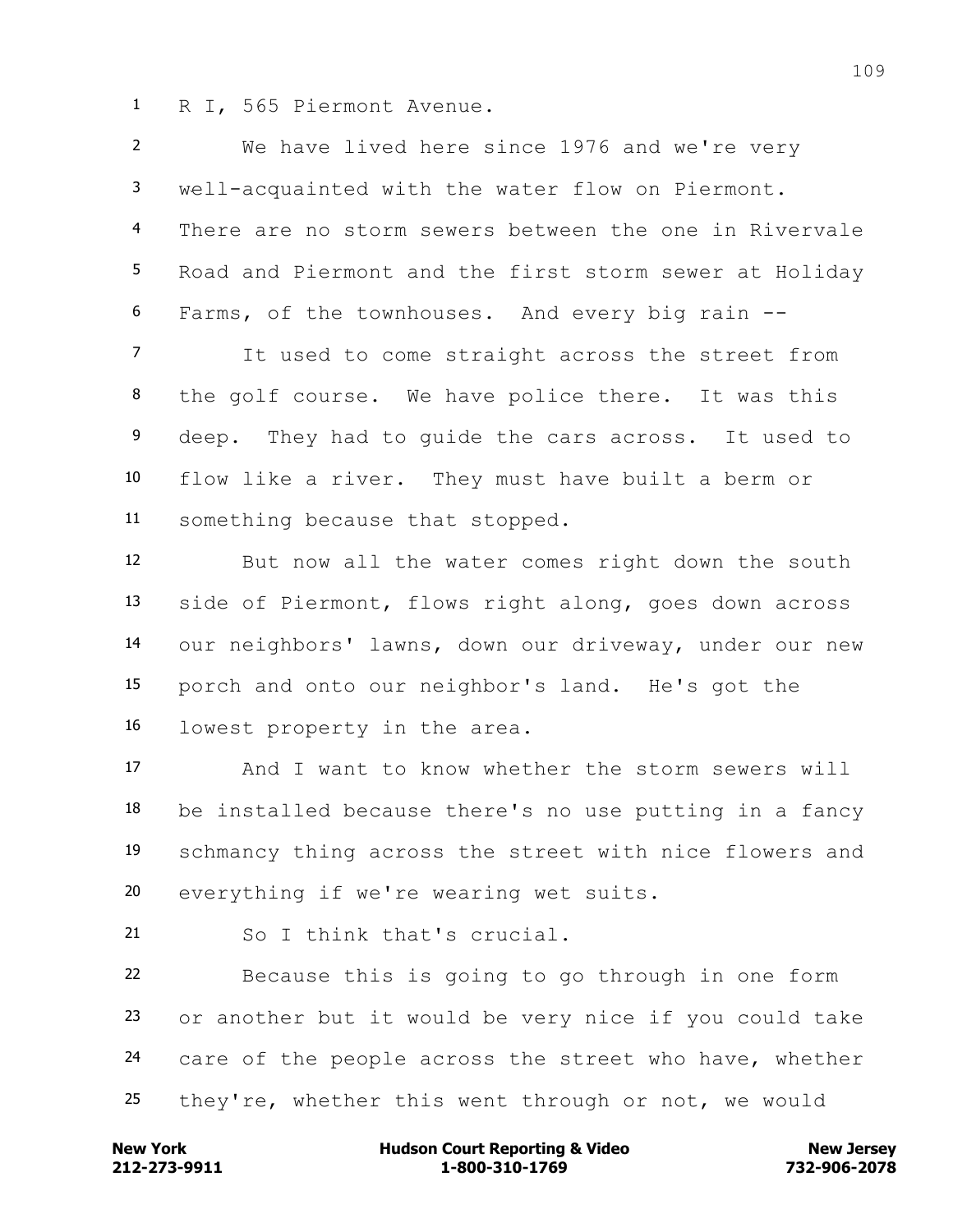still be getting water down.

 So I would like someone to take a look. I know it's a big job but it should have been done a long time ago.

Thank you very much.

 MR. STATILE: We have addressed that with the County Planning Board. As a matter of fact, they still have to go through the County Planning Board approval process.

 And what this woman has brought up will be captured through that process.

 The County Planning Board already, and I prepared them for this question. The issue is it's a county road.

MS. LIGUORI: Thank you. Thanks.

CHAIRMAN LIPPERT: Anyone else?

 Okay. Seeing none, let's talk about what our next steps are.

We need a closing. Right?

 And I think we would be prepared to vote at the next meeting.

Does that sound right to you, Mr. Leibman?

 MR. LEIBMAN: We can certainly do that, yeah.

The testimony is concluded. The public comment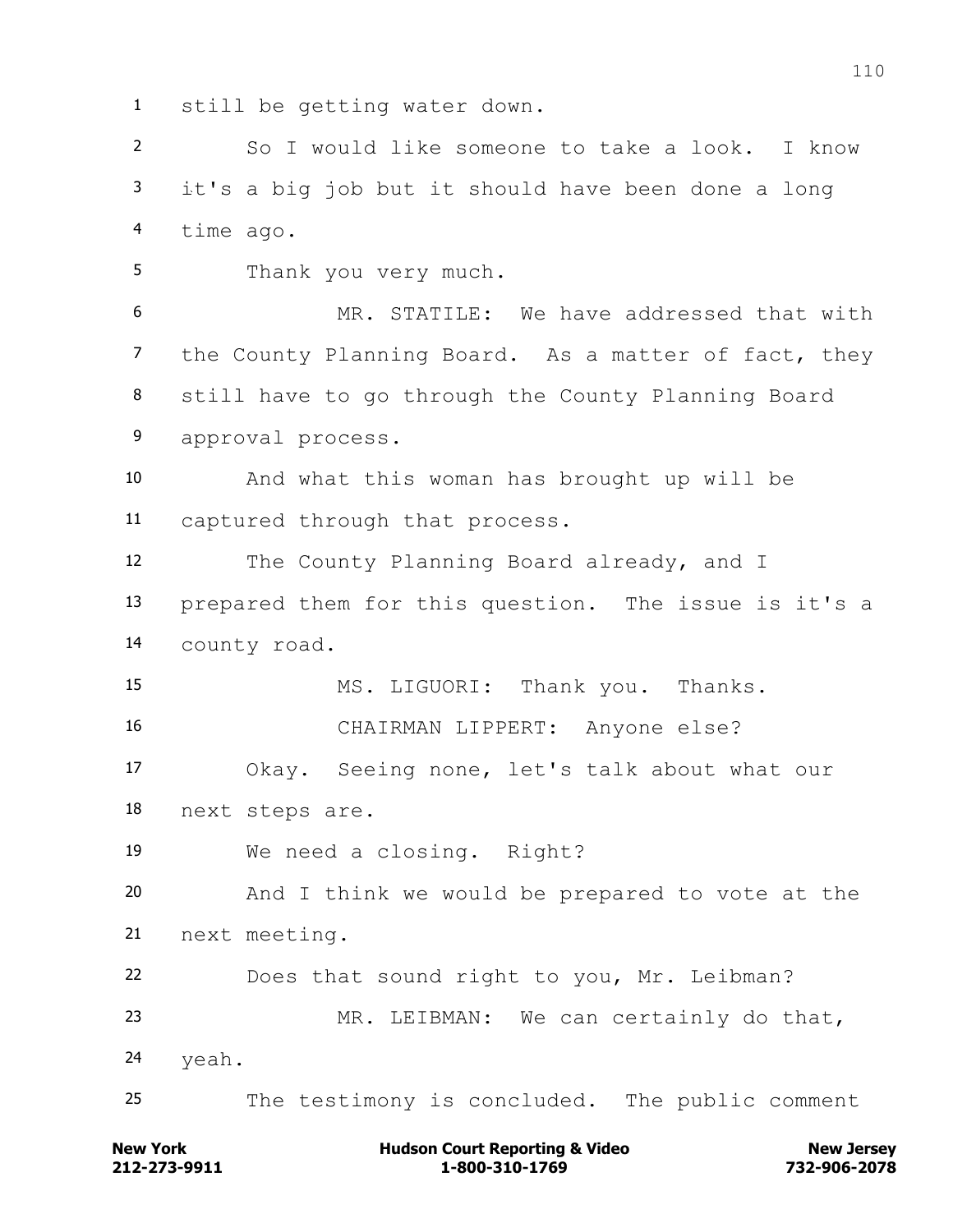is concluded. So we can proceed that way. CHAIRMAN LIPPERT: Do Board Members want to weigh in on that? Is everyone ready to vote tonight? What do you think? MR. WAYNE: No. COUNCILMAN BROMBERG: No. 8 MR. STATILE: How does the Board want to handle plan revision because the plans haven't been made yet? CHAIRMAN LIPPERT: So we changed our rules. Right? We're not going to vote on anything unless we have final, final, final plans. MR. STATILE: It's up to the Board how they want to do that. 18 MR. LEIBMAN: The most recent revisions, what has to change from that? MR. STATILE: My report addressed a lot of  $21 + hat.$  MR. LEIBMAN: Your May 14th review? MR. STATILE: And they have agreed to make the changes. CHAIRMAN LIPPERT: Well, let's ask the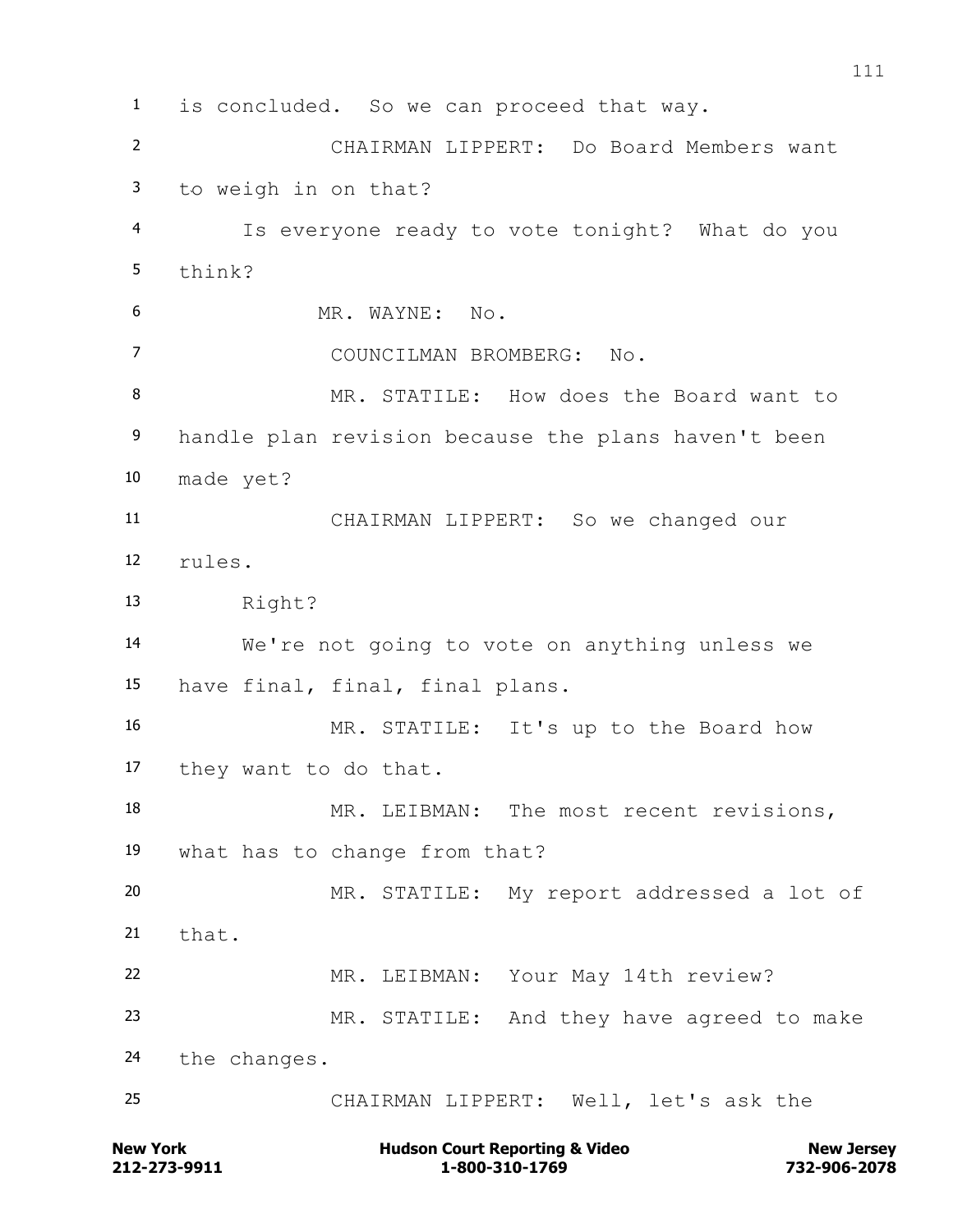applicant, how long is it going to take to get that done?

 MR. SANTOLA: Mr. Chairman, the changes that we have made to date were significant and addressed pretty much everything. So there is a couple of niggling items that we would ask that we could submit after the vote only because we did submit an enormous package.

9 CHAIRMAN LIPPERT: It's just that our -- we can waive this but our rules require final, final, final plan before a vote so the Board would have to vote to make an exception to that.

 What do you think about that, Mr. Statile? How significant --

 MR. STATILE: I guess you could condition that the plans revised before you execute a developer's agreement. The DA is going to follow probably.

 MR. LEIBMAN: The other thing you can do, you could direct me to prepare a draft resolution for your approval as soon as it's done. And perhaps the final plans could come in while I'm working on that so that you have it when it's time to vote on the form of resolution. If they come in, I can just insert the revision date into the resolution when I get it. That

**212-273-9911 1-800-310-1769 732-906-2078 New York Communist Court Reporting & Video New Jersey Rew Jersey**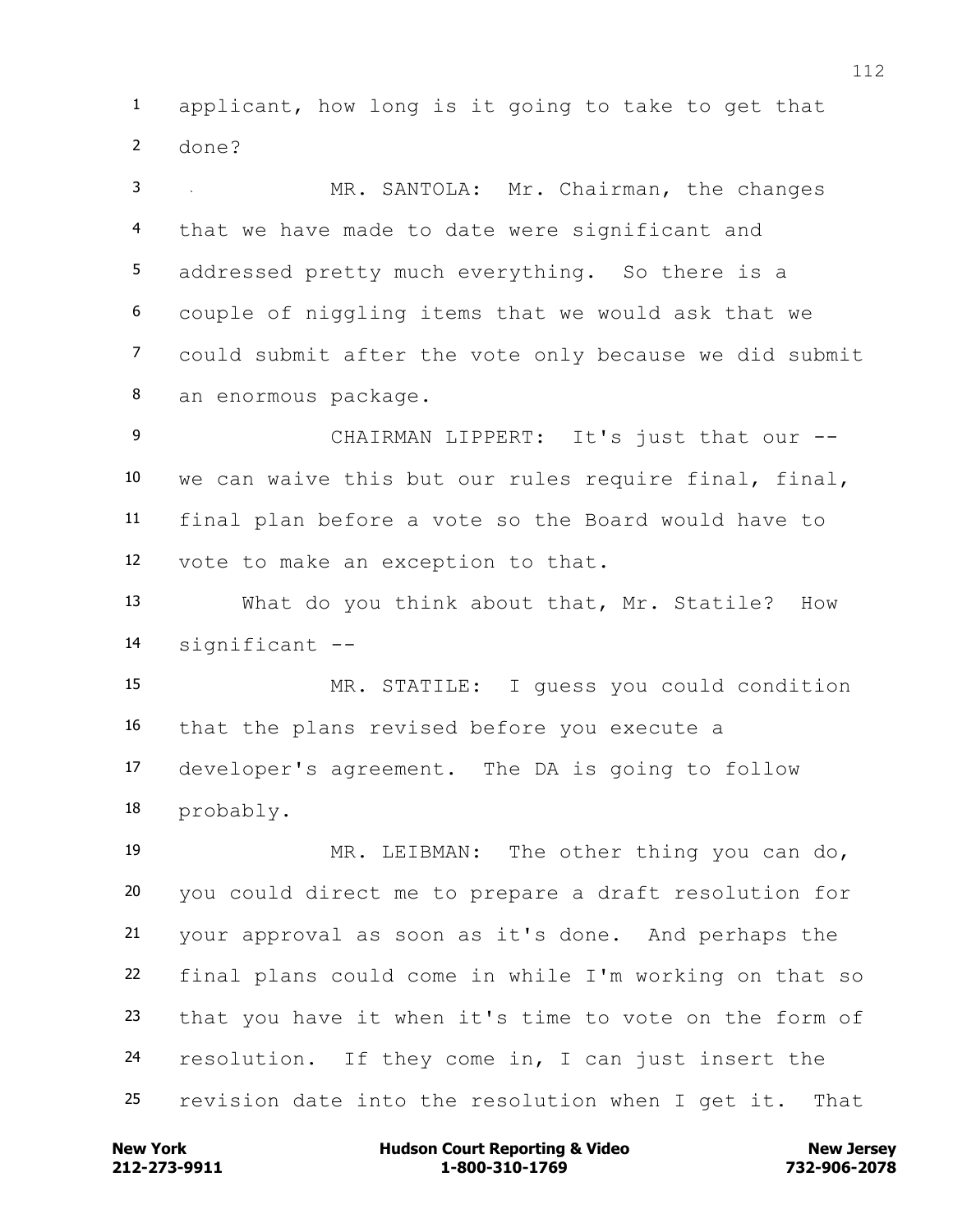way it doesn't slow the process down.

 I know the applicant's eager to move forward on this but you should know the town is eager to move forward on this, too. There is a judge applying pressure to bring all of this to conclusion. Some of the time frames are, I think, frankly absurdly short. So anything that we can do to move it along I think would be appreciated by the Borough. This is not going to be a short resolution. I'm not going to do it in two weeks. That would be my suggestion if you want to vote, authorize me to draft a resolution and direct the applicant to have the final plans submitted before that. CHAIRMAN LIPPERT: All right. So when is our next meeting, Marie? MS. HAAG: Did we get an answer about June 26th? Is the applicant available for that day? MR. SANTOLA: What? MS. HAAG: June 26. MR. SANTOLA: We are, certainly but just for purposes of the vote, certainly we are. MS. HAAG: So we have a problem with June 13th. MR. SANTOLA: We're also available the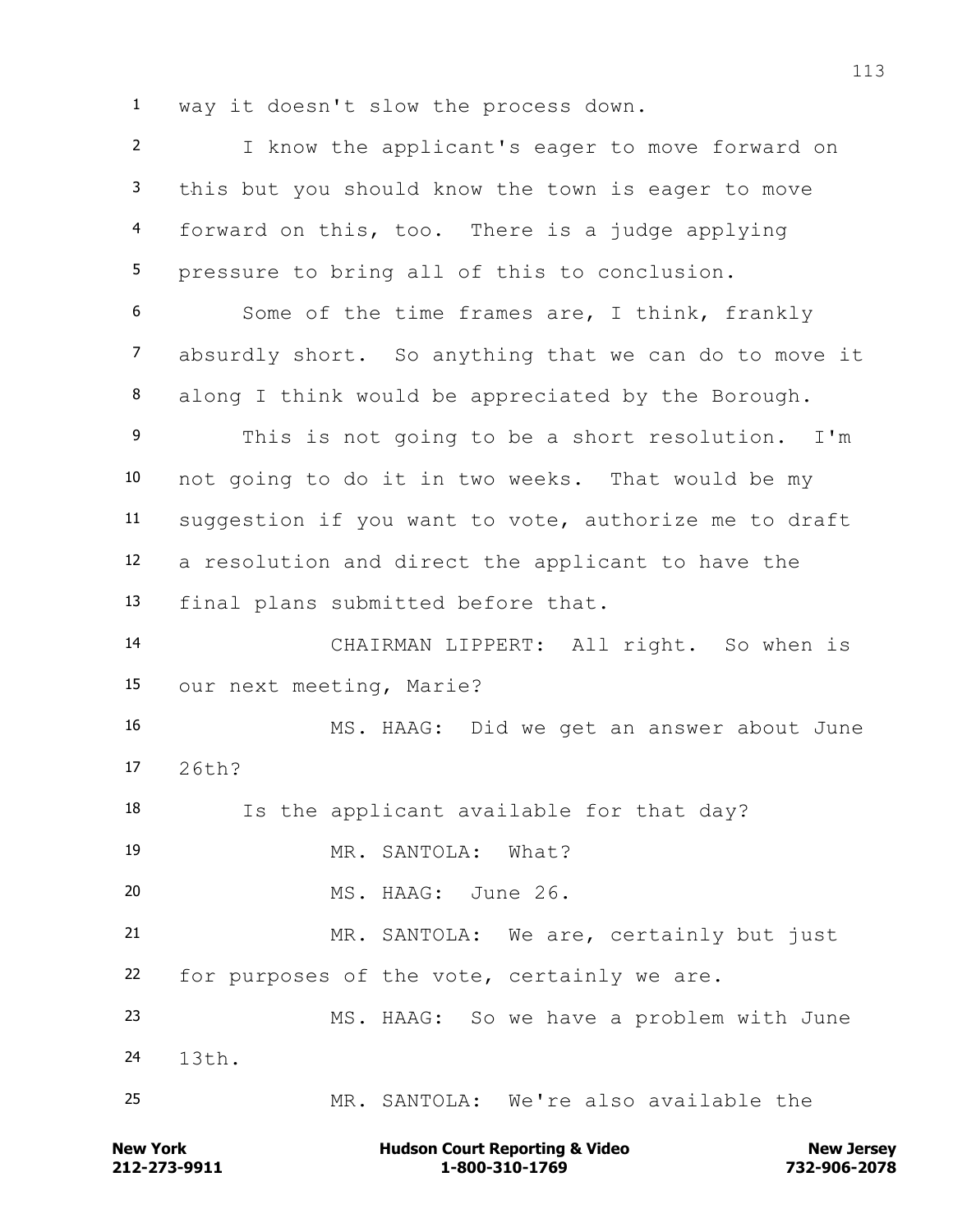June 16th date or 17th. MR. WOLFSON: 17th. MR. SANTOLA: Which I think was the first date that was tossed out. We could make that work. We were hesitant because we didn't know where we would be in the case but given where we are now the 17th would also be acceptable. CHAIRMAN LIPPERT: I wasn't around the 13th the 13th I have down. We had scheduled for the 13th. MAYOR JASIONOWSKI: The 17th would be better. MR. LEIBMAN: The 13th gives me two weeks. MR. WAYNE: The 13th I couldn't make. MR. LEIBMAN: I tell you I'm not going to. CHAIRMAN LIPPERT: They're saying we could do the 17th or else the 29th. Is that right? MS. HAAG: The 26th. CHAIRMAN LIPPERT: The 26th. MR. WAYNE: When is our regular meeting? MS. HAAG: We have a regular meeting on the 19th. COUNCILMAN BROMBERG: The 17th would also be like the Mayor said.

**212-273-9911 1-800-310-1769 732-906-2078 New York Communist Court Reporting & Video New Jersey Rew Jersey**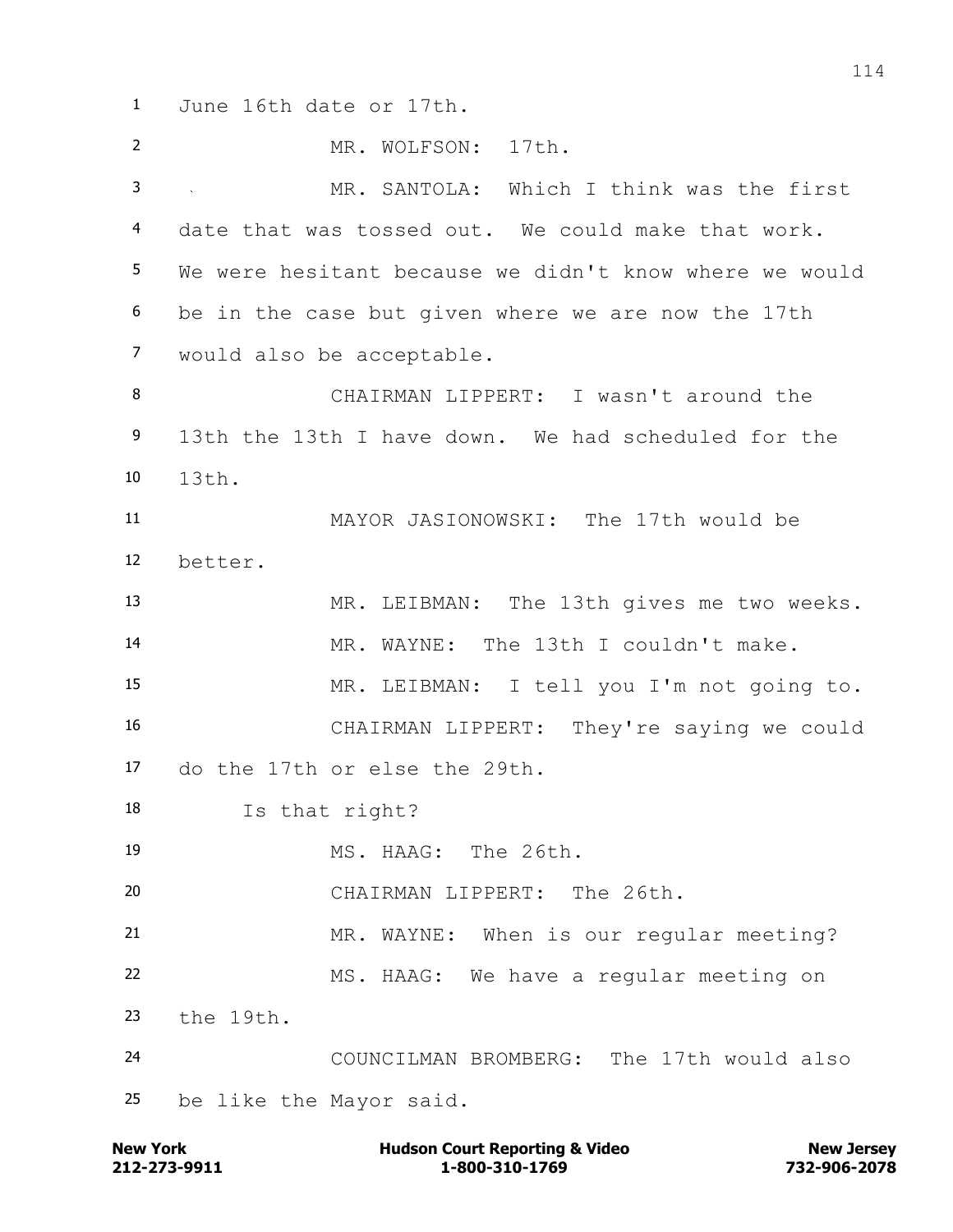CHAIRMAN LIPPERT: What do we have on the 19th? MS. HAAG: The 19th is our regular meeting. We have three applications. MR. LEIBMAN: I don't want to be unreasonable but I want 30 days to write the resolution. The law gives me 45. I think faster, I'll tell you. Do it on the 19th. MR. SANTOLA: Would that be from the vote, Mr. Leibman? MR. LEIBMAN: I want to give you a date that you know you're going to come here and get a signed resolution. So I'll start working on it as soon as I can but I want to get the transcript from tonight's meeting. MS. HAAG: The last one as well. We don't have May 15th. MR. LEIBMAN: Can we do the 26th, June 26th vote on the resolution? MR. PUCCIO: I have a problem. MR. LEIBMAN: I don't want to do that, are you guys have done that whole week. MR. PUCCIO: No. MAYOR JASIONOWSKI: The 22nd. MR. LEIBMAN: You know, put it on for the

**212-273-9911 1-800-310-1769 732-906-2078 New York Communist Court Reporting & Video New Jersey Rew Jersey**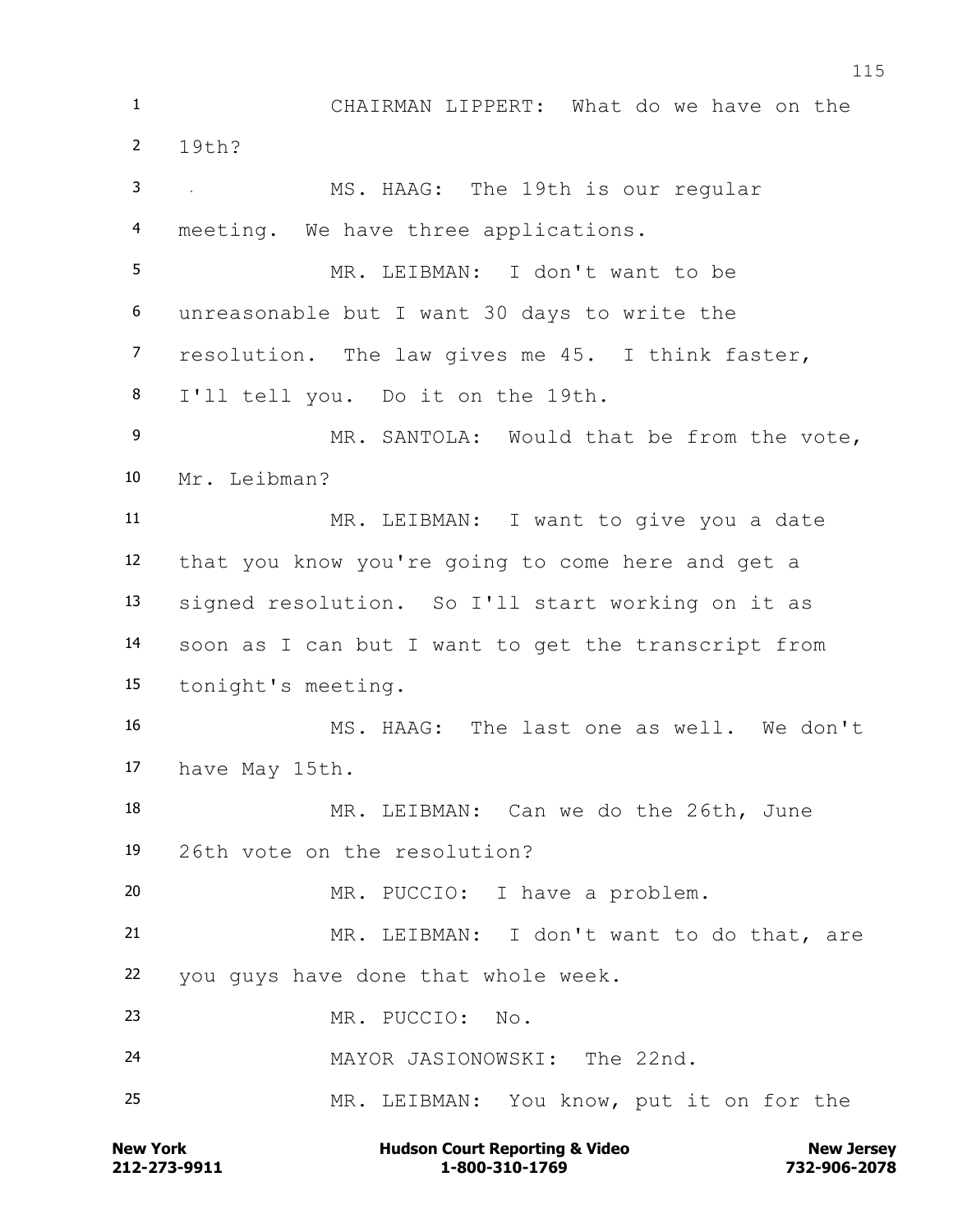19th and I'll try and get it done. If I can't, I'll alert everybody and we'll do. MS. HAAG: So the 19th at our regular meeting? MR. LEIBMAN: Yeah. COUNCILMAN BROMBERG: We do have the one 7 meeting in the month of June, June 19th, regular meeting, three applications plus this. 9 MS. HAAG: Right. COUNCILMAN BROMBERG: Okay. CHAIRMAN LIPPERT: We'll do what we can do. MR. SANTOLA: We certainly appreciate that, Mr. Chairman. MR. WOLFSON: Just so I'm clear, is the idea that there would be a motion authorizing Mr. Leibman to draft that resolution of approval? 18 MR. LEIBMAN: That's my suggestion. CHAIRMAN LIPPERT: Is that the consensus of the Board? We're okay with that? MR. LEIBMAN: Somebody should make a motion directing me to prepare a resolution of approval for the variances discussed and all the conditions discussed over the course of the hearing. And then I will prepare that for consideration

**212-273-9911 1-800-310-1769 732-906-2078 New York Communist Court Reporting & Video New Jersey Rew Jersey**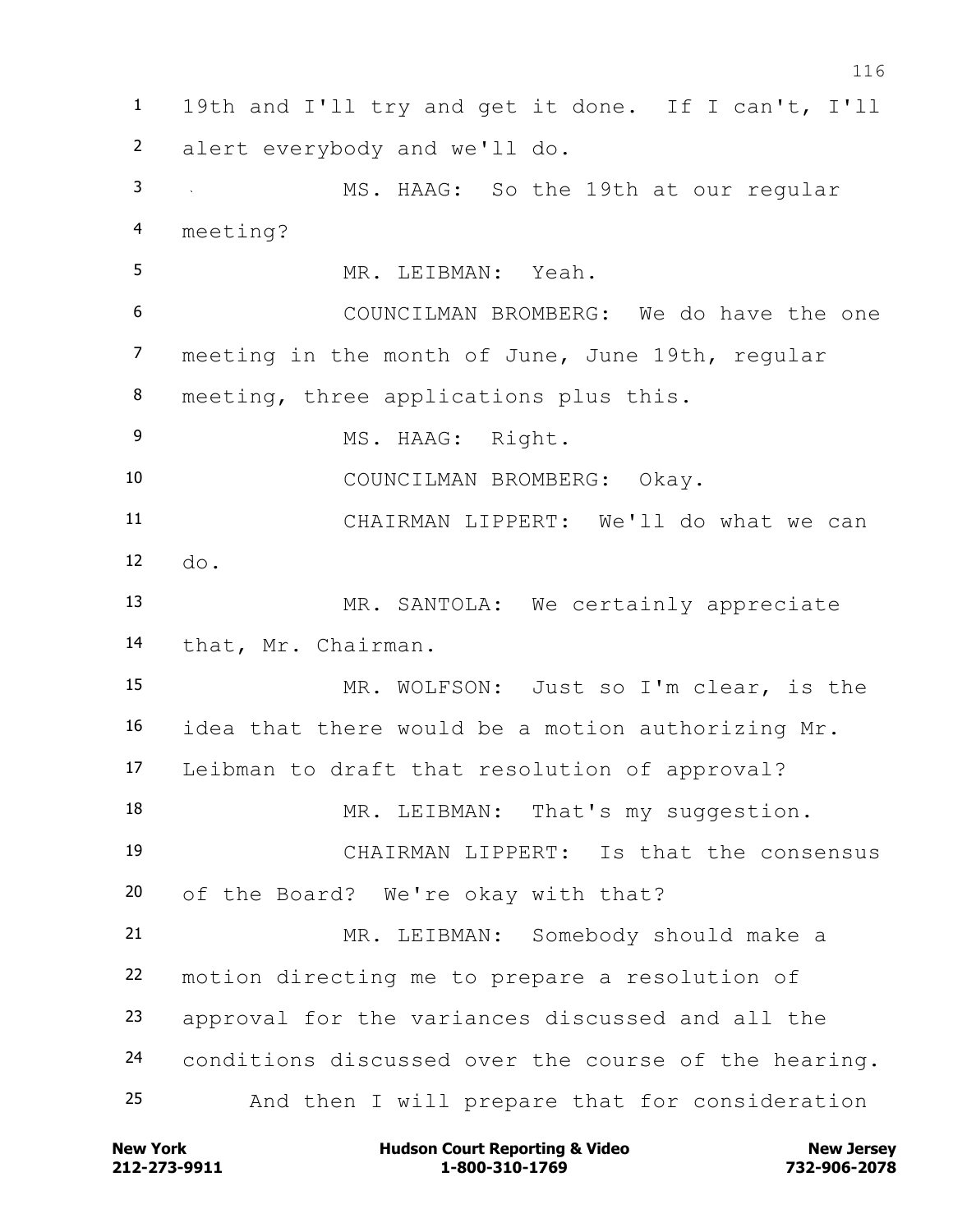at the June 19th meeting.

 CHAIRMAN LIPPERT: It doesn't mean we're bound to vote that way. I just want to be clear about that.

 MR. LEIBMAN: No. You could look at that resolution and say this is wrong, that's wrong, the other thing is wrong. You could say I don't like it, I'm voting against the application.

 CHAIRMAN LIPPERT: I'll make that motion. Is there a second?

 MR. WAYNE: I'll second it. But can we vote on each variance?

 MR. LEIBMAN: I can set it up so that you can vote individually.

MR. WAYNE: Yeah.

 CHAIRMAN LIPPERT: I think, actually, that's a good idea.

So we have a motion and a second.

Could we have roll call, please?

MS. KOKOWSKI: Mr. Lippert.

CHAIRMAN LIPPERT: Yes.

22 MS. KOKOWSKI: Mr. Lowe.

MR. LOWE: Yes.

MS. KOKOWSKI: Councilman Bromberg.

COUNCILMAN BROMBERG: Yes.

**212-273-9911 1-800-310-1769 732-906-2078 New York Communist Court Reporting & Video New Jersey Rew Jersey**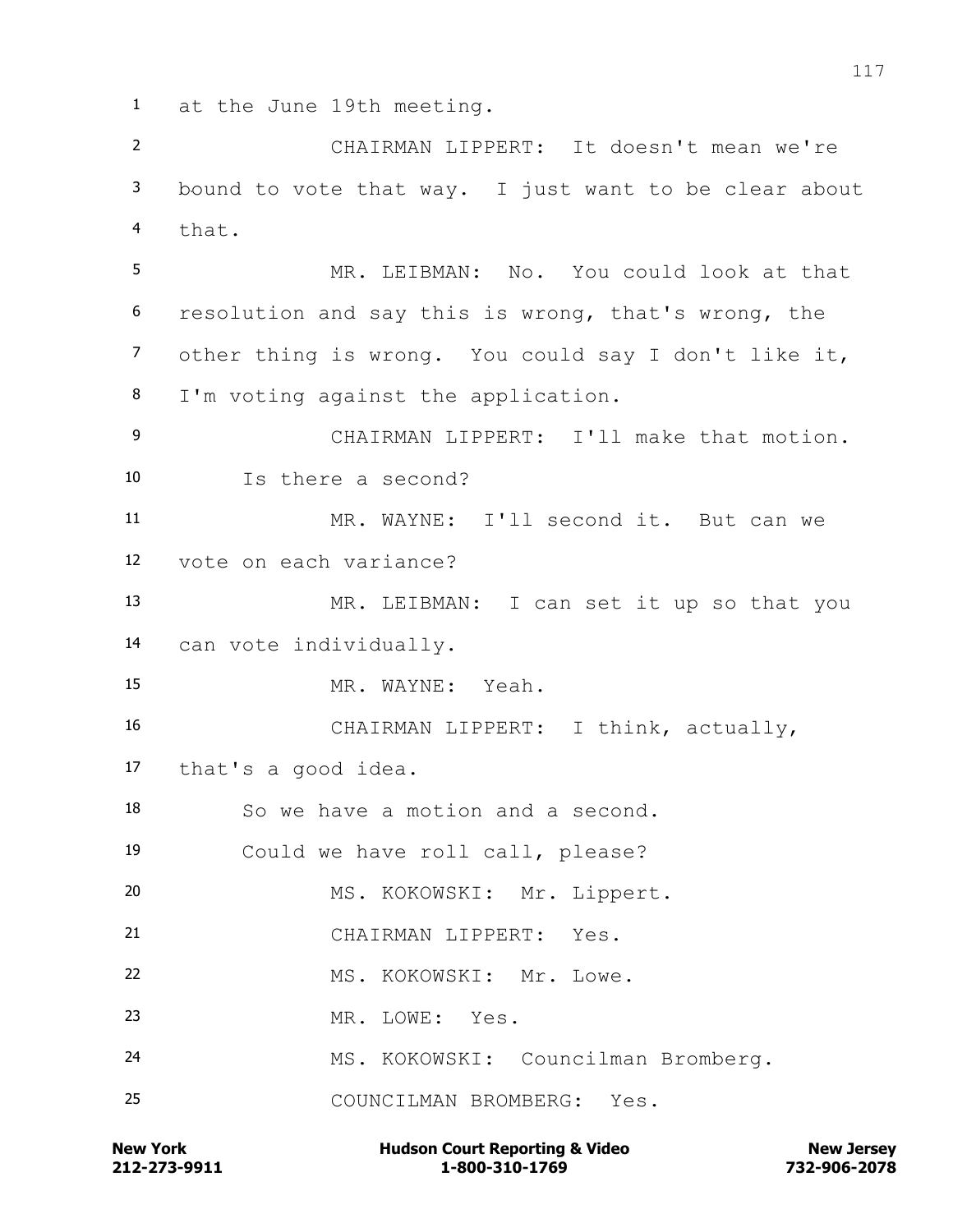| $\mathbf{1}$   | MS. KOKOWSKI: Mayor Jasionowski.                  |
|----------------|---------------------------------------------------|
| $\overline{2}$ | MAYOR JASIONOWSKI: Yes.                           |
| 3              | MS. KOKOWSKI: Mr. Fortsch.<br>$\sim 10^{-11}$     |
| $\overline{4}$ | VICE CHAIRMAN FORTSCH: Yes.                       |
| 5              | MS. KOKOWSKI: Mr. Wayne.                          |
| 6              | MR. WAYNE: Yes.                                   |
| $\overline{7}$ | MS. KOKOWSKI: Mr. Puccio.                         |
| 8              | MR. PUCCIO: Yes.                                  |
| 9              | MS. KOKOWSKI: The motion carries.                 |
| 10             | CHAIRMAN LIPPERT: Is there anything else          |
| 11             | we got to do? I got to sign a few things for you. |
| 12             | MR. WOLFSON: Thank you very much.                 |
| 13             | MR. VAN ECK: And thank you.                       |
| 14             | MR. WOLFSON: I appreciate it.                     |
| 15             | CHAIRMAN LIPPERT: I'll make a motion to           |
| 16             | adjourn.                                          |
| 17             | Is there a second.                                |
| 18             | (The hearing adjourns 10:02 p.m.)                 |
| 19             |                                                   |
| 20             |                                                   |
| 21             |                                                   |
| 22             |                                                   |
| 23             |                                                   |
| 24             |                                                   |
| 25             |                                                   |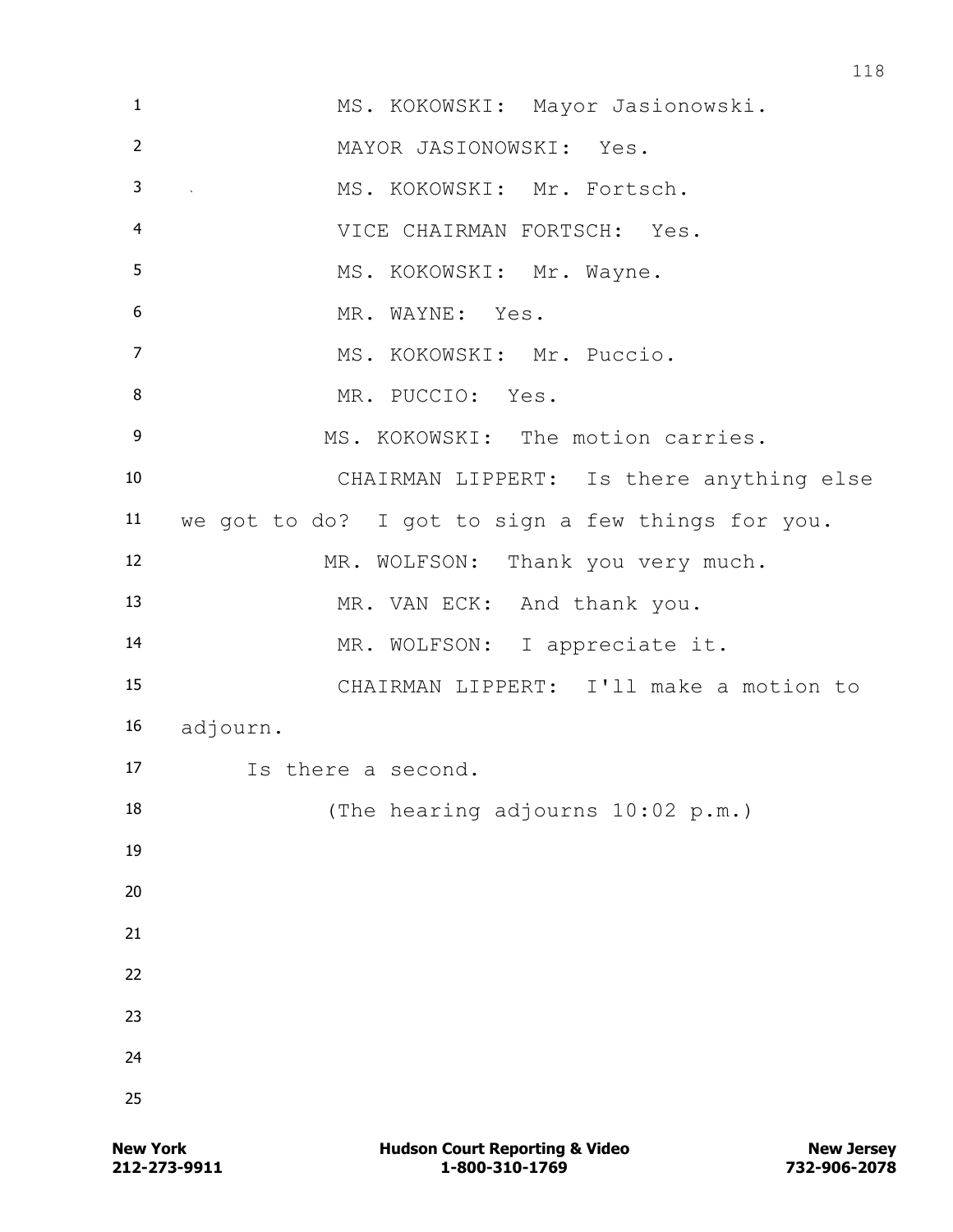| $\mathbf{1}$   | CERTIFICATE                                            |
|----------------|--------------------------------------------------------|
| $\overline{2}$ | I CERTIFY that the foregoing is a true and             |
| 3              | accurate transcript of the testimony and proceedings   |
| $\overline{4}$ | as reported stenographically by me at the time, place  |
| 5              | and on the date herein before set forth.               |
| 6              | I DO FURTHER CERTIFY that I am neither a               |
| $\overline{7}$ | relative nor employee nor attorney or counsel of any   |
| 8              | of the parties to this action, and that I am neither a |
| 9              | relative nor employee of such attorney or counsel, and |
| 10             | that I am not financially interested in this action.   |
| 11             |                                                        |
| 12             |                                                        |
| 13             |                                                        |
| 14             |                                                        |
| 15             |                                                        |
| 16             |                                                        |
| 17             |                                                        |
|                | DONNA LYNN J. ARNOLD, C.C.R.                           |
| 18             | LICENSE NO. XI00991                                    |
| 19             | MY COMMISSION EXPIRES 08/04/19                         |
| 20             |                                                        |
| 21             |                                                        |
| 22             |                                                        |
| 23             |                                                        |
| 24             |                                                        |
| 25             |                                                        |
|                |                                                        |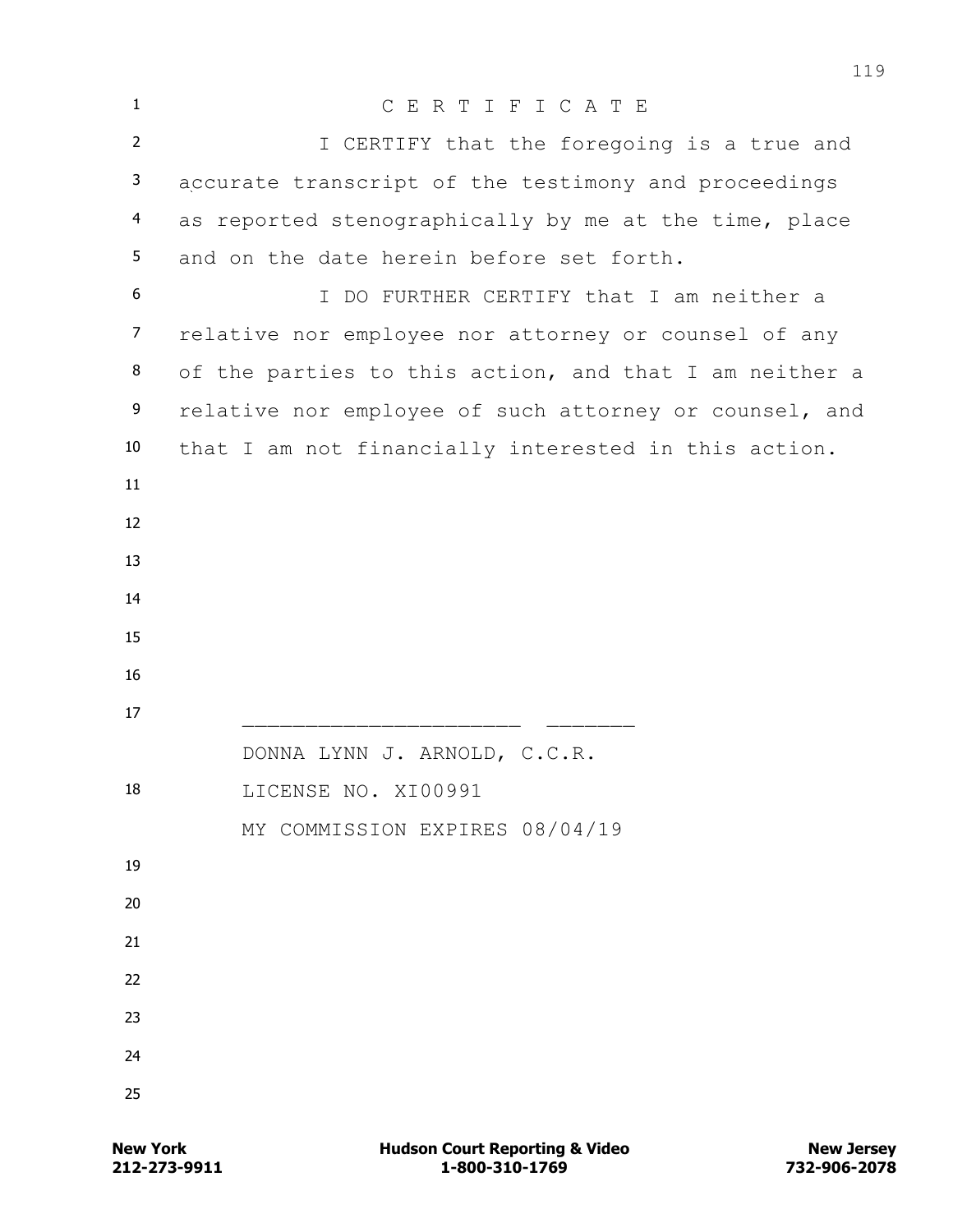| A                            | 114:7               | 55:7           | $5:18$ 13:7             | 7:10,16        |
|------------------------------|---------------------|----------------|-------------------------|----------------|
| $A-319:14,16$                | accepted            | accurate       | 13:10 15:5              | 8:1,4,6,10     |
| 21:21                        | 14:13,16            | 119:3          | 33:648:9                | 8:11,15        |
| 30:13                        | 14:16               | accused        | 54:17,18                | 13:22          |
|                              | access 19:5         | 38:12          | 79:24                   | $15:23$ $16:7$ |
| 34:12                        | 21:20,21            | achieve $41:6$ | 91:15                   | 16:10,12       |
| 35:14<br>36:23               | 21:25               | achieved       | addressed               | $16:25$ $17:8$ |
|                              | 30:21 42:9          | 92:4           | 47:10                   | $31:3$ $32:12$ |
| 40:22,23<br>$A - 552:18$     | 42:12 49:9          | achieving      | 55:23                   | $37:5$ 38:20   |
| $A - 752:18$                 | 49:12               | 26:2           | 57:15,17                | $40:12$ 78:7   |
|                              | 75:20               | acknowle       | $57:19$ $91:8$          | 80:20          |
| $A(1)$ 6:9,10<br>$6:12$ 11:6 | accessory           | 17:10          | 110:6                   | 81:15          |
| 26:11                        | 9:6,25              | acre 98:19     | 111:20                  | 83:14,16       |
| 39:19                        | $10:3$ 11:7         | 98:24          | 112:5                   | 83:21 92:8     |
| 89:11                        | 11:11,15            | acreage        | adequacy                | $92:13$ $93:2$ |
| 98:19                        | 14:22 15:1          | 104:19         | 57:8                    | 93:7,12        |
| abated $58:9$                | $17:18$ 20:2        | acres 31:23    | adequate                | 94:8,10,14     |
|                              | 20:526:5            | Act $3:8$      | 31:15                   | 94:22          |
| ability16:9<br>87:5          | 26:18 27:6          | action 119:8   | 33:22 37:1              | 103:12,13      |
| able20:7                     | 27:17,23            | 119:10         | adjacent                | age 99:20      |
| 22:18                        | 28:9 29:8           | active 29:14   | 19:5                    | agenda $12:13$ |
| 38:12                        | 29:10,12            | 81:22          | adjourn                 | aqo 54:24      |
| 51:12                        | 29:21 30:5          | 82:13          | 118:16                  | 55:10          |
| 54:25                        | 30:6,7              | activities     | adjourns                | 110:4          |
| 66:14                        | $34:9$ 35:6         | 46:16          | 118:18                  | agree $76:12$  |
| 86:23 87:1                   | 44:2,12             | 47:25          | adjudicated             | 77:20,24       |
| 87:8 91:22                   | 45:6 46:13          | actual19:21    | 17:2                    | 86:19          |
| 94:2                         | 51:21,25            | 53:11          | adjusted                | 107:19         |
| absence $4:21$               | 68:18 69:1          | 88:23          | 39:5                    | agreed $83:6$  |
| 18:5                         | 70:21 71:1          | Adam $52:10$   | adjustment              | 94:6           |
| absent $1:10$                | 71:22 72:7          | Adamo $1:10$   | 16:9,14                 | 111:23         |
| 1:13                         | 72:16,19            | $3:18$ 84:11   | 80:17,25                | agreement      |
| absolutely                   | 73:2,5,8            | add11:23       | ADMINIST                | 15:25 81:2     |
| 36:15                        | 73:14               | 51:3 81:7      | 1:15                    | 81:14          |
| 38:25 39:6                   | 74:13 75:8          | 102:12         | adopted $6:21$          | 100:23         |
| $39:16$ 40:3                 | $78:2$ , 15         | addition       | 10:19                   | 112:17         |
| 41:11                        | 79:12,14            | 9:17,25        | advanced                | air 31:16      |
| 68:14,15                     | 79:16               | $14:6$ 15:16   | 18:9                    | $33:22$ $37:1$ |
| 73:6 81:10                   | 85:22 86:9          | 16:129:12      | advertised              | 69:10          |
| 81:18                        | 87:5,21             | $37:4$ 40:14   | 3:11                    | 71:11          |
| 86:25                        | accommodate         | 59:5 88:25     | advertising             | alert $116:2$  |
| 87:18 89:7                   | 18:23               | 89:12          | 23:2                    | Alexander      |
| absurdly                     | 63:15,16            | additional     | advised $4:18$          | 52:10,15       |
| 113:7                        | 86:2                | 14:25          | 4:18                    | 60:4           |
| abundance                    | accompany           | 16:1020:4      | affirm13:2              | alleged        |
| $15:4$ 28:15                 | 93:2                | 88:6,7,18      | $\texttt{afford} 96:14$ | 40:24          |
| 28:20,22                     | $\texttt{accompli}$ | 95:8           | Affordab                | allow23:7      |
| 29:6 30:11                   | 26:2 51:17          | addition       | 8:3                     | 24:9           |
| 34:8 37:10                   | 90:2                | $15:2$ 30:7    | affordable              | allowable      |
| acceptable                   | accumula            | address 5:16   | $6:24$ 7:7              | 55:4           |
|                              |                     |                |                         |                |

New York 212-273-9911 Hudson Court Reporting & Video<br>1-800-310-1769

New Jersey 732-906-2078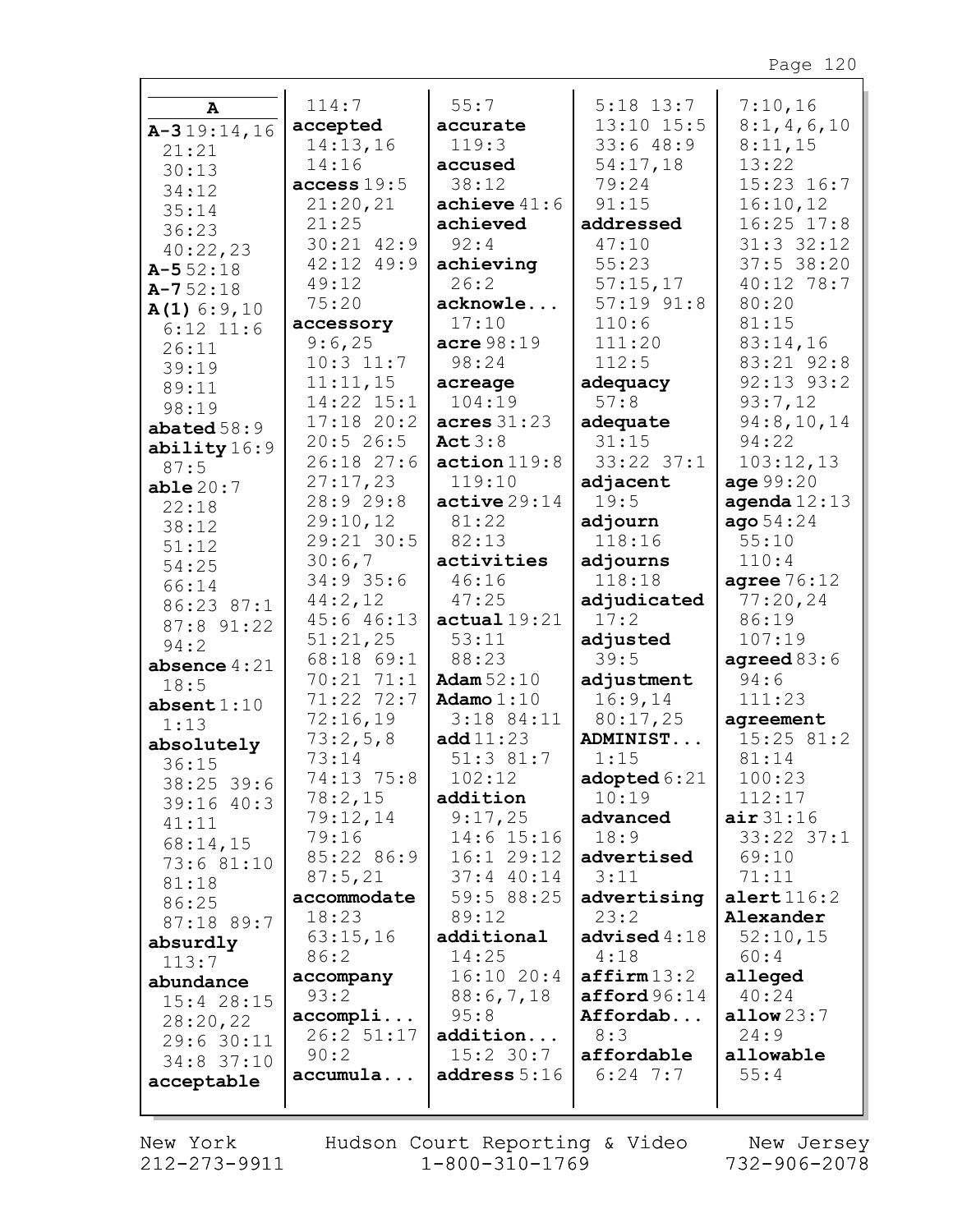| allowance           | 64:21                   | 11:19,23               | 112:21              | 98:1,6                      |
|---------------------|-------------------------|------------------------|---------------------|-----------------------------|
| $53:25$ 54:5        | answers $60:8$          | 85:14,15               | 116:17,23           | 102:25                      |
| 55:14,17            | anticipate              | 113:2                  | approved            | 103:17                      |
| 56:10               | 49:6                    | applicants             | 11:12               | 109:16                      |
| allowed $55:5$      | anybody $49:7$<br>54:11 | 14:11 94:9             | 34:14<br>72:14 75:8 | areas $29:18$<br>34:6 39:16 |
| 74:14 87:5<br>87:16 | 85:11 90:9              | application<br>4:226:5 |                     |                             |
|                     | 104:9                   | $8:19$ 11:10           | approves<br>95:15   | 39:17,24<br>59:3 65:10      |
| allowing<br>72:18   |                         | $12:7$ $15:17$         | approxim            | 96:22                       |
| 92:24               | anymore<br>10:17        | $15:21$ $16:2$         | 60:6                | arque $18:1$                |
| 98:14               | 50:11                   | $16:6$ $17:11$         | April $12:12$       | 82:10                       |
| allows $25:14$      | anyways                 | 18:2 21:17             | $12:12$ $14:1$      | argument                    |
| 27:5,19             | 10:18                   | 29:5 76:21             | $60:3$ 90:21        | 24:21                       |
| 51:12 73:7          | apart 52:8              | 83:24 90:2             | arches $69:9$       | $31:18$ $32:2$              |
| 75:23               | apologies               | 117:8                  | architect           | $32:9$ 36:3                 |
| alternative         | $12:4$ 64:25            | applicat               | 38:22               | 41:4 73:24                  |
| 18:13 26:1          | apologize               | $20:1$ 115:4           | 94:16               | 73:24 74:3                  |
| 27:12,14            | 38:15                   | 116:8                  | 108:16              | 76:25                       |
| 27:1986:8           | 49:15                   | applies $26:9$         | architect's         | 79:19                       |
| alternat            | 64:21                   | $31:9$ $32:19$         | 108:9               | <b>ARNOLD</b>               |
| 93:15               | $append124:22$          | apply71:14             | architec            | 119:17                      |
| 103:7               | 24:24                   | 86:22                  | 22:23               | art48:5                     |
| aluminum            | 64:19 65:1              | applying               | 25:12               | Arzberger                   |
| 25:5,6,8            | appearance              | 113:4                  | architec            | 12:17                       |
| 25:21               | 65:20,25                | appointed              | 21:2                | aside $40:10$               |
| 53:17               | 86:10                   | 14:7                   | architec            | asked $45:13$               |
| amending            | appearing               | appreciate             | 108:19              | 52:9,14                     |
| 92:21               | 14:11                   | 35:3                   | area 9:20, 21       | 53:1 54:23                  |
| amenities           | appears $8:1$           | 116:13                 | $9:24$ 14:14        | 55:9                        |
| $7:19$ 26:24        | 70:13                   | 118:14                 | 14:17               | asking $18:24$              |
| amount $92:24$      | applicable              | appreciated            | 19:21 21:3          | 30:10 40:7                  |
| 97:20               | 27:986:18               | 113:8                  | $21:14$ 23:5        | 43:24                       |
| analysis            | $91:4$ $95:22$          | appropriate            | 23:824:9            | 55:15                       |
| 108:14              | applicant               | $11:2$ $22:17$         | 24:19               | 79:19                       |
| and/or              | 1:204:20                | $22:19$ $23:8$         | 25:24 26:5          | 103:10                      |
| 105:11              | $7:12$ $8:21$           | 30:4,8                 | 32:20,24            | aspects $91:9$              |
| answer $33:7$       | $9:20$ 23:23            | 34:19                  | 33:25               | 91:10                       |
| 33:15,17            | $35:20$ 59:2            | 54:21                  | 39:11,14            | asphalt                     |
| 38:17               | 62:16                   | 65:23                  | 39:15 41:5          | 76:14                       |
| $52:15$ $53:8$      | 86:22 91:7              | 67:10                  | $50:18$ 58:2        | assertion                   |
| $55:10$ $57:1$      | 91:12                   | appropri               | 59:8 61:19          | 43:16                       |
| 60:2,2              | 93:11 94:5              | 18:3 21:24             | 63:21               | assigned                    |
| $61:14$ $62:1$      | $95:4$ 103:8            | 24:7,7                 | 66:16               | 16:11                       |
| 63:24               | 103:25                  | $75:17$ $77:5$         | 67:12               | Associate                   |
| 72:22               | 105:5                   | approval               | 71:12               | 14:4                        |
| 113:16              | 107:25                  | 11:10,13               | 76:14 77:9          | associated                  |
| answered            | 112:1                   | 72:15                  | 77:10,13            | $6:4$ 7:20                  |
| $52:10$ $53:1$      | 113:12,18               | 91:13                  | 83:21 94:7          | 8:18,24                     |
| answering           | applicant's             | 92:22                  | 96:15,19            | 9:3                         |
| 33:10               | $5:3$ 10:8              | 110:9                  | 97:3,7,10           | Association                 |
|                     |                         |                        |                     |                             |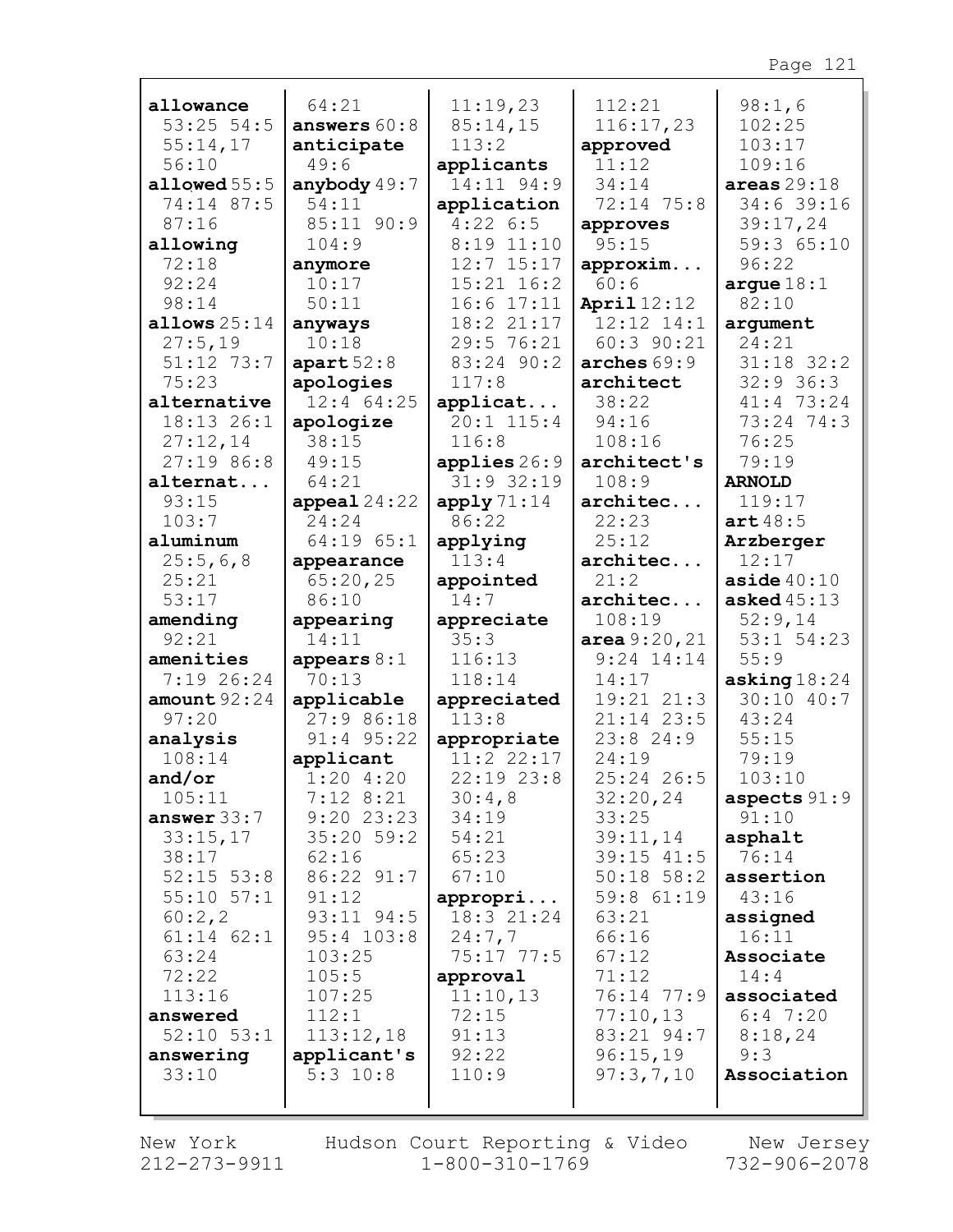| $1:24$ 90:18      | 34:14                 | $8:22$ 9:14    | 114:12                       | 85:8,10,14     |
|-------------------|-----------------------|----------------|------------------------------|----------------|
| assuming          | 36:23                 | 10:7,12        | beyond $56:24$               | 86:14          |
| 41:1              | 47:24                 | $11:8$ 15:14   | big27:1                      | 88:11          |
| Atlantic          | 48:23                 | 25:4 26:11     | 52:4 59:18                   | 89:19          |
| 14:9              | 49:17                 | 29:1 32:16     | 63:18                        | $90:24$ $91:6$ |
| attending         | $64:22$ $65:6$        | 38:25          | 97:11                        | 95:11,15       |
| 91:18             | 65:16,16              | 63:20          | 109:6                        | 103:9          |
| attention         | 75:9 84:4             | $65:11$ $67:2$ | 110:3                        | 106:6,18       |
| 57:14             | 85:20                 | 68:25 72:7     | bike $35:25$                 | 106:24         |
| attorney          | background            | 72:13          | 36:2,6,8                     | 110:7,8,12     |
| $1:14$ 4:19       | $6:3$ 13:14           | 77:16 83:7     | 36:13,23                     | 111:2,8,16     |
| $5:4$ 119:7       | bad108:5,5            | 86:14          | 37:3 40:25                   | 112:11         |
| 119:9             | <b>balance</b> $24:3$ | 88:25          | $\text{Birch} 2:11$          | 116:20         |
| attorneys         | 80:21 93:7            | 100:9          | 2:2064:17                    | Board's $5:6$  |
| 1:20,24           | 93:21                 | 106:24         | 107:13                       | 57:7           |
| 82:17             | ball106:2             | 107:20         |                              | boards $6:18$  |
| attractive        | <b>Bank</b> 13:11     | believing      | Bishop $15:19$<br>bit8:926:7 | 13:20,21       |
| 23:2,14           |                       | 27:25          | 28:23                        | 14:12          |
| 24:8 25:23        | banquette<br>26:22    | benefit        | 30:15                        | boggling       |
|                   | $27:23$ 87:7          |                | 104:4                        | 69:22          |
| <b>Auth</b> 100:7 |                       | 23:13,25       |                              |                |
| Authority         | bar 50:22             | 46:18          | 107:3                        | book $50:23$   |
| 14:8              | based $54:5$          | 89:25          | Block 1:4                    | 69:23          |
| authorize         | 55:18,19              | benefits       | 6:766:11                     | bootstrap      |
| 113:11            | basically             | 24:3 92:25     | blocking                     | 39:9           |
| authorizing       | $7:3$ 36:22           | benign $78:25$ | 93:23                        | Borough $3:12$ |
|                   |                       |                |                              |                |
| 116:16            | 78:2 92:15            | Bergen $1:2$   | blows $79:4$                 | 113:8          |
| available         | basin 19:7            | 42:10          | board $1:1,14$               | bottom 19:17   |
| 82:9              | 21:21 44:1            | berm $60:15$   | 1:15,16                      | 52:21          |
| 105:10            | 44:3, 4, 12           | 60:15,18       | $2:6$ 3:3                    | bound $117:3$  |
| 113:18,25         | 44:13,19              | 60:24,25       | 5:226:16                     | boundary       |
| Avenue $2:9$      | 44:22                 | 61:3,9,13      | 6:16,17                      | 42:22          |
| $2:22$ 35:22      | $54:15$ $55:7$        | $61:18$ $62:4$ | 10:13,14                     | break $21:19$  |
| 60:14             | 55:13                 | 62:4,17        | $10:16$ $11:8$               | 82:20 84:2     |
| 64:19 65:4        | 56:14,22              | 63:2,3,10      | $11:25$ $13:9$               | breakdown      |
| 65:10,21          | 58:3 75:21            | 63:12,19       | 14:20,23                     | $40:9$ $45:14$ |
| 66:1, 6, 9        | <b>basins</b> $55:7$  | 109:10         | 15:2,22                      | 55:25          |
| 94:17             | 58:4 59:18            | berms $41:15$  | $16:17$ 18:6                 | breaking       |
| 109:1             | 79:7                  | 62:9           | 18:15                        | 94:14          |
| avoid $83:13$     | <b>basis</b> $33:5$   | best21:2       | $19:25$ $22:1$               | brick 23:2     |
| 93:12             | 41:956:1              | better $18:13$ | $22:24$ $23:5$               | 25:2,7,8       |
| aware $65:2$      | bear $98:8$           | 25:25          | $25:24$ $27:4$               | 53:1760:6      |
| 74:9 76:4         | beautiful             | 27:11,15       | $27:10$ 28:5                 | brief 13:13    |
| 76:6,8,10         | 36:13,13              | $27:19$ 38:2   | 29:24                        | Bright $14:9$  |
|                   | becoming              | 38:948:9       | 31:11,14                     | brighter       |
| $\mathbf{B}$      | 73:24                 | $51:11$ 86:7   | 33:21 34:6                   | 95:1           |
| B1:82::23         | bedroom 7:24          | 86:10 88:8     | 34:17                        | bring $86:8$   |
| $7:5$ 9:11        | 8:2,5                 | 94:17          | 44:17 46:5                   | 91:22          |
| 17:16,20          | behalf $14:11$        | 102:23         | 48:8 72:18                   | 113:5          |
| 62:12             | 90:17                 | 103:14         | $73:1$ $77:3$                | bringing       |
| back $30:12$      | belice 8:17           | 104:25         | 77:5,9,11                    | 46:16          |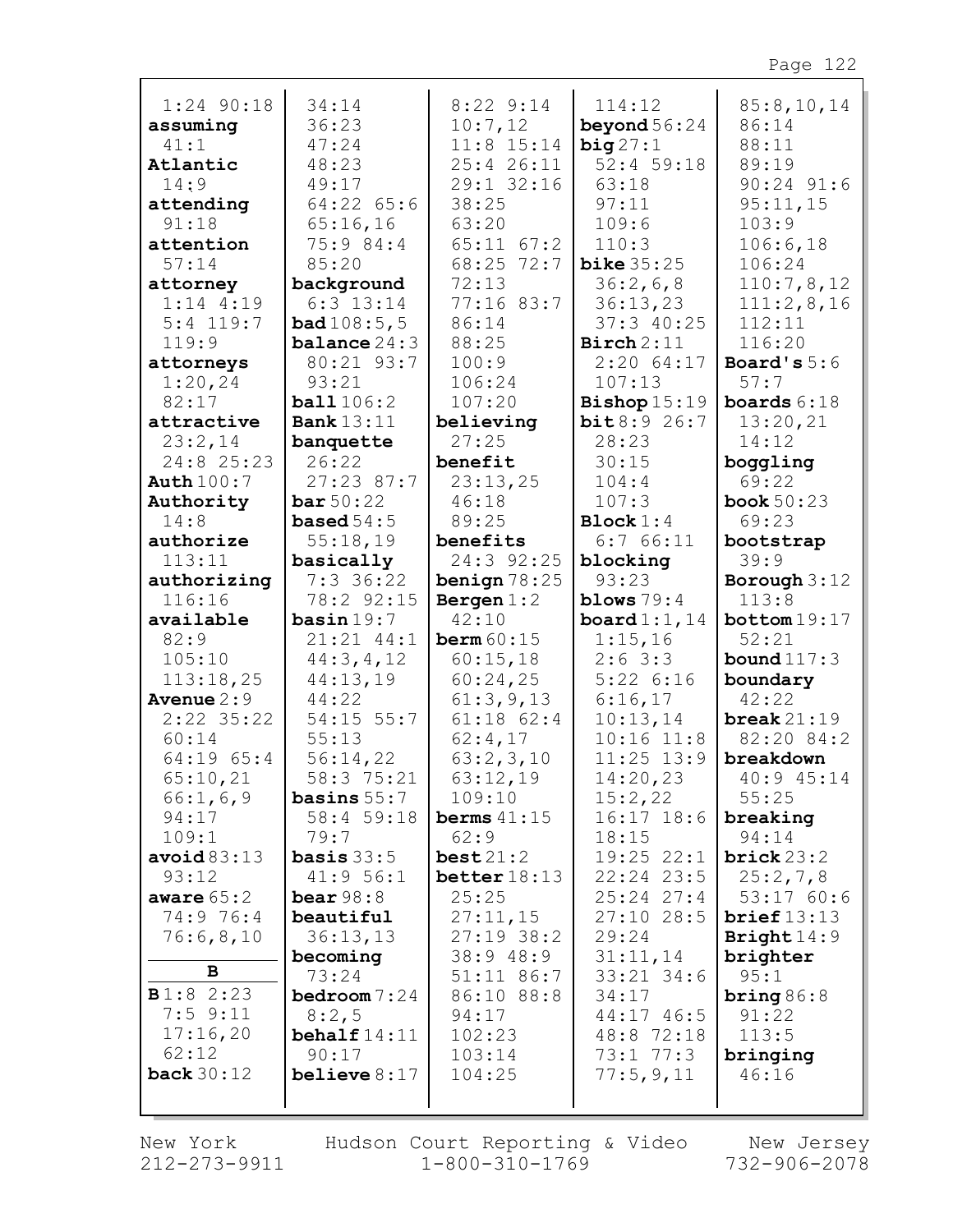|                           | 17:18,19       |                       |                           |                         |
|---------------------------|----------------|-----------------------|---------------------------|-------------------------|
| Bromberg<br>$1:11$ $3:19$ | 17:20          | 47:3,16,22<br>48:1,25 | C(2) 8:21<br>$10:6$ 17:24 | 109:24<br>cares $97:16$ |
| $3:20$ 84:12              | 18:11,19       | 50:11,17              | 18:3,7,15                 | caretaker               |
| 84:13                     | 19:9,20,22     | 51:4,21,25            | 22:1,13                   | 26:25                   |
| 111:7                     | 20:7,13,15     | 62:18                 | 25:25                     | $27:23$ 87:8            |
| 114:24                    | 20:15,18       | 70:20,21              | $27:10$ 28:6              | Caroline 2:3            |
| 116:6,10                  | 20:19,25       | 71:1, 13, 23          | 29:25                     | 5:17,20                 |
| 117:24,25                 | 21:16 26:5     | $71:25$ 72:7          | 31:15,25                  | 85:16                   |
| brook $62:14$             | 27:12,13       | 74:4,7                | 31:25                     | carried                 |
| 104:1,10                  | 29:8 30:13     | 75:14,17              | 36:20,25                  | 12:13                   |
| 104:10,16                 | 30:17,24       | 75:25 76:2            | C.C.R119:17               | carries                 |
| 108:7                     | 32:18 34:9     | 78:15                 | cabana $86:20$            | 118:9                   |
| brought                   | 34:11,13       | 85:22,25              | calculated                | cars $50:3$             |
| 57:14                     | 34:15,20       | 85:25 86:9            | 33:3                      | 101:25                  |
| 110:10                    | 34:23 35:6     | 104:21                | calculation               | 109:9                   |
| brunt $98:8$              | 35:7,7,14      | build8:8              | 68:18                     | case $15:16$            |
| buffer20:23               | $35:15$ 37:6   | 24:16 53:6            | 70:25                     | 18:15                   |
| 20:23                     | 38:20 39:3     | 55:19                 | 71:20                     | 76:18,19                |
| 32:25                     | 47:12,21       | 67:25                 | calculat                  | 83:11 89:7              |
| 35:21,23                  | 60:19          | 73:10,11              | 45:22                     | 91:22                   |
| $35:25$ 36:1              | 62:11,12       | 73:15,18              | 57:18,18                  | 95:14                   |
| 36:4,5,9                  | $62:12$ $63:2$ | 76:5 81:8             | 108:3                     | 114:6                   |
| 36:11,19                  | 63:5,22        | 81:13                 | cal13:13                  | Casino $14:8$           |
| $36:22$ $37:2$            | 65:6,17        | 97:16                 | 7:4,6                     | $\texttt{catch} 59:18$  |
| $37:4$ 39:23              | 66:19          | 109:10                | 12:23                     | 79:7                    |
| 40:15,18                  | 68:21,21       | bulk 8:20             | 28:20 45:4                | category                |
| 40:22,24                  | 69:7,7         | 11:4,5                | 84:6                      | 28:12 37:8              |
| 41:5,7,14                 | 71:4,7         | 17:931:3              | 102:24                    | 38:16                   |
| 41:22,22                  | 74:5, 16, 18   | 65:14                 | 117:19                    | catering                |
| 41:23                     | 74:21          | burden $8:22$         | called $6:9$              | 26:22                   |
| 66:1667:5                 | 75:22,24       | 92:9                  | 8:2,17                    | caused $49:21$          |
| 94:6,7                    | 86:24 94:8     | business              | 16:8 23:21                | caution $15:4$          |
| buffering                 | 94:10,14       | 13:7,10               | 80:7,18                   | 28:15,21                |
| $11:5$ 25:14              | 94:22 95:6     | 14:10                 | 98:20                     | 28:23 29:6              |
| 25:15,16                  | 95:8,9         | 47:15                 | calling $7:8$             | 30:11 34:9              |
| $25:18$ 34:1              | 101:12,14      | 48:12,16              | 7:17                      | 37:11                   |
| 34:2,4,5                  | 101:17,21      | buys $96:12$          | 103:16                    | cave $26:14$            |
| buffers                   | 101:22,23      |                       | calls $89:12$             | <b>Cedar</b> 105:22     |
| 41:13                     | 102:11,22      | C                     | campaigning               | 106:3,15                |
| build27:7                 | buildings      | $c1:17$ 7:5,7         | 100:16                    | center $1:6$            |
| 74:1 92:23                | $7:21$ 10:3    | $7:17$ 13:9           | Canada $104:7$            | 19:11,20                |
| builders'                 | $17:14$ $19:1$ | $31:16$ 32:5          | 104:8                     | 22:18                   |
| 93:9                      | 19:18,23       | 32:6,6                | Candyman                  | 30:18,19                |
| building                  | 20:321:8       | 33:21                 | 97:6                      | 46:21 65:5              |
| 7:13,16,18                | 21:22          | 64:16                 | captured                  | 96:20                   |
| 9:7,11                    | 27:1728:1      | 107:12                | 110:11                    | 102:12                  |
| $10:2$ $12:18$            | 28:10          | 119:1,1<br>$C-18:21$  | car12:4                   | certain 9:23            |
| 12:19                     | 29:10,13       | C(1) 10:5             | 62:6                      | $52:25$ 78:5            |
| $14:22$ $15:1$            | $30:8$ 31:13   | $31:19$ $32:2$        | care 65:13                | certainly               |
| 17:15,16                  | 46:7, 13, 25   |                       | 66:16,19                  | $6:1$ 18:10             |
|                           |                |                       |                           |                         |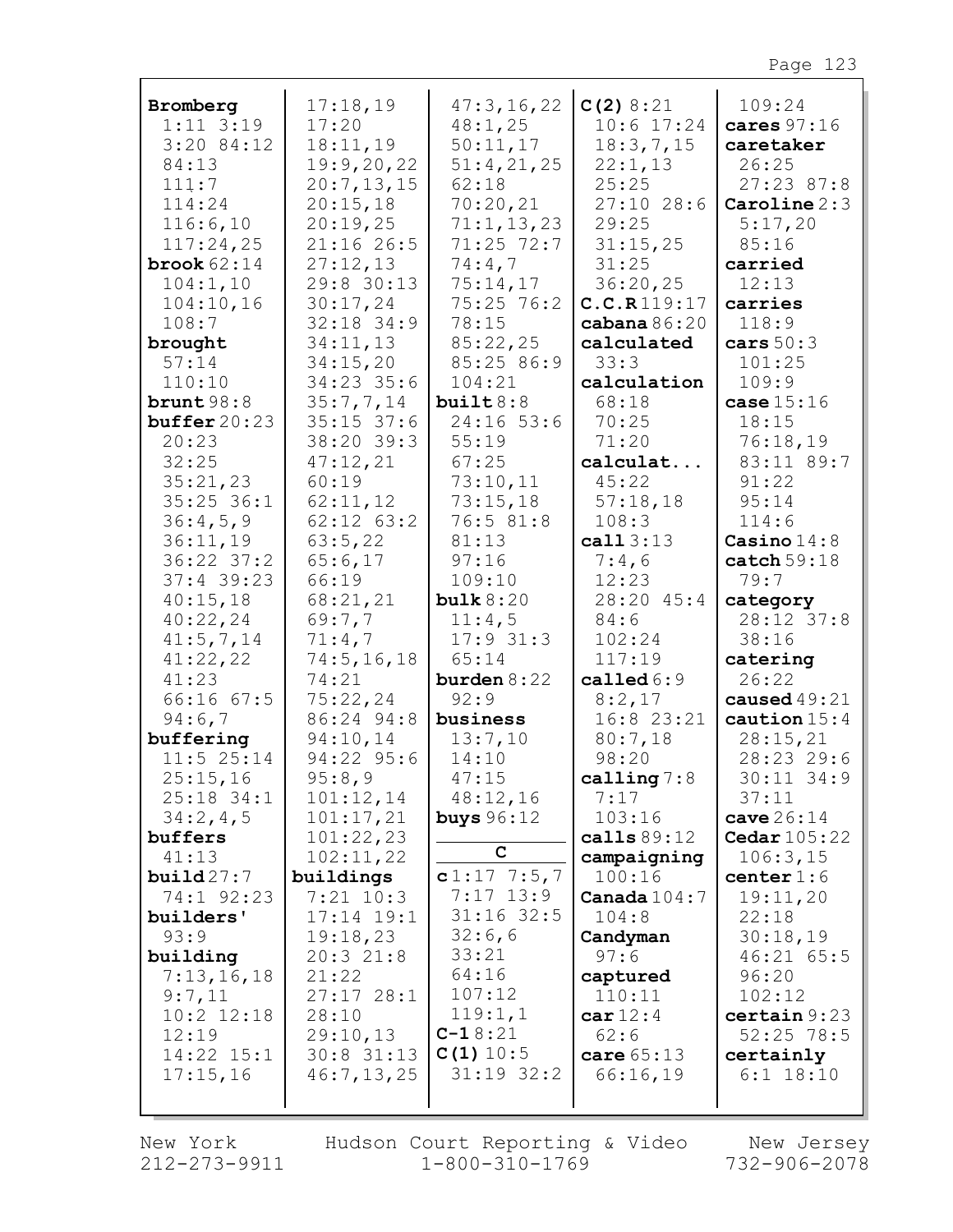| 21:2,13                        | 56:23                  | chance $5:22$         | 116:15                | 100:11                |
|--------------------------------|------------------------|-----------------------|-----------------------|-----------------------|
| $22:15$ $23:4$                 | $57:17$ 58:5           | 12:1                  | 117:3                 | 101:10,14             |
| 24:8 25:9                      | 59:22,23               | change $83:1$         | clearly $21:5$        | 102:10,11             |
| 25:11,16                       | 60:1, 10, 21           | 95:797:1              | 36:25                 | 102:22                |
| 27:9,11,18                     | 61:4,10,14             | 111:19                | 39:23 42:1            | 103:18                |
| $30:6$ 32:21                   | 61:2562:7              | changed               | 93:14                 | code $27:8$           |
| 33:1,21                        | 62:22                  | 98:13                 | close $38:10$         | 29:7                  |
| 34:19,20                       | 63:14,17               | 111:11                | 38:13 52:3            | Cofone $12:22$        |
| 38:24                          | 63:23 64:2             | changes               | 97:17                 | $13:24$ $15:8$        |
| 44:17                          | 64:4,6,13              | 12:15                 | closed $82:6$         | Cofone's              |
| 45:11                          | 66:25                  | 62:18                 | 82:17 97:3            | 14:15                 |
| 66:14                          | 71:24 72:3             | 111:24                | 97:10                 | collected             |
| $67:10$ $68:3$                 | 72:11,15               | 112:3                 | closer $34:10$        | 59:1                  |
| 76:1 89:15                     | 72:22                  | channeling            | 34:23 35:6            | collecting            |
| 89:24                          | 73:23 74:6             | 56:20                 | 36:10                 | 58:12                 |
| $91:25$ $93:3$                 | 77:22                  | character             | 52:11                 | colums 69:9           |
| 95:10                          | 79:18,20               | 21:3,14               | 96:25                 | combination           |
| 98:23                          | 79:25                  | 23:424:9              | closes $50:10$        | 41:24 69:3            |
| 110:23                         | 81:19                  | 77:8,10,13            | closest $31:8$        | 69:15                 |
| 113:21,22                      | 82:19,23               | 102:7,16              | closing $51:6$        | 87:14 88:7            |
| 116:13                         | 84:1, 4, 8             | cherry $32:17$        | 110:19                | combinat              |
| <b>CERTIFY</b>                 | 84:17 85:6             | choosing              | club 6:11             | 41:17                 |
| 119:2,6                        | 85:10,12               | 17:23                 | 7:19 10:23            | combine               |
| cetera 7:23                    | 90:5,11                | chose $19:4$          | 11:10                 | 41:21                 |
| 19:659:7                       | 96:1,7                 | Christine             | 36:15                 | combined              |
| 86:3                           | 99:2,11,18             | $2:4$ 12:22           | 49:18,18              | 70:25                 |
| chain $24:15$                  | 100:20                 | 13:9,13               | 79:6 89:9             | 87:13                 |
| 24:21                          | 106:7                  | 15:11                 | 103:5                 | come $10:20$          |
| 25:23                          | 107:11                 | 48:17                 | clubhouse             | 21:23                 |
| $64:18$ $65:3$                 | 108:24                 | <b>CHRISTOPHER</b>    | 7:19 26:21            | 42:14                 |
| 65:7,12,18                     | 110:16                 | 1:15                  | clubhouses            | 51:13                 |
| 65:20 66:8                     | 111:2,11               | circulation           | 29:15                 | 54:13                 |
| $67:15$ 83:1                   | 111:25                 | 88:8                  | clubs $26:23$         | 80:17 89:5            |
| chairman $1:9$                 | 112:3,9                | circumst              | 26:24                 | 89:19                 |
| $1:10$ 3:1                     | 113:14                 | 31:24                 | COAH 7:9,9            | 90:15                 |
| 3:13,15,24                     | 114:8,16               | circumst              | 7:18 12:18            | 95:21                 |
| $4:13$ $11:21$                 | 114:20                 | $92:3$ $95:23$        | 20:15                 | 97:24                 |
| 12:3,22                        | 115:1                  | $\texttt{cited}88:25$ | 30:11,12              | 100:2                 |
| $13:8$ $14:15$                 | 116:11,14              | 89:3                  | 30:12                 | 101:6                 |
| 33:2,13,18                     | 116:19                 | citizens              | 34:13,23              | 109:7                 |
| $37:21$ $38:2$                 | 117:2,9,16             | 92:10                 | $35:14$ 39:3          | 112:22,24             |
| 38:4,10                        | 117:21                 | City14:9              | 42:25                 | 115:12                |
| 45:13,21                       | 118:4,10               | clad $60:5$           | 45:17                 | comes $11:19$         |
| 45:24 46:4                     | 118:15                 | Class $27:20$         | $63:21$ $65:6$        | 26:7,9                |
| 48:22                          | challenge              | clean $65:22$         | 65:16                 | 31:5 59:17            |
| 51:19,23                       | 40:4                   | 65:24<br>cleaned      | 75:22,24              | 109:12<br>comfortable |
| $52:1$ $53:19$<br>$54:16$ 55:2 | challenged<br>27:732:2 | 105:8                 | 77:19 80:2<br>81:8,17 | $4:21$ 31:12          |
| 55:11,24                       |                        | clear $7:25$          | 96:11,16              | 90:25                 |
| 56:4,8,13                      | challenges<br>17:5     | $8:20$ 37:19          | 98:4,5,6              | 98:15                 |
|                                |                        |                       |                       |                       |
|                                |                        |                       |                       |                       |

New York 212-273-9911

 $\Gamma$ 

Hudson Court Reporting & Video  $1 - 800 - 310 - 1769$ 

New Jersey 732-906-2078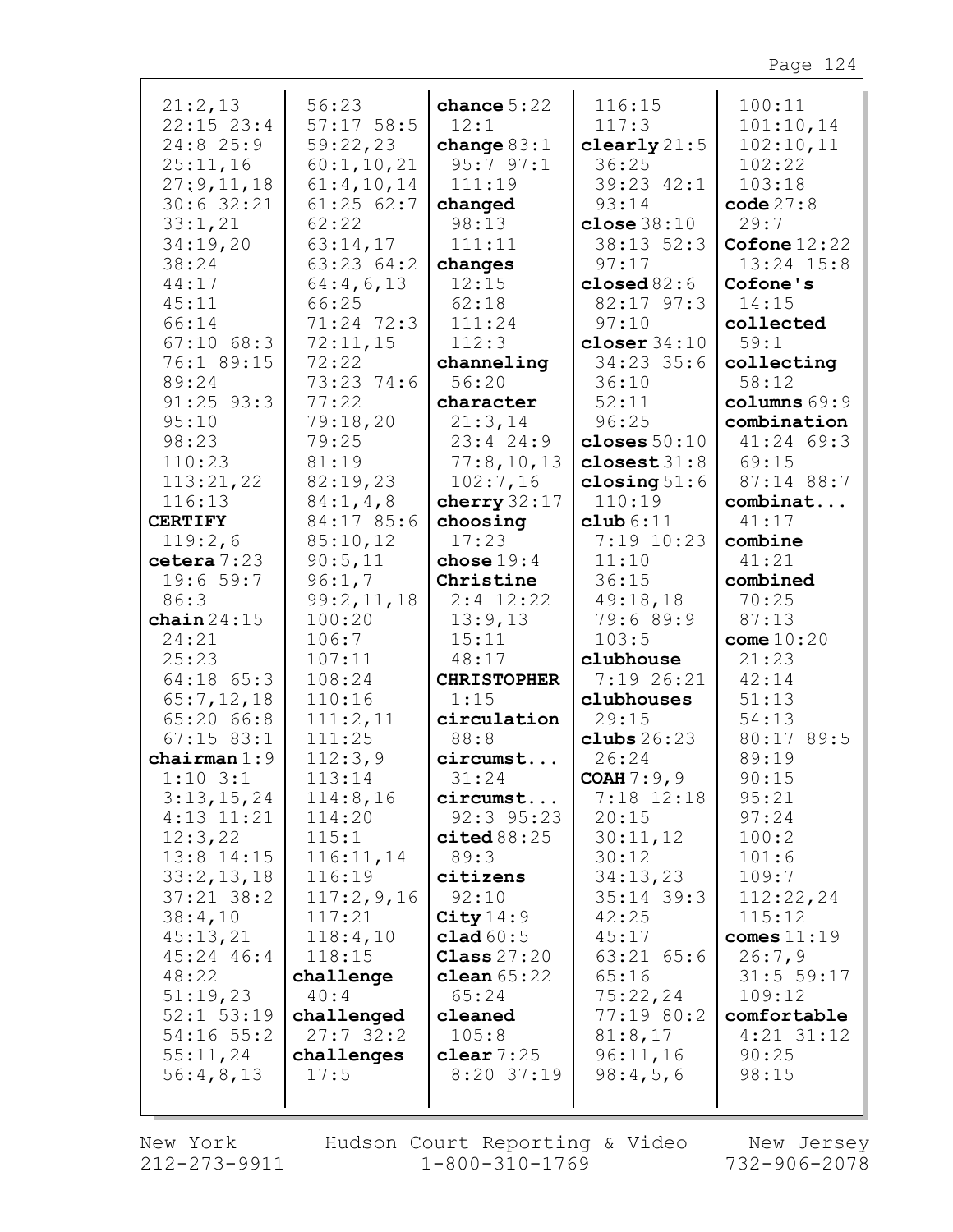| coming $21:20$    | 38:25 39:9          | confident              | 39:14             | convincing     |
|-------------------|---------------------|------------------------|-------------------|----------------|
| 50:2 58:8         | 43:23               | 108:1                  | constitu          | 107:8          |
| 59:8              | complying           | $\texttt{confirm}4:24$ | 92:7              | corner $19:17$ |
| Commencing        | 40:12               | confirmed              | construc          | 102:25         |
| 1:8               | component           | 5:2                    | 7:1569:4          | 103:4,16       |
| comment11:7       | $6:24$ 87:13        | conformance            | 69:16             | 106:2          |
| 89:17             | 88:20               | 8:12                   | Consulting        | correct        |
| 110:25            | components<br>44:10 | conforming<br>46:14    | 13:24             | 37:16,18       |
| comments          |                     |                        | contained<br>28:1 | 43:18<br>49:11 |
| 11:4,4,17<br>96:3 | compromise<br>92:19 | confuse<br>71:16       |                   | 51:22,24       |
| COMMISSION        | 93:14               | confused               | contempl<br>39:23 | 61:22          |
| 119:18            | 95:16               | $35:10$ $55:1$         | contempl          | 64:20          |
| commitment        | concept             | 71:17,18               | 27:22             | 87:11,17       |
| 91:18             | 11:14               | 80:5                   | context           | 87:18 90:8     |
| common $7:10$     | 23:20               |                        | 14:20             | corridor       |
| 44:3              | concern $47:9$      | Congratu<br>17:7       | 40:20             | 23:15          |
| communities       | 48:3 50:15          | conjunction            | continua          | cost83:10      |
| 47:7              | 54:8 57:4           | 15:19                  | $11:1$ $12:6$     | 83:13,18       |
| 103:21            | 57:11               | $17:11$ $18:2$         | 89:13             | council $7:9$  |
| community         | concerned           | 43:9 93:11             | continue          | 99:23          |
| $1:6$ 45:18       | 99:15               | connects               | 10:22             | 100:25         |
| 50:6,7            | 105:20              | 42:22                  | $21:11$ 40:6      | Councilman     |
| 56:12             | concerns            | consensus              | 46:647:20         | $1:11$ $3:19$  |
| 77:21 92:1        | 91:8,21             | 116:19                 | 72:9,18           | $3:20$ 84:12   |
| 97:4,5,8          | 93:19 99:6          | consider               | 89:8              | 84:13          |
| 97:12,13          | 99:14               | 35:18                  | continued         | 111:7          |
| 97:15,19          | concluded           | 38:16                  | 89:14             | 114:24         |
| 98:8,15           | 110:25              | $43:25$ 54:9           | continuing        | 116:6,10       |
| 102:12,24         | 111:1               | 77:4,9,11              | 33:16             | 117:24,25      |
| 103:2,15          | concludes           | 77:13                  | continuous        | counsel $4:19$ |
| 103:15,22         | 11:3                | 83:17                  | 40:23             | 29:2 37:15     |
| 104:9             | conclusion          | consider               | contribute        | 38:19          |
| compact           | 21:24 28:3          | 79:23 91:4             | 25:17             | 119:7,9        |
| 51:16             | 113:5               | 95:22                  | contributes       | count39:15     |
| compare $71:6$    | concrete            | 101:20                 | 88:13             | 81:20,21       |
| completely        | 76:8, 13, 25        | 108:8                  | contribu          | counted        |
| 49:23             | 77:1, 14, 14        | 116:25                 | 16:18,21          | 39:17 40:1     |
| 105:19            | 77:17,18            | considered             | contribu          | country        |
| compliance        | 79:6                | 15:647:9               | 40:13             | 10:22          |
| $40:8$ 42:6       | condition           | 68:7 77:5              | control 8:3       | 26:24 79:6     |
| 57:981:13         | 24:23               | considering            | 100:8             | 89:9 103:5     |
| compliant         | 48:10 51:3          | 19:11                  | controlling       | county $1:2$   |
| $34:15$ 39:6      | 75:6,10,11          | consist                | 32:14,16          | $6:11$ $11:10$ |
| 40:4              | 112:15              | 41:14,23               | conversa          | 36:14          |
| comply $17:21$    | conditions          | consistent             | $4:24$ 49:3       | 42:10,13       |
| 17:22             | 116:24              | 20:1021:3              | 49:15,21          | 42:13          |
| 18:12,14          | Condo $1:24$        | 23:4,14                | 61:24             | 99:23          |
| 31:11             | Condominium         | 25:9 89:16             | conversa          | 100:2          |
| $32:21$ $33:1$    | 90:18               | constitutes            | 82:3              | 110:7,8,12     |
|                   |                     |                        |                   |                |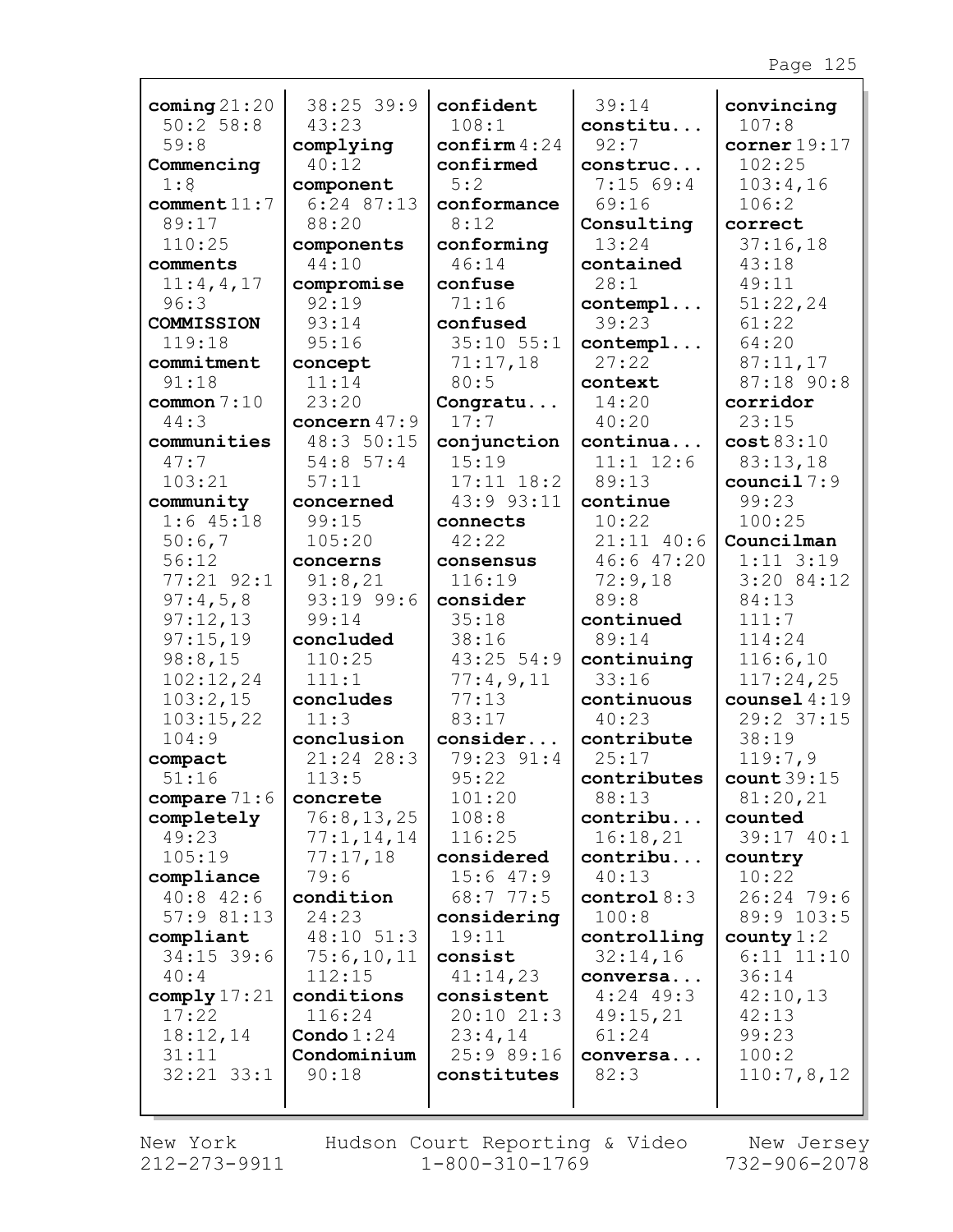| 110:14<br>couple $62:24$<br>62:25<br>64:11<br>85:17 99:6<br>99:13<br>112:6<br>course 6:11<br>6:15,22,25<br>7:5,14,20<br>$8:25$ 9:4,5 | 93:13,25<br>97:18<br>101:17,18<br>109:8<br>116:24<br>courses 6:19<br>$10:20$ $11:1$<br>$11:17$ $14:2$<br>50:589:4<br>89:13<br>court 1:22 | credentials<br>14:16<br>$\texttt{credit8:11}$<br>8:13<br>crisp 65:22<br>criteria<br>$10:6$ 18:4<br>18:7,16<br>20:10 22:2<br>22:2,3,25<br>23:5,9,22 | currently<br>20:8 24:14<br>48:1 58:22<br>65:21<br>cut82:19<br>D<br>D8:235:22<br>64:17<br>107:13<br>DA112:17 | decades<br>75:12<br>December<br>14:21 15:3<br>decided<br>81:25<br>deciduous<br>41:16<br>decision<br>91:2 95:21<br>decisions |
|--------------------------------------------------------------------------------------------------------------------------------------|------------------------------------------------------------------------------------------------------------------------------------------|----------------------------------------------------------------------------------------------------------------------------------------------------|-------------------------------------------------------------------------------------------------------------|-----------------------------------------------------------------------------------------------------------------------------|
| 10:22,23                                                                                                                             | 2:8,17,19                                                                                                                                | 23:22                                                                                                                                              | Dalessandro                                                                                                 | 22:19 23:9                                                                                                                  |
| 14:5 17:21                                                                                                                           | $5:18$ $53:23$                                                                                                                           | 25:2526:1                                                                                                                                          | 2:18                                                                                                        | decorative                                                                                                                  |
| 19:520:1                                                                                                                             | 79:4 81:3                                                                                                                                | $27:11$ 28:6                                                                                                                                       | 102:18,19                                                                                                   | $9:22$ 25:17                                                                                                                |
| 21:1, 7, 11                                                                                                                          | 81:24                                                                                                                                    | 28:630:1                                                                                                                                           | 106:9                                                                                                       | 41:16                                                                                                                       |
| 21:12                                                                                                                                | 82:11                                                                                                                                    | 30:2,3                                                                                                                                             | dam $105:8$                                                                                                 | 66:13,17                                                                                                                    |
| 27:20                                                                                                                                | 92:21                                                                                                                                    | 31:16,17                                                                                                                                           | 107:2                                                                                                       | 66:20 67:4                                                                                                                  |
| 29:11                                                                                                                                | 93:24                                                                                                                                    | 32:5 33:21                                                                                                                                         | dangerous                                                                                                   | deed $35:19$                                                                                                                |
| 36:24                                                                                                                                | 100:22                                                                                                                                   | 37:177:6                                                                                                                                           | 99:25                                                                                                       | deep $98:21$                                                                                                                |
| 39:11 44:2                                                                                                                           | 102:19                                                                                                                                   | 77:7 86:14                                                                                                                                         | 100:1                                                                                                       | 109:9                                                                                                                       |
| 44:6,7,9                                                                                                                             | courts $26:24$                                                                                                                           | 88:11                                                                                                                                              | 102:2                                                                                                       | deer 104:7,8                                                                                                                |
| 44:18 45:6                                                                                                                           | 29:15                                                                                                                                    | critical                                                                                                                                           | Darsa $2:7$                                                                                                 | deference                                                                                                                   |
| 45:8,17                                                                                                                              | 100:14                                                                                                                                   | 55:5                                                                                                                                               | 53:22,22                                                                                                    | 106:24                                                                                                                      |
| 46:22 47:7                                                                                                                           | cover 39:19                                                                                                                              | critics                                                                                                                                            | 54:4,22                                                                                                     | defined69:2                                                                                                                 |
| 47:12,15                                                                                                                             | 97:23                                                                                                                                    | 91:24                                                                                                                                              | 55:4,14                                                                                                     | defines $43:4$                                                                                                              |
| 47:18,20<br>48:4,5,11<br>48:13<br>49:10<br>50:10,13<br>$50:16$ $51:5$<br>51:7,14                                                     | coverage<br>32:8,11,18<br>33:3 39:20<br>39:22<br>45:14,19<br>$55:25$ $57:5$                                                              | cross 2:2<br>30:21<br>102:3,5<br>cross-ex<br>11:20<br>crossing<br>100:1                                                                            | 56:2,6,9<br>56:18<br>57:13,24<br>58:15,20<br>59:15,20<br>dashed 30:16<br>data 106:19                        | 68:22,25<br>71:8<br>definitely<br>$21:6$ 42:16<br>45:1 50:4<br>$50:8$ 53:3<br>definition                                    |
| 54:6,12<br>58:2,8,22<br>58:25<br>59:11<br>68:10,14<br>72:8,8,20<br>73:3,8,13                                                         | covers $39:24$<br>$\texttt{craffed} 31:2$<br>$c$ razy 36:12<br>create $16:9$<br>46:8 49:5<br>80:20 87:5<br>87:9<br>created               | crowded<br>101:23<br>crucial<br>109:21<br>culling 20:2<br>culvert<br>58:23                                                                         | 107:1,4<br>date $112:4$<br>112:25<br>114:1,4<br>115:11<br>119:5<br>dataed5:21                               | 43:4 68:25<br>69:8,14,25<br>70:7<br>definitions<br>69:12,21<br>70:2<br>delayed 4:14                                         |
| 73:20                                                                                                                                | 16:20                                                                                                                                    | $\texttt{curb}\,24:22$                                                                                                                             | $6:2$ 14:21                                                                                                 | deleterious                                                                                                                 |
| 74:21,22                                                                                                                             | 27:25                                                                                                                                    | 24:24                                                                                                                                              | 15:3 90:21                                                                                                  | 21:25                                                                                                                       |
| 74:23 75:5                                                                                                                           | 31:21                                                                                                                                    | 64:19,25                                                                                                                                           | day $1:17$                                                                                                  | deliberate                                                                                                                  |
| 77:21 78:1                                                                                                                           | 81:15                                                                                                                                    | 66:377:1                                                                                                                                           | 12:6                                                                                                        | 91:3                                                                                                                        |
| 78:4,6                                                                                                                               | creates                                                                                                                                  | 77:14                                                                                                                                              | 104:11                                                                                                      | delicate                                                                                                                    |
| 82:8 87:6                                                                                                                            | 20:17                                                                                                                                    | curbing $76:9$                                                                                                                                     | 113:18                                                                                                      | 93:21                                                                                                                       |
| 87:12,20                                                                                                                             | 23:11                                                                                                                                    | 76:13,14                                                                                                                                           | days 115:6                                                                                                  | deliveries                                                                                                                  |
| 88:1,4                                                                                                                               | 25:11                                                                                                                                    | 76:15                                                                                                                                              | deal23:21                                                                                                   | 19:6 21:23                                                                                                                  |
| 89:8,9,10                                                                                                                            | 30:16                                                                                                                                    | current                                                                                                                                            | 67:21                                                                                                       | $22:19$ $23:8$                                                                                                              |
| 89:15 92:2                                                                                                                           | creating                                                                                                                                 | 13:23                                                                                                                                              | dealt75:8                                                                                                   | 51:12                                                                                                                       |
| 92:17                                                                                                                                | 20:4                                                                                                                                     | 24:17                                                                                                                                              | debate $50:20$                                                                                              | 88:15                                                                                                                       |

New York 212-273-9911

Hudson Court Reporting & Video Mew Jersey  $1 - 800 - 310 - 1769$ 

732-906-2078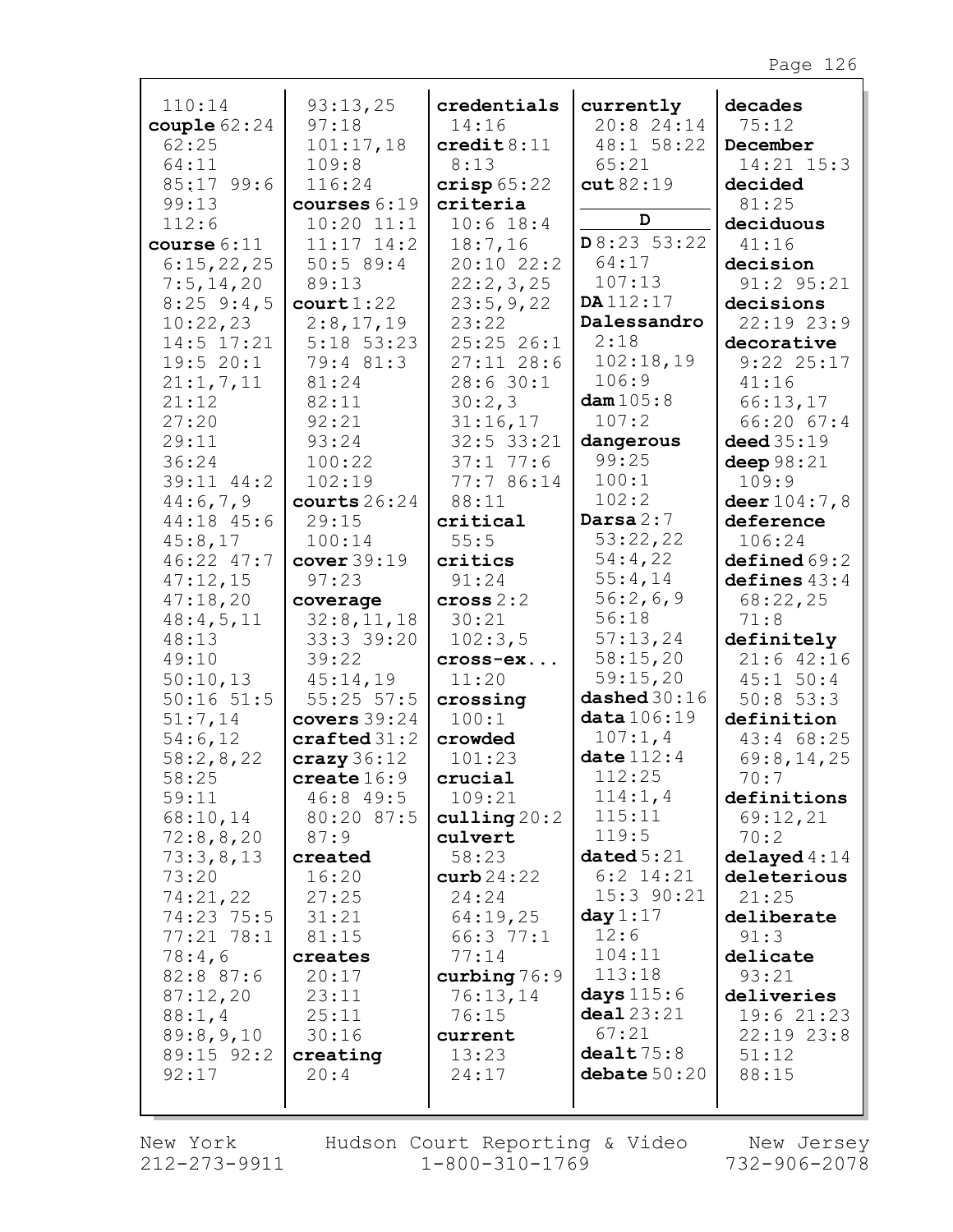| dense $93:17$ | $10:21$ $14:8$                   | 89:17          | 88:23                  | 64:16             |
|---------------|----------------------------------|----------------|------------------------|-------------------|
| depends       | 16:16,24                         | 112:20         | $\Delta$ doing $51:7$  | 107:12            |
| 78:22,25      | 42:10                            | 113:12         | 80:24 98:2             | 119:1,1           |
| depiction     | 56:15                            | directing      | dome $70:9$            | eager $113:2$     |
| 52:19         | 58:11,24                         | 116:22         | <b>DONNA</b> 119:17    | 113:3             |
| depictions    | 59:1, 4, 12                      | directly       | double $43:25$         | earlier $21:9$    |
| 52:18         | 59:13,17                         | 42:10          | 45:5                   | 72:25             |
| depth 43:21   | 78:1,2,7                         | disagree       | double65:19            | 79:21             |
| describe      | 80:8,18,22                       | 93:3           | downplay               | earth $60:16$     |
| 24:23         | 81:7,12                          | disagreed      | 93:19                  | earthen           |
| describing    | 83:4,9,12                        | 41:9           | draff112:20            | 41:15             |
| 12:15         | 83:15,19                         | discrepancy    | 113:11                 | easements         |
| description   | 88:9 89:6                        | 9:13           | 116:17                 | 30:21             |
| 7:1           | 89:10,14                         | discuss $10:5$ | $\frac{d}{1}$          | easily $88:9$     |
| design 12:18  | 91:24                            | 88:24          | 56:19                  | east $1:22$       |
| 49:5 53:12    | 92:17                            | discussed      | drains $58:17$         | 20:15             |
| 78:3 95:7     | 93:14,16                         | $6:20$ 7:22    | drawing                | $35:15$ $63:4$    |
| designated    | 93:17,23                         | 12:20          | 98:11                  | east/west         |
| 40:10         | $93:25$ $98:2$                   | 66:23          | drawings               | 15:18             |
| designed      | 99:7 100:4                       | 94:15          | 108:11,12              | easy $39:5$       |
| 41:17         | devoted                          | 99:17,21       | $\text{drive} \, 2:11$ | 42:1              |
| desirable     | 39:12                            | 116:23,24      | $2:20$ 51:17           | echo 107:19       |
| 18:16 22:3    | diameter                         | discussion     | 64:17                  | $\text{Eck} 1:21$ |
| $22:25$ 26:2  | 56:20                            | 10:10          | 107:13                 | $2:12$ $15:3$     |
| 76:12         | dictates $8:4$                   | 11:14          | driveway               | $63:4$ 90:9       |
| detention     | difference                       | $18:21$ 57:6   | 95:12                  | 90:10,16          |
| 44:19 59:2    | 68:21                            | 57:761:5       | 103:4                  | $90:17$ $96:1$    |
| determined    | different                        | 65:8           | 109:14                 | 118:13            |
| 86:16         | $6:13$ $13:23$                   | disrupt        | driveways              | Eck's $15:15$     |
| detriment     | 26:7,10                          | 101:14         | 59:6                   | Edgewood $1:3$    |
| 20:21         | $30:20$ 31:5                     | dissimilar     | driving                | $6:11$ 79:6       |
| 23:17,19      | $40:20$ $45:2$                   | 53:15,18       | $22:19$ $23:8$         | 89:9              |
| 27:21         | 70:5 71:11                       | distance       | 88:8                   | educational       |
| detriments    | 78:11                            | 31:13          | dual 44:23             | 13:14             |
| 23:24         | 96:21                            | 51:13          | 87:11                  | effect $57:5$     |
| developed     | differently                      | 52:24          | ducks $104:17$         | efficiency        |
| 57:20         | 71:9                             | distribu       | <b>due</b> $106:22$    | 21:22             |
| 58:18 82:8    | difficult                        | $7:24$ 8:2,5   | 108:17                 | efficient         |
| developer     | 105:22                           | district       | diag 98:11             | $20:11$ $21:6$    |
| 47:683:1      | 106:10                           | $6:10$ $10:24$ | duty $92:11$           | $22:4$ 28:7       |
| 83:5 94:4     | dilapidated                      | 11:6 26:19     | dwelling               | $32:6$ 34:18      |
| developer's   | 83:1,7                           | 27:18          | 27:2                   | 44:19             |
| 112:17        | diligence                        | districts      | dwellings              | 86:15             |
| developers    | 108:17                           | 13:23          | 26:25                  | effort10:22       |
| 92:20         | $\dim \mathop{\text{ing}} 26:21$ | disturb        | 27:2387:8              | 89:8              |
| developing    | 87:6                             | 46:23          |                        | either $29:4$     |
| 47:7          | direct2:2                        | divide96:14    | Е                      | $42:18$ $44:4$    |
| development   | 13:11 46:2                       | documents      | E1:8,8,17              | 44:4 67:18        |
| $6:12$ 7:3    | 54:19                            | $15:17$ $16:1$ | $1:17 \; 2:1,1$        | 68:2              |
| $8:19$ 9:4,5  |                                  |                |                        |                   |
|               | 88:12                            | 16:2 82:16     | $2:23$ 13:10           | election          |
|               |                                  |                |                        |                   |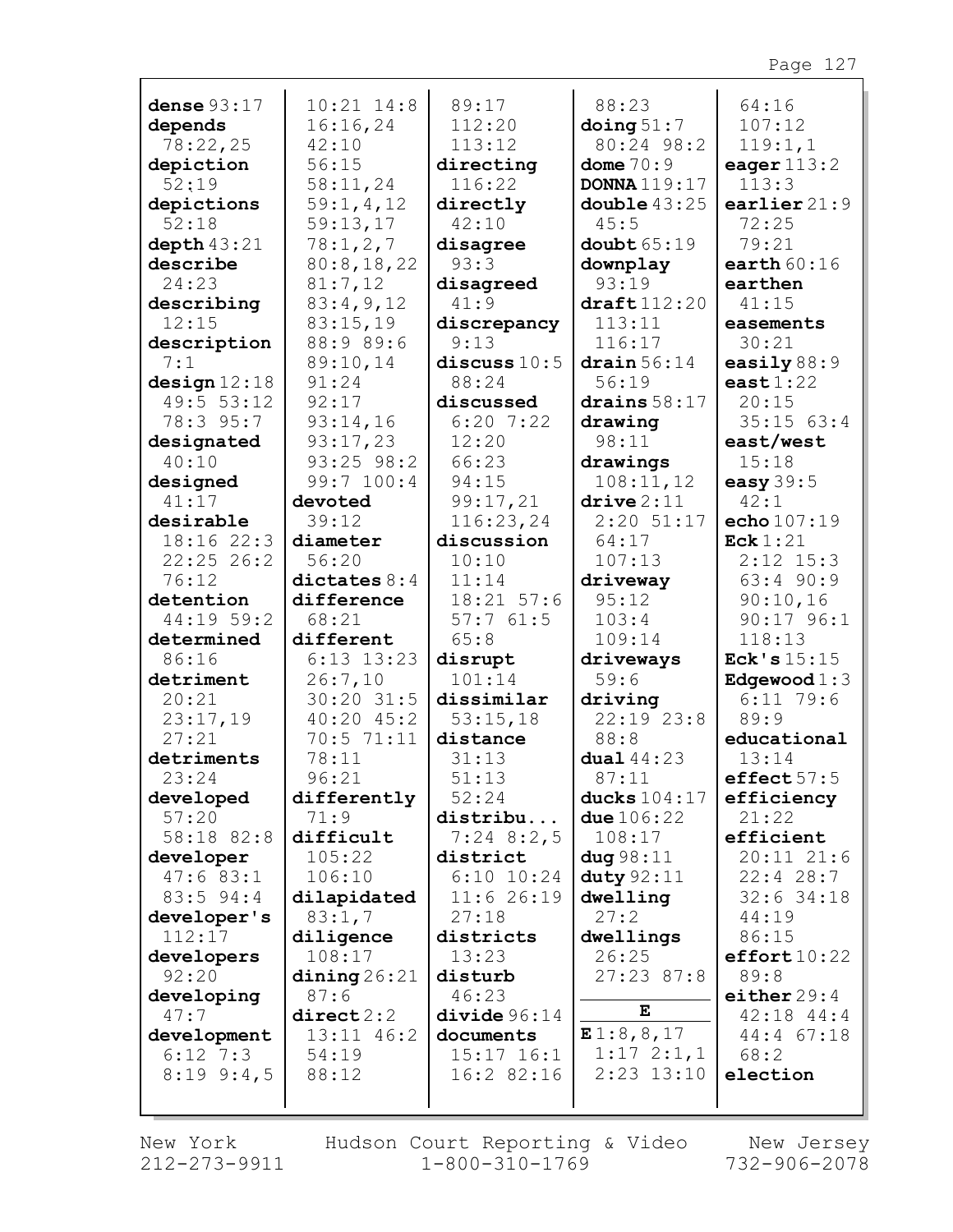| 100:15,17      | 56:14          | esthetics      | excessive              | explained      |
|----------------|----------------|----------------|------------------------|----------------|
| electric       | 57:15          | 88:19          | 83:18 95:2             | 38:23          |
| 50:2           | 63:13          | 94:13 95:5     | exclusive              | 92:16          |
| electrical     | 66:18 93:5     | e t 7:22 19:6  | 39:11                  | explanation    |
| 50:1           | 93:25          | 59:7 86:3      | excuse $9:8$           | 102:22         |
| element $41:6$ | 106:19         | evening $3:1$  | 85:21                  | 103:1,3        |
| elements       | entirety       | 12:2,3         | 99:19                  | express        |
| 41:23 82:7     | 35:24          | 13:8,16        | execute                | 93:21          |
| elevation      | entitled       | 16:18          | 112:16                 | expressing     |
| 94:10          | 70:2           | 90:16          | exercise               | 57:12          |
| eliminate      | Entrance       | 107:8          | 29:18                  | extensive      |
| 43:8           | 7:22           | evening's      | exercising             | 47:455:12      |
| eliminated     | enumerated     | 12:13          | 106:25                 | 57:660:23      |
| 39:543:7       | 30:573:2       | evenings       | exhibit                | 63:11          |
| 43:11,17       | environment    | 95:3           | 19:17                  | extensively    |
| 43:22          | 18:1622:3      | event $15:6$   | 21:20 38:5             | 65:8           |
| eliminating    | $22:25$ 26:3   | 37:20          | exhibits               | extent 36:17   |
| $25:23$ 78:5   | 49:6 86:11     | evergreens     | 52:18                  | 46:15          |
| elite $97:18$  | 88:8 104:1     | 41:15          | 107:5,5                | extra 98:1     |
| embellis       | environm       | 62:20          | existed                | 105:18         |
| 9:22           | $9:11$ $17:15$ | everybody      | 107:6                  | eyesore        |
| emergency      | 17:19          | 37:24          | existing               | 50:17,19       |
| 105:8          | 18:11          | 105:18         | 7:14 21:16             |                |
| employee       | 19:11,20       | 116:2          | 24:15,18               | F              |
| 119:7,9        | 20:627:13      | evidence       | 24:21                  | F1:8 13:10     |
| enclosure      | $62:12$ $65:5$ | 19:13,16       | 34:13                  | 119:1          |
| 94:16          | 65:14          | 30:13          | 48:25                  | fabulous       |
| encourage      | 104:2          | 34:12          | 57:21                  | 36:6           |
| 95:18          | equipment      | 35:14          | 63:18,20               | face $104:5$   |
| engage $56:25$ | 21:18          | exact80:14     | 65:771:1               | faces $101:9$  |
| engineer       | 46:1950:2      | 93:4 98:23     | 78:5 83:8              | facilities     |
| $1:15$ $11:8$  | 50:486:3       | exactly        | exists $24:19$         | 26:21,25       |
| 12:15          | 87:2 88:3      | 37:17          | 48:10 75:7             | 27:24          |
| 14:21          | 105:10         | $52:14$ 72:6   | exit51:17              | 29:14,16       |
| 33:11,17       | especially     | 83:23          | exits $7:22$           | 73:5 88:2      |
| 95:11          | 92:6           | examination    | expect99:22            | facility       |
| 106:23         | 107:15         | $6:20$ 13:12   | expense $94:4$         | 27:20          |
| 107:21         | ESQ1:14,18     | exceed 27:2    | experience             | 46:21          |
| engineer's     | 1:21           | 31:14          | $13:15$ $47:6$         | $47:13$ $65:4$ |
| 15:14          | essentially    | exceeded       | 89:6                   | 65:13,14       |
| engineering    | 16:25          | 92:12          | $\texttt{expert}13:20$ | 66:10,16       |
| 64:10          | 66:12          | exceeding      | 14:14,17               | 66:19          |
| 108:1          | established    | $10:3$ 37:2    | 57:7,8                 | 73:22          |
| engines $46:9$ | 77:8,10        | exceeds $34:3$ | 103:18                 | 74:10 87:7     |
| 49:6,8         | establishes    | excellent      | expert's               | fact $18:17$   |
| enormous       | 29:20          | 17:6,25        | 105:14                 | 20:23          |
| 112:8          | estate $14:5$  | exception      | <b>EXPIRES</b>         | 25:22          |
| entire $25:12$ | 80:22          | 112:12         | 119:18                 | 28:24          |
| $45:20$ 54:6   | esthetic       | excess 16:12   | explain15:8            | 29:24          |
| 54:12          | 47:283:3       | 80:13          | 40:654:25              | 31:11,12       |
|                |                |                |                        |                |

Г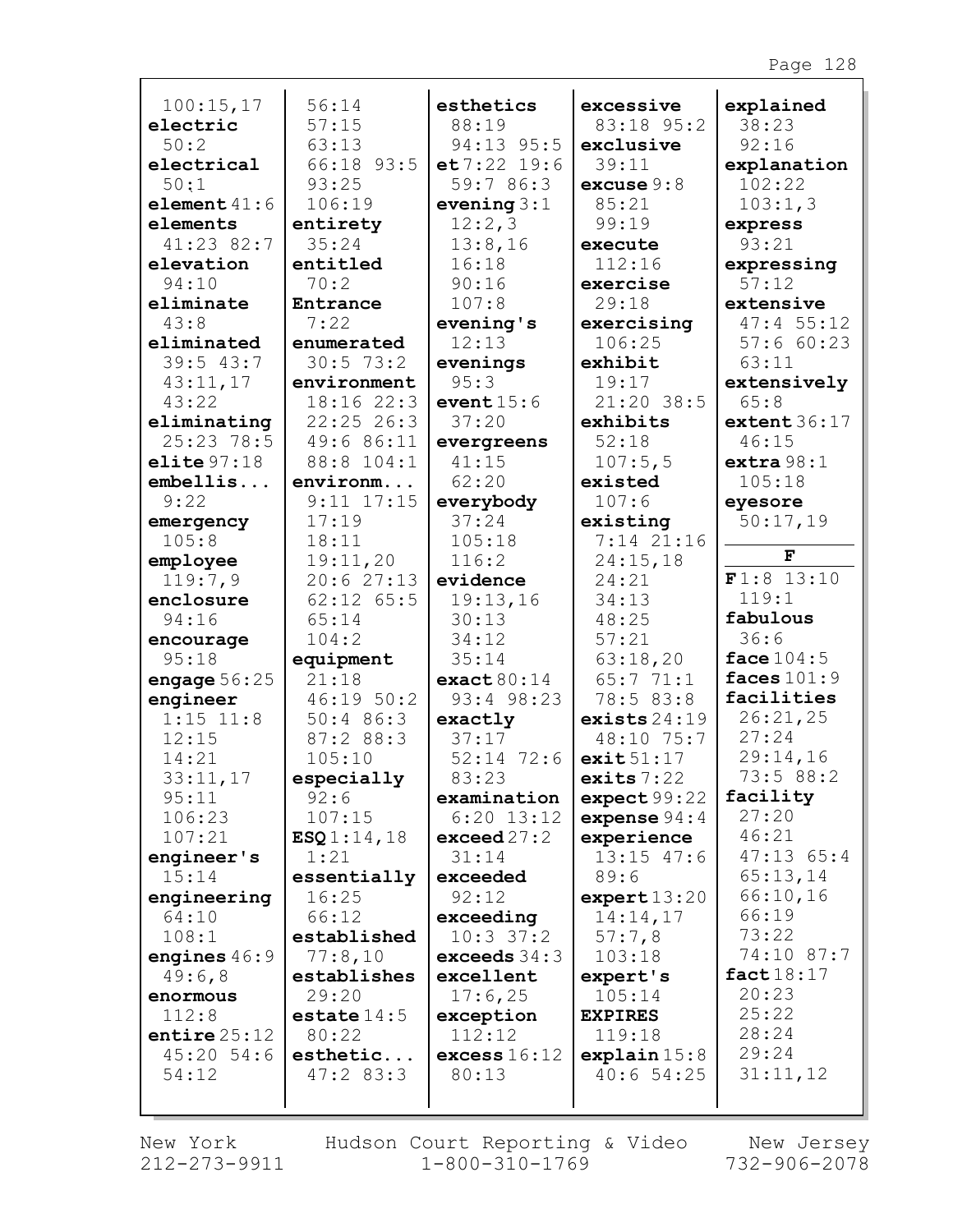| 36:8 39:25           | 102:6                | 52:360:7       | firm 13:25            | 52:7,7,8,8            |
|----------------------|----------------------|----------------|-----------------------|-----------------------|
| $43:3$ $45:2$        | faster $115:7$       | 64:18 65:3     | 14:6                  | 66:1767:4             |
| $47:5$ 52:15         | feature              | $65:12$ $66:8$ | first $5:8$           | 75:24                 |
| 67:668:22            | 22:11,16             | 66:13,17       | $9:3$ $17:12$         | 86:17,24              |
|                      |                      |                |                       |                       |
| 70:23                | 22:23,24             | 66:20,23       | 48:24                 | 98:21,21              |
| 79:11,11             | 25:12                | 66:24 67:1     | 50:11                 | 98:21                 |
| 107:14               | 83:18                | 67:3,4,12      | 61:16                 | footage               |
| 108:9,13             | 88:19                | 67:15          | 90:14                 | 68:18                 |
| 110:7                | features             | 76:23,24       | 91:20                 | 70:18 71:3            |
| factors              | 83:14                | 83:2           | 104:6,6               | 71:5,7                |
| 21:14                | February             | fences $24:13$ | 109:5                 | 72:2,3,19             |
| facts 76:19          | 12:12                | 25:14          | 114:3                 | foots $27:16$         |
|                      | feel 11:16           |                | fit24:8               |                       |
| $91:4$ $95:23$       |                      | 68:15 83:6     |                       | foregoing             |
| fair $37:12$         | 11:23                | fencing $9:21$ | five $15:5$           | 119:2                 |
| 83:8                 | 99:14                | 25:10,11       | 73:4 96:5             | forget $75:22$        |
| 107:23               | 101:2,6              | 41:16          | 106:8                 | 104:19                |
| Fairness             | 107:17               | 53:11,15       | <b>Flag</b> $3:5,6$   | forgot $54:1$         |
| $15:20$ $17:3$       | feeling              | 65:8,19,20     | floating              | form $69:3,15$        |
| 17:6                 | 101:4,5              | 65:2566:7      | 105:1                 | 109:22                |
| Fairways $1:3$       | feet $9:23$          | 67:9,11        | $\text{flood } 62:13$ | 112:23                |
| 55:18                | 17:18                | 83:8           | 62:14,17              | former                |
| 102:23               | 18:20                | fewer $71:24$  | flooded               | 107:20                |
| 103:2,15             | 20:14,16             | fill 62:14     | 107:18                | forth $48:7$          |
|                      |                      |                |                       |                       |
| 103:22               | 20:24                | 62:17          | flooding              | 119:5                 |
| fall 76:18           | 22:12                | filling        | 54:8                  | Fortsch $1:10$        |
| familiar $6:6$       | 24:14,16             | 96:20          | flow23:6              | 3:23,24               |
| 19:25                | 25:2,2,5,7           | filtered       | 88:13                 | 46:6,20               |
| 88:16                | 25:8,20              | $21:1$ 66:15   | 101:15                | 47:11                 |
| family $40:10$       | 26:627:3             | $final$ 111:15 | 109:3,10              | 48:11 49:8            |
| 73:25                | 27:7,13,14           | 111:15,15      | flowers               | 50:15                 |
| fancy $109:18$       | 28:2 30:25           | 112:10,10      | 109:19                | 84:16,17              |
| far $17:8$           | 31:7,7,14            | 112:11,22      | flowing $79:7$        | 118:3,4               |
| 18:19                | 39:452:8             | 113:13         | flows $59:12$         | forward               |
| 20:20 21:5           | 52:11,12             | finally        | 79:8                  | $12:24$ 99:7          |
| 34:3 47:21           | 52:24 60:5           | 88:21          | 109:13                | 99:8,15               |
| 49:2                 | 60:662:6             | 106:17         | follow $49:18$        | 113:2,4               |
| 105:20               | 71:1,3               | financially    | 112:17                | found $33:19$         |
| 106:23               | 75:23 87:9           | 119:10         | follows               | four $9:14,16$        |
| $\texttt{Farm} 1:24$ | felt 88:10           | find 18:7      | 42:24                 | 20:322:8              |
|                      |                      |                |                       |                       |
| Farms $23:1$         | 106:23               | 45:14          | foot $9:8,9$          | $43:1$ $47:23$        |
| 29:2 90:18           | FEMA $108:5$         | 107:6,21       | 9:12,12,21            | $54:23$ 55:9          |
| 90:24                | <b>FEMALE</b> $99:9$ | finding        | $9:23$ $10:2$         | 70:20,20              |
| 91:12,17             | fence $9:19$         | 22:23 26:8     | 20:18,19              | fraction              |
| 93:22                | 14:22                | 88:20          | 26:14 27:2            | 92:24                 |
| 94:18,23             | 24:12,15             | fine $5:10$    | 35:20,23              | fractional            |
| 102:4                | 24:18,19             | finished       | 35:25,25              | 40:14                 |
| 107:16               | 24:22,23             | 46:2           | 36:1, 6, 10           | frames $113:6$        |
| 109:6                | 25:1,3,4             | Fir $5:18$     | 36:22                 | <b>Francine</b> $2:7$ |
| farther $8:9$        | 25:15,17             | fire $12:5$    | 40:18,22              | 53:22                 |
| fast26:20            | 25:19,24             | 95:12          | $40:24$ 52:5          | frankly               |
|                      |                      |                |                       |                       |
|                      |                      |                |                       |                       |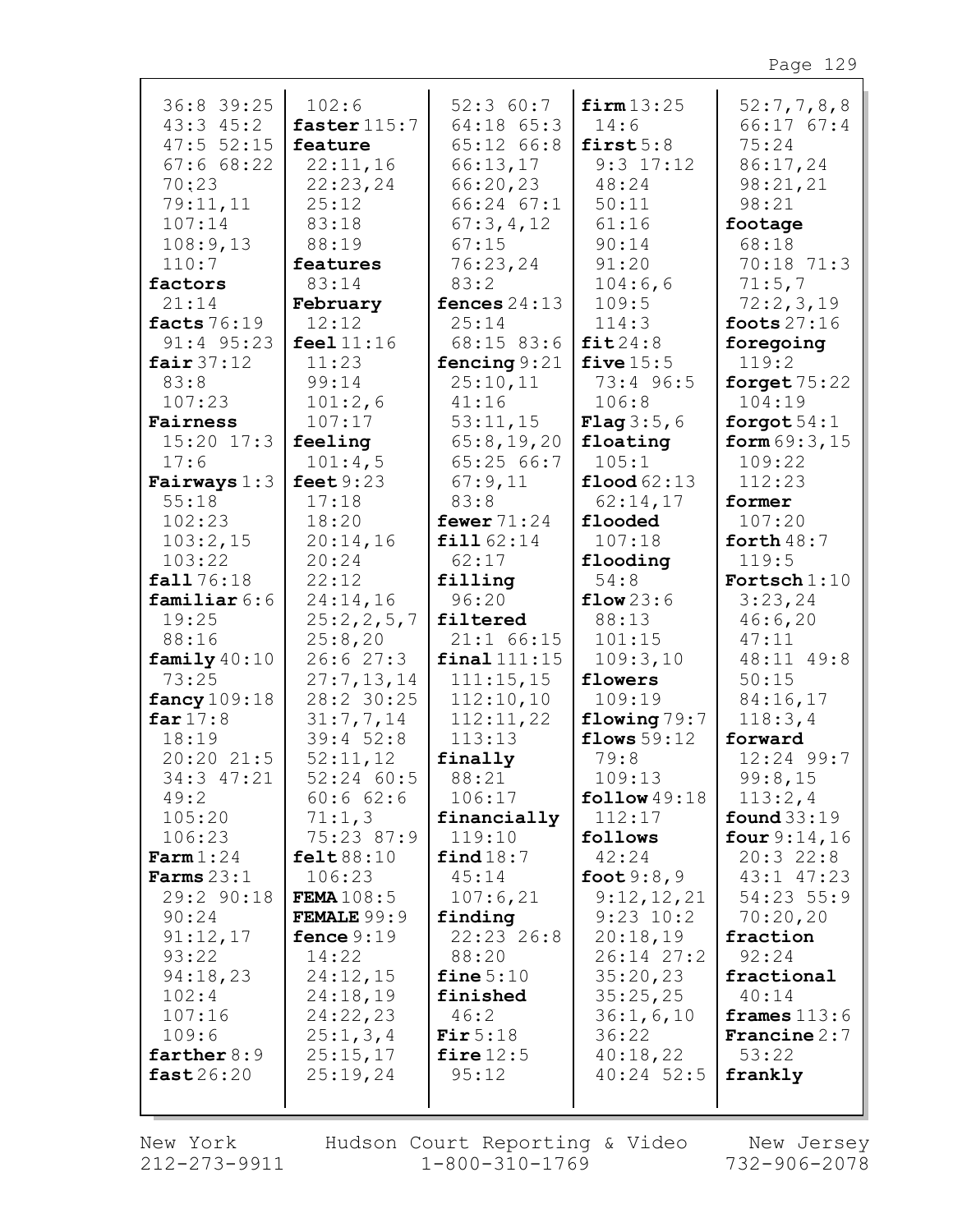| 49:21                       | 119:6                   | 114:6                 | $52:4$ 53:7     | 47:18,20             |
|-----------------------------|-------------------------|-----------------------|-----------------|----------------------|
| 113:6                       | future $8:8$            | gives $39:25$         | 54:12,14        | 48:4,5,11            |
| free $11:23$                |                         | 50:25                 | 55:756:11       | 48:12 49:9           |
| 23:6 88:13                  | G                       | 114:13                | 56:14,15        | 50:5, 10, 13         |
| free-sta                    | G30:2,3                 | 115:7                 | 57:22,25        | $50:16$ $51:5$       |
| 22:6,7                      | 34:18                   | $\texttt{quad}$ 47:1  | 58:2,16,17      | 51:754:6             |
| frightened                  | 108:25                  | GLEN 1:11             | 59:9 60:18      | 58:2,8,22            |
| 107:17                      | Galvin $12:15$          | 906:238:9             | 63:15 64:4      | 58:25                |
| front $9:20$                | 54:3,3,4                | $11:18$ 16:3          | 66:13,14        | 59:11 72:8           |
| 9:20,24                     | 54:21,23                | 34:1 42:14            | 67:9 81:23      | 72:8,20              |
| 24:12,14                    | 55:957:2                | 44:5,7                | 82:15,21        | 73:3,8,13            |
| 24:15                       | 61:23                   | 49:8 55:13            | 88:1 96:20      | 73:20                |
| $30:19$ 32:3                | game 29:18              | 66:20                 | 97:1,2,3        | 74:20,22             |
| 34:10,15                    | garage $26:14$          | 68:17                 | 97:10,11        | 74:23 75:4           |
| 35:4,16,25                  | 86:20                   | 75:19                 | 98:5 99:7       | $77:21$ $78:1$       |
| 36:5,24                     | <b>gas</b> $74:22$      | 85:20                 | 99:14,24        | 78:4,6               |
| 40:25                       | gate $52:20$            | $97:22$ 99:8          | 99:25           | 82:8 87:6            |
| $42:22$ $43:4$<br>43:563:21 | gatehouses<br>27:229:19 | 99:14                 | 100:17,24       | 87:7,12,20           |
|                             |                         | 102:5                 | 101:23          | 88:1,4               |
| 66:10,11<br>66:20           | geese $104:7$<br>104:8  | 106:9<br>109:22       | 102:8<br>103:23 | 89:4,7,9<br>89:10,13 |
|                             | qeneral $4:19$          | 110:8                 | 104:20          | 89:15 92:1           |
| 74:10,14<br>74:16 75:2      | $7:1$ 11:3              |                       | 105:10          | 92:16                |
| 75:14 76:9                  | 86:12                   | goal $10:25$<br>88:25 | 106:15          | 93:13                |
| 78:16                       | generalized             | 89:12                 | 107:1,17        | 97:18                |
| 79:17 94:7                  | 11:16                   | goals $89:25$         | 107:23          | 101:17,18            |
| frontage                    | generally               | 90:1                  | 109:22          | 109:8                |
| 19:625:12                   | 75:14                   | God $5:14$            | 111:14          | good 3:1             |
| fulfill                     | 78:18                   | goes $6:24$           | 112:1,17        | 12:2,3               |
| 81:17,19                    | 80:19                   | $7:24$ 8:16           | 113:9,10        | 13:8,16              |
| 96:11                       | generated               | 10:521:5              | 114:15          | 20:10                |
| fulfillment                 | 92:25                   | 32:23                 | 115:12          | 35:19 77:8           |
| 8:14                        | generative              | 35:19                 | golf 6:11,14    | 90:16                |
| full43:21                   | 83:11,13                | 47:15                 | 6:19,22,25      | 100:10               |
| 54:5 55:19                  | 83:18                   | 48:11                 | 7:5,14,20       | 117:17               |
| 92:17                       | genesis                 | 50:12                 | $8:25$ 9:4,5    | $q$ otten $55:24$    |
| 93:16                       | 38:17                   | 58:23 73:4            | 10:20,22        | qovernment           |
| fully 103:2                 | gentleman               | 88:3                  | $10:23$ $11:1$  | 14:3                 |
| 103:20,20                   | 103:11                  | 109:13                | $11:17$ 19:5    | 100:13               |
| 103:22                      | 107:20                  | $\gamma$ oing 20:20   | $20:1$ $21:7$   | governs              |
| function                    | getting 17:8            | 20:21,25              | 21:10,12        | 32:15,21             |
| 30:22                       | 72:20 82:7              | 21:1,25               | 26:23           | grade $94:11$        |
| 87:21                       | 101:4                   | 28:14,22              | 27:20,24        | grading              |
| functioning                 | 110:1                   | 28:23 29:6            | 29:11           | 62:18                |
| 87:20                       | give $5:13,24$          | $33:6$ 36:17          | 36:24           | grant18:6            |
| further                     | 13:3 33:17              | 37:741:2              | 39:11 44:2      | 28:5                 |
| 42:23                       | 64:9 79:3               | 44:4,7                | 44:6,7,9        | granted $18:3$       |
| 90:22                       | 115:11                  | 46:8,10               | 45:5,7,16       | 23:17                |
| 94:17                       | given $12:9$            | 48:4, 13, 15          | $46:22$ $47:7$  | 29:25                |
| 95:20                       | $18:17$ $32:2$          | $49:17$ 50:4          | 47:12,15        | granting             |
|                             |                         |                       |                 |                      |

New York 212-273-9911 Hudson Court Reporting & Video  $1 - 800 - 310 - 1769$ 

New Jersey 732-906-2078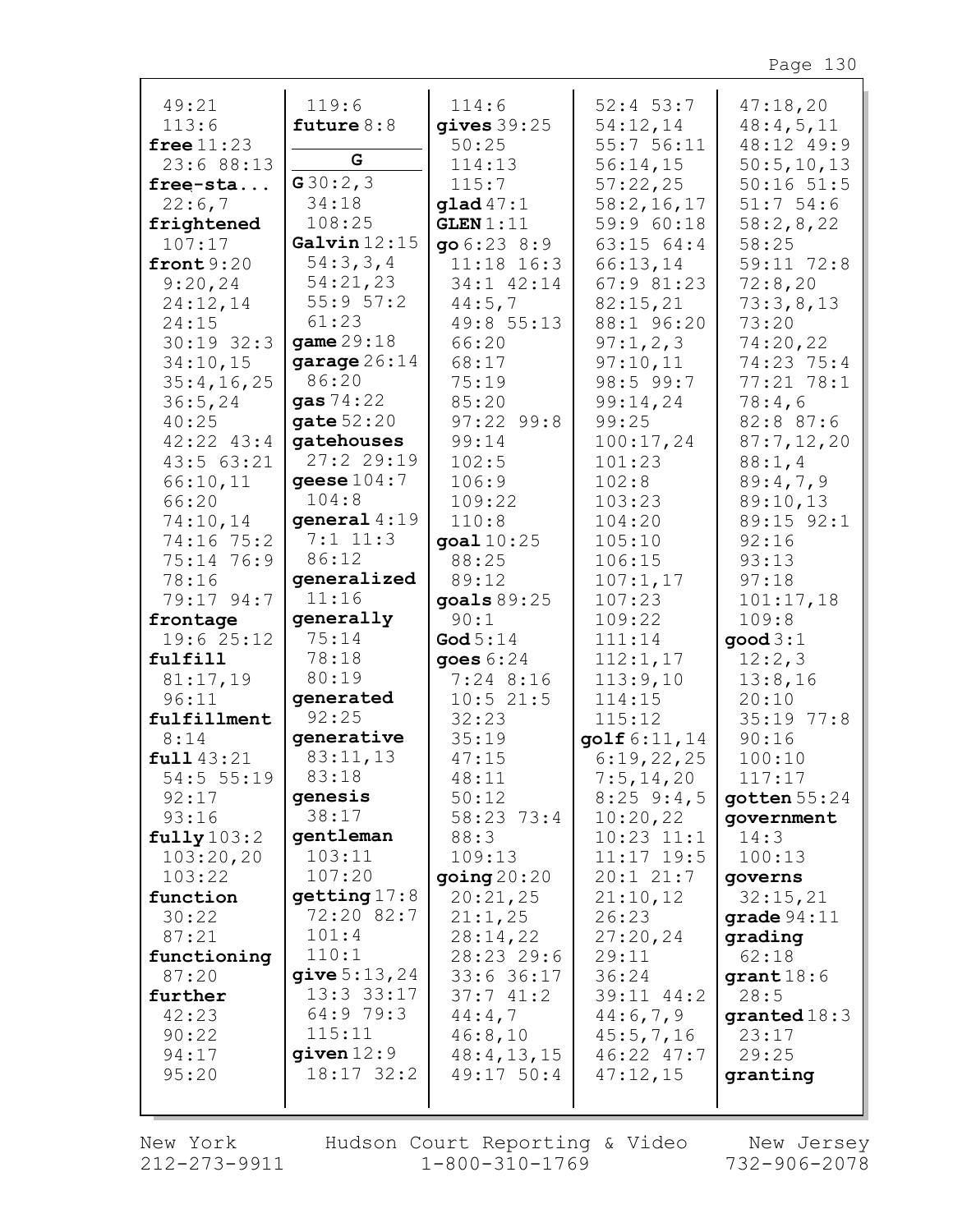| 23:25                  | half3:12                | 12:11                          | 19:19                               | hours $91:19$              |
|------------------------|-------------------------|--------------------------------|-------------------------------------|----------------------------|
| grass $39:14$          | 61:763:9                | 18:21                          | Hillsdale                           | 105:23                     |
| 39:17                  | hand $5:12$             | 52:10                          | 49:14                               | 106:11                     |
| grassy39:24            | 13:1                    | 91:18                          | 101:22                              | house $27:1$               |
| $great17:7$            | $hand-in-.$             | heavy $30:16$                  | 105:24                              | 34:14,23                   |
| 36:14                  | 6:25                    | 63:18                          | 106:13                              | $35:15$ 74:1               |
| 106:23                 | handle $82:23$<br>111:9 | height $9:6$<br>$9:19$ $12:18$ | $\texttt{hired107:21}$<br>hold23:23 | 86:21<br>101:11            |
| greater<br>20:24       | happen $50:13$          | 14:22,22                       | 37:21                               | housed $47:25$             |
| 22:12 26:5             | 79:12,13                | 18:22 19:2                     | Holdrum                             | 48:1                       |
| 49:3                   | 102:8                   | $20:13$ $21:4$                 | 104:1,10                            | houses $96:15$             |
| green $62:25$          | happening               | 21:25                          | 108:6                               | 96:25                      |
| GREGORY $1:12$         | 79:11                   | 25:19                          | hole21:10                           | housing $7:7$              |
| grey 19:21             | happens                 | 46:15                          | $21:12$ 58:2                        | $7:10$ 8:3,4               |
| ground $39:19$         | 92:18                   | $51:21$ $61:3$                 | 87:25 88:3                          | 8:10,15                    |
| 39:20,24               | hard26:8                | 63:767:16                      | holes $7:14$                        | 13:22                      |
| 62:10                  | 27:25                   | 85:23 86:1                     | $7:19$ 54:12                        | $15:24$ $16:7$             |
| 97:21,23               | 30:15                   | 87:22                          | 55:18,20                            | 16:10,12                   |
| Group $13:24$          | 100:25                  | 94:21                          | $62:25$ 78:6                        | 17:1,8                     |
| grow39:25              | hardship                | heighth                        | 92:2 93:13                          | $31:4$ 32:12               |
| 40:1                   | 18:5,6                  | 60:16,18                       | 93:16,17                            | 37:646:20                  |
| quards $100:1$         | 22:14                   | 61:8,13                        | $\text{Holiday} 1:24$               | 54:14                      |
| guess $112:15$         | 31:19,19                | 63:9                           | 2:8,17,19                           | 77:19 78:7                 |
| guests $22:20$         | hate $51:5$             | heights                        | 23:129:2                            | 80:20                      |
| 29:16                  | hear $11:22$            | 17:13                          | 53:23                               | 81:15                      |
| guide 109:9            | 16:8 37:25              | 60:24,25                       | 90:18,24                            | 83:14,16                   |
| $\bold{guide}$ $25:25$ | 38:1 47:9               | 63:13                          | 91:12,17                            | 83:21 92:8                 |
| 29:24                  | 102:21                  | held3:7                        | 93:22                               | 92:11,13                   |
| guidelines             | 103:9                   | help 5:14                      | 94:18,23                            | 93:2,8,12                  |
| 103:19                 | 104:17                  | 57:258:6                       | 100:22                              | 94:8,10,14                 |
| guys $5:7$<br>115:22   | 106:5                   | 58:7 59:13                     | 102:4,19                            | 94:22                      |
|                        | heard $12:14$<br>15:21  | 62:8                           | 107:16<br>109:5                     | 96:11,16<br>$96:23$ $98:4$ |
| H                      | 38:13 74:6              | helpful<br>48:20               | Holly 100:6                         | 98:5,6                     |
| $H2:23$ 23:5           | 92:13 95:6   Hepper 2:9 |                                | <b>home</b> $26:13$                 | 101:10                     |
| 88:11                  | 103:1, 1, 24            | 60:13,13                       | 97:22                               | 102:11                     |
| Haag $1:15$            | 103:24                  | 61:6, 12, 20                   | 104:15                              | 103:12,13                  |
| 4:11,12                | 104:3,22                | $62:2$ $63:1$                  | homes $49:2$                        | HUDSON $1:25$              |
| 85:4,5                 | 105:13                  | 63:764:1                       | 49:14,24                            | huge $98:2$                |
| 113:16,20              | 106:17                  | 64:3,5                         | 49:24                               | hundred                    |
| 113:23                 | hearing                 | heron $104:13$                 | hope $57:10$                        | 52:24,25                   |
| 114:19,22              | 12:10,14                | hesitant                       | 60:8 99:21                          | 82:4                       |
| 115:3,16               | 12:20                   | 114:5                          | 100:2,15                            | hundreds                   |
| 116:3,9                | $15:20$ 17:3            | $\text{Hi } 108:25$            | 100:16                              | 92:13                      |
| habitable              | $17:6$ 38:23            | high $9:21$                    | 108:1                               | hypothet                   |
| 38:22 39:1             | $53:4$ $65:9$           | 52:560:5                       | hopeful $51:8$                      | 78:23                      |
| Hackensack             | 79:22                   | 62:5,6                         | horizont                            |                            |
| 1:23                   | 116:24                  | $66:17$ $67:4$                 | 94:15                               | I.                         |
| hairs $45:10$          | 118:18                  | highest $61:2$                 | horrible                            | $i$ dea $49:22$            |
| Half13:10              | hearings                | highlighter                    | 46:25                               | 49:22                      |
|                        |                         |                                |                                     |                            |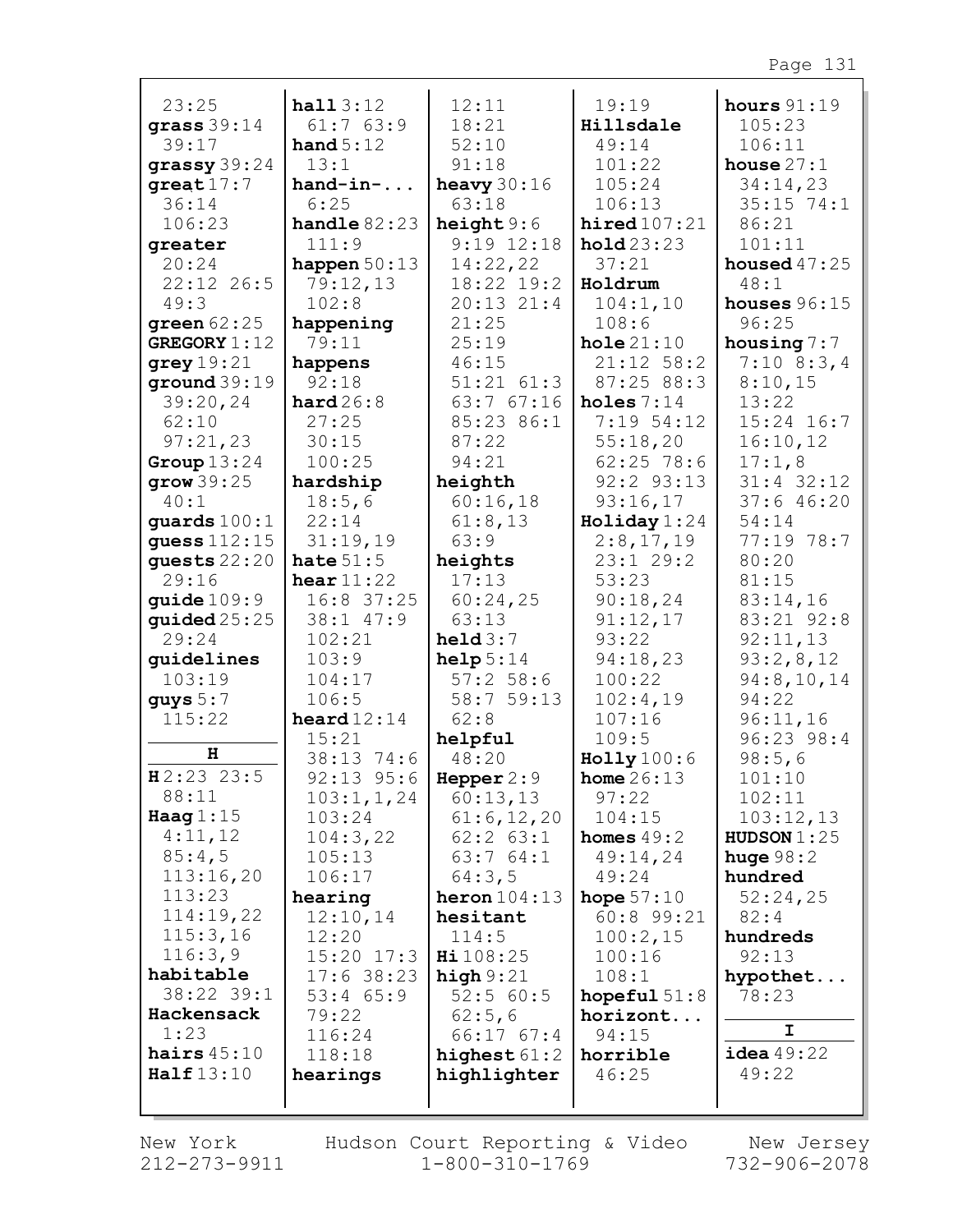| 116:16           | implemen               | incorrect          | 103:2,14               | intervening    |
|------------------|------------------------|--------------------|------------------------|----------------|
| 117:17           | 89:21                  | 57:25              | 103:20,22              | 42:11          |
| ideal92:2        | important              | increase           | $\texttt{intend} 18:1$ | introducing    |
| identifi         | $6:13$ $8:7$           | 71:22 94:6         | intended               | 24:18          |
| 23:3,12          | $8:12$ 11:2            | increasing         | 29:16,23               | 75:10          |
| 24:10            | 11:13                  | 47:13              | 39:16                  | introduc       |
| identified       | 15:23                  | incredibly         | 44:18                  | 12:8           |
| 9:1,17           | $16:22$ $17:1$         | 27:7               | intensity              | invaluable     |
| 11:12            |                        |                    |                        | 91:19          |
|                  | impossible             | independent        | 94:6,20                |                |
| 14:21,25         | 75:1                   | 106:25             | $\texttt{intent25:17}$ | investigate    |
| $17:14$ 35:2     | improve                | indicate           | 41:21,25               | 50:9           |
| $42:8$ 68:1      | 94:13                  | 103:19             | 78:3                   | involved       |
| 85:21            | improved               | indicated          | intents                | $6:18$ 89:1    |
| identify         | $6:10$ 95:5            | $6:2$ 10:11        | 22:22                  | iron 25:5      |
| 68:3             | improvement            | $11:9$ $12:21$     | intercha               | 53:16          |
| imagine          | 47:269:7               | 14:24 21:9         | 7:11                   | irrigation     |
| 36:12            | 86:11                  | 86:18              | interested             | 19:8 58:13     |
| 65:21            | improvem               | 94:24              | 38:19                  | isolated       |
| 103:18           | 91:22                  | individual         | 43:10                  | 103:17         |
| immediate        | 95:10,11               | 97:22              | 44:16                  | issue $43:12$  |
| 35:15            | 95:13                  | individu           | 56:10                  | 47:9 50:12     |
| immediately      | inapprop               | 117:14             | 119:10                 | 79:21          |
| 20:14            | 75:24                  | inefficient        | interior               | 93:18          |
| 105:11           | inch 9:13              | 34:21              | $22:10$ 67:3           | 110:13         |
| impact20:22      | 41:5                   | information        | 67:7                   | issued $5:6$   |
| $22:1$ 24:6      | inches $9:9$           | $6:3$ 34:7         | internal               | 5:21           |
| 24:23 49:2       | $9:12$ $17:20$         | initial 82:2       | 42:15                  | issues $15:4$  |
| 49:24            | 18:11,20               | inquiry            | 66:24                  | 15:5,7         |
| 56:12            | 56:19                  | 103:9              | interpret              | 17:528:12      |
| $71:11$ $77:7$   | include                | insert             | 36:17,18               | 49:16,19       |
| 87:4 91:21       | 57:2169:6              | 112:24             | 37:20 42:2             | 54:8 67:21     |
| 94:12            | 69:11                  | inside20:9         | $42:3$ $43:9$          | items $37:15$  |
| 100:11           | included               | 46:17 87:3         | 44:11,17               | 112:6          |
| 103:25           | 106:4,11               | inspection         | 44:21                  |                |
|                  |                        |                    |                        | J              |
| 104:18<br>106:16 | 107:4<br>includes      | 79:22<br>installa  | interpre<br>28:25      | J119:17        |
|                  | 29:14                  |                    | 42:17,20               | James $2:18$   |
| 107:22           |                        | 39:21,22           |                        | 102:18         |
| 108:7            | including              | installed<br>58:16 | 43:10,22               | Jameson $1:21$ |
| impacting        | 26:21 59:7             |                    | interpreted            | 90:16          |
| 31:20,24         | 69:10 87:6             | 109:18             | 31:10                  |                |
| impects 24:2     | 93:22 94:7             | instance           | interrupt              | January        |
| 67:11            | inclusion              | 17:23              | 28:11                  | 12:11          |
| impervious       | 10:23                  | 102:21             | 35:11                  | Jasionowski    |
| 32:8,11          | 63:12                  | 103:4              | 54:22                  | $1:11 \ 3:21$  |
| 45:14,19         | 89:10                  | instances          | intersec               | $3:22$ 81:22   |
| $53:25$ 54:5     | inclusio               | 29:1               | 23:11                  | 82:1,13        |
| 55:5, 14, 17     | 83:12                  | insuring           | 99:15                  | 84:14,15       |
| 55:25            | $\texttt{income} 98:7$ | 94:25              | 106:2,10               | 114:11         |
| $56:10$ $57:5$   | incomplete             | integrated         | intervals              | 115:24         |
| $59:6$ $97:20$   | 105:20                 | 102:23             | 60:6                   | 118:1,2        |
|                  |                        |                    |                        |                |
|                  |                        |                    |                        |                |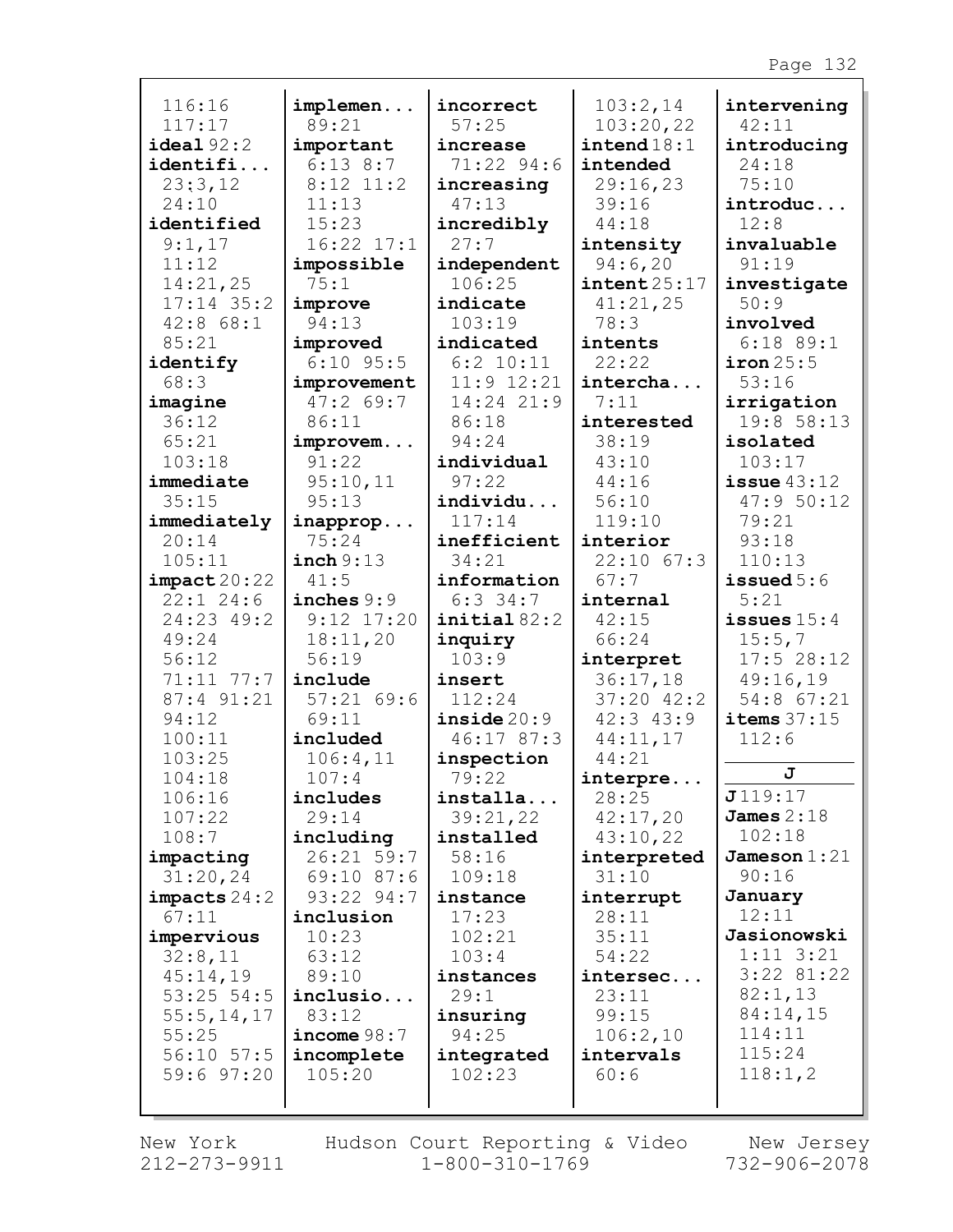| Jefferson             | kindly $24:20$            | $4:11$ 84:7            | 33:25                   | Leibman $1:14$      |
|-----------------------|---------------------------|------------------------|-------------------------|---------------------|
| 1:18                  | <b>KIRA</b> 2:10,20       | 84: 9, 11, 14          | 39:15                   | 3:74:5,6            |
| jeopardize            | know $10:17$              | 84:16,18               | landscaping             | $4:17$ 5:5          |
| 108:4                 | $12:8$ 16:6               | 84:20,22               | 39:12                   | 5:11,16,20          |
| jeopardy              | 18:20                     | 84:25 85:2             | $62:19$ $95:8$          | $12:25$ $13:6$      |
| 43:25 45:5            | 19:25                     | 85:4                   | <b>lane</b> $61:21$     | 69:2,17,20          |
| Jersey $1:7$          | 26:19                     | 117:20,22              | $61:22$ $63:5$          | 70:1,9,15           |
| 1:19,23               | $37:25$ 48:3              | 117:24                 | 63:22 97:7              | 84:23,24            |
| 3:95:19               | 49:20 50:1                | 118:1, 3, 5            | 105:19,22               | 85:9,11             |
| $7:9$ 13:11           | 50:12,14                  | 118:7,9                | 106:3,15                | 110:22,23           |
| 13:17,21              | $50:25$ $51:2$            |                        | language                | 111:18,22           |
| 60:14 96:9            | $52:13$ $53:7$            | L                      | 45:3 87:24              | 112:19              |
| 99:5                  | 53:25                     | L108:25                | large $14:10$           | 114:13,15           |
| job17:25              | $60:17$ $61:6$            | L-shaped               | 47:11,21                | 115:5,10            |
| 100:10                | 61:19                     | 20:13                  | 51:14                   | 115:11,18           |
| 110:3                 | 63:14 78:9                | $\texttt{labeled70:3}$ | 62:21                   | 115:21,25           |
| $j$ og $43:8,11$      | 78:10,22                  | lack 24:5              | 67:24                   | 116:5, 17           |
| John 1:12             | 79:1 80:13                | lacked64:19            | 96:12                   | 116:18,21           |
| $2:15$ 99:4           | 82:15                     | lacks $24:22$          | late $12:4$             | 117:5, 13           |
| Join1:1               | 96:10,10                  | 24:24                  | law18:9                 | lends 58:11         |
| 3:3                   | 96:16 98:7                | 64:25                  | 20:11 22:3              | length 34:4         |
| $j$ udge $15:20$      | 98:20,22                  | land 1:15              | 23:6,20                 | 38:23               |
| 82:17                 | 98:22,23                  | $9:18$ 16:8            | 26:2 30:2               | lessen 93:20        |
| 113:4                 | $98:25$ 99:6              | 16:14 18:8             | 30:3 31:17              | let's $3:4$         |
| judgment              | 99:14,21                  | 20:11,11               | 33:22                   | 47:15               |
| 106:25                | 100:25                    | 22:2,4                 | 69:14,25                | $53:20$ 62:7        |
| judicial              | 101:4,19                  | 23:626:1               | 76:18                   | 63:23 64:2          |
| 92:22                 | 102:5,8                   | 28:7 30:2              | 83:11                   | 82:9 84:1           |
| <b>July</b> 11:13     | 104:1,11                  | 30:3 31:17             | 88:12,14                | 98:8 106:9          |
| jump48:23             | 104:14,17                 | $32:7$ 33:21           | 91:4 105:4              | 110:17              |
| June 113:16           | 104:18                    | 34:18 69:6             | 115:7                   | 111:25              |
| 113:20,23             | 105:3,3,11                | 69:14,23               | lawns 109:14            | letter14:20         |
| 114:1                 | 105:19                    | 69:25                  | laws 96:16              | $14:24$ $15:2$      |
| 115:18                | 106:22                    | 76:17                  | 103:18                  | 15:868:2            |
| 116:7,7               | 107:3                     | 80:17,25               | lawsuit 93:9   letters  |                     |
| 117:1                 | 109:17                    | 82:9 86:15             | $lawyer$ 37:25          | 15:13,13            |
| justify               | 110:2                     | 88:11,14               | leading                 | $15:15$ 29:4        |
| 27:10                 | 113:2,3                   | 91:19                  | 103:5                   | level 88:1          |
| к                     | 114:5                     | $92:16$ $94:1$         | learned                 | 95:1                |
| K64:16,16             | 115:12,25                 | 109:15<br>landmark     | 61:17                   | liberal             |
| 107:12,12             | known $6:7$<br>8:21 15:18 | 88:19                  | 108:18<br>leave $42:13$ | 100:12,13<br>100:13 |
| keep 21:10            | knows $15:22$             | landscape              | 108:18                  | liberty             |
| 44:22                 | 104:9                     | $11:5$ 32:13           | leaving                 | 54:24               |
| 48:12                 | 105:18                    | 35:21                  | 46:24                   | <b>LICENSE</b>      |
| $51:16$ 74:5          | <b>KOKOWSKI</b>           | 39:14                  | 49:22                   | 119:18              |
| kill 63:20            | $1:16$ 3:14               | 40:18,22               | 1ed 79:22               | licensed            |
| killing               | 3:16,18,21                | 41:13                  | left49:1,9              | 13:16               |
| 63:19                 | 3:23,25                   | landscaped             | 80:21                   | 108:15              |
| $\text{kind } 105:23$ | 4:2,4,7,9                 | 32:20,24               | $\texttt{legal } 95:23$ | licensures          |
|                       |                           |                        |                         |                     |
|                       |                           |                        |                         |                     |

New York 212-273-9911

Hudson Court Reporting & Video New Jersey<br>11 1-800-310-1769 732-906-2078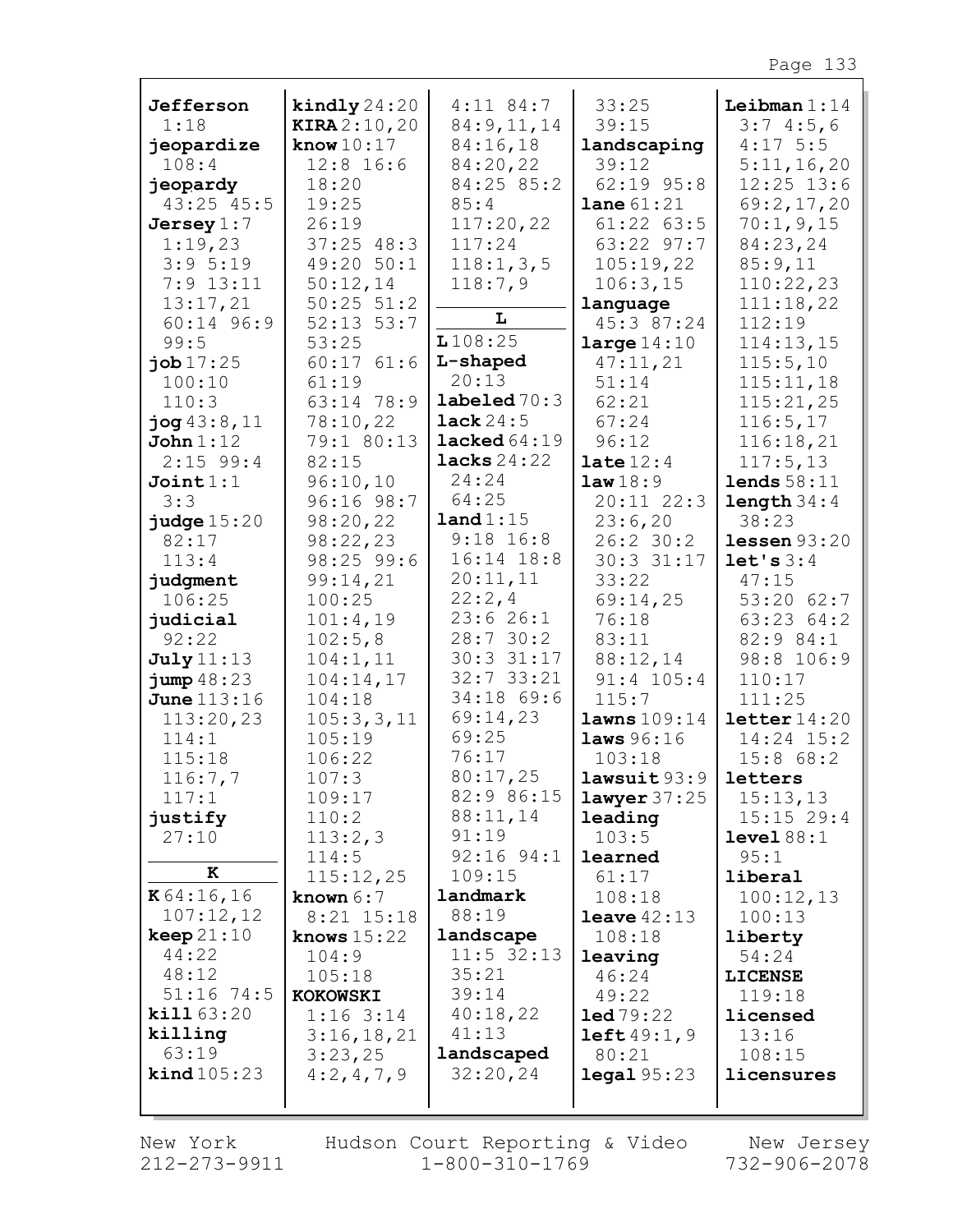| 13:15                  | 65:20 66:8         | 113:14                        | 65:23                   | 32:3,23                   |
|------------------------|--------------------|-------------------------------|-------------------------|---------------------------|
| lift18:23              | $67:15$ 83:2       | 114:8,16                      | 67:10                   | $33:5$ 39:5               |
| 87:1                   | Lippert $1:9$      | 114:20                        | 75:25                   | 39:6 42:21                |
| light 31:16            | 3:1, 13, 14        | 115:1                         | locations               | 42:23,24                  |
| $33:22$ $37:1$         | $3:15$ 4:13        | 116:11,19                     | 19:2 30:5               | 42:24,25                  |
| 71:11                  | 10:17              | 117:2,9,16                    | 34:19                   | 43:1,6,6,8                |
| $91:11$ $92:6$         | 11:21              | 117:20,21                     | long49:17               | 43:17,20                  |
| 95:2                   | 14:15 33:2         | 118:10,15                     | 110:3                   | 43:21 44:2                |
| lighting               | 33:13,18           | LIQUORI 2:21                  | 112:1                   | 44:6,7                    |
| 94:20                  | $37:21$ $38:2$     | Lisa $2:17$                   | long-term               | 45:6,8,14                 |
| $\text{lightly } 91:2$ | 38:4,10            | 100:22                        | 51:6                    | 45:14,17                  |
| 95:21                  | 45:21,24           | list8:17                      | longer 20:13            | 45:22                     |
| lights $94:25$         | 46:4 48:22         | 26:18 73:4                    | 82:21                   | $46:16$ 50:1              |
| Liguori                | 51:19,23           | $1$ isted $73:2$              | Look 19:9               | 50:5 51:9                 |
| 108:25,25              | $52:1$ $53:19$     | literally                     | 21:13,14                | 55:2561:4                 |
| 110:15                 | $54:16$ $55:2$     | 70:3                          | 21:19                   | 61:5,10                   |
| $\text{likelihood}:17$ | 55:11,24           | litigation                    | 25:22                   | 64:10                     |
| limit 54:13<br>96:4    | 56:4,8,13<br>56:23 | 81:23                         | $26:17$ $27:1$<br>30:20 | 66:11<br>67:25            |
| 100:11,11              | $57:17$ 58:5       | 82:14<br>93:12                | 31:23                   | 73:25                     |
| 102:6                  | 59:23              | $\text{little } 4:14$         | 34:12 36:7              | 95:11                     |
| limited                | 60:10,21           | $8:9$ 12:4                    | 38:5 40:23              | 98:23                     |
| $12:17$ $16:9$         | 61:4,10,14         | 19:21 26:6                    | 52:19                   | 101:2,5                   |
| 43:7 86:23             | $61:25$ $62:7$     | 27:15                         | 61:24                   | 111:20                    |
| limiting               | 62:22              | 28:23 37:3                    | 65:22,22                | $\texttt{lots} 1:4 \ 6:7$ |
| 47:23                  | 63:14,23           | 41:19                         | 70:13                   | $7:4$ 29:8                |
| $line 18:18$           | 64:2,4,6           | 103:17                        | 80:14                   | 30:20 43:5                |
| 24:24                  | 64:13              | 104:4                         | 94:24                   | 44:3,5,22                 |
| 30:16,17               | 66:25              | 107:3                         | $96:21$ $97:1$          | 45:2 98:20                |
| 30:22,25               | 71:24 72:3         | live104:9                     | 110:2                   | 98:21,24                  |
| $34:10$ 35:6           | 72:11,15           | 104:10                        | 117:5                   | $1$ ounge $26:21$         |
| 35:736:3               | 72:22              | 105:21                        | $1$ ooked $19:10$       | 29:18 87:7                |
| 36:5, 11, 19           | 73:23 74:6         | 106:14                        | $77:25$ 79:2            | Lowe $1:12$               |
| $41:3$ $42:22$         | 77:22              | lived97:9                     | $\texttt{looking} 50:4$ | 3:16,17                   |
| 42:22,23               | 79:18,25           | 109:2                         | $63:8$ $66:15$<br>77:25 | 84:9,10                   |
| 72:7 83:3<br>94:23     | 81:19<br>82:19,23  | $1$ iving $39:19$<br>55:662:3 | 101:7                   | 117:22,23<br>lowering     |
| linear 66:18           | 84:1, 4, 7, 8      | 98:15                         | 104:13                  | 94:11                     |
| <b>lines</b> $39:5,6$  | 85:6,10,12         | LLC1:3,21                     | looks 53:16             | lowest 61:1               |
| 42:24,25               | 90:5,11            | LLP 1:17                      | 65:15                   | 109:16                    |
| 43:1,6,6,8             | 96:1,7             | locate 75:1                   | $lose$ 38:7             | ludicrous                 |
| 43:17,20               | 99:2,11,18         | located 6:8                   | loss 93:24              | 104:5                     |
| 67:25                  | 100:20             | 21:18,24                      | 10t7:7,7,9              | <b>LYNN</b> 119:17        |
| 98:12                  | 106:7              | 24:12                         | 7:17,20                 |                           |
| $\text{lining } 92:20$ | 107:11             | $34:10$ 68:4                  | 14:7 18:21              | М                         |
| link24:15              | 108:24             | 75:17 88:9                    | 20:7 26:20              | M20:1022:3                |
| 24:21                  | 110:16             | location                      | 28:10                   | 28:6 31:17                |
| 25:23                  | 111:2,11           | 46:7,12,13                    | 30:11,12                | 32:6,6,6                  |
| $64:18$ $65:3$         | 111:25             | 51:9,23                       | 30:12,17                | 34:17<br>64:16,17         |
| 65:8,12,19             | 112:9              | 60:16                         | 30:21,22                |                           |
|                        |                    |                               |                         |                           |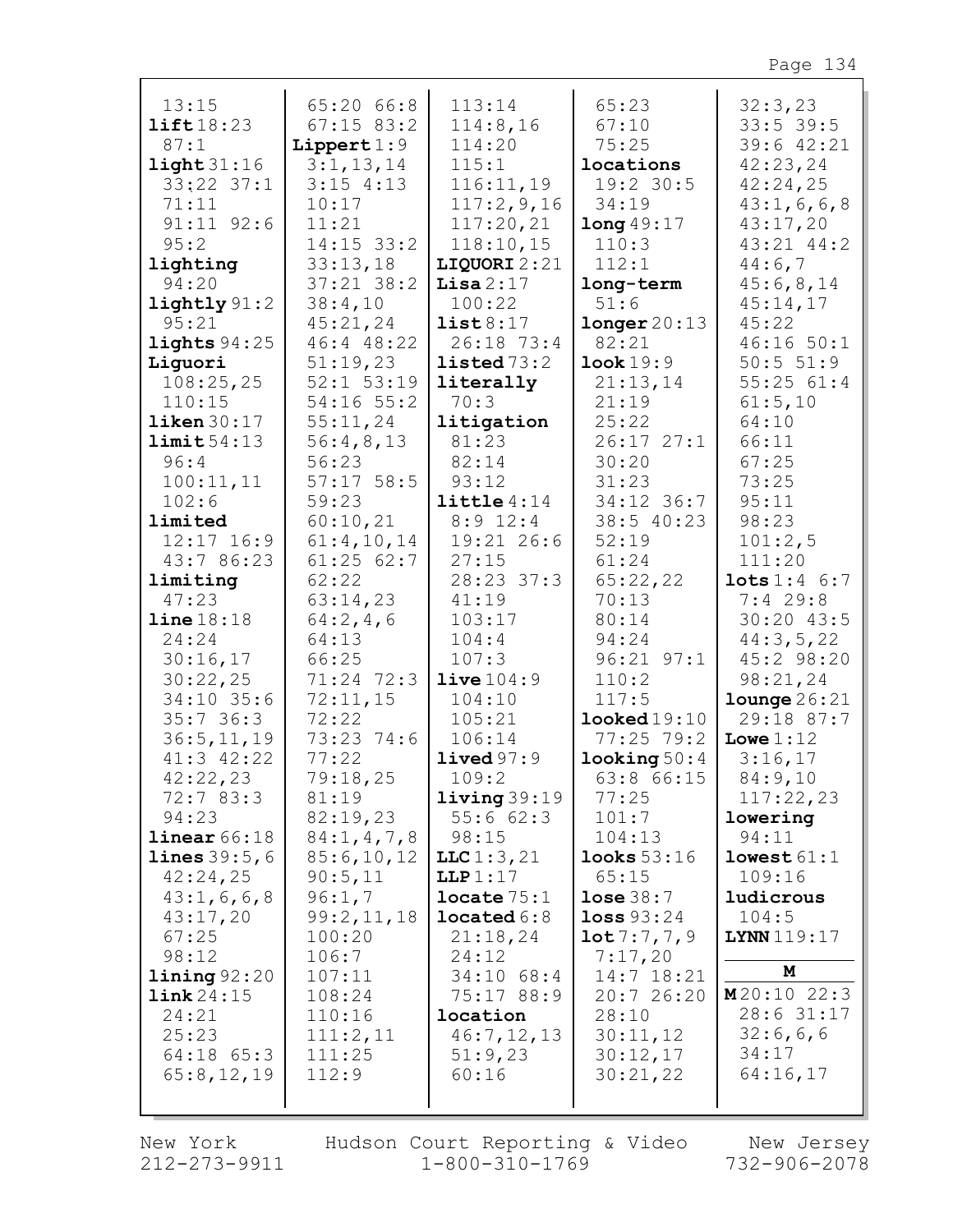| 107:12,13               | mandatory               | 114:11,25              | 105:1                         | 99:10,12               |
|-------------------------|-------------------------|------------------------|-------------------------------|------------------------|
| Main $1:22$             | 31:6                    | 115:24                 | means $69:15$                 | middle97:2             |
| maintain                | manner 86:23            | 118:1,2                | 80:11                         | mike 38:6              |
| 21:12 48:6              | 87:20                   | MCKEOWN-               | meant26:12                    | Mile $13:10$           |
| 73:19                   | map 63:8                | 2:10,20                | 79:24                         | million                |
| 93:22                   | MARC $1:14$             | 64:16,23               | 86:19                         | 102:14,14              |
| maintaining             | March $12:12$           | 65:2,11                | 87:14                         | minic23:1              |
| 88:3                    | MARIA $1:15$            | 66:2,6,8               | meet 8:1                      | mind69:22              |
| maintenance             | Marie $113:15$          | 67:14,19               | 31:12                         | minimum                |
| 7:13,21                 | Mark $1:11$             | 67:23                  | 41:21                         | 31:13                  |
| $9:7$ 12:19             | 61:21,22                | 68:12,17               | 51:24                         | 35:20                  |
| 17:14,15                | 63:5,22                 | 68:24                  | 100:5                         | 40:18                  |
| 18:19 19:1              | $\texttt{marked19:13}$  | 69:13,18               | meeting $3:2$                 | 87:25                  |
| 19:18 20:6              | market 7:15             | 69:24 70:6             | 3:4,7,10                      | 94:25                  |
| 21:726:25               | 93:1,4                  | 70:11,17               | $3:10$ 11:9                   | 101:25                 |
| 27:12,13                | marketing               | 70:24                  | 26:22                         | 105:5                  |
| 46:7,21                 | 47:8                    | 71:15,19               | $52:15$ $53:1$                | minute 84:2            |
| 47:13,22                | marking                 | 72:1, 5, 13            | 54:1 55:22                    | minutes $4:15$         |
| 48:4,8,9                | 22:10                   | 72:17 73:9             | 57:15,16                      | $4:16$ 49:7            |
| 48:25 51:9              | Master $10:10$          | 73:14,17               | 60:3 90:13                    | 96:5 106:8             |
| 60:19                   | 10:25                   | 73:21 74:3             | 103:24                        | mitigate               |
| 61:21                   | 13:22                   | 74:8, 12, 19           | 107:16                        | 91:9                   |
| $62:11$ $63:2$          | 83:17                   | 75:13 76:3             | 110:21                        | MLUL $70:1$            |
| $63:5$ 73:22            | 88:22,25                | 76:7,11,22             | 113:15                        | modifica               |
| 74:10                   | 89:3,16,22              | 77:12,18               | 114:21,22                     | 91:7,11                |
| 75:14,16                | match108:11             | 77:24                  | 115:4,15                      | 94:3                   |
| 76:2 88:2               | material                | 78:10,20               | 116:4,7,8                     | monetary               |
| 94:8,22                 | 65:15                   | 79:3,15                | 117:1                         | 40:13                  |
| 95:6                    | materials               | 80:1, 5, 9             | meetings $3:8$                | money $48:15$          |
| 101:12,16               | 19:22,24                | 81:4,6,11              | 29:19                         | Monmouth               |
| 104:21,23               | 21:23 69:3              | 81:16,25               | 91:18                         | 14:4                   |
| 104:23                  | 69:15 77:2              | 82:12,18               | 102:20                        | month $116:7$          |
| major $1:4$ , 4         | 86:3 87:2               | 82:22,25               | member $63:15$                | Montvale               |
| 54:8                    | $\texttt{matter}$ 12:10 | 83:20,25               | members $5:22$                | 53:6                   |
| $\texttt{making} 37:19$ | 12:10                   | 107:12                 | 5:236:16                      | $\texttt{moving}~46:9$ |
| 40:13                   | 74:23 75:3              | Meadowbrook            | $11:25$ $13:9$                | 46:11                  |
| 48:15,24                | 79:12                   | 105:24                 | 85:8,10,14                    | Moskowitz's            |
| 91:7                    | 110:7                   | mean $37:24$           | 92:1 95:19                    | 69:23                  |
| <b>MALE 37:22</b>       | maximum 9:9             | 49:4 54:11             | 96:2                          | motion                 |
| $37:24$ 38:3            | 9:13,23                 | 68:11                  | 106:24                        | 116:16,22              |
| man 26:14               | $10:2$ 37:6             | 80:10                  | 111:2                         | 117:9,18               |
| 97:7                    | 40:11                   | 82:19                  | men 105:10                    | 118:9,15               |
| management              | Mayor $1:11$            | 92:15                  | mention $11:2$                | move $5:6$             |
| 19:11 58:9              | 3:21,22                 | 96:17                  | merits $76:19$<br>met 8:747:6 | 20:9 34:20<br>78:11    |
| 65:4,5,13<br>65:14      | 37:25<br>81:22 82:1     | 101:16,23<br>102:9     |                               | 98:10                  |
| 66:10,16                | 82:13                   |                        | 49:17                         | 113:2,3,7              |
| 66:19                   | 84:14,15                | 106:1, 5, 13<br>106:20 | microphone<br>37:22           | moves $49:7$           |
| mandated                | 99:22                   | 117:2                  | 38:13                         | moving 4:22            |
| 92:7                    | 100:10                  | meaning                | 64:25                         | 22:528:12              |
|                         |                         |                        |                               |                        |
|                         |                         |                        |                               |                        |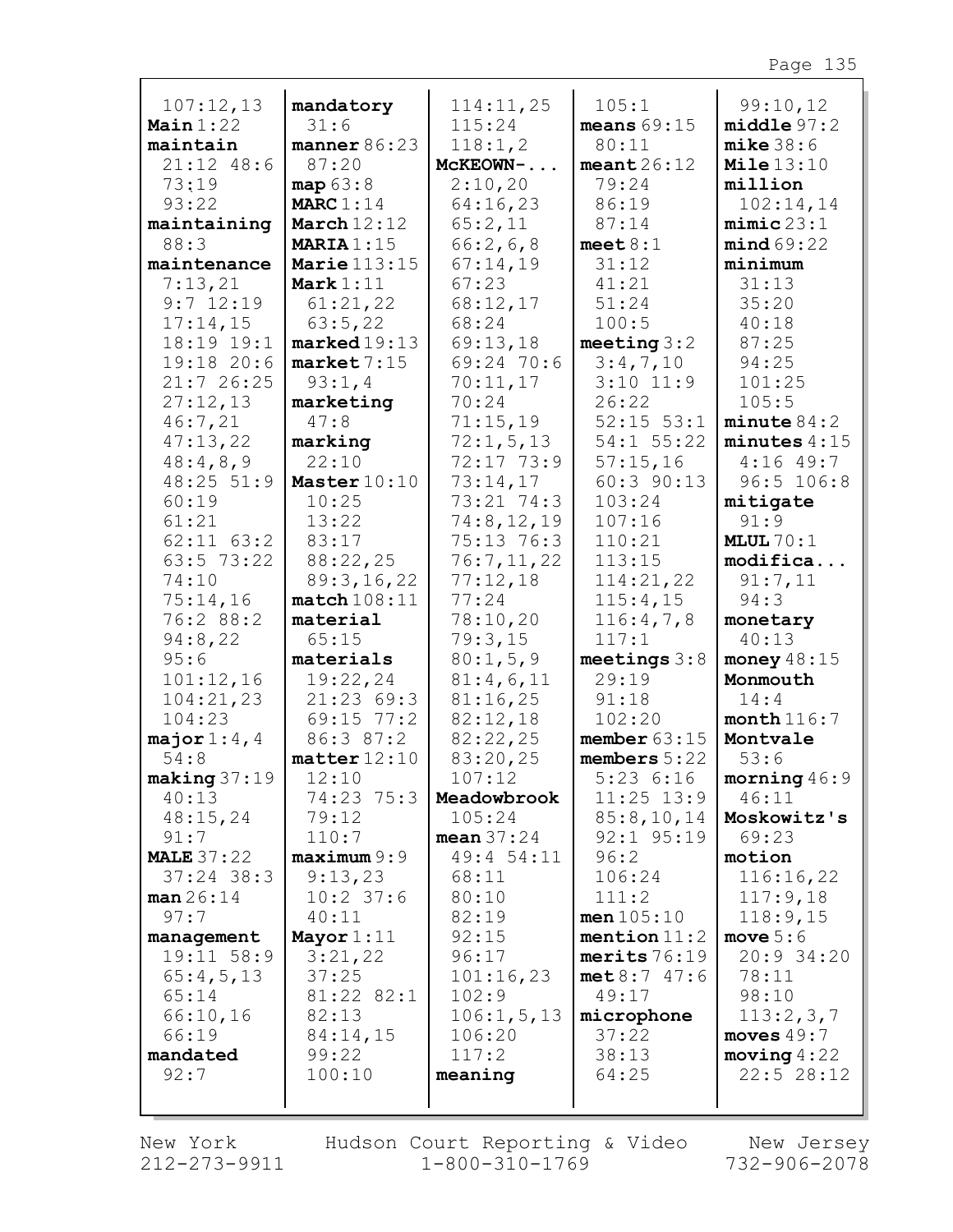| 37:11                 | $50:24$ 68:5           | 71:2 77:19              | 33:10,11                   | $5:11$ $19:15$      |
|-----------------------|------------------------|-------------------------|----------------------------|---------------------|
| 38:15                 | 74:4 79:1              | 96:999:5                | 34:6                       | 25:628:8            |
| mow49:13              | 80:13,15               | 107:22                  | 105:15                     | $32:8$ 33:13        |
| mowers $50:3$         | 80:22,23               | 109:14                  |                            | 33:18 35:8          |
| mulch 39:21           | 81:7 82:9              | newspaper               | $\circ$                    | 35:12,17            |
| multi-fa              | 85:25 93:7             | 3:11                    | $01:8$ 13:10               | 38:3,11             |
| 76:4                  | 93:8,8                 | <b>NFIP</b> 108:4       | 13:10                      | 39:10               |
| multiple              | 97:24,25               | nice20:17               | 64:16,17                   | 40:19,21            |
| 74:4 91:18            | 105:18                 | 24:22                   | 107:12,13                  | 41:852:1            |
| municipal             | 110:19                 | 25:12                   | 108:25                     | 55:5,8              |
| $14:7$ 18:8           | needed $11:24$         | 51:16                   | Oakland $5:18$             | 58:24               |
| 69:14                 | 74:7 95:1              | 109:19,23               | objecting                  | 59:20               |
| municipa              | needs $20:24$          | $\texttt{nicely} 24:20$ | 95:20                      | 60:10               |
| 14:10                 | 29:17                  | $nicer$ $18:17$         | objection                  | 61:2564:5           |
| municipa              | 68:11                  | 18:17                   | $4:23$ $91:1$              | 64:10,23            |
| 80:24 90:1            | 86:24                  | niggling                | 95:24                      | $66:25$ 70:1        |
| 92:10                 | 87:21                  | 112:6                   | 103:12                     | 70:1,24             |
| 99:22                 | 96:11,17               | night94:25              | Objector                   | 72:4,5,17           |
| Muska $2:14$          | negative               | nights $61:17$          | 1:24                       | 74:8,12,19          |
| 96:6,8,8              | 10:620:22              | nine 73:1               | obligation                 | 76:7,11             |
| N                     | 23:22,22               | noise $46:8$            | $8:15$ 16:13<br>80:3,12,15 | 77:12,24            |
| N1:172:1              | 24:2,6<br>$67:11$ 77:6 | 46:22 47:5<br>50:12     | 81:9,17                    | 78:10<br>79:25 80:1 |
| 13:10                 | 77:791:9               | $non-conf$              | 92:6,9,12                  | 80:5 81:4           |
| 64:16                 | 91:10                  | 24:16                   | obligations                | 81:11,16            |
| 107:12                | negatives              | non-conf                | 80:23                      | 82:18,23            |
| name $5:16$           | 51:10                  | $25:19$ 40:6            | obliterated                | 83:25 84:1          |
| 13:6,7                | neighbor's             | 40:24                   | 36:8                       | 84:4 85:6           |
| 54:2 99:4             | 109:15                 | normally                | obtaining                  | 85:16               |
| 102:18                | neighbors              | 56:23                   | 91:13                      | 90:14 98:1          |
| 108:11                | 104:25                 | north 6:9               | 92:21                      | 105:16              |
| Nancy 2:21            | neighbors'             | $\texttt{noted} 95:24$  | obviously                  | 110:17              |
| 108:25                | 109:14                 | notice                  | 18:23                      | 116:10,20           |
| natural               | neither                | 105:21                  | 101:10,13                  | old70:25            |
| 41:14                 | 119:6,8                | nuisance                | occupancy                  | 99:20               |
| Nazzaro-              | never $38:12$          | 78:21,24                | 69:4,16                    | 106:1               |
| $2:4$ 13:9            | $40:5$ $42:2$          | number 8:5              | occupy $26:5$              | omission            |
| near $51:17$          | 44:21                  | 11:7,11                 | occur $47:3$               | 89:20               |
| $\texttt{neat}37:3$   | 102:3                  | $14:23$ $15:4$          | occurring                  | on-site             |
| necessary             | new1:7,19              | 16:11,15                | 20:8 46:17                 | 46:17               |
| $6:4$ 86:4,5<br>98:17 | $1:23$ 3:9             | 17:13                   | odd 47:17<br>off-line      | once $62:12$        |
| need18:22             | $5:18$ 7:9<br>13:11,17 | 18:24 20:2<br>22:627:5  | 61:24                      | 104:24              |
| 19:1 24:11            | 13:21 47:3             | 29:12                   | 63:24                      | one-by-one<br>11:18 |
| 25:326:4              | 49:1,24                | $47:22$ $49:4$          | $offline 15:14$            | one-story           |
| $30:25$ 39:8          | 50:356:15              | 49:20 54:5              | 15:15                      | 9:7,9               |
| 39:25                 | 58:17                  | 54:11 68:4              | 49:22                      | one-third           |
| 42:16                 | 60:14                  | 80:14 82:2              | offsetsize 59:8            | 47:13               |
| 44:14,22              | 65:11,18               | $92:18$ $93:4$          | Oh 37:23                   | onerous 92:9        |
| 46:14                 | 67:9,10                | numbers                 | okay 4:13                  | ones $56:20$        |
|                       |                        |                         |                            |                     |
|                       |                        |                         |                            |                     |

New York 212-273-9911 Hudson Court Reporting & Video  $1 - 800 - 310 - 1769$ 

New Jersey  $732 - 906 - 2078$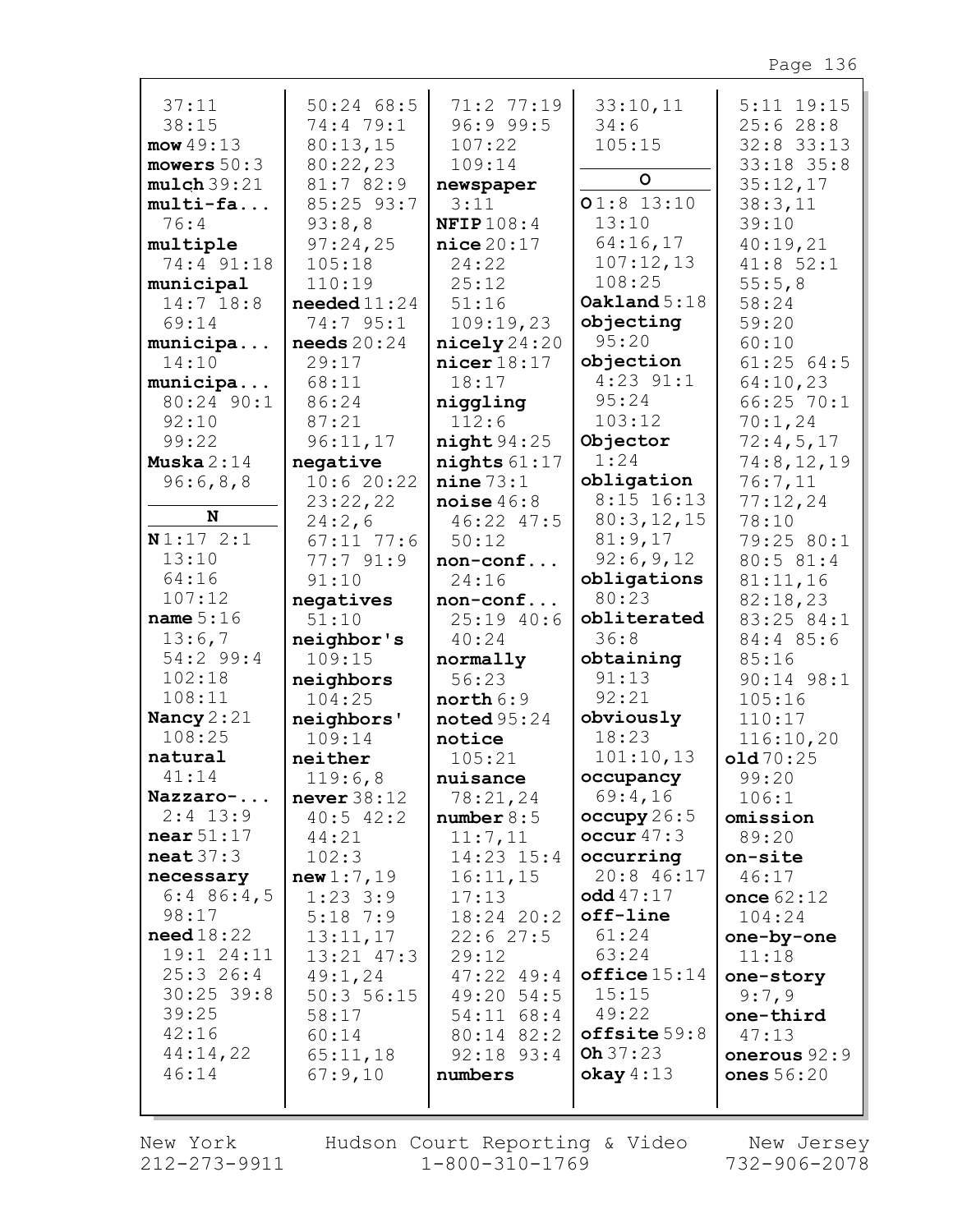| 71:21<br>opaque $35:21$<br>36:2 40:18 | $10:1$ $17:17$<br>24:13<br>25:18 26:8 | outside $20:8$<br>20:948:1<br>86:7 87:3 | 91:19 98:7<br>partial<br>76:14 | 91:10<br>percent<br>16:19 |
|---------------------------------------|---------------------------------------|-----------------------------------------|--------------------------------|---------------------------|
| 41:2                                  | 26:10 27:5                            | overall $6:14$                          | Partially                      | 32:11,13                  |
| open $3:8$                            | 27:16,22                              | 33:4 45:19                              | 81:18                          | 32:14,20                  |
| 31:6,16                               | 28:9 29:20                            | 56:1,3,6                                | particip                       | 33:1,25                   |
| 32:14                                 | 29:22 30:9                            | overlay $31:4$                          | 91:17,23                       | 39:10,20                  |
| $33:23$ $37:1$                        | 31:2,5                                | 32:12                                   | 93:20 94:2                     | 39:22 40:9                |
| 46:10                                 | 32:10,15                              | overpowe                                | 95:5 108:4                     | 45:17,18                  |
| 53:20                                 | 32:18                                 | 26:15                                   | particular                     | 45:20                     |
| 65:15                                 | 33:20 35:5                            | oversight                               | 17:23                          | $52:25$ 56:7              |
| 71:11                                 | 36:18,18                              | 92:22                                   | 56:11                          | percentage                |
| 90:13                                 | 39:16,18                              | owned $49:18$                           | 107:8                          | 40:14                     |
| 92:17                                 | 39:23,25                              | owner $13:24$                           | particul                       | 45:19                     |
| opening                               | 40:11                                 | owners $91:16$                          | 51:11                          | 54:11<br>82:14            |
| 52:20                                 | $41:13$ $42:2$<br>$42:23$ $43:2$      | 92:20<br>95:19                          | parties<br>44:16               |                           |
| operate<br>47:20                      | 43:4,9,15                             |                                         | 93:21                          | percentages<br>53:24      |
| operation                             | 44:11,17                              | $\mathbf{P}$                            | 119:8                          | perfect                   |
| 27:19                                 | 48:18                                 | P1:17,17,21                             | parties'                       | 37:13                     |
| 89:15                                 | 49:16                                 | P.E1:15                                 | 38:19                          | perimeter                 |
| operational                           | 50:21                                 | p.m1:8 84:3                             | parts 83:6                     | 49:9                      |
| 75:18 76:1                            | 68:22,24                              | 118:18                                  | party 107:21                   | period 80:16              |
| opinion 5:25                          | 71:8,13                               | package                                 | party's                        | permissible               |
| 45:11                                 | 72:25 73:3                            | 23:16                                   | 43:10                          | 20:16                     |
| 108:17,22                             | 73:4,7,12                             | 28:21                                   | pass 49:14                     | 25:16                     |
| opportun                              | 74:13,16                              | 112:8                                   | 98:3                           | 29:11,13                  |
| 16:10                                 | 75:23 86:6                            | pad 30:18                               | path 35:25                     | 29:21                     |
| 80:20                                 | 87:15,25                              | <b>PAGE 2:2, 24</b>                     | 36:6,8,13                      | 72:24 73:3                |
| opportunity                           | 92:21                                 | paragraphs                              | 36:14,23                       | permission                |
| 15:12,25                              | ordinances                            | 104:7                                   | 37:340:25                      | 72:9                      |
| $16:3$ 19:9                           | 47:5                                  | $\texttt{parcell} 31:21$                | pedestrian                     | permits 9:15              |
| 90:20                                 | orientation                           | 58:10 69:6                              | 42:9                           | $10:1$ $40:11$            |
| $91:14$ $92:8$                        | 19:8                                  | park $40:2$                             | pedestrians                    | permitted                 |
| 96:6                                  | original                              | parking                                 | 100:1                          | $6:12$ $8:24$             |
| opposed                               | $91:7$ $94:3$                         | 95:12                                   | pending                        | $8:25$ 9:5                |
| 76:13                                 | originally                            | Parkway $2:16$                          | 16:17                          | 9:10,11,13                |
| 102:24                                | 6:17                                  | $12:5$ 99:5                             | people22:18                    | $9:24$ 22:7               |
| opposition                            | ornamental                            | Parsippany                              | $46:10$ 55:6                   | 26:18                     |
| 37:15                                 | 24:12 25:3                            | 1:19                                    | 56:12                          | 28:10 29:9                |
| option 21:10                          | ornament                              | part8:16<br>10:17                       | 70:10                          | $41:6$ $44:20$            |
| or' 41:19                             | 69:4,19                               | 11:12                                   | 88:15 93:3<br>97:8,17          | 47:19                     |
| order $5:5$<br>27:2586:1              | ornithol<br>104:12                    | $15:23$ $27:8$                          | 100:6,17                       | 50:21<br>68:12,16         |
| 87:19                                 | outcome $92:5$                        | $32:4$ $42:5$                           | 101:1, 3, 5                    | 73:9 74:14                |
| ordered                               | 95:15                                 | 58:10,24                                | 101:6                          | 74:15                     |
| 93:24                                 | outdoor                               | 59:3 77:20                              | 109:24                         | 89:22                     |
| ordinance                             | 19:24,24                              | 78:7 79:15                              | peoples'                       | person 55:16              |
| $6:21$ $9:4$                          | outlining                             | 79:22 80:6                              | 62:16                          | personally                |
| 9:15,18                               | 17:25                                 | 82:783:4                                | perceived                      | 102:3                     |
|                                       |                                       |                                         |                                |                           |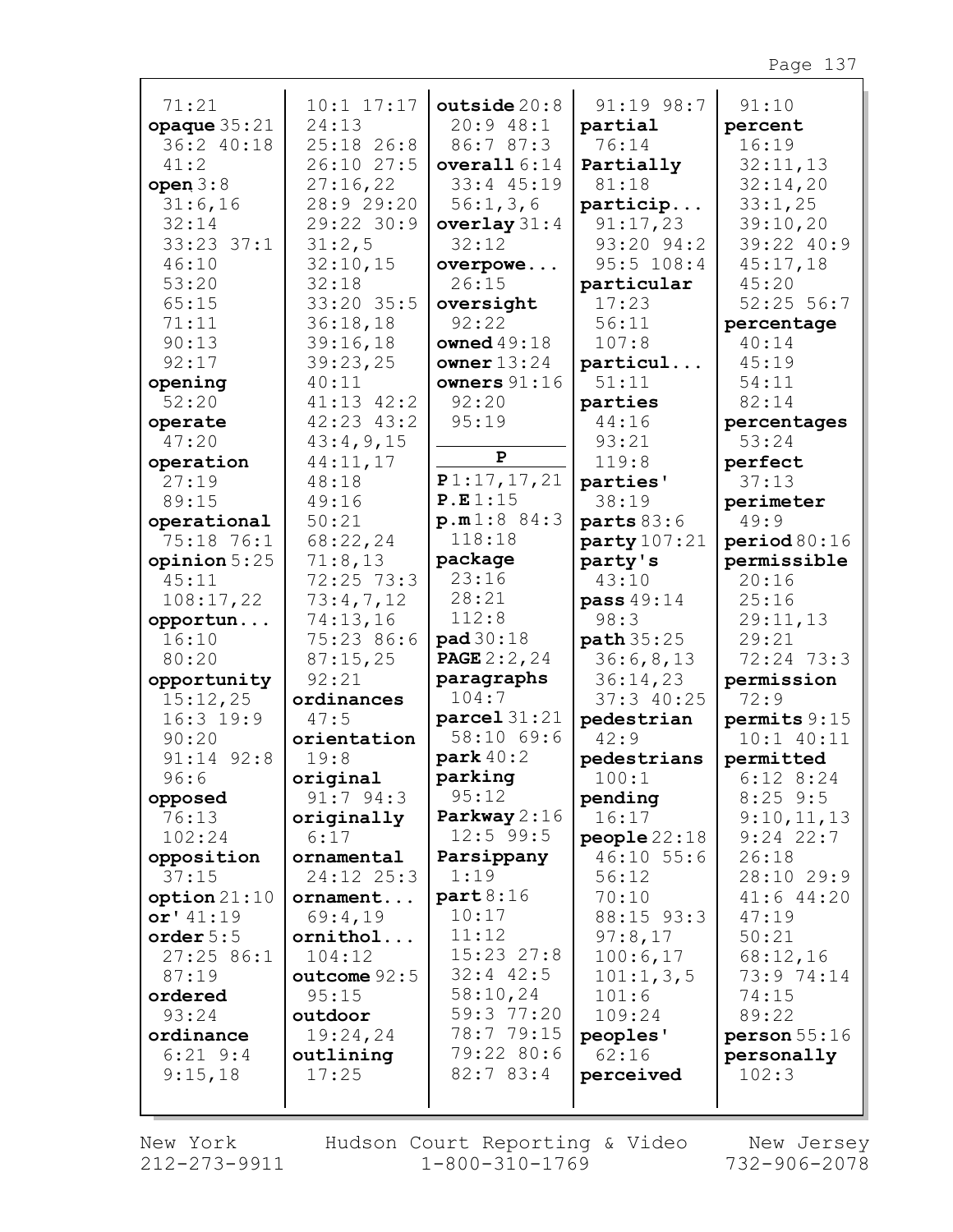|                           |                              | 38:18 68:2                 |                   |                     |
|---------------------------|------------------------------|----------------------------|-------------------|---------------------|
| personnel<br>105:7        | Pitney $1:17$<br>12:6        | planners                   | 20:12,16<br>22:21 | potentially<br>43:1 |
| perspective               | placards                     | 14:8 23:21                 | 23:13             | practice            |
| 44:25,25                  | 23:3                         | 42:19                      | 26:12 27:4        | 14:11               |
| 78:19                     | place 3:12                   | 76:16                      | 28:3,11           | practicing          |
| Peter $1:13$              | 17:1721:6                    | planning $1:1$             | $32:24$ $34:1$    | 13:18               |
| $1:18$ 12:6               | 23:11                        | 3:36:17                    | 34:3 36:7         | precedence          |
| phase $50:3$              | 36:14                        | 13:20 14:2                 | 42:12             | 76:20               |
| philosop                  | 56:16 66:4                   | 14:12,14                   | 48:24 61:1        | precedent           |
| 73:24                     | 75:4 76:20                   | 14:17                      | 61:2,16           | 76:12,17            |
| photographs               | 97:24                        | 16:23                      | 70:15             | 77:4,11             |
| 78:13                     | 119:4                        | 20:10,16                   | 71:24 72:6        | predicated          |
| photos 79:9               | placement                    | 22:21                      | pointed           | 16:25 81:2          |
| pick 32:17                | 21:5                         | 23:13                      | 51:10             | preparation         |
| $\texttt{picked} 59:17$   | placing $44:1$               | 26:11 28:3                 | pointing          | 89:1                |
| piece 31:20               | plain 62:13                  | 33:936:7                   | 19:19             | prepare             |
| 31:24                     | 62:14,17                     | 36:16                      | points $9:23$     | 112:20              |
| $50:19$ 93:6              | plan 1:4                     | 44:25                      | 32:25             | 116:22,25           |
| 96:13                     | 10:10,25                     | 51:20 64:9                 | 49:20             | prepared 6:2        |
| pier $52:19$              | 12:16,16                     | 67:21,24                   | police 109:8      | $11:9$ $15:19$      |
| 53:17                     | 15:5,24<br>16:8 19:10        | 78:12,14                   | pollution<br>95:2 | 110:13,20           |
| Piermont $2:9$<br>2:226:9 | 23:18 24:5                   | 78:17,18<br>89:25 91:6     | pond 58:13        | preparer<br>41:20   |
| 20:18                     | 34:3 40:4                    | 95:14                      | 58:14,17          | preparing           |
| 23:10                     | 43:748:7                     | 110:7,8,12                 | 59:2,4,9          | 15:16               |
| 25:10                     | 48:8 79:23                   | plane 7:12                 | 59:18             | present             |
| 35:22                     | 88:23 89:1                   | 41:20                      | 107:23            | 28:17               |
| 36:10,24                  | 89:3,16,21                   | 90:21,25                   | Pontell $1:21$    | 81:17               |
| 60:13                     | 89:22 94:9                   | 91:8,12                    | 90:17             | 105:5               |
| 64:19 65:4                | 111:9                        | 94:5, 12, 13               | pool 26:23        | presently           |
| 65:10,21                  | 112:11                       | 94:21 95:4                 | 86:20             | $6:10$ 80:3         |
| 66:1, 6, 9                | planned                      | 108:15                     | pools29:15        | preserve            |
| 94:17                     | 65:12                        | 111:9,15                   | porch 109:15      | 93:13               |
| 99:18,19                  | planner 5:6                  | 112:16,22                  | portion           | preserved           |
| 99:20                     | $5:8$ 10:8                   | 113:13                     | $22:12$ $25:4$    | 92:2                |
| 102:3                     | 11:23                        | $\texttt{plant}62:19$      | 66:18 78:5        | pressure            |
| 105:17,23                 | 12:22                        | planted                    | positive          | 10:21 89:5          |
| 106:10                    | 13:17                        | 60:17                      | $32:5$ 44:24      | 113:5               |
| 109:1, 3, 5<br>109:13     | 14:23 16:3<br>$17:24$ $21:9$ | play 70:10<br>Plaza $1:22$ | positives<br>24:4 | presumpt<br>75:7    |
| piers $25:2,7$            | 29:340:4                     | please $3:5$               | possibility       | pretty 7:25         |
| 25:8,11,21                | 44:15 46:5                   | 5:12,25                    | 46:24             | $27:1$ 100:4        |
| 52:4,4,12                 | 54:25                        | 12:25 84:5                 | possibly          | 100:23              |
| $52:24$ 53:5              | 56:2564:8                    | 84:6 106:8                 | 45:3 92:13        | 112:5               |
| $53:11$ $60:4$            | 68:8 75:13                   | 117:19                     | 92:14             | prevailed           |
| 69:9                      | 76:12                        | plus $73:1$                | posted 3:11       | 75:11               |
| $pine\,41:15$             | 82:15                        | 116:8                      | posts $53:17$     | prevails            |
| $pi$ piped $59:16$        | 85:14,15                     | point 8:8                  | potential         | 75:11               |
| pipes 56:19               | planner's                    | 16:23                      | 16:16,24          | previous            |
| 58:3                      | $5:8$ 12:9                   | 17:20                      | 80:8,19,22        | 11:10               |
|                           |                              |                            |                   |                     |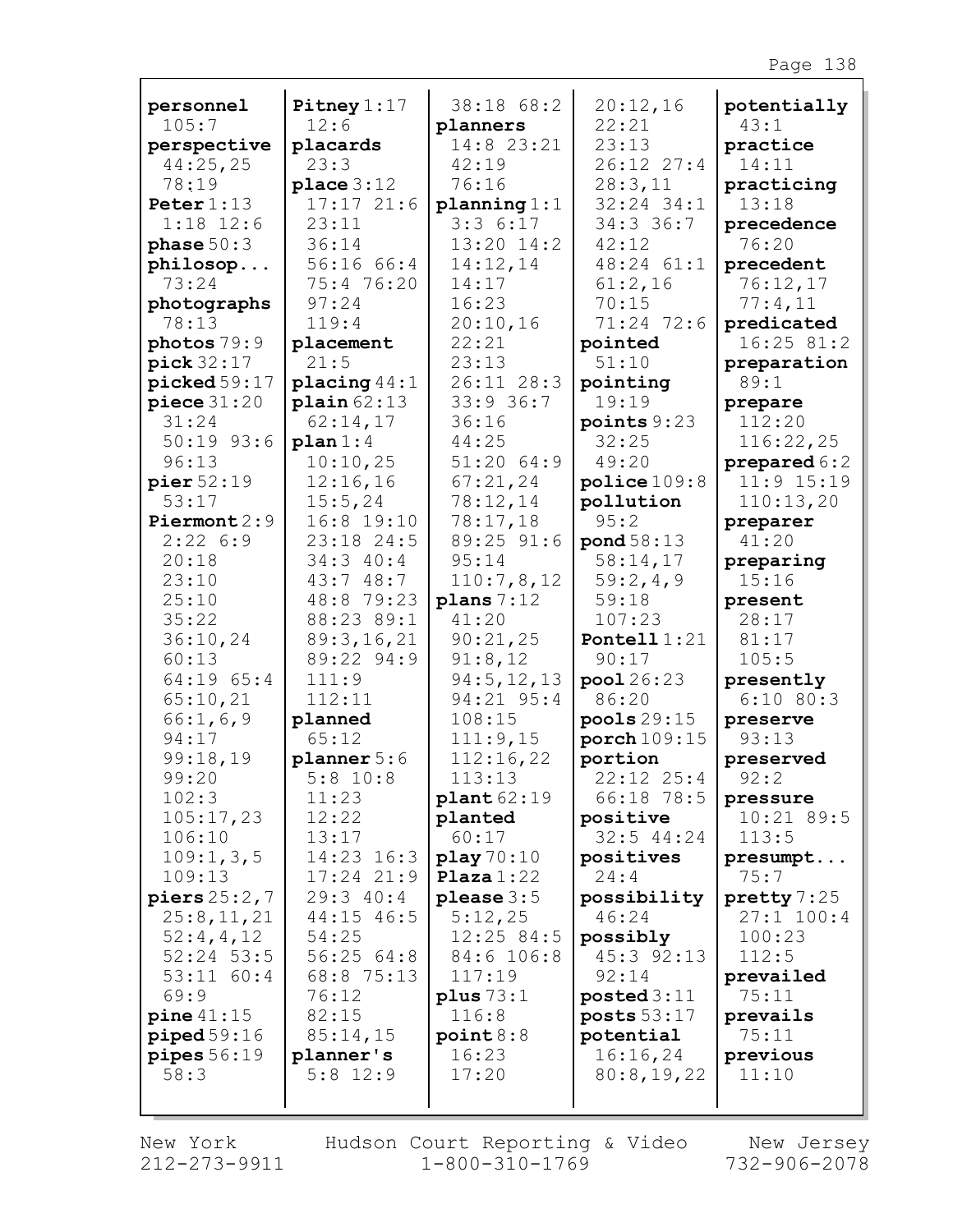| $12:14$ 74:9                 | processed              | 24:10               | Prospect                  | 96:2              |
|------------------------------|------------------------|---------------------|---------------------------|-------------------|
| 103:11                       | 81:3                   | $25:13$ $26:9$      | 99:16,18                  | 100:12            |
| principal<br>13:24           | processes<br>8:10      | 26:15<br>31:20,22   | prospective<br>78:17      | 110:25            |
| 26:15                        | profession             | $31:24$ 34:5        | 80:13,15                  | publics'<br>94:2  |
| $34:11$ $35:7$               | 108:16                 | $35:24$ 36:3        | 80:22                     | Puccio $1:12$     |
| 74:17,21                     | professi               | 36:5, 11, 15        | protect 93:8              | $4:2,3$ 53:5      |
| 74:23,24                     | $5:18$ $13:14$         | $36:19$ $37:3$      | provide $10:9$            | 53:13             |
| 75:2                         | 13:17                  | $41:2$ $48:10$      | 13:13                     | 84:20,21          |
| prior 7:2                    | 14:14 64:8             | 57:556:24           | 32:13                     | 115:20,23         |
| $12:9$ $18:21$               | professi               | 59:10               | 35:20 39:8                | 118:7,8           |
| $20:1$ 38:23                 | 90:21                  | 60:20               | 39:19,22                  | pull 36:9         |
| $52:15$ $53:1$               | Professor              | 61:22               | 41:17                     | 38:6              |
| 53:4                         | 14:4                   | $62:16$ 75:7        | 45:21 92:7                | pump21:16         |
| $\texttt{pro}\,26\colon\!23$ | proffered              | 75:10               | 92:11,15                  | 34:13,23          |
| $27:24$ 87:8                 | 29:1                   | 86:12               | 92:18                     | 35:15             |
| probably                     | program 20:5           | 88:16,17            | 93:12 95:1                | 101:11            |
| $5:23$ $31:18$               | prohibition            | $92:20$ $93:6$      | provided                  | purpose 6:15      |
| 54:20                        | 86:6                   | 93:10               | 48:20 93:5                | 87:15             |
| 62:10                        | project                | 94:11               | provides                  | purposes          |
| 67:20                        | 16:17,20               | 96:13,14            | 88:7                      | 18:8 22:22        |
| 82:22<br>86:19 99:7          | 16:21 24:1             | 102:10<br>109:16    | providing<br>$30:4$ 31:15 | 78:14             |
| 99:8                         | 38:22 91:1<br>91:10,13 | proposal            | 33:22                     | 88:14<br>113:22   |
| 103:19                       | 91:23 94:3             | 32:4                | $35:23$ $37:2$            | purview $68:8$    |
| 112:18                       | 95:20                  | propose $39:4$      | provision                 | push 62:15        |
|                              |                        |                     |                           |                   |
|                              |                        |                     |                           |                   |
| problem                      | 99:14                  | proposed 9:7        | 32:13,15                  | 99:23             |
| 25:18<br>35:24               | 105:25<br>108:14       | 9:8,12,15           | 43:14                     | pushing<br>59:11  |
| 96:12                        | projects               | 17:20<br>24:11 34:9 | proximate<br>19:7 21:17   | 100:7,14          |
| 97:20                        | 103:20                 | 42:25               | proximity                 | put 17:17         |
| 99:20                        | 104:6                  | 54:10               | 21:21                     | 19:4,12           |
| 108:20                       | prominent              | 55:1965:3           | 75:21                     | 21:15             |
| 113:23                       | $3:11$ $22:16$         | 66:11,17            | prudent                   | 24:20             |
| 115:20                       | 22:16                  | 66:20,21            | 72:18,23                  | 28:19,23          |
| problems                     | promise                | 67:12,15            | 72:24 73:6                | $32:5$ 33:24      |
| 50:6                         | 33:17                  | $70:22$ $71:2$      | public 2:6                | $33:25$ $41:9$    |
| proceed $5:3$                | promised               | 71:21               | $2:13$ $3:8$              | 48:7 58:24        |
| $5:9$ 111:1                  | 33:14                  | 79:24 86:1          | $5:23$ $11:25$            | 62:14             |
| proceeding                   | prongs $77:7$          | 87:23               | 33:14                     | 65:13             |
| 4:21                         | proof 8:22             | 89:14               | 35:21                     | 71:19             |
| proceedings                  | proofs $10:7$          | 103:8               | 41:18                     | 75:19             |
| 119:3<br>process $6:18$      | proper 24:9<br>77:2    | proposes<br>7:13    | 42:11,12<br>53:20,21      | 76:13,24<br>79:16 |
| $10:14$ $17:8$               | properties             | proposing           | 63:15                     | 82:10             |
| 91:20                        | 62:3,5                 | $7:3$ $9:16$        | 64:14 77:8                | 98:12             |
| $92:22$ $94:1$               | property 6:7           | $9:20$ 18:20        | 82:16,16                  | 99:23             |
| 95:14,16                     | $7:4$ 15:23            | 22:825:1            | 90:13                     | 100:3             |
| 110:9,11                     | 20:321:12              | 71:4,5              | 91:15                     | 103:3             |
| 113:1                        | $22:8$ $23:12$         | 76:2 86:9           | 94:12,19                  | 115:25            |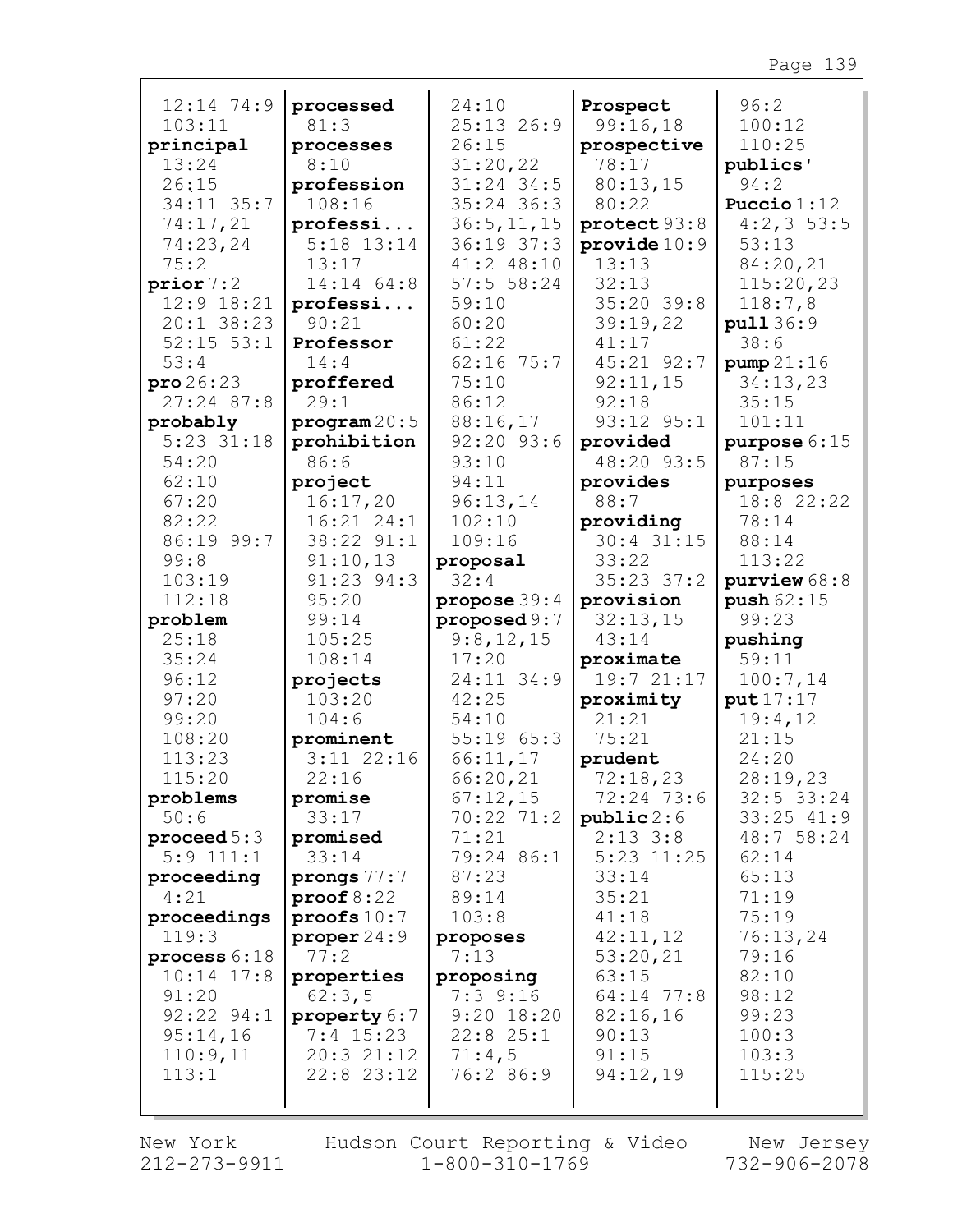| putting            | 102:14                 | 41:22                   | 18:14               | $10:11$ 89:4             |
|--------------------|------------------------|-------------------------|---------------------|--------------------------|
| 31:25              | 103:10                 | $52:13$ 73:1            | 83:24 93:3          | referred                 |
| 47:2356:3          | Quinn $2:17$           | 104:4                   | reasoning           | $8:23$ 22:11             |
| 62:21              | 100:22,22              | reader $41:20$          | 102:22              | 44:23                    |
| 101:25             | quite $20:17$          | reading                 | reasons 19:3        | referring                |
| 104:18             | $\mathbf R$            | 52:22                   | 76:1 78:15          | 19:16                    |
| 109:18             |                        | reads $35:5$            | 95:17               | 30:12                    |
| Q                  | R1:8,17                | 35:19                   | recall 12:10        | 35:13                    |
|                    | 53:22                  | 39:19                   | 53:2 88:22          | 48:18                    |
| quadplex           | 64:16                  | 41:13,14                | received            | 69:23,24                 |
| 31:8               | 107:12                 | $42:8$ 74:17            | 15:2                | refrain                  |
| quadplexes         | 109:1                  | 87:25                   | recess $84:3$       | 95:19                    |
| 104:20             | 119:1                  | 97:11                   | recited             | regard $88:5$            |
| quadruplex         | racquet                | ready $105:7$           | 53:24               | $95:7$ 103:9             |
| 7:16               | 26:23                  | 111:4                   | recognize           | regarding                |
| qualified<br>13:19 | rain109:6              | real14:5                | $10:20$ $17:1$      | 61:18                    |
|                    | raise $5:12$           | 18:622:14               | 29:3 89:4           | 67:22                    |
| question           | $12:25$ 40:5           | 25:19                   | 89:9                | 100:4                    |
| 33:8,13            | 42:21                  | 55:10                   | recognizes          | regular                  |
| 45:13<br>48:21     | 44:15                  | 80:21 92:9              | 29:20               | 114:21,22                |
| 49:13              | 45:10<br>89:24         | realistic               | recollec            | 115:3                    |
| $50:10$ $52:9$     | $\texttt{raiseed}15:3$ | 16:15,23                | 52:22               | 116:3,7                  |
| 54:20,23           | 15:7 28:14             | 80:8,18                 | reconcile           | regulating               |
| 55:3,4,22          | 30:24                  | $82:25$ 92:7<br>realize | 89:20               | 26:11                    |
| 56:2,5             | 33:14 37:5             | 16:21                   | reconcil<br>89:23   | regulation<br>87:25 88:4 |
| 57:1,4             | 37:15                  | $30:20$ 47:2            | recontou            | requlations              |
| $60:2$ $61:15$     | 38:18 39:2             | 51:6                    | 62:10               | $10:24$ 11:5             |
| 63:16              | $40:5$ $42:18$         | $\texttt{really} 6:13$  | record $4:25$       | 57:10                    |
| 72:12              | 42:18                  | $7:2$ 10:16             | 28:24               | Reiter $2:3$             |
| 77:23 78:9         | 44:16                  | $18:14$ $19:1$          | 37:19               | 4:9,10                   |
| 78:11,12           | 49:20                  | 24:24 27:8              | $41:10$ $47:5$      | 5:15,17,17               |
| 78:23              | 79:21                  | $31:6$ 36:1             | $53:4$ 84:5         | $6:1$ 12:1               |
| 108:9              | raises $15:5$          | 37:338:7                | 85:24               | $34:22$ 35:3             |
| 110:13             | rate $7:15$            | $43:19$ $45:9$          | 104:2               | 35:8,10,17               |
| questioning        | 93:1,4                 | 48:3 58:10              | recreation          | 37:14                    |
| 106:6,18           | rational               | $62:10$ $67:7$          | 69:11               | 64:11,15                 |
| questions          | 28:3                   | 67:17                   | recreati            | 85:2,3,17                |
| $12:1$ $33:2$      | <b>RDP</b> 16:19       | 69:22 86:7              | 29:14,17            | 85:20                    |
| 38:18 46:5         | 80:7 81:1              | 98:7                    | rectify             | 86:10,16                 |
| $52:2$ $53:19$     | 82:7                   | 106:17                  | 105:11              | 87:10,19                 |
| 53:21              | $re-exami$             | rear $42:22$            | <b>Red</b> 13:11    | 88:5,21                  |
| 59:25 60:8         | $6:19$ $10:18$         | 43:5,6                  | <b>REDIRECT 2:2</b> | 90:3                     |
| 60:10              | reach 9:22             | $\texttt{reason} 21:15$ | reduced $94:9$      | relating                 |
| 63:2564:7          | 91:2                   | 26:17                   | 94:20               | 12:17                    |
| 64:11              | reached                | 36:16                   | reducing            | relative                 |
| 67:18              | 106:7                  | 70:18                   | 47:12,22            | 119:7,9                  |
| 79:19 85:6         | read 5:22              | 78:13                   | 94:11               | relatively               |
| 85:11,15           | 26:19                  | 79:16                   | reexam88:24         | 17:4                     |
| 85:18              | 29:10                  | reasonable              | reexamin            | relatives                |
|                    |                        |                         |                     |                          |
|                    |                        |                         |                     |                          |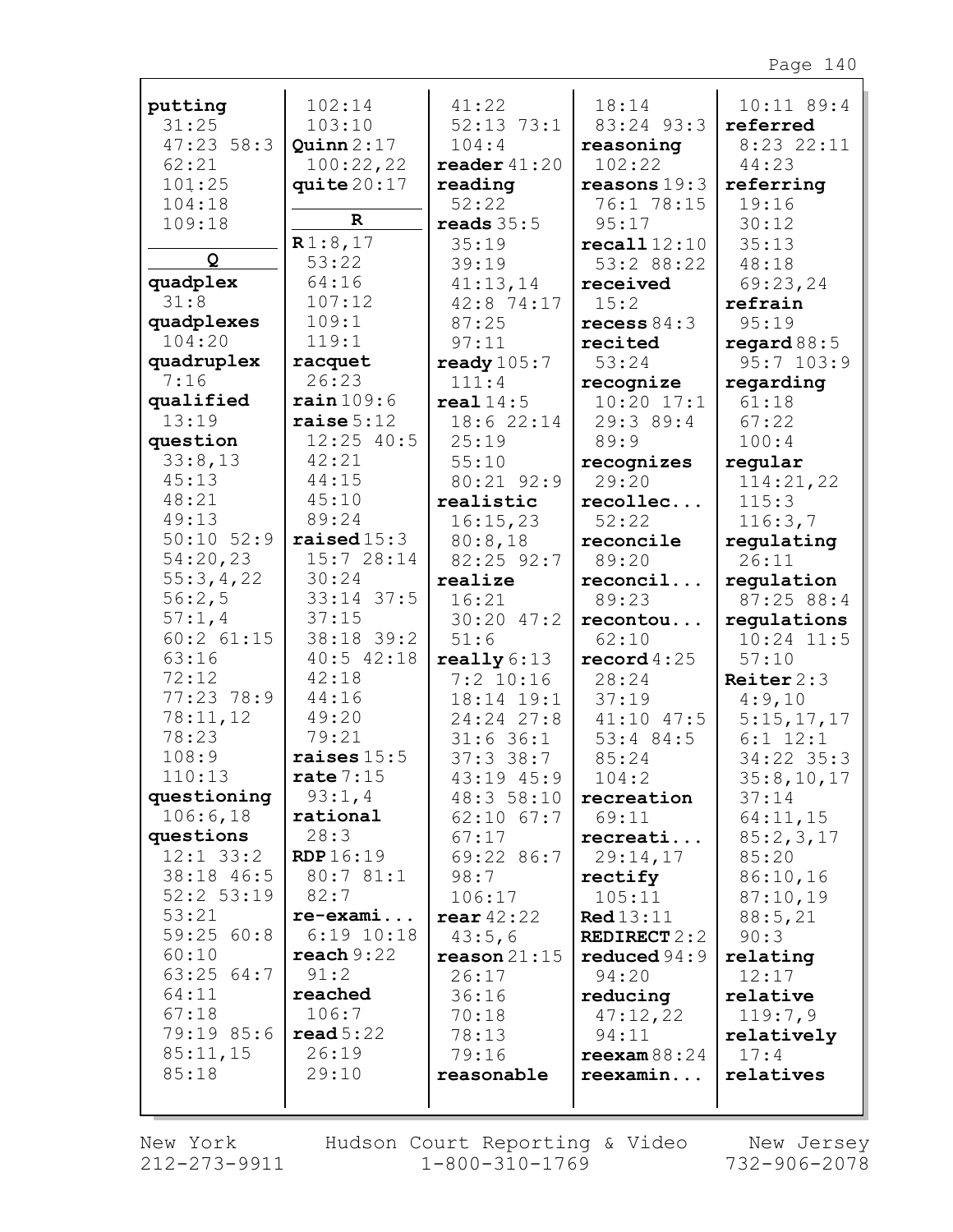| 62:3                  | repeat $49:4$       | 28:25 30:7                     | 112:20,24               | 58:13             |
|-----------------------|---------------------|--------------------------------|-------------------------|-------------------|
| relevance             | repeated            | 33:20                          | 112:25                  | retaining         |
| 79:13                 | 57:6                | $35:20$ 37:4                   | 113:9,12                | 68:9,15           |
| reliance              | repeating           | 44:10,21                       | 115:7,13                | 70:13             |
| 106:21                | 49:16               | 47:19,20                       | 115:19                  | 71:10             |
| relief15:9            | replace 83:8        | 48:12                          | 116:17,22               | retention         |
| $16:4$ $17:10$        | report $5:6,8$      | 67:24                          | 117:6                   | 19:7 21:21        |
| $17:25$ $18:1$        | 5:20,24             | 73:11,15                       | respect11:6             | 59:4 75:21        |
| 18:14 22:5            | 6:2,3,19            | 74:1 87:22                     | 18:10                   | 104:22,24         |
| $25:4$ 26:4           | $6:20$ 7:24         | 89:23                          | $29:13$ 33:4            | 105:8             |
| $50:24$ $51:1$        | 8:169::2            | 92:23                          | 34:16                   | 106:20            |
| 67:22,23              | 10:5, 11, 18        | 105:3                          | 85:22                   | 107:2,22          |
| 68:5 70:4             | $10:19$ $11:3$      | 108:2                          | 87:22                   | revenue           |
| rely18:16             | $11:9$ $15:18$      | requirement                    | 88:22,24                | 92:25             |
| 22:1,24               | 15:20               | $8:13$ 32:11                   | 106:22                  | review $8:17$     |
| $23:5$ $31:15$        | 74:13               | requirem                       | respecti                | 14:20             |
| 31:17                 | 85:21               | $8:2$ 100:5                    | 25:21                   | 15:13,25          |
| 33:21                 | 88:23 89:3          | requires                       | respond                 | 29:468:2          |
| 34:17                 | 89:4,24             | 73:12                          | 48:21                   | 90:21             |
| 36:25                 | 104:23              | requiring                      | responsible             | 111:22            |
| 86:14                 | 105:14              | 70:4                           | 16:18                   | reviewed          |
| 88:11                 | 106:12,20           | Residence                      | responsive              | 15:14,17          |
| relying               | 111:20              | 6:10                           | 57:11                   | 15:18 16:7        |
| $31:12$ $43:3$        | reported            | residences                     | rest11:16               | reviewing         |
| remain 7:20           | 119:4               | 29:16,17                       | 96:21                   | 14:24             |
|                       |                     |                                |                         |                   |
| remainder             | <b>REPORTING</b>    | 76:5,8                         | restaurant              | revised $43:8$    |
| 43:6                  | 1:25                | resident                       | 74:22                   | 45:16             |
| remaining             | repositi            | 29:18 54:7                     | restrict                | 90:21,22          |
| $12:21$ $15:7$        | 89:8                | residential                    | 27:16                   | 90:25             |
| remedy 93:9           | represent           | 6:11,14,22                     | 29:23                   | 91:11 94:5        |
| remember              | 50:14               | 7:68:25                        | restricted              | 94:9,12,13        |
| $6:14$ 10:15          | represen            | 9:3,5                          | 25:20                   | 94:21 95:4        |
| 10:16                 | 50:8                | 10:24                          | restricting             | 112:16            |
| $52:14$ $64:8$        | request39:8         | 26:13                          | 86:19                   | revision          |
| remodeling            | 83:24<br>95:18      | $29:13$ $40:9$                 | restriction             | 12:18             |
| 46:25<br>removal 7:13 |                     | $42:9$ $44:5$<br>$44:9$ $45:7$ | 24:13<br>86:17          | 43:17,21<br>111:9 |
| removed               | requested<br>95:11  | 45:849:2                       | restrict                | 112:25            |
| 70:21                 |                     | 73:5 78:6                      | 51:3                    | revisions         |
| 94:16                 | requesting<br>37:11 | 87:13                          | restricts               | 111:18            |
| removing              | 38:16,24            | 88:17                          | 17:1729:7               | right 5:5,12      |
| 20:3                  | 42:7,19             | 89:10                          | 42:23                   | $12:25$ 27:5      |
| renamed $97:6$        | require $15:9$      | resident                       | result $47:3$           | 37:9,12,16        |
| renders               | $17:10$ 31:4        | 44:8                           | 93:24                   | 37:17             |
| $40:25$ $41:2$        | 43:20 70:7          | residents                      | resulting               | 43:19             |
| rental 7:17           | 88:1                | $50:7$ $91:16$                 | 24:2 94:17              | 45:25             |
| 40:10                 | 112:10              | 92:10 93:1                     | results                 | 48:14             |
| repair $83:6$         | required            | 94:18                          | 89:14                   | 50:21             |
| repairing             | $10:7$ 18:1         | 107:15,24                      | $\texttt{retail}$ 22:18 | 51:17             |
| 65:9                  | 21:11               | resolution                     | retained                | 53:20 56:8        |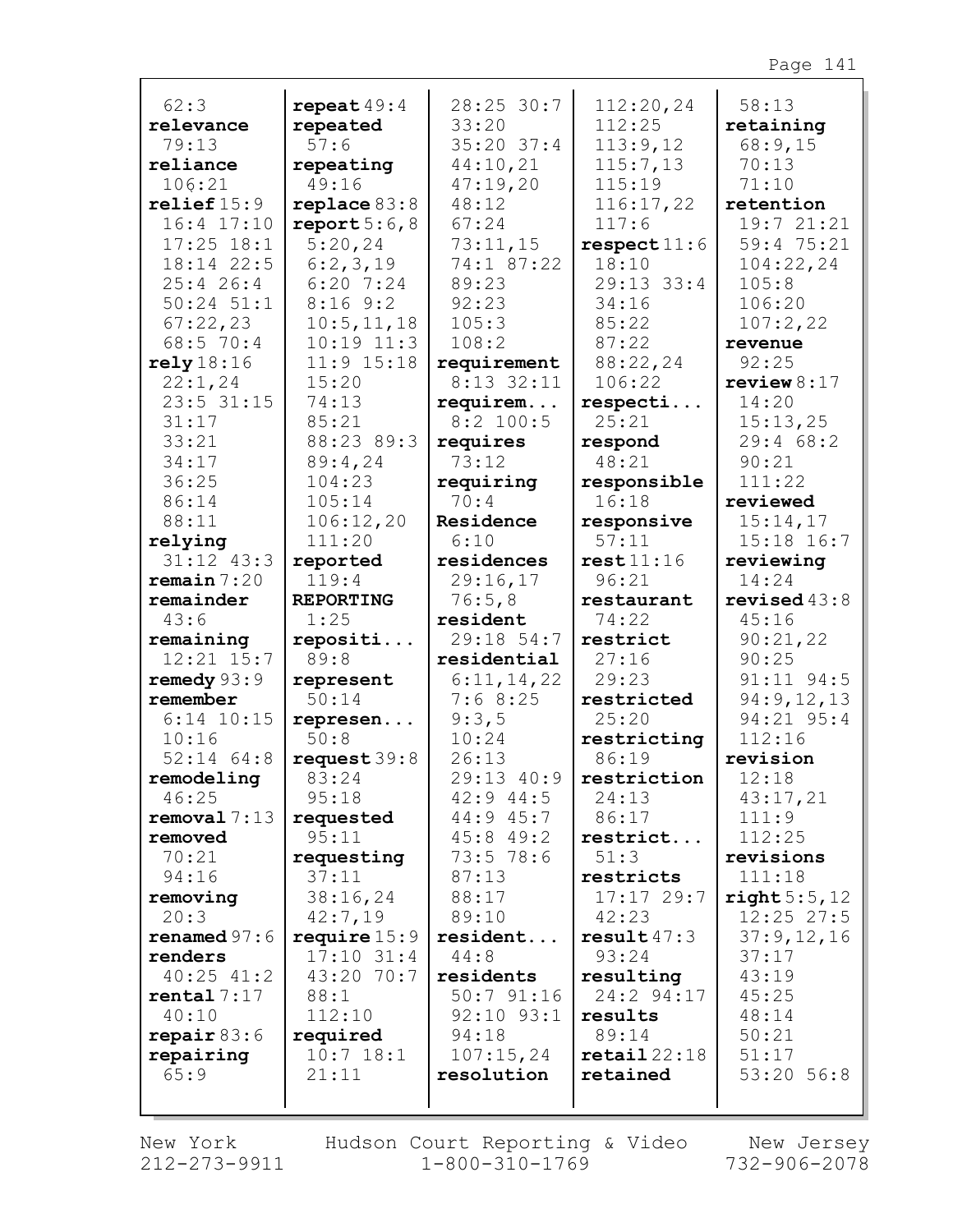| 58:23          | 103:6                       | runs $58:25$          | school           | 34:13          |
|----------------|-----------------------------|-----------------------|------------------|----------------|
| 65:18 66:9     | 105:18                      | $\texttt{rush105:23}$ | 105:24,24        | $35:14$ $51:8$ |
|                |                             |                       |                  |                |
| 67:1,3         | 109:4                       | Rutgers $14:3$        | 108:19           | 51:11          |
| 73:7,21,21     | $\texttt{road1:7,18}$       |                       | science          | 52:1962:6      |
| 75:23          | $2:14$ 6:9                  | S                     | 107:1            | $64:2$ $67:2$  |
| 81:23 82:7     | 13:10                       | S1:172:1,1            | scientist        | 67:7,11        |
|                |                             |                       |                  |                |
| 82:12,16       | 42:11,13                    | 2:1,23                | 107:7            | 70:15          |
| 85:8,19        | 42:14,14                    | 53:22                 | scope $56:24$    | 75:14          |
| 87:6,19        | 49:12                       | sad 108:16            | SCOTT $1:9$      | $91:20$ $92:1$ |
| 88:21 89:2     | 56:21 79:5                  | safer $88:8$          | screen $19:23$   | 99:25          |
|                |                             |                       |                  |                |
| 89:18,22       | 83:2,22                     | $\texttt{ sale}10:21$ | 41:18            | 101:8,8        |
| 98:3 100:9     | 96:9 99:16                  | 47:889:5              | Sea $14:9$       | 103:14         |
| 101:22         | 99:20                       | Salute $3:4,6$        | sealed           | 104:14         |
| 105:24         | 102:4                       | Santola $4:17$        | 108:11,12        | seeing $10:15$ |
|                |                             |                       |                  |                |
| 109:12,13      | 103:5,6                     | 5:1,10                | second28:12      | 110:17         |
| 110:19,22      | 105:17,18                   | 19:14                 | 37:21            | seen $62:2$    |
| 111:13         | 109:5                       | 48:19,23              | 103:13           | 65:466:2       |
| 113:14         | 110:14                      | 49:11                 | 117:10,11        | 66:14 70:3     |
| 114:18         |                             | $50:19$ $53:8$        |                  |                |
|                | $\texttt{roads}$ 41:18      |                       | 117:18           | 83:10          |
| 116:9          | 42:11,15                    | 53:10                 | 118:17           | 107:16         |
| $right-of$     | 98:11                       | 61:16,23              | seconds          | segregated     |
| 35:21          | 102:1                       | 63:17                 | 82:22            | 102:25         |
| rights $62:21$ | Robert 1:10                 | 75:19                 | <b>SECRETARY</b> | 103:17         |
|                |                             | 94:24                 |                  |                |
| riparian       | $1:10$ 100:7                |                       | 1:16             | $self-sup$     |
| 62:21          | roll3:13                    | 112:3                 | section $10:1$   | 70:12          |
| rise76:18      | 84:6                        | 113:19,21             | $25:14$ 26:7     | sense $23:11$  |
| risk 63:19     | 117:19                      | 113:25                | 26:10 28:8       | 75:20          |
|                | roof $17:22$                | 114:3                 | 29:731:3         |                |
| river $1:1, 7$ |                             |                       |                  | separate       |
| $1:24$ 3:3     | 18:17 69:9                  | 115:9                 | $31:5$ 32:10     | 45:22 69:7     |
| 13:19 16:7     | $\texttt{rooms } 26:22$     | 116:13                | 32:15,19         | separation     |
| $53:23$ 59:6   | 29:18,19                    | sat105:14             | 33:20,24         | 31:13          |
| 60:14 76:5     | round $41:17$               | satisfy $45:3$        | 39:18            | 41:18          |
| 80:2 81:1      | Route $104:8$               | satisfying            | $41:12$ $43:4$   | serve $44:5,7$ |
|                |                             |                       |                  |                |
| 90:1,17        | 104:8                       | 107:25                | 47:17            | serves $45:2$  |
|                | 92:6, 12, 14   routed 58:12 | saw104:11             | 51:14 69:3       | service        |
| $92:22$ $96:9$ | 59:2,4                      | 107:4                 | 90:19            | 57:22          |
| 97:4,15        | routes $58:22$              | saying $41:1$         | 91:16            | services       |
| 99:5           | Ruckman                     | 56:6 93:19            | 95:18            | 14:3 44:18     |
|                |                             |                       |                  |                |
| 105:21         | 106:10,15                   | 101:7                 | 101:20           | serving        |
| 106:14,14      | ruining                     | 114:16                | sections         | 44:12,13       |
| 107:15         | 102:7,15                    | says $28:9$           | $9:18$ 32:17     | 45:6,6,7,8     |
| 108:4,6        | rules $97:23$               | 41:23                 | security         | session $82:6$ |
|                |                             | 104:7                 |                  |                |
| 109:10         | 111:12                      |                       | 95:1             | 82:17          |
| Rivervale      | 112:10                      | scaled $24:7$         | see 11:19        | set16:6        |
| 1:72:14        | run 96:14                   | scheduled             | 19:21,23         | 34:4 40:10     |
| $6:8$ 56:21    | running                     | 114:9                 | 20:25            | 70:3 71:13     |
| 79:5 83:2      | 36:23 49:7                  | Schepisi              | 21:20            | 103:15         |
|                |                             |                       |                  |                |
| 83:22 96:9     | 62:13                       | 100:7                 | $23:15$ 24:5     | 117:13         |
| 99:16,20       | runoff $55:12$              | schmancy              | 25:10            | 119:5          |
| 102:4          | 57:20,21                    | 109:19                | 30:15            | set-aside      |
|                |                             |                       |                  |                |
|                |                             |                       |                  |                |

New York 212-273-9911 Hudson Court Reporting & Video  $1 - 800 - 310 - 1769$ 

New Jersey 732-906-2078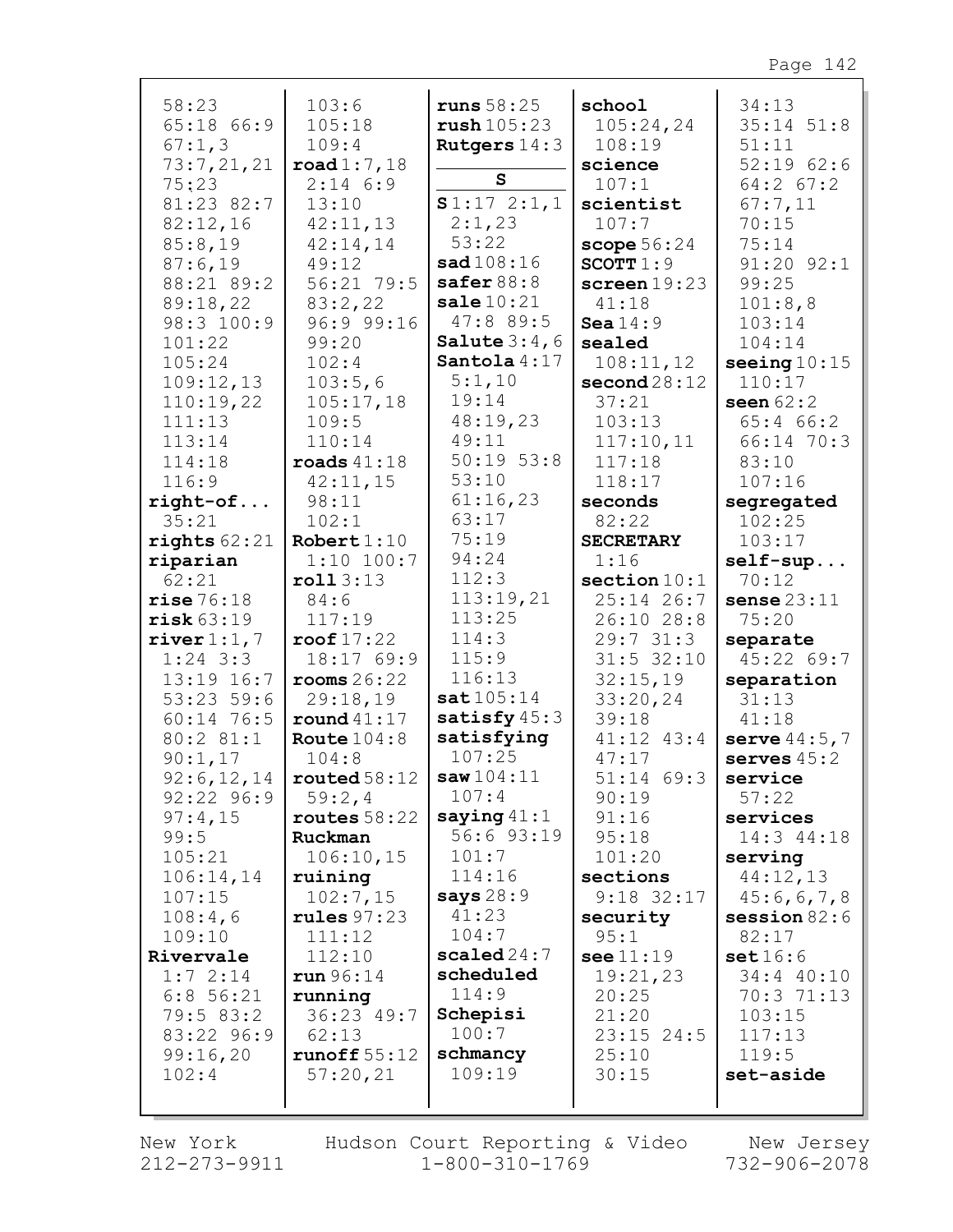| 83:12                           | sign 23:3,9               | $56:14$ $67:7$        | 116:21                     | <b>SPEAKER</b>     |
|---------------------------------|---------------------------|-----------------------|----------------------------|--------------------|
| setback 9:21                    | 23:10,16                  | 68:7,13,16            | somewhat                   | 37:22,24           |
| $31:4$ 39:3                     | 97:11                     | 72:10 75:1            | 25:23                      | 38:3 99:9          |
| setbacks                        | 118:11                    | 75:12,17              | 26:20                      | speaking           |
| $11:5$ 34:16                    | signage $9:14$            | 77:2,15               | soon $112:21$              | $61:19$ $67:3$     |
| 51:25                           | 22:17,21                  | 78:1 79:22            | 115:14                     | 67:13              |
| 95:12                           | 24:5 88:6                 | 88:15 89:2            | sorry $34:22$              | special 3:10       |
| setoff                          | 88:18                     | 93:15                 | 35:10                      | 13:22 14:5         |
| 102:24                          | signal 99:24              | 108:14                | 37:14,23                   | 83:17              |
| settlement                      | 100:3                     | sites 80:19           | 38:8,15                    | 97:18              |
| 15:24,24                        | signed                    | sits24:15             | $41:11$ $42:4$             | specific           |
| $16:24$ 32:4                    | 108:10,12                 | $30:24$ 32:3          | $42:4$ $46:1$              | 34:6 39:18         |
| 78:8 81:2                       | 115:13                    | 34:14                 | 54:1,22                    | $40:11$ $49:5$     |
| 81:13 82:3                      | significant               | $35:16$ 45:5          | 71:15                      | 76:19 93:6         |
| sewer $109:5$                   | 16:22                     | sitting 36:4          | 99:13                      | 93:10              |
| sewers $109:4$                  | 20:23                     | 101:3                 | sort22:10                  | specific           |
| 109:17                          | 39:13                     | situation             | 23:10                      | 30:366:5           |
| shame $100:6$                   | 41:19                     | 18:12                 | 43:25,25                   | 85:22              |
| Shared $44:18$<br>Sheet $45:15$ | 75:18                     | 24:17<br>$31:20$ 44:4 | 95:13                      | 91:15              |
| Shirley                         | 112:4,14<br>signific      | 86:18 91:5            | 104:2,13<br>sorts $104:16$ | specifics<br>82:5  |
| 15:19                           | 81:14                     | 94:18                 | sought $67:22$             | speed102:6         |
| shop $26:23$                    | signs $9:15$              | 98:16                 | sound $49:16$              | spell13:6          |
| shopping                        | $9:15$ 14:23              | size 9:25             | 98:9                       | spill51:15         |
| 30:18,19                        | 22:6,7,9                  | $10:4$ 15:1           | 110:22                     | 94:23              |
| shops $27:24$                   | $22:13$ $23:7$            | 51:21 60:9            | sounds $70:6$              | splitting          |
| 87:8                            | 23:13,14                  | 85:23 86:1            | 79:10                      | 45:9               |
| short $51:13$                   | 24:6 88:7                 | 86:17,20              | south 2:9                  | spoke $4:17$       |
| 82:20                           | 106:18                    | 87:23                 | 60:14                      | 55:21              |
| 113:7,9                         | silt105:9                 | 98:23                 | 109:12                     | 107:20             |
| show $8:22$                     | similar                   | sized24:7             | southeast                  | sporting           |
| shown $19:18$                   | 43:14 50:2                | skipped $42:4$        | 103:4                      | 10:25              |
| shred104:17                     | 53:5,11                   | sleep $46:11$         | southwest                  | square $10:2$      |
| 105:1                           | 76:24                     | slow 113:1            | 102:25                     | 26:6,14            |
| shrubs $41:15$                  | $single\,73:25$           | slowed59:5            | 103:16                     | 27:2,13,14         |
| side 6:8                        | $\sin 45:23$              | small92:23            | 106:2                      | 27:1628:2          |
| 39:3 42:23<br>$42:24$ $43:5$    | 53:14<br>60:12            | smaller<br>72:21      | space $31:16$<br>32:14     | 68:18<br>70:1771:1 |
| 43:5,20                         | $\texttt{site} 1:4 \ 7:1$ | smoothly              | 33:23                      | 71:3,3,5,7         |
| 49:9,14                         | 12:16                     | 17:4                  | $34:18$ 37:1               | 72:1,3,19          |
| 66:10                           | 15:22                     | smug $101:3$          | 71:11                      | 86:17,24           |
| 109:13                          | 19:10                     | soccer $70:10$        | spaces $31:7$              | 87:9               |
| sides $91:25$                   | 22:16                     | social29:17           | spacing                    | squish $17:22$     |
| sidewalk                        | 30:19                     | solid48:8             | $52:12$ 60:9               | squished           |
| $76:13$ $77:1$                  | $31:22$ 33:4              | 76:1                  | span 52:20                 | 96:23              |
| $77:16$ $79:7$                  | 39:11                     | solution              | speak $37:22$              | stage $16:6$       |
| sidewalks                       | 42:15                     | 108:20,21             | 64:24 82:5                 | stalled 69:5       |
| 59:7 76:9                       | 45:20                     | 108:21                | 89:6 99:9                  | standard           |
| 77:14                           | $47:23$ 56:1              | solves $50:5$         | 99:11                      | 23:23              |
| 95:12                           | 56:11,11                  | Somebody              | 107:14                     | 80:24              |
|                                 |                           |                       |                            |                    |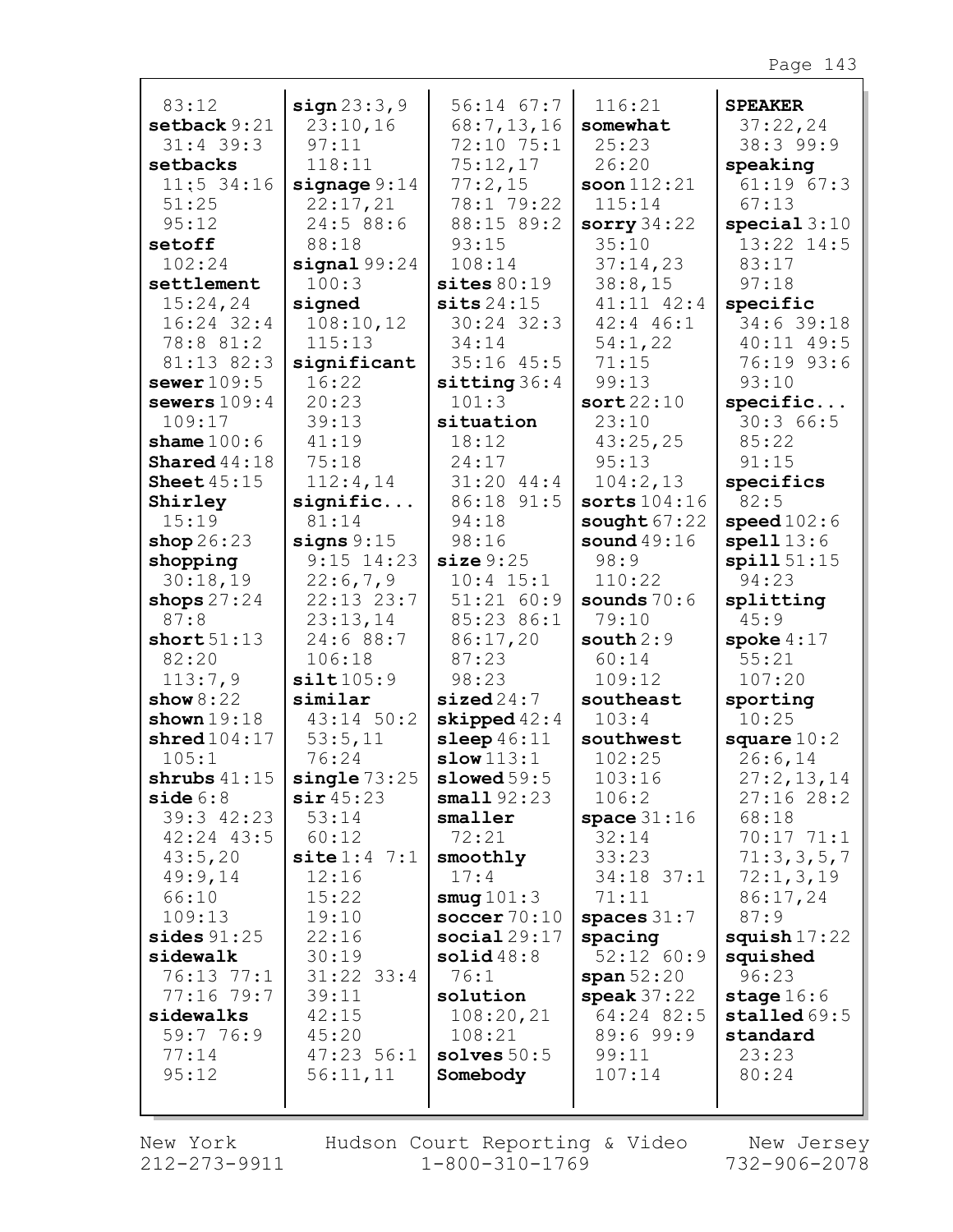|                          | 28:6 29:25                   | 109:7                   | 79:16                        | 113:11                      |
|--------------------------|------------------------------|-------------------------|------------------------------|-----------------------------|
| standards<br>31:3        | stay $38:10$                 | stream $55:6$           | 87:22 88:2                   | 116:18                      |
| standpoint               | 38:13                        | 58:23 79:8              | struggle                     | Suite $13:10$               |
| 56:9 67:24               | stayed $62:16$               | 104:25                  | 38:14                        | suits $109:20$              |
| stands $7:9$             | Steinberg                    | 107:22                  | struggled                    | $supplement.$               |
| start $3:4$              | $1:21$ 90:17                 | 108:3                   | 26:6                         | 48:20                       |
| $4:15$ 36:2              | stenogra                     | $\texttt{street} 1:22$  | stuck $100:9$                | support                     |
| 36:19                    | 119:4                        | 24:24                   | 100:12,13                    | 28:17                       |
| $45:25$ $46:4$           | step $20:17$                 | $34:10$ 35:6            | study 56:6                   | 91:12                       |
| 46:8, 18, 19             | 21:4,22                      | 42:12                   | 106:4                        | supported                   |
| 62:13,15                 | 75:21                        | $53:15$ $54:7$          | $\texttt{stuff104:14}$       | 69:9,10                     |
| 62:20                    | Stephanie                    | 58:22                   | stuffed                      | 70:7,12                     |
| 115:13                   | $2:14$ 96:8                  | 76:23                   | 101:13                       | supporting                  |
| started $4:18$           | 100:24                       | 77:15                   | subdivide                    | 89:12                       |
| 12:10                    | steps $20:19$                | 96:24,24                | 7:4                          | supposed                    |
| 87:10                    | 110:18                       | 97:6                    | subdivision                  | 101:1,11                    |
| starting                 | Steve $53:9$                 | 101:21                  | $1:5$ 12:16                  | sure $5:7,21$               |
| $12:9$ 36:11             | stick $96:15$                | 103:23                  | 43:15,15                     | 5:226:6                     |
| starts $36:22$           | 98:6                         | 109:7,19                | subject 6:7                  | $10:8$ 15:22                |
| state $3:8$              | stockpiled                   | 109:24                  | 21:17                        | 26:12                       |
| $5:16$ 10:20             | 20:8                         | streets                 | 32:10                        | 37:19                       |
| 13:6,17,21<br>14:12 48:5 | stop $73:23$                 | 96:24                   | 66:24                        | 46:18,18                    |
| 89:5                     | stopped<br>109:11            | strength<br>97:16       | submission<br>$15:17$ $16:2$ | 48:22,22<br>$50:3$ $52:25$  |
| stated $54:4$            | stopping                     | stretches               | $\texttt{submit}112:7$       | 54:19 55:3                  |
| statement                | 22:18                        | 66:17                   | 112:7                        | 57:364:15                   |
| 90:10,11                 | stops $62:10$                | structure               | submitted                    | 72:23                       |
| $90:14$ $96:3$           | 102:6                        | 20:526:16               | 7:12                         | 77:16                       |
| 104:2                    | storage $9:11$               | 44:24 53:6              | 108:13                       | 79:13                       |
| 107:19                   | 17:15,19                     | 67:2068:7               | 113:13                       | 85:19                       |
| states $74:9$            | 18:11                        | 68:10,11                | subsequent                   | 102:9                       |
| $\texttt{Staticle} 1:15$ | 19:22,24                     | 68:22 69:1              | 6:21                         | 106:22                      |
| 4:7,858:5                | 65:15,15                     | 69:2,6,8                | subseque                     | surface 69:5                |
| 58:7,19,21               | store $50:23$                | 69:10,15                | 12:11                        | 79:5                        |
| 59:16,21                 | 86:23,24                     | $70:4$ , 8, 11          | substantial                  | surfaces                    |
| 62:7,9,24                | stored $86:2$                | 71:7,10                 | 20:21                        | 59:6                        |
| 63:3,6                   | 86:7 87:2                    | 79:2,12,14              | 23:17,19                     | surround                    |
| 74:20 75:3               | stories                      | structures              | 27:20                        | 50:7                        |
| 84:25 85:1               | 17:13                        | 9:6,25                  | substant                     | surrounded                  |
| 106:21                   | 18:24,25                     | 11:8, 12, 15            | 47:14                        | 49:1                        |
| 110:6<br>111:8,16        | 38:22 39:1<br>stork $104:13$ | $15:1$ $17:18$<br>27:23 | successful<br>108:21         | survey $61:8$<br>SUSAN 1:13 |
| 111:20,23                | storm $44:1$                 | 46:15                   | successf                     | swear $5:12$                |
| 112:13,15                | $56:19$ $57:8$               | 68:15,19                | 47:8                         | 13:2                        |
| station                  | 57:9,9,22                    | 71:20,22                | sudden $96:13$               | swimming                    |
| 21:16                    | 58:3,9,17                    | 72:9,16,19              | sufficient                   | 26:23                       |
| 74:22                    | 79:7 109:4                   | 73:15,18                | 34:18                        | 29:15                       |
| statutory                | 109:5,17                     | 74:14 75:1              | suggest                      | swing $70:3$                |
| 18:3,7                   | straight                     | 75:9,25                 | 69:13                        | sworn $48:19$               |
| 22:2 27:10               | 43:20                        | 78:16                   | suggestion                   | SYLVIA1:16                  |
|                          |                              |                         |                              |                             |
|                          |                              |                         |                              |                             |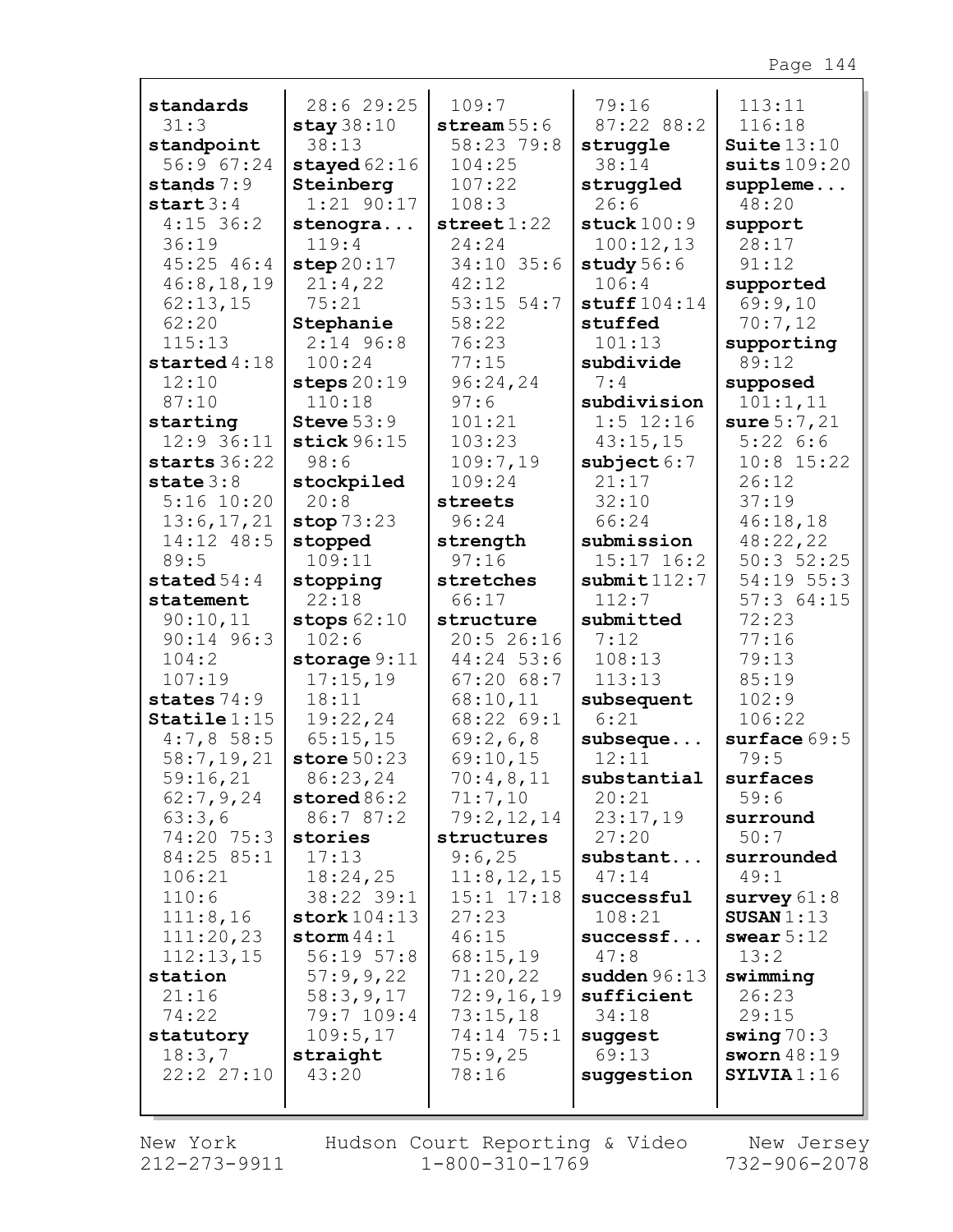| synergy $21:7$              | 65:20,25                  | 39:9,13               | 118:12,13                  | 31:10,14                |
|-----------------------------|---------------------------|-----------------------|----------------------------|-------------------------|
| system $32:24$              | taught $14:5$             | $41:10$ $47:4$        | Thanks                     | 31:18,23                |
| 34:1,3                      | taxable                   | 48:20                 | 110:15                     | $31:25$ $32:1$          |
| 57:8,9,22                   | 92:24                     | 51:20                 | thereof                    | 32:17,20                |
| 58:9 79:8                   | teach $14:2$              | 52:13,23              | 41:17                      | 33:20 35:1              |
| 104:23,25                   | technical                 | 54:19                 | thing $16:5$               | 36:3,6,7                |
| 106:20                      | 36:21 45:3                | 55:12                 | 20:12                      | 36:15,19                |
| systems<br>104:22           | technically<br>34:14 35:9 | 60:22,24<br>60:2561:2 | $26:14$ 51:6               | 38:4 39:15              |
|                             | 35:16                     | 61:5, 11, 18          | 76:17<br>100:24            | 40:3,6<br>$41:4$ $42:1$ |
| Т                           | 74:11                     | 63:11 64:9            | 102:9                      | 44:8,10,14              |
| T2:1,23                     | tell 61:12                | 64:10,18              | 104:13,24                  | 44:15,16                |
| 119:1,1                     | 82:1 98:22                | 70:18,20              | 109:19                     | 44:20,21                |
| table 11:4                  | 100:25                    | 73:1 74:6             | 112:19                     | 44:23 45:9              |
| 45:15                       | 114:15                    | 74:9 75:18            | 117:7                      | 45:9 46:8               |
| 49:23                       | 115:8                     | 75:20 80:2            | things $8:4$               | 46:15,17                |
| take $5:7$                  | telling $27:4$            | 87:11 88:6            | $11:17$ 20:7               | 47:4,10                 |
| 8:11,13                     | 63:1                      | 88:12,22              | 29:19 34:1                 | 48:7,9,17               |
| 20:754:11                   | tells $41:20$             | 90:7,22               | 41:21                      | 48:19 49:2              |
| 56:15                       | tennis $26:22$            | 95:6                  | 62:20                      | 49:11                   |
| 57:20                       | 26:23                     | 102:21                | 72:25 73:7                 | 50:12,20                |
| 82:20 84:1                  | 27:24                     | 103:25                | 86:7 87:9                  | 50:25                   |
| 85:12                       | 29:15 79:4                | 104:3,18              | 95:13                      | 51:17                   |
| 90:14                       | 87:7                      | 104:22                | 98:10,13                   | 52:17                   |
| 91:14                       | Terbel $2:16$             | 105:1,6,12            | 98:13                      | 57:11                   |
| 105:21                      | Terbell $99:5$            | 105:13,14             | 102:15                     | 60:15,21                |
| 109:23                      | term $69:10$              | 106:17                | 104:16                     | 61:16                   |
| 110:2                       | terms $11:19$             | 107:8                 | 118:11                     | 65:10,12                |
| 112:1                       | 45:13 47:5                | 108:10                | think $5:5$                | $66:21$ $67:5$          |
| taken $72:20$<br>84:3 108:8 | $61:3$ $63:12$<br>68:23   | 110:25                | $6:13$ 7:1                 | 67:6,9,19               |
| $\texttt{talk}$ 14:19       | 69:22 70:3                | 119:3<br>textbook     | $7:25$ 10:13<br>11:2,13,21 | 75:16,18<br>76:20 77:3  |
| 20:22                       | $71:8$ $77:4$             | 18:15                 | $16:11$ $17:1$             | 77:4,9,11               |
| 23:19                       | 77:6 80:24                | 36:20                 | 18:10,13                   | 79:23                   |
| $28:22$ 51:2   testified    |                           | thank $5:1$           | 18:15,15                   | 80:19                   |
| $51:5$ 60:15                | 13:19                     | 14:18 38:3            | 20:20 21:2                 | 82:21 83:7              |
| 63:10                       | 56:2560:4                 | 45:12,24              | 21:13,19                   | 83:9,23                 |
| 110:17                      | 67:18                     | 53:13 64:5            | 21:23 22:1                 | $87:10$ 90:6            |
| $talked$ 33:25              | 108:10,13                 | $72:5$ 76:3           | 22:13,15                   | 90:12                   |
| 42:6                        | testifies                 | 80:1 81:4             | 22:24 23:3                 | 96:22                   |
| talking $4:15$              | 5:9                       | 82:18                 | 23:5,9,12                  | 97:14                   |
| 28:7 40:21                  | testimony                 | $83:25$ 90:4          | 23:1624:6                  | 98:17                   |
| 53:10 66:5                  | $5:13 \ 7:2,8$            | $90:5$ $91:6$         | 24:8,20                    | 99:16                   |
| talks $22:4$                | $10:9$ $11:20$            | $95:25$ $96:1$        | 25:16,22                   | 100:4                   |
| 23:630:3                    | 11:24                     | 99:2                  | 25:24                      | 101:19                  |
| 31:6,19                     | 12:14,17                  | 100:20                | 26:17 27:8                 | 105:20                  |
| 33:22                       | 13:2 20:22                | 102:17                | 27:9,18                    | 107:6,7,23              |
| 86:14<br>tall22:13          | 28:17,24                  | 107:10                | 28:2,5                     | 108:7                   |
| tattered                    | 32:23                     | 108:23                | 29:2,22,24                 | 109:21                  |
|                             | 34:22,25                  | 110:5, 15             | 30:631:8                   | 110:20                  |
|                             |                           |                       |                            |                         |

212-273-9911 1-800-310-1769 732-906-2078 New York Hudson Court Reporting & Video New Jersey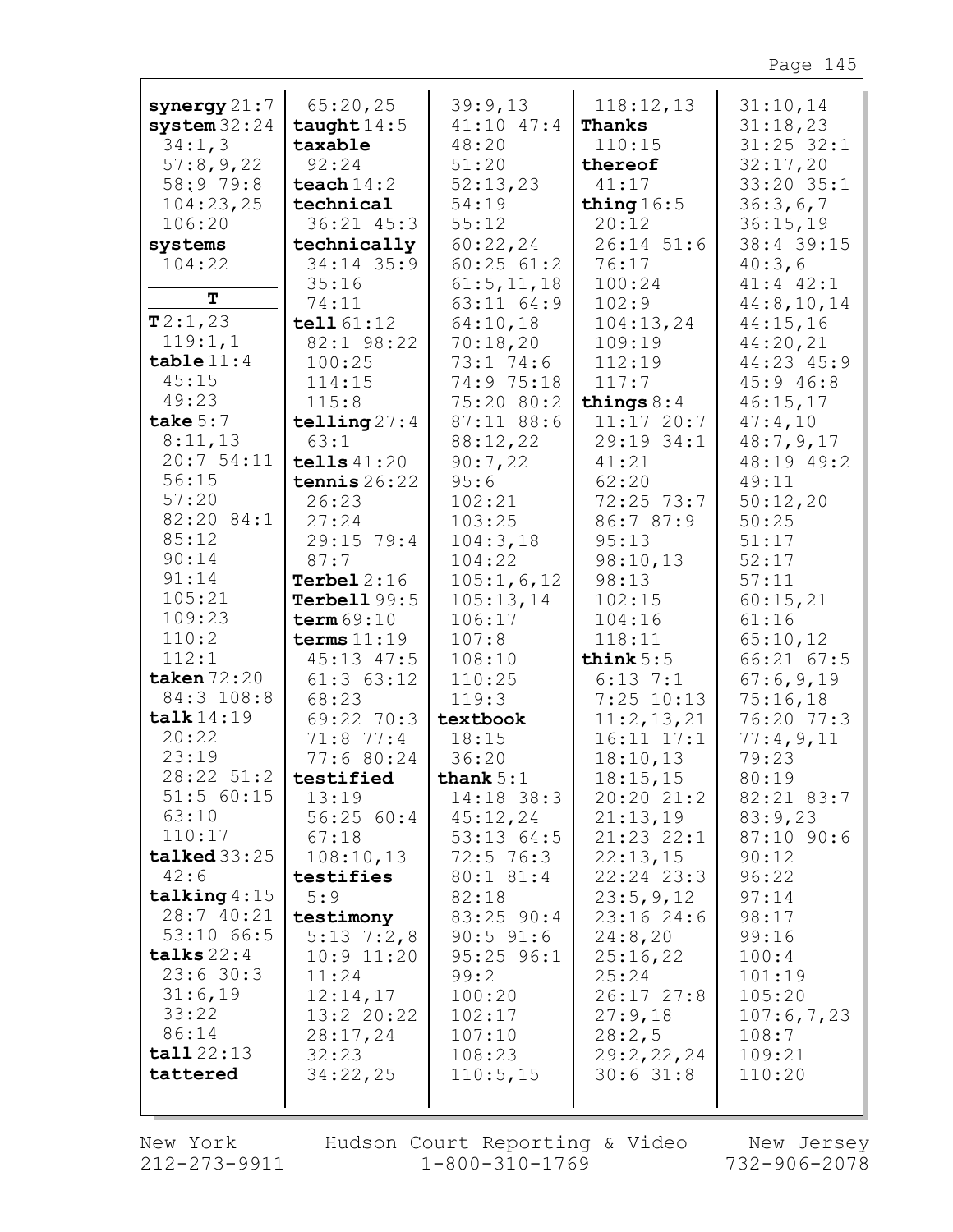| 111:5          | 112:23          | 45:18                   | trustees       | U                        |
|----------------|-----------------|-------------------------|----------------|--------------------------|
| 112:13         | 113:6           | townhouse               | 90:24          | U108:25                  |
| 113:6,8        | 119:4           | 7:645:18                | 95:17          | <b>UHAC 8:3,7</b>        |
| 114:3          | times $7:2$     | 78:2 90:18              | truth 5:13     | $8:12$ 40:8              |
| 115:7          | 49:4            | 91:16                   | 5:13,14        | 42:6                     |
| 117:16         | tiny $27:1, 15$ | 95:18,19                | 13:3,3,4       | underlying               |
| thinking       | tired65:19      | 101:20                  | try $38:5$     | 106:18,19                |
| 28:170:9       | 65:25           | townhouses              | 61:25          | 107:1                    |
| third23:10     | today $48:2$    | $6:24$ 54:10            | 63:15,16       | understand               |
| 37:754:1       | 48:10           | 77:20 81:8              | 63:23 64:4     | $4:13$ 17:3              |
| 54:1           | 52:13,23        | 101:15                  | 92:17          | 48:3 51:19               |
| 107:21         | 62:23 75:7      | 104:20                  | 93:20          | 57:3,19                  |
| thought        | 93:23           | 109:6                   | 100:7,18       | 58:1 59:14               |
| 40:1656:4      | 102:21          | towns $8:9$             | 116:1          | 59:21,23                 |
| thoughtful     | tomorrow        | 103:21                  | trying $10:15$ | 72:11                    |
| 91:3           | 93:24           | township $1:1$          | 100:10         | 77:22 78:9               |
| three $7:4$    | tonight         | $3:12$ 8:10             | turf 39:21     | 80:12                    |
| $14:21$ $20:4$ | $12:23$ 34:3    | $8:13$ 9:19             | 65:13          | 100:17                   |
| 28:9 29:8      | $61:2$ $64:3$   | $10:13$ $14:3$          | 66:15,19       | 101:16                   |
| 29:23 30:7     | 111:4           | 30:11                   | turn $15:10$   | 106:5, 13                |
| 38:22,25       | tonight's       | 97:15                   | $17:9$ 38:5    | 107:6                    |
| 42:25          | 115:15          | township's              | 105:22         | understa                 |
| 47:24          | topics $14:5$   | 11:1 88:22              | 106:11         | 91:25                    |
| 70:21 71:2     | topograp        | 89:13                   | Turtles        | understa                 |
| 89:13          | 61:7            | $\texttt{traffic} 4:14$ | 104:16         | 56:18                    |
| 115:4          | topography      | 23:7 88:13              | twice $57:15$  | 57:24,25                 |
| 116:8          | 58:11           | 99:23                   | two $6:17,23$  | 102:11                   |
| three-be       | tossed $114:4$  | 100:3                   | $7:11$ 8:6     | understood               |
| 8:6            | total $22:8$    | 102:1                   | 9:3,15,17      | 59:24                    |
| three-st       | 24:14           | 105:13,14               | 10:2,14        | undeveloped              |
| $37:6$ 38:21   | 39:11           | 106:4,12                | 15:13,14       | 92:16                    |
| three-story    | 82:14           | trained                 | 17:12,13       | Uniform $8:3$            |
| 30:13          | totality        | 76:16                   | 22:729:4       | unique31:20              |
| throats        | 23:16 24:1      | transcript              | 30:20          | $31:23$ $32:3$           |
| 100:14         | totally         | 60:3                    | 42:24 43:5     | unit 80:6                |
| throw $106:1$  | 26:10           | 115:14                  | 43:19 45:2     | 91:16                    |
| throwing       | town $22:16$    | 119:3                   | $47:16$ 77:7   | 95:19                    |
| 32:1           | 22:17           | trash $94:16$           | 113:10         | 103:12,13                |
| thrust $41:4$  | 49:1761:7       | travel $42:15$          | 114:13         | units $7:16$             |
| till 64:13     | 63:968:2        | traverse                | two-stories    | 7:178::16                |
| time $10:13$   | 69:21 70:2      | 51:14                   | 9:8            |                          |
| 11:11 26:8     | $70:5$ 93:1     | trees $36:14$           | type $26:14$   | 8:8,11,14<br>16:15,16    |
| 27:25          | 93:5,6,10       | 41:15,16                | 26:14          |                          |
| 46:19          | 96:20,21        | 63:19,20                | 62:17          | 16:20,22                 |
| 55:23          | $96:22$ $97:2$  | tremendous              | 83:14 87:9     | $30:14$ 40:9<br>40:10,12 |
| 85:13,23       | 102:8,16        | 106:20                  | 103:10         | $40:12$ $47:8$           |
| $91:19$ $96:2$ | 108:7,13        | tried23:1               | types $39:24$  |                          |
| 96:4 101:7     | 113:3           | $91:9$ $93:7$           | 87:21          | 80:3,13,16               |
| 104:14         | townhomes       | trouble $46:6$          | typical        | 81:1,17                  |
| 110:4          | $7:15$ 44:3     | true $119:2$            | 26:24          | 82:10                    |
|                |                 |                         |                | $92:18$ $93:1$           |
|                |                 |                         |                |                          |

New York 212-273-9911 Hudson Court Reporting & Video  $1 - 800 - 310 - 1769$ 

New Jersey 732-906-2078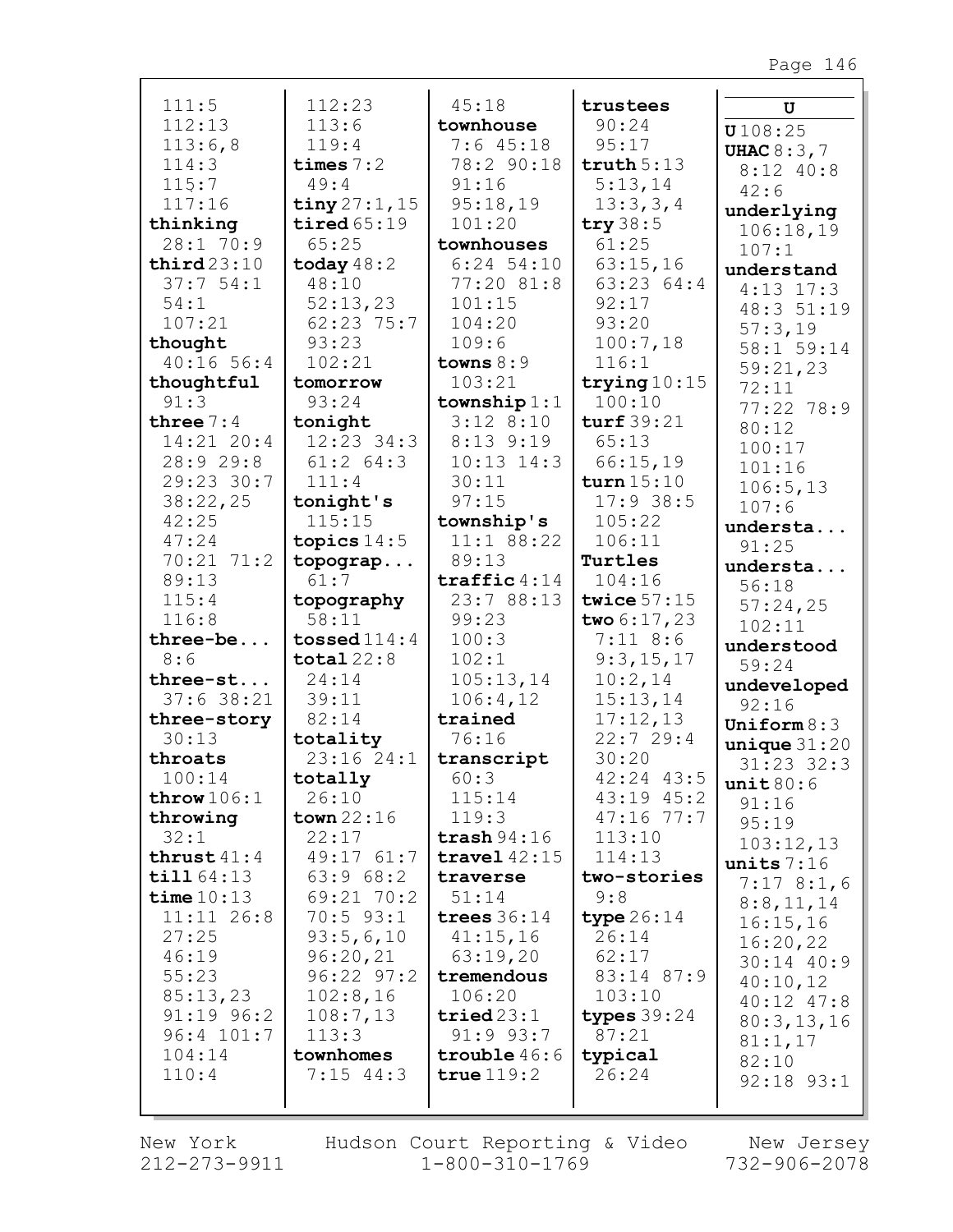| 93:4               | 73:2,5                     | $31:15$ $32:1$         | VICE 1:10              | walk $5:24$    |
|--------------------|----------------------------|------------------------|------------------------|----------------|
| University         | 87:5 89:18                 | $34:8$ 35:1            | $3:24$ 84:17           | 102:5          |
| 14:4               | 89:19,20                   | 35:18                  | 118:4                  | wall 59:10     |
| unmet $80:23$      | 89:21,23                   | 36:21                  | VIDEO1:25              | 67:14,24       |
| 82:9               | utilize $8:14$             | 38:24 39:2             | view16:23              | 68:9 70:14     |
| unnecess           | utilized                   | 40:744:1               | 20:1721:1              | 71:10          |
| 83:10,13           | 41:6                       | 44:22 45:5             | 22:21                  | walls $41:16$  |
| 83:18              | V                          | 45:10,11               | 23:13                  | 68:4,15        |
| unpunished         |                            | 66:2468:3              | 26:12 28:4             | 69:9           |
| 35:19              | $\texttt{vacant} 16:8$     | 68:5,11                | 36:7 66:15             | want $8:11$    |
| unreason           | 16:14                      | 70:4                   | 66:22                  | $22:18$ 33:7   |
| 115:6              | 80:17,25                   | 117:12                 | violation              | 34:19          |
| upper 19:12        | $\textbf{Vaccaro} 1:13$    | variances              | 43:1                   | 36:12,16       |
| use 1:15           | $4:4$ 84:22                | 6:48:18                | Virginia               | 44:19          |
| 6:12,15,22         | <b>vague</b> $78:23$       | 8:20,20                | 62:3                   | 46:23          |
| $6:25$ 7:5,6       | <b>Vale</b> $1:1, 7$       | 9:1,17                 | $visible 22:9$         | 48:23          |
| $7:10$ 8:23        | $1:24$ 3:3                 | $10:8$ 14:19           | 67:6                   | 50:18          |
| 8:25,25            | 13:19 16:7<br>$53:23$ 59:6 | $14:22$ $15:7$         | visitors               | $52:11$ $57:1$ |
| 9:4,18             | 60:14 76:5                 | 17:12                  | 23:7 88:15             | 57:19          |
| $10:22$ $18:8$     | 80:2 90:1                  | 28:18,20               | $visual 18:16$         | 60:15          |
| 20:11,11           | 90:18                      | 28:21,25               | 22:3,25                | 63:20          |
| 22:3,4<br>23:626:1 | 92:14,23                   | 29:3,4,6<br>38:16      | 26:3 35:13<br>41:18    | 64:12<br>82:20 |
| 26:18 28:7         | 96:997:4                   | 46:14                  | 67:11                  | 85:12          |
| $29:15$ 30:2       | $97:15$ 99:5               | 51:20                  | 86:11 87:4             | $90:14$ $91:6$ |
| 30:2,3             | 105:22                     | 85:21                  | 94:12,18               | $92:1$ $96:3$  |
| $31:17$ $32:7$     | 106:14,14                  | 98:14                  | visually               | 101:14         |
| 33:21              | 107:15                     | 116:23                 | 20:20                  | 105:7          |
| 34:18              | 108:6                      | varies $61:17$         | vital104:24            | 108:3          |
| 44:12,24           | Vale's $81:1$              | variety 19:3           | voicing                | 109:17         |
| 45:747:19          | 92:6,12                    | 30:4                   | 91:21                  | 111:2,8,17     |
| 50:1769:1          | 108:4                      | $\texttt{various} 8:4$ | $\texttt{vote}$ 110:20 | 113:11         |
| 69:4,14,18         | valid107:2                 | $11:3$ 63:12           | 111:4,14               | 115:5,6,11     |
| 69:23,25           | $\text{Van } 1:21$         | varying                | 112:7,11               | 115:14,21      |
| 73:25              | $2:12$ $15:3$              | 60:24                  | 112:12,23              | 117:3          |
| 74:20 75:2         | 15:15 63:4                 | Vedral $2:15$          | 113:11,22              | wanted $50:23$ |
| 75:4 76:18         | 90:9,10,16                 | 99:4,4,13              | 115:9,19               | 51:2,16        |
| 76:22 77:2         | $90:16$ $96:1$             | 99:19                  | 117:3,12               | 55:21          |
| 77:13              | 118:13                     | vegetation             | 117:14                 | 103:14         |
| 86:15              | variance                   | 41:14                  | voting $117:8$         | wasn't82:8     |
| 87:11,12           | $8:24$ 10:6                | 63:18                  |                        | 106:4          |
| 88:11,14           | $14:25$ $15:9$             | vehicles               | W                      | 114:8          |
| 89:9 91:20         | $16:4$ $17:9$              | 69:11                  | $W2:1$ 64:16           | wasting        |
| 94:1               | 17:24,25                   | vehicular              | 107:12                 | 101:7          |
| 106:14,15          | 18:1, 7, 24                | 42:9                   | wait $55:11$           | water $22:11$  |
| 109:18             | 22:5,14                    | Verde $1:21$           | 55:11                  | 44:1 54:14     |
| uses $6:23$        | 24:1, 3, 11                | 90:17                  | 64:12,13               | 55:756:13      |
| 27:629:21          | 25:326:4                   | vertically             | waive $112:10$         | $56:21$ $57:8$ |
| 30:4,6             | 29:25                      | 94:15                  | Waldwick               | 57:9,10,22     |
| 44:13,20           | 30:10,25                   | viable 92:5            | 70:10                  | 58:3,8,9       |
|                    |                            |                        |                        |                |
|                    |                            |                        |                        |                |

New York 212-273-9911

Hudson Court Reporting & Video  $1 - 800 - 310 - 1769$ 

New Jersey 732-906-2078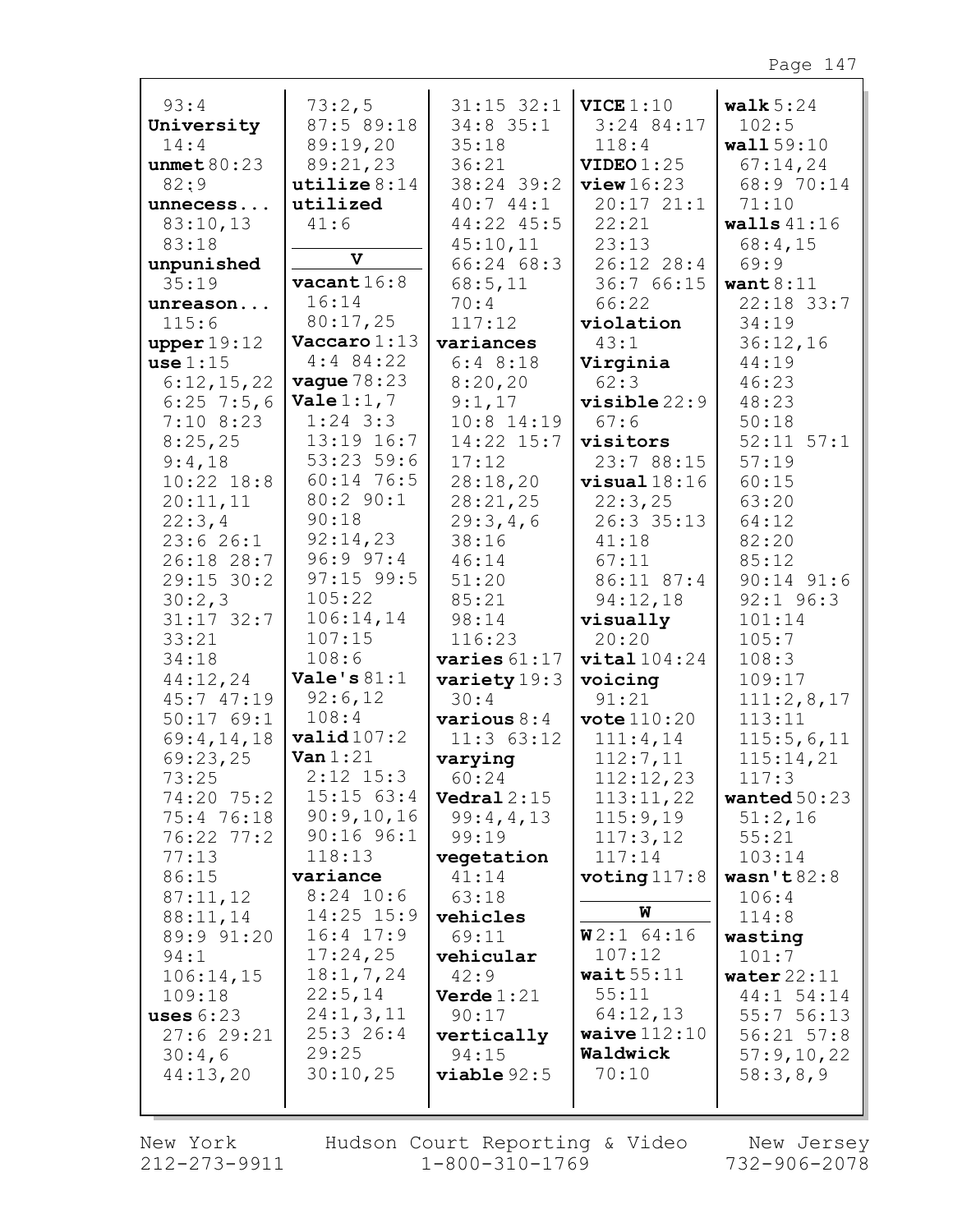| 58:21,25            | 47:21,23       | 63:22          | 70:2371:6      | 58:16                       |
|---------------------|----------------|----------------|----------------|-----------------------------|
| 59:8,11             | $50:4$ 51:7    | western $6:8$  | 71:17          | work $14:7$                 |
| $62:15$ 79:8        | 63:14 64:4     | 60:19          | 72:23          | 95:16                       |
| 97:24               | 75:10          | wet109:20      | 73:12,16       | 98:13                       |
| 109:3,12            | 77:25,25       | whatsoever     | 73:19          | 104:25                      |
| 110:1               | 78:5 79:18     | 24:6,25        | 74:11,15       | 114:4                       |
| way $17:7$          | 82:3,16        | 61:8           | 74:25 75:6     | worked89:7                  |
| 22:23               | 84:4 86:9      | white $2:11$   | 75:16 76:6     | 95:14                       |
| 24:22 31:2          | 90:698:2       | 2:2064:17      | 76:10,16       | working                     |
| 35:540:3            | 100:4,9,11     | 104:12         | 77:3,15        | 101:1, 2                    |
| 42:2 56:21          | 100:13         | 107:13         | 78:4, 18, 22   | 112:22                      |
| 56:21,24            | 101:7,23       | wide $52:6$    | 79:10 80:4     | 115:13                      |
| 71:13               | 105:1          | 98:21          | 80:7,11        | works $51:15$               |
| 74:16 78:6          | 109:2,20       | 108:7          | 81:5, 10, 12   | 87:12                       |
| 88:20               | 111:14         | widened        | 81:18,21       | worried                     |
| 93:11               | 113:25         | 99:24          | 83:5,23        | 50:22                       |
| 95:16               | 116:20         | William2:9     | 85:7,19        | worse $93:15$               |
| 96:17,18            | 117:2          | 60:13          | 86:5, 13, 25   | wouldn't                    |
| 101:17              | we've7:8,17    | win 93:23      | 87:18,24       | 34:19                       |
| 102:6               | $9:17$ 24:17   | wind $79:5$    | 88:10 89:2     | 50:11,21                    |
| 111:1               | 43:7,10,16     | windows        | 90:4           | 50:22                       |
| 113:1               | wearing        | 46:10          | Wolfson 1:18   | 56:25                       |
| 117:3               | 109:20         | withdraw       | 2:54:14        | 83:20                       |
| Wayne $1:13$        | Wednesday      | 95:24          | $11:22$ $12:2$ | 86:23                       |
| $3:25$ 4:1          | $1:6 \; 3:2$   | withdrawing    | 12:3,6         | wrap106:8                   |
|                     |                |                |                |                             |
|                     | week $82:6$    | 91:1           | 13:12          | write $115:6$               |
| 52:3,7<br>53:2 60:2 | 115:22         | witness $4:20$ | 14:13          |                             |
| 84:18,19            | weeks $54:24$  | $12:21$ $13:5$ | 37:16          | wrong $102:15$<br>117:6,6,7 |
| 111:6               | 55:9           | 13:8,20        | 45:12,23       | wrought $25:5$              |
| 114:14,21           | 113:10         | 14:18          | 46:3 47:1      | 53:16                       |
| 117:11,15           | 114:13         | $19:15$ 33:9   | 48:17          |                             |
| 118:5,6             | weigh $111:3$  | 33:16          | $52:17$ $57:3$ | X                           |
| we' 114:14          | weighing       | $34:25$ 35:4   | 60:23          | x1:3,52:23                  |
| $7:4$ 36:9          | $23:25$ $24:2$ | 35:9,12        | 63:11          | XI00991                     |
| 38:2 50:7           | welcome $3:2$  | 37:17,23       | 66:23          | 119:18                      |
| $50:8$ $61:23$      | $81:5$ 97:12   | 38:8,11        | 67:17,21       |                             |
| 61:25               | welcoming      | 46:12          | 79:20          | Υ                           |
| 63:16               | 97:4,4,8       | 47:18          | 114:2          | <b>yard</b> 9:20, 21        |
| 116:2,11            | 97:14          | 51:22,24       | 116:15         | $9:24$ 24:12                |
| we're $5:10$        | $well - acq$   | 52:6,9,22      | 118:12,14      | 24:14,15                    |
| 18:19,23            | 109:3          | 53:3,7,14      | Wolfson's      | 39:3 66:10                  |
| $18:25$ 22:8        | went $17:4$    | 54:18          | 4:21           | 66:11                       |
| 23:4 24:18          | 61:6,7         | 59:2560:1      | woman $110:10$ | 74:10                       |
| 25:22               | 103:24         | $60:11$ $64:7$ | women $105:11$ | yards $74:14$               |
| 28:12,14            | 106:19         | 64:8,21,24     | wonderful      | 75:15                       |
| 28:23 37:2          | 109:25         | 65:7,18        | 105:15,17      | 78:16                       |
| 37:7,10,19          | west $56:22$   | 66:4,7,12      | word $41:19$   | 79:17                       |
| 40:21               | 61:21,22       | $67:1$ $68:1$  | words $7:11$   | $\mathbf{y}$ eah $5:2$      |
| 42:19               | 62:11,11       | 68:6,9,14      | 8:5 55:17      | 52:761:4                    |
| $43:11$ $44:1$      | $62:18$ $63:1$ | 68:20          | 57:14          | 99:11                       |

New York 212-273-9911

Hudson Court Reporting & Video Mew Jersey  $1 - 800 - 310 - 1769$ 

732-906-2078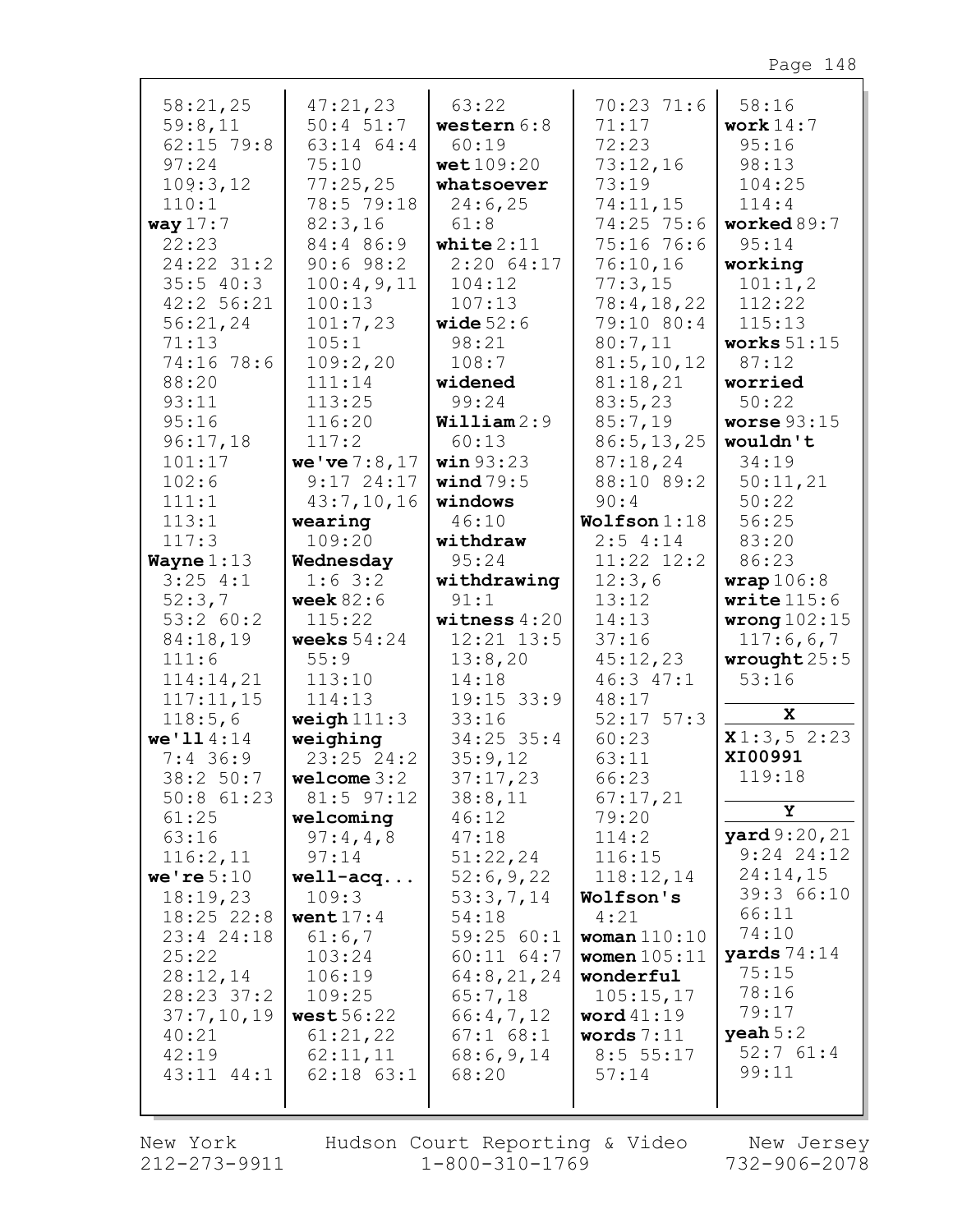| 110:24<br>116:5<br>117:15<br>year 39:20<br>$40:1$ $41:17$<br>years $13:18$<br>$13:25$ $14:1$<br>50:16<br>105:19<br>106:1                                                                                                                | 1013:25<br>14:1 20:24<br>$35:25$ 36:5<br>39:440:9<br>52:8 70:25<br>84:1<br>10:02118:18<br>1002:17<br>39:20,22<br>52:11,11<br>1022:18                                                                                                                                            | 117:1<br>2 <sup>1</sup><br>245:1552:7<br>52:7,7<br>$2 - by - 260:5$<br>2013:23<br>$15:3$ 39:4<br>49:7 50:16<br>20013:11<br>200510:25                                                                                                                               | 26113:20<br>26th 113:17<br>114:19,20<br>115:18,19<br>2754:12<br>55:19 92:2<br>93:13,16<br>2812:12,12<br>65:16<br>291:6<br>29th3:2                                                                                                            | 489-0077<br>1:23<br>4972:9<br>60:13<br>4th60:3<br>5<br>51:42:3<br>6:79:21<br>25:1, 5, 7<br>$25:20$ 62:6                                                                                                                  |
|-----------------------------------------------------------------------------------------------------------------------------------------------------------------------------------------------------------------------------------------|---------------------------------------------------------------------------------------------------------------------------------------------------------------------------------------------------------------------------------------------------------------------------------|--------------------------------------------------------------------------------------------------------------------------------------------------------------------------------------------------------------------------------------------------------------------|----------------------------------------------------------------------------------------------------------------------------------------------------------------------------------------------------------------------------------------------|--------------------------------------------------------------------------------------------------------------------------------------------------------------------------------------------------------------------------|
| z<br>zone $6:12$<br>$10:24$ 11:6<br>21:11<br>23:18<br>$26:11$ $31:4$<br>44:10,21<br>47:19<br>89:11,18<br>89:21,23<br>zoning $8:17$<br>$13:21$ $14:2$<br>14:12<br>18:13 26:1                                                             | 1072:20<br>1092:21<br>1130:25<br>90:21<br>122:545:17<br>12011:46:7<br>66:11<br>12513:10<br>1282:16<br>99:4<br>13th 113:24<br>114:9,9,10<br>114:13,14<br>$142 - 225$                                                                                                             | 88:25<br>200911:11<br>$11:13$ $20:1$<br>21:17<br>34:14<br>72:10 75:8<br>2011:23<br>2015 80:16<br>201610:11<br>10:19,19<br>88:24 89:3<br>201814:21<br>15:3<br>20191:63:2                                                                                            | 114:17<br>3<br>$35:18$ 9:23<br>24:14<br>25:20<br>3012:12<br>32:13,14<br>$32:20$ $33:1$<br>33:25<br>39:10<br>82:22<br>115:6<br>30016:12                                                                                                       | 66:1767:4<br>5,70027:14<br>5020:16,18<br>31:7,7,14<br>52:11,23<br>75:23<br>98:21,21<br>50082:2,10<br>92:14<br>101:25<br>5245:17<br>532:745:18<br>5652:22<br>109:1                                                        |
| 26:18<br>27:11,18<br>$30:8$ 33:24<br>$42:23$ $43:1$<br>45:15 86:8<br>87:15<br>92:21<br>0<br>070541:19<br>076011:23<br>076751:7<br>0770113:11<br>08/04/19<br>119:18<br>1<br>118:25<br>39:20 52:8<br>$1 - 800 - 31$<br>1:25<br>1,20026:14 | 74:13<br>14th 111:22<br>15031:23<br>60:6<br>15th 12:12<br>$90:22$ $95:7$<br>115:17<br>16,80027:12<br>16th 12:11<br>114:1<br>1714:21<br>104:8<br>17th $114:1, 2$<br>114:6,11<br>114:17,24<br>187:19<br>21:10,12<br>58:1 87:25<br>88:3 93:13<br>191:22<br>1952 107:4<br>1976109:2 | $5:21$ $14:24$<br>90:22,23<br>202580:16<br>2214:24<br>22nd5:21<br>$6:2$ 115:24<br>232:8 13:18<br>45:19<br>53:22 56:7<br>247:16<br>13:18<br>16:20,22<br>30:14<br>40:12,12<br>81:17<br>259:9,12,12<br>17:18,20<br>35:20,23<br>35:25<br>36:10,22<br>40:18,22<br>40:23 | 80:13,16<br>82:2 92:14<br>339:8 18:20<br>20:14,19<br>33,57971:1<br>33.820:14<br>3536:1<br>4<br>4 12:12<br>56:1962:6<br>104:8<br>4,000 32:25<br>4/11/19<br>45:16<br>402:19<br>32:11<br>102:6,19<br>40013:20<br>43,29271:3<br>45115:7<br>462:6 | 6<br>61:46:8<br>9:8,22<br>18:20<br>22:12<br>24:16 25:2<br>25:8,20<br>52:560:4<br>6.166:11<br>602:9<br>60010:2<br>26:627:2<br>27:7,15<br>28:2 86:17<br>86:24 87:9<br>6145:15<br>6216:19<br>6281:7<br>642:10<br>675 $27:2$ |
| $1.3 - 3(b) - 11$<br>69:8<br>$1/2$ 18:25                                                                                                                                                                                                | 19th 114:23<br>115:2,3,8<br>116:1, 3, 7                                                                                                                                                                                                                                         | 65:16<br>25.817:20<br>18:11                                                                                                                                                                                                                                        | 4662:11,20<br>64:17<br>107:13                                                                                                                                                                                                                | 7<br>72:17<br>100:22                                                                                                                                                                                                     |

212-273-9911 1-800-310-1769 732-906-2078 New York Hudson Court Reporting & Video New Jersey